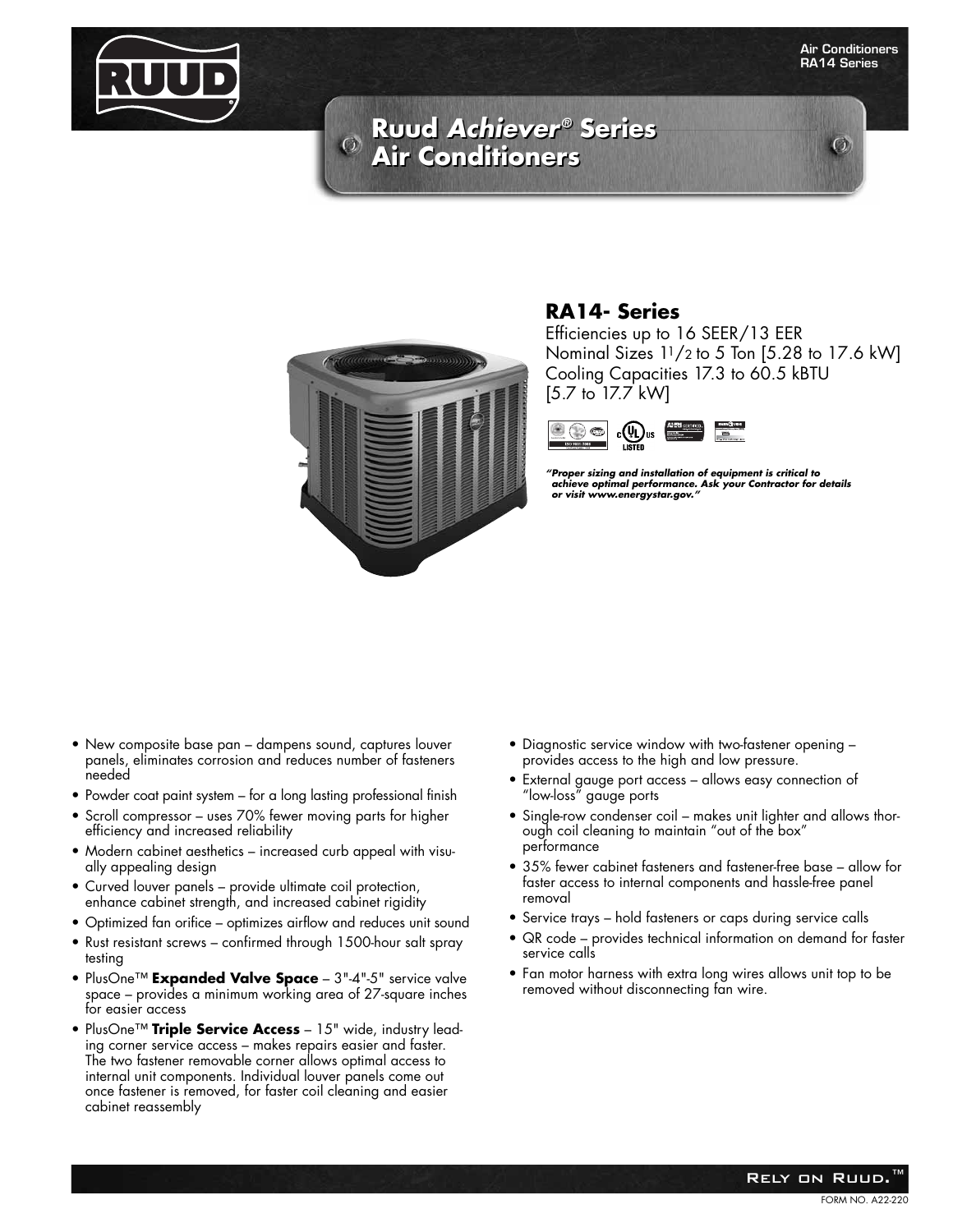$\overline{\textbf{Q}}$ 

# TABLE OF CONTENTS

 $\mathcal{O}$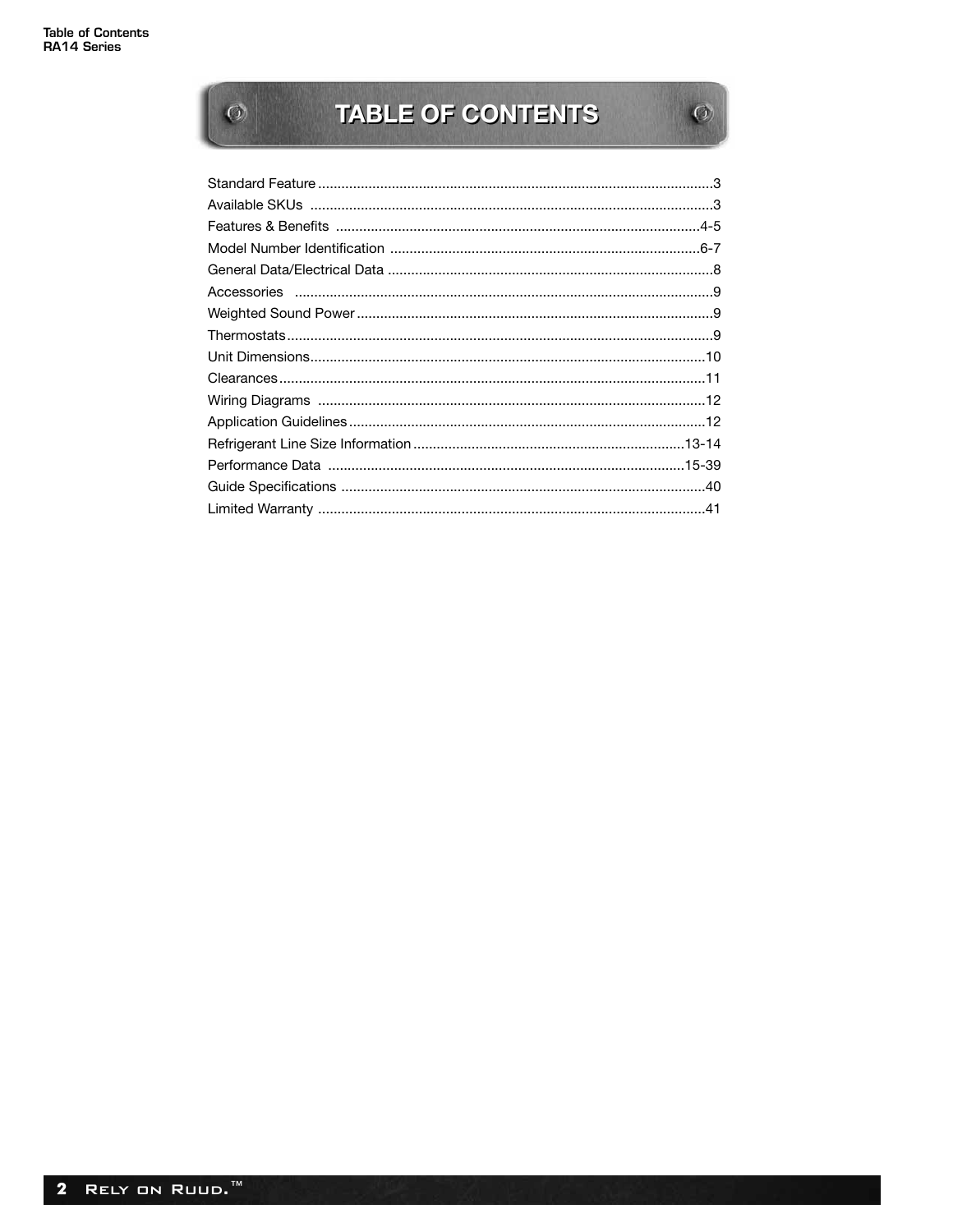## **Standard Feature Table**

|                                     |            | <b>STANDARD FEATURES</b> |            |            |            |            |            |
|-------------------------------------|------------|--------------------------|------------|------------|------------|------------|------------|
| <b>Feature</b>                      | 18         | 24                       | 30         | 36         | 42         | 48         | 60         |
| R-410a Refrigerant                  |            | $\sqrt{ }$               | $\sqrt{ }$ | $\sqrt{ }$ | $\sqrt{ }$ | $\sqrt{}$  |            |
| <b>Maximum SEER</b>                 | 16         | 16                       | 16         | 16         | 16         | 15.5       | 15         |
| Maximum EER                         | 13         | 13                       | 13         | 13         | 13         | 13         | 12.5       |
| <b>Scroll Compressor</b>            | $\sqrt{ }$ | $\sqrt{ }$               | $\sqrt{ }$ | $\sqrt{ }$ | $\sqrt{ }$ | $\sqrt{ }$ | $\sqrt{ }$ |
| <b>Field Installed Filter Drier</b> |            | $\sqrt{ }$               | $\sqrt{ }$ | $\sqrt{ }$ | $\sqrt{ }$ | $\sqrt{ }$ |            |
| <b>Front Seating Service Valves</b> |            | $\sqrt{ }$               |            | $\sqrt{ }$ | $\sqrt{ }$ |            |            |
| Internal Pressure Relief Valve      |            | $\sqrt{ }$               | $\sqrt{ }$ | $\sqrt{ }$ | $\sqrt{ }$ | $\sqrt{ }$ |            |
| <b>Internal Thermal Overload</b>    |            | $\sqrt{ }$               | $\sqrt{ }$ | $\sqrt{ }$ | $\sqrt{ }$ | $\sqrt{ }$ |            |
| Long Line capability                |            | $\sqrt{ }$               | $\sqrt{ }$ | $\sqrt{}$  | $\sqrt{ }$ |            |            |
| Low Ambient capability with Kit     |            | $\sqrt{ }$               | $\sqrt{ }$ | $\sqrt{ }$ | $\sqrt{ }$ | $\sqrt{ }$ |            |
| 3-4-5 Expanded Valve Space          |            | $\sqrt{ }$               |            | $\sqrt{ }$ | $\sqrt{}$  | $\sqrt{ }$ |            |
| Composite Basepan                   |            | $\sqrt{ }$               | $\sqrt{ }$ | $\sqrt{ }$ | $\sqrt{ }$ | $\sqrt{ }$ |            |
| 2 Screw Control Box Access          |            | $\sqrt{ }$               |            | $\sqrt{}$  | $\sqrt{ }$ |            |            |
| 15" Access to Internal Components   |            | $\sqrt{ }$               |            | $\sqrt{2}$ | $\sqrt{ }$ |            |            |
| Quick release louver panel design   |            |                          |            |            | $\sqrt{}$  |            |            |
| No fasteners to remove along bottom |            | $\sqrt{ }$               |            |            | $\sqrt{ }$ |            |            |
| <b>Optimized Venturi Airflow</b>    |            |                          |            |            |            |            |            |
| Single row condenser coil           |            |                          |            |            |            |            |            |
| Powder coated paint                 |            | $\sqrt{ }$               |            | $\sqrt{ }$ | $\sqrt{ }$ |            |            |
| Rust resistant screws               |            | $\sqrt{ }$               |            | $\sqrt{ }$ | $\sqrt{ }$ |            |            |
| QR code                             |            | $\sqrt{ }$               |            | $\sqrt{ }$ | $\sqrt{ }$ |            |            |
| External gauge ports                |            |                          |            |            |            |            |            |
| Service trays                       |            |                          |            |            |            |            |            |

 $\sqrt{\phantom{a}}$  = Standard

## **Available SKUs**

| <b>Available Models</b> | <b>Description</b>                                                                                    |
|-------------------------|-------------------------------------------------------------------------------------------------------|
| RA1418AJ1NA             | Achiever <sup>®</sup> Series 1 1/2 ton 14 SEER Single-Stage Air Conditioner-208/230/1/60              |
| RA1424AJ1NA             | Achiever <sup>®</sup> Series 2 ton 14 SEER Single-Stage Air Conditioner-208/230/1/60                  |
| RA1430AJ1NA             | Achiever <sup>®</sup> Series 2 1/2 ton 14 SEER Single-Stage Air Conditioner-208/230/1/60              |
| RA1436AJ1NA             | Achiever <sup>®</sup> Series 3 ton 14 SEER Single-Stage Air Conditioner-208/230/1/60                  |
| RA1442AJ1NA             | Achiever <sup>®</sup> Series 3 1/2 ton 14 SEER Single-Stage Air Conditioner-208/230/1/60              |
| RA1448AJ1NA             | Achiever <sup>®</sup> Series 4 ton 14 SEER Single-Stage Air Conditioner-208/230/1/60                  |
| RA1460AJ1NA             | Achiever <sup>®</sup> Series 5 ton 14 SEER Single-Stage Air Conditioner-208/230/1/60                  |
| RA1418AJ1NB             | Achiever® Series 1 1/2 ton 14 SEER Single-Stage Air Conditioner w/ High/Low Pressure-208/230/1/60     |
| RA1424AJ1NB             | Achiever® Series 2 ton 14 SEER Single-Stage Air Conditioner w/ High/Low Pressure-208/230/1/60         |
| RA1430AJ1NB             | Achiever® Series 2 1/2 ton 14 SEER Single-Stage Air Conditioner w/ High/Low Pressure-208/230/1/60     |
| RA1436AJ1NB             | Achiever® Series 3 ton 14 SEER Single-Stage Air Conditioner w/ High/Low Pressure-208/230/1/60         |
| RA1442AJ1NB             | Achiever® Series 3 1/2 ton 14 SEER Single-Stage Air Conditioner w/ High/Low Pressure-208/230/1/60     |
| RA1448AJ1NB             | Achiever® Series 4 ton 14 SEER Single-Stage Air Conditioner w/ High/Low Pressure-208/230/1/60         |
| RA1460AJ1NB             | Achiever® Series 5 ton 14 SEER Single-Stage Air Conditioner w/ High/Low Pressure-208/230/1/60         |
| RA1436AC1NB             | Achiever® Series 3 ton 14 SEER Single-Stage Air Conditioner w/ High/Low Pressure-208/230/3/60         |
| RA1442AC1NB             | Achiever® Series 3 1/2 ton 14 SEER Single-Stage Air Conditioner w/ High/Low Pressure-208/230/3/60     |
| RA1448AC1NB             | Achiever® Series 4 ton 14 SEER Single-Stage Air Conditioner w/ High/Low Pressure-208/230/3/60         |
| RA1460AC1NB             | Achiever® Series 5 ton 14 SEER Single-Stage Air Conditioner w/ High/Low Pressure-208/230/3/60         |
| RA1436AD1NB             | Achiever <sup>®</sup> Series 3 ton 14 SEER Single-Stage Air Conditioner w/ High/Low Pressure-460/3/60 |
| RA1442AD1NB             | Achiever® Series 3 1/2 ton 14 SEER Single-Stage Air Conditioner w/ High/Low Pressure-460/3/60         |
| RA1448AD1NB             | Achiever <sup>®</sup> Series 4 ton 14 SEER Single-Stage Air Conditioner w/ High/Low Pressure-460/3/60 |
| RA1460AD1NB             | Achiever® Series 5 ton 14 SEER Single-Stage Air Conditioner w/ High/Low Pressure-460/3/60             |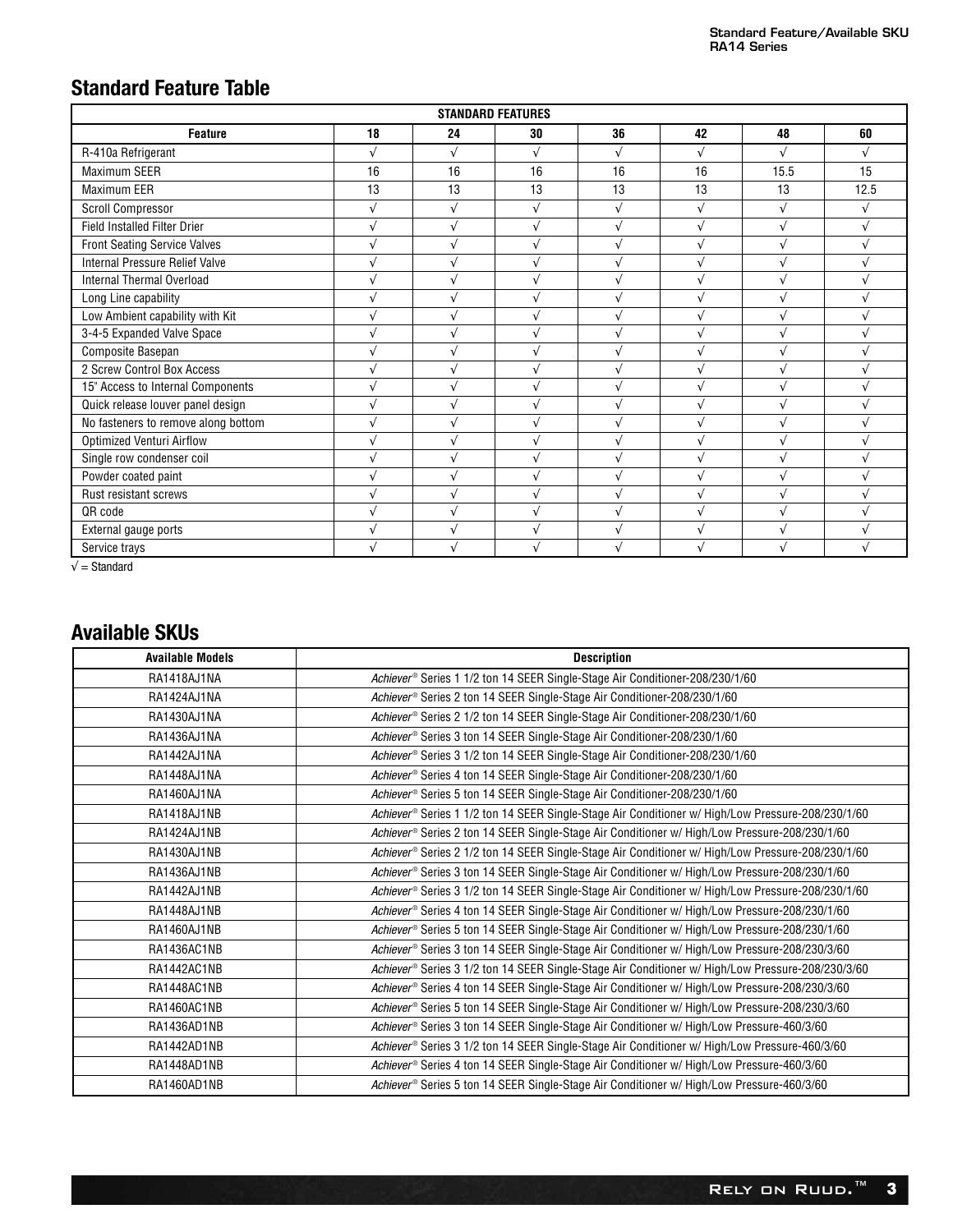## **Introduction to RA14 Air Conditioner**

The RA14 is our 14 SEER air conditioner and is part of the Ruud air conditioner product line that extends from 13 to 20 SEER. This highly featured and reliable air conditioner is designed for years of reliable, efficient operation when matched with Ruud indoor aluminum evaporator coils and furnaces or air handler units with aluminum evaporators.

Our unique composite base (11) reduces sound emission, eliminates rattles, significantly reduces fasteners, eliminates corrosion and has integrated brass compressor attachment inserts (2). Furthermore it has incorporated into the design, water management features, means for hand placement (3) for unit maneuvering, screw trays (4) and inserts for lifting off unit pad. (**5**)



Service Valves (6) are rigidly mounted in the composite base with 3" between suction and discharge valves, 4" clearance below service valves and a minimum of 5" above the service valves, creating industry leading installation ease. The minimum 27 square-inches around the service valves allows ample room to remove service valve schrader prior to brazing, plenty of clearance for easy brazing of the suction and discharge lines to service valve outlets, easy access and hookup of low loss refrigerant gauges (7), and access to the service valve caps for opening. For applications with long-line lengths up to 250 feet total equivalent length, up to 200 feet condenser above evaporator, or up to 80 feet evaporator above condenser, the long-line instructions in the installation manual should be followed.



Controls are accessed from the corner of the unit by removing only two fasteners from the control access cover, revealing the industry's largest 15" wide and 14" tall control area (8). With all this room in the control area the high voltage electrical whip (**9**) can easily be inserted through the right size opening in the bottom of the control area. Routing it leads directly to contractor lugs for connection. The low voltage control wires (10) are easily connected to units low voltage wiring. If contactor or capacitor (11) needs to be replaced there is more than adequate space to make the repair. Furthermore, if high pressure and low pressure model was not purchased but is desired to be installed in the field, the service window (12) can be removed by removing two screws, to access the high and low side schrader fittings for easy field installation. The entire corner can be removed providing ultimate access to install the high and low pressure switch. (13)



If in the rare event, greater access is needed to internal components, such as the compressor, the entire corner of the unit can be removed along with the top cover assembly to have unprecedented access to interior of the unit ([14]). Extra wire length is incorporated into each outdoor fan and compressor so top cover and control panel can be positioned next to the unit. With minimal effort the plug can be removed from the compressor and the outdoor fan wires can be removed from the capacitor to allow even more uncluttered access to the interior of the unit ([15]). Outdoor coil heights range from as short as 22" to 32", aiding access to the compressor. Disassembly to this degree and complete reassembly only takes a first time service technician less than 10 minutes. (**15**)



All units utilize strong formed louver panels which provide industry leading coil protection. Louver removal for coil cleaning is accomplished by removing one screw and lifting the panel out of the composite base pan. (17) All RA14 units utilize single row coils (**16**) making cleaning easy and complete, restoring the performance of the air conditioner back to out of the box performance levels year after year.



The outdoor fan motor has sleeve bearings and is inherently protected. The motor is totally enclosed for maximum protection from weather, dust and corrosion. Access to the outdoor fan is made by removing four fasteners from the fan grille. The outdoor fan can be removed from the fan grille by removing 4 fasteners in the rare case outdoor fan motor fails.

Each cabinet has optimized composite (**19**) fan orifice assuring efficient and quiet airflow.

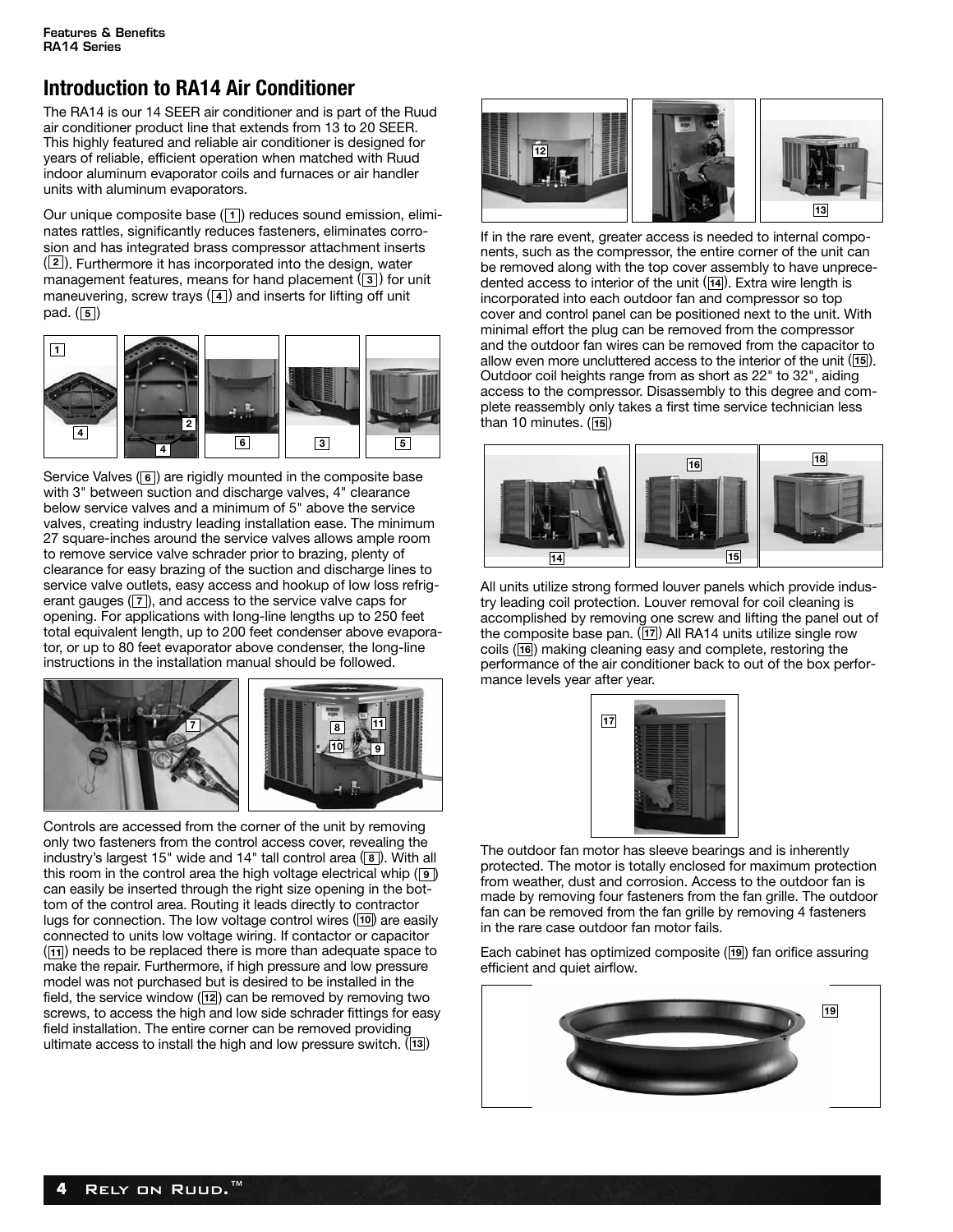The entire cabinet has powder post paint (20) achieving 1000 hour salt spray rating, allowing the cabinet to retain its aesthetics throughout its life.



Scroll compressors with standard internal pressure relief and internal thermal overload are used on all capacities assuring longevity of high efficient and quiet operation for the life of the product.

Each unit is shipped with filter drier for field installation and will trap any moisture or dirt that could contaminate the refrigerant system.



All cabinets have industry leading structural strength due to the composite base pan (21), interlocking corner post (22), formed curved louver panels (23) and drawn top cover (24) making it the most durable cabinet on the market today.

Each RA14 capacity has undergone rigorous psychometric testing to assure performance ratings of capacity, SEER and EER per AHRI Standard 210/240 rating conditions. Also each unit bears the UL mark and each unit  $\sum_{\text{LSTM}}^{\text{U}}$  is certified to LU, 1995 and the UL mark and each unit is certified to UL 1995 safety standards.

Each unit has undergone specific strain and modal testing to assure tubing (25) is outside the units natural frequency and that the suction and discharge lines connected to the compressor withstand any starting, steady state operation or shut down forces imposed by the compressor.

All units have been sound tested in sound chamber to AHRI 270 rating conditions, and A-weighted Sound Power Level tables produced, assuring units have acceptable noise qualities (see page 8). Each unit has been ran in cooling operation at 95°F and 82°F and sound ratings for the RA14 range from as low as 74 dBA to 77 dBA.

All units have been ship tested to assure units meet stringent "over the road" shipping conditions.

As manufactured all units in the RA14 family have cooling capability to 55 °F. Addition of low ambient control will allow the unit to operate down to 0°F. Factory testing is performed on each unit. All component parts meet well defined specification and continually go through receiving inspections. Each component installed on a unit is scanned, assuring correct component utilization for a given unit capacity and voltage. All condenser coils are leak tested with pressurization test to 550#'s and once installed and assembled, each units' complete refrigerant system is helium leak tested. All units are fully charged from the factory for up to 15 feet of piping. All units are factory run tested. The RA14 has a 10-year conditional compressor and parts warranty (registration required).

#### **Optional Accessories**

**(Refer to accessory chart for model #)**

#### **Compressor Crankcase Heater**

Protects against refrigerant migration that can occur during low ambient operation

#### **Compressor Sound Cover**

- Reinforced vinyl compressor cover containing a 1½ inch thick batt of fiberglass insulation
- Open edges are sealed with a one-inch wide hook and loop fastening tape

#### **Compressor Hard Start Kit**

- Single-phase units are equipped with a PSC compressor motor, this type of motor normally does not need a potential relay and start capacitor
- Kit may be required to increase the compressor starting torque, in conditions such as low voltage

#### **Low Ambient Kit**

- Air conditioners operate satisfactorily in the cooling mode down to 55°F outdoor air temperature without any additional controls
- This Kit can be added in the field enabling unit to operate properly down to 0° in the cooling mode
- Crankcase heater and freezestat should be installed on compressors equipped with a low ambient kit

#### **3"/6"/12"**

• Gray high density polyethylene feet are available to raise unit off of mounting surface away from moisture

#### **Low Pressure**

- Can be added in field enabling the unit to shut off compressor on loss of charge
- NOTE: Unit can be purchased with high and low pressure installed at factory. (Refer to SKU list)

#### **High Pressure**

- Can be added in field enabling unit to shut off compressor if unit loses outdoor fan operation.
- NOTE: Unit can be purchased with high and low pressure installed at factory. (Refer to SKU list)

#### **Decorative Top**

• Can be installed on fan grille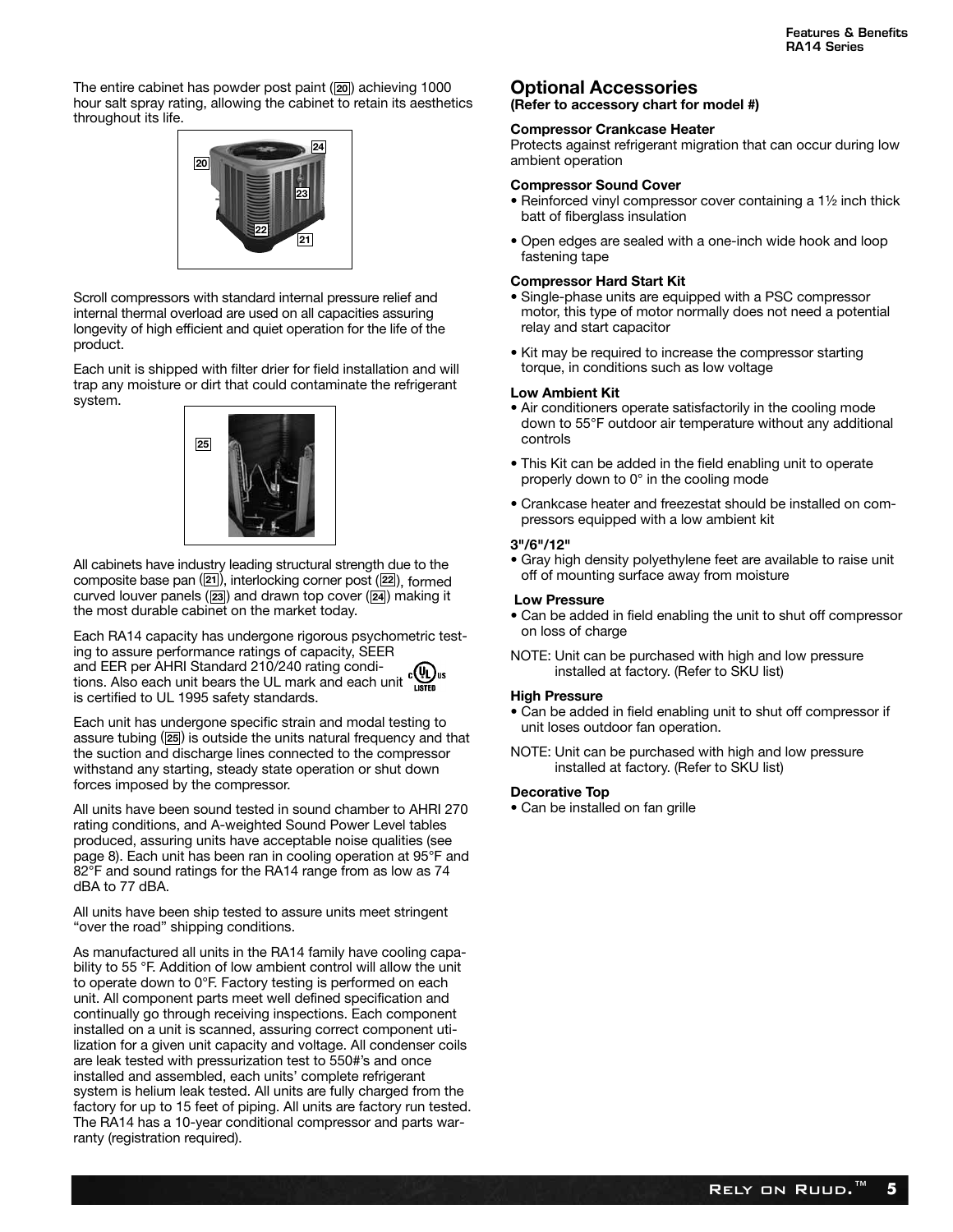#### **Model Number Identification RA14 Series**

| 6                        | <b>ir Conditioners</b>     |                                              |                                                                                                                                    |               |         |      |          |                               |               |
|--------------------------|----------------------------|----------------------------------------------|------------------------------------------------------------------------------------------------------------------------------------|---------------|---------|------|----------|-------------------------------|---------------|
| $\vert \mathbf{r} \vert$ | $\blacktriangleleft$       | $\frac{4}{1}$                                | $\frac{4}{3}$                                                                                                                      | ⋖∣            | יכ      |      | Z        | ⋖                             |               |
| Brand                    | Category<br><b>Product</b> | <b>SEER</b>                                  | Capacity<br><b>BTU/HR</b>                                                                                                          | Major Series* | Voltage | Type | Controls | Minor Series** Option<br>Code |               |
|                          | Ruud A - Air Conditioners  | 16 - 16 SEER<br>17 - 17 SEER<br>20 - 20 SEER | $36 - 36,000 [10.55 \text{ kW}]$<br>$42 - 42,000 [12.31 \text{ kW}]$<br>$48 - 48,000 [14.07 \text{ kW}]$<br>60 - 60,000 [17.58 kW] |               |         |      |          | A-1st Design                  | $\frac{1}{2}$ |

|              | <b>Heat Pumps</b> (For Reference) |                                                                                |                                                                                                                                                                                                                                                                                                     |               |                                                               |                    |                                                               |                                          |                |                |                |
|--------------|-----------------------------------|--------------------------------------------------------------------------------|-----------------------------------------------------------------------------------------------------------------------------------------------------------------------------------------------------------------------------------------------------------------------------------------------------|---------------|---------------------------------------------------------------|--------------------|---------------------------------------------------------------|------------------------------------------|----------------|----------------|----------------|
| $\mathbf{r}$ | ⋖∣                                | $\left  \vec{r} \right $                                                       | ম্ৰ                                                                                                                                                                                                                                                                                                 | ⋖∣            | וכ                                                            |                    |                                                               | z                                        |                | ⋖∣             | I              |
| <b>Brand</b> | Category<br><b>Product</b>        | <b>SEER</b>                                                                    | Capacity<br>BTU/HR                                                                                                                                                                                                                                                                                  | Major Series* | Voltage                                                       |                    | Type                                                          | Controls                                 |                | Minor Series** | Dation<br>Code |
| Ruud         | P - Heat Pump                     | $14 - 14$ SEER<br>16 - 16 SEER<br>17 - 17 SEER<br>17 - 17 SEER<br>13 - 13 SEER | $\begin{array}{ll} 24-24,000 & [7.03\ \text{WV}] \\ 30-30,000 & [8.79\ \text{WV}] \\ 30-36,000 & [10.55\ \text{WV}] \\ 36-36,000 & [12.31\ \text{WV}] \\ 42-42,000 & [12.31\ \text{WV}] \\ 48-48,000 & [14.07\ \text{WV}] \\ 60-60,000 & [17.58\ \text{WV}] \end{array}$<br>$18 - 18,000$ [5.28 kW] | A-1st Design  | J - 1ph, 208-230/60<br>C - 3ph, 208-230/60<br>D - 3ph, 460/60 |                    | - Single-stage<br>2 - Two-stage<br>V - Inverter<br>P - Piston | N - Non-Communicating<br>C-Communicating |                | A-1st Design   | ≫              |
|              |                                   | <b>Eurnace Coils (For Reference)</b>                                           |                                                                                                                                                                                                                                                                                                     |               |                                                               |                    |                                                               |                                          |                |                |                |
| Œ            | $\overline{O}$                    | ш                                                                              | ম্ৰ                                                                                                                                                                                                                                                                                                 | 17            | (၂                                                            |                    | ⋖∣                                                            | ≅                                        | $\overline{c}$ | ⋖∣             | J              |
| Brand        | Product<br>Category               | Type                                                                           | Сарасіty<br>ВТИ/НR                                                                                                                                                                                                                                                                                  | Width         | Efficiency                                                    | Metering<br>Device | Series*<br>Major                                              | Orientation                              | Casing         | Minor Series** | Option<br>Code |
| <b>Ruud</b>  | C - Evap Coil                     | F - Furn Coil                                                                  | 24 - 24,000 [7.03 kW]                                                                                                                                                                                                                                                                               | $14 - 14$ "   | S-Standard Eff.                                               | T-TXV              | A-1st Design                                                  | M - Multipoise                           | C-Cased        | A-1st Design   | NA             |

**Orientation Casing Minor Series\*\* Option** C - Cased<br>U - Uncased U - Uncased Casing M - Multipoise<br>V - Vertical only/<br>convertible<br>Horle -<br>Horizontal only Horizontal only V - Vertical only/ A - 1st Design M - Multipoise convertible A-1st Design **Major Series\* Width Efficiency Metering Device** T-TXV E-EEV P-Piston S-Standard Eff.<br>M- Mid Eff.<br>H- High Eff. S- Standard Eff. Efficiency M- Mid Eff. - 14"<br>17 17 21<br>17 17 24<br>14 24  $24 - 24,000$  [7.03 kW]<br>36 - 36,000 [10.55 kW]<br>48 - 48,000 [14.07 kW]<br>60 - 60,000 [7.7.58 kW] 24 - 24,000 [7.03 kW] 36 - 36,000 [10.55 kW] 48 - 48,000 [14.07 kW] 60 - 60,000 [17.58 kW] **BTU/HR Type Capacity** F - Furn Coil<br>H - Air-Handler<br>Coil H - Air-Handler Ruud C - Evap Coil F - Furn Coil Type C - Evap Coil **Category Brand Product** Ruud Brand

[ ] Designates Metric Conversions **[ ] Designates Metric Conversions**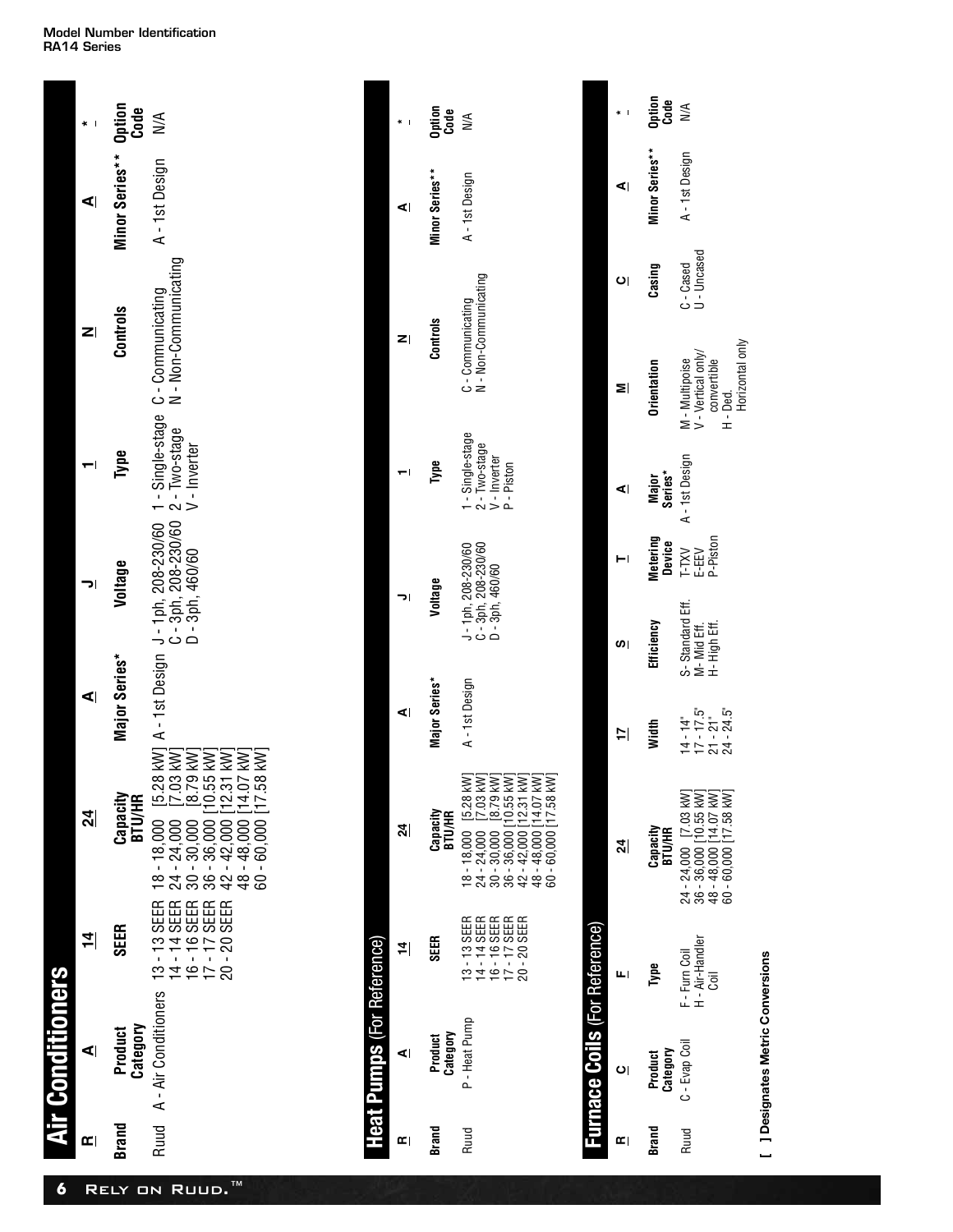|                                        | ⋖∣                       | <b>Minor Rev</b>       | A - 1st Design                                                                                                                                                  |                                       | ⋖∣                       | <b>Minor Rev</b>       | A - 1st Design                                                      |
|----------------------------------------|--------------------------|------------------------|-----------------------------------------------------------------------------------------------------------------------------------------------------------------|---------------------------------------|--------------------------|------------------------|---------------------------------------------------------------------|
|                                        | ဖာ၊                      | š                      | X - Low Nox<br>S - Standard                                                                                                                                     |                                       | (၂                       | ă                      | X - Low Nox<br>S - Standard                                         |
|                                        | Σİ                       | Configuration          | $M - Multi$                                                                                                                                                     |                                       | ≅∣                       | Configuration          | $7 -$ Down $\lambda$<br>$D - Down$<br>M - Multi                     |
|                                        | $\Xi$                    | Cabinet<br>Width       | $17 - 17.5$ "<br>$24 - 24.5$ "<br>$21 - 21$ "<br>$14 - 14$ "                                                                                                    |                                       | $\Xi$                    | Cabinet<br>Width       | $14 - 14$ "<br>$17 - 17.5$ "<br>$21 - 21$ "                         |
|                                        | က၊                       | Air Flow               | $3 - up to 3 ton$<br>$5 - 3$ $1/2$ up to 5 ton                                                                                                                  |                                       | m۱                       | Air Flow               | $3 - 10$ to 3 ton<br>$4 - 21/2$ to 4 ton<br>$5 - 31/2$ up to 5 ton  |
|                                        | וו                       | Stages                 | 1 -Single-stage<br>M - Modulating<br>$2 - Two-stage$                                                                                                            |                                       | $\overline{6}$           | <b>ВТИ/НR</b><br>Input | 050 - 50,000 [15 kW]<br>75,000 [22 kW]<br>TWA PCT 000 000 - 001     |
|                                        | $\overline{\mathcal{Z}}$ | <b>ВТИ/НR</b><br>Input | 040 - 42,000 [12.31 kW]<br>060 - 56,000 [16.41 kW]<br>070 - 70,000 [20.51 kW]<br>085 - 84,000 [24.62 kW]<br>100 - 98,000 [28.72 kW]<br>115 - 112,000 [32.82 kW] |                                       | ⋖∣                       | Major Rev              | $075 -$<br>A-1st Design                                             |
|                                        | ⋖∣                       | <b>Major Rev</b>       |                                                                                                                                                                 |                                       | $\geq$                   | Motor                  | T - Constant Torque (X-13)<br>P - PSC premium<br>V - Variable speed |
| 90%+ AFUE Gas Furnaces (For Reference) | $\geq$                   | Motor                  | V - Variable speed A - 1st Design<br>T - Constant<br>Torque<br>$(X-13)$<br>P-PSC                                                                                | 80% AFUE Gas Furnaces (For Reference) | ווח                      | <b>Stages</b>          |                                                                     |
|                                        | န္တု                     | Series                 | 90 - 90 AFUE<br>92 - 92 AFUE<br>95 - 95 AFUE<br>96 - 96 AFUE<br>97 - 97 AFUE                                                                                    |                                       | 읾                        | Series                 | 80 - 80+ AFUE 1 - Single-stage<br>2 - Two-stage                     |
|                                        | $\mathbf{r}$             | <b>Brand</b>           | Ruud                                                                                                                                                            |                                       | $\vert \mathbf{r} \vert$ | <b>Brand</b>           | Ruud                                                                |

|                                                                                                                           |                                     |                |                                 | *TBD                                                                                                    |  |
|---------------------------------------------------------------------------------------------------------------------------|-------------------------------------|----------------|---------------------------------|---------------------------------------------------------------------------------------------------------|--|
|                                                                                                                           |                                     | $\frac{8}{2}$  | Factory Heat Option<br>Cap Code | factory heat<br>with option                                                                             |  |
| $X - Low Nox$ $A - 1st$ Design<br>S-Standard                                                                              |                                     | ⋖∣             | Series**<br>Minor               | A-1st Design 00-no                                                                                      |  |
| zero clearance<br>down flow<br>14 - 14" M - Multi<br>17 - 17.5" D - Down<br>21 - 21" Z - Down &<br>24 - 24.5" zero cleara |                                     | ⋖∣             | Voltage                         |                                                                                                         |  |
|                                                                                                                           |                                     | zı             | Controls                        | A - 1st Design C -Communicating A - 1ph, 115/60<br>N -Non-comm   J - 1ph, 208-240/60<br>D - 3ph, 480/60 |  |
| 3 - up to 3 ton<br>4 - 2 1/2 to 4 ton<br>5 - 3 1/2 up to 5 ton                                                            |                                     | ⋖∣             | Series*<br>Major                |                                                                                                         |  |
| 050 - 50,000 [15 kW]<br>075 - 75,000 [22 kW]<br>100 - 100,000 [29 kW]<br>150 - 150,000 [44 KW]<br>125 - 125,000 [37 KW]   |                                     |                | <b>Metering</b><br>Device       |                                                                                                         |  |
|                                                                                                                           |                                     | ဖာ             | Coil Size                       | 14 - 14" S - Standard T - TEV<br>17 - 17.5" Eff.<br>21 - 21" M - Mid Eff. P - Piston                    |  |
| A-1st Design                                                                                                              |                                     | $\overline{=}$ | Width                           |                                                                                                         |  |
| T - Constant Torque (X-13)<br>P - PSC premium<br>S - PSC standard                                                         |                                     | \$             | Capacity<br>BTU/HR              |                                                                                                         |  |
|                                                                                                                           |                                     |                | Motor Type                      |                                                                                                         |  |
| Ruud 80 - 80 - 80 + AFUE 1 - Single-stage V - V - Yariable speed<br>$2 - Two-state$                                       | <b>Air Handlers</b> (For Reference) |                | Stages of<br>Airflow            |                                                                                                         |  |
|                                                                                                                           |                                     |                | Category<br>Product             | H - Air<br>Handler                                                                                      |  |
|                                                                                                                           |                                     |                | Brand                           | Ruud                                                                                                    |  |

[ ] Designates Metric Conversions **[ ] Designates Metric Conversions**

24 - 24,000 [7.03 kW] 36 - 36,000 [10.55 kW] 48 - 48,000 [14.07 kW] 60 - 60,000 [17.58 kW]

S - Standard Eff. M -Mid Eff. H - High Eff.

factory heat with option code

- 14"<br>17 17 21<br>17 - 24<br>24 - 24

Speed<br>T - Consta<br>Torque<br>P - PSC<br>P - PSC T - Constant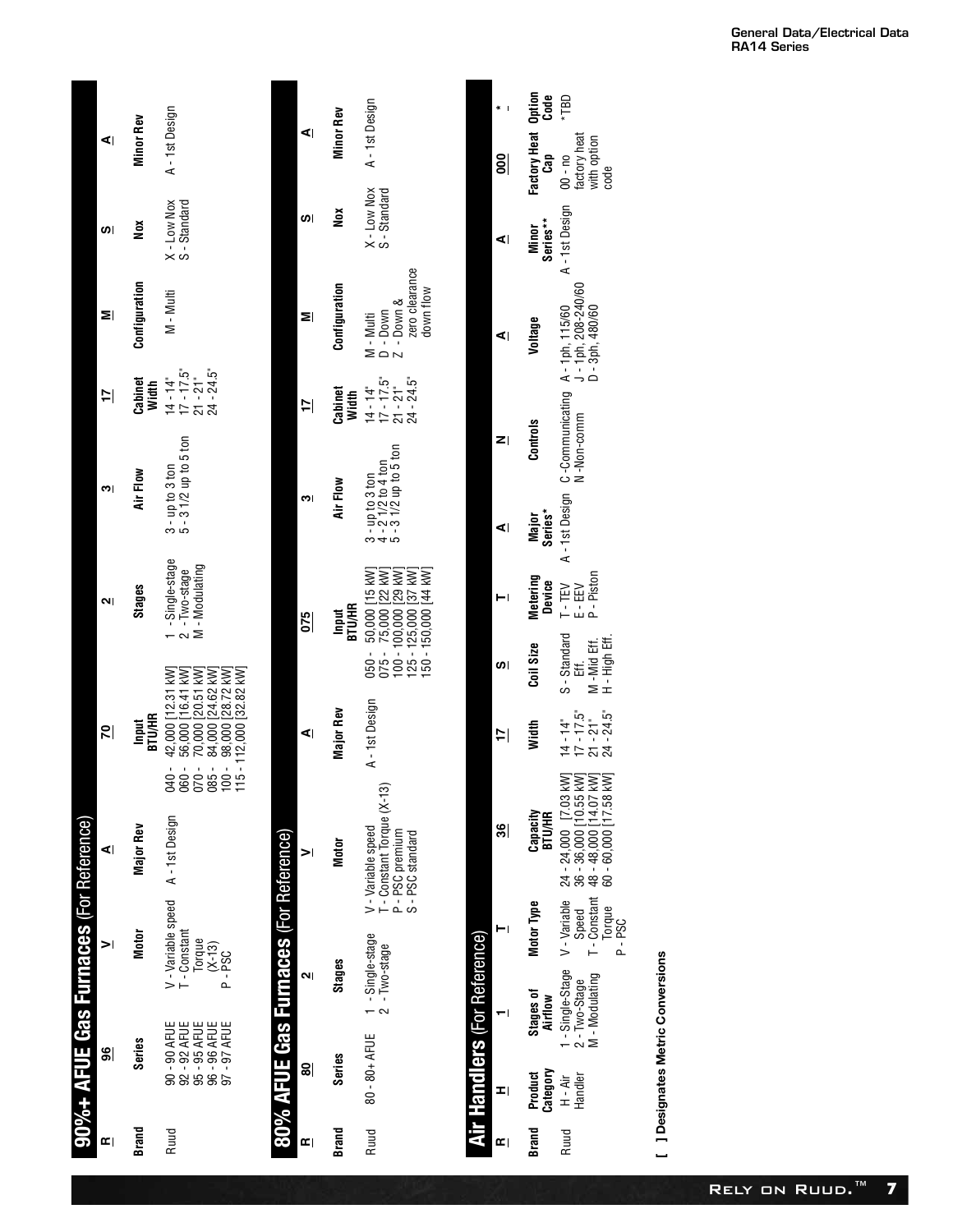| <b>Physical Data</b>                               |                          |                          |                          |                  |                |                |                |
|----------------------------------------------------|--------------------------|--------------------------|--------------------------|------------------|----------------|----------------|----------------|
|                                                    |                          | PHYSICAL DATA            |                          |                  |                |                |                |
| <b>Model No.</b>                                   | <b>RA1418A</b>           | <b>RA1424A</b>           | <b>RA1430A</b>           | <b>RA1436A</b>   | <b>RA1442A</b> | <b>RA1448A</b> | <b>RA1460A</b> |
| <b>Nominal Tonnage</b>                             | 1.5                      | 2.0                      | 2.5                      | 3.0              | 3.5            | 4.0            | 5.0            |
| <b>Valve Connections</b>                           |                          |                          |                          |                  |                |                |                |
| Liquid Line $0.D. - in.$                           | 3/8                      | 3/8                      | 3/8                      | 3/8              | 3/8            | 3/8            | 3/8            |
| Suction Line O.D. - in.                            | 3/4                      | 3/4                      | 3/4                      | 3/4              | 7/8            | 7/8            | 7/8            |
| Refrigerant (R410A) furnished oz. <sup>1</sup>     | 68                       | 72                       | 93                       | 112              | 119            | 135            | 162            |
| <b>Compressor Type</b>                             |                          |                          |                          | Scroll           |                |                |                |
| <b>Outdoor Coil</b>                                |                          |                          |                          |                  |                |                |                |
| Net face area - Outer Coil                         | 9.1                      | 11.1                     | 12.1                     | 14.8             | 16.1           | 18.9           | 21.5           |
| Net face area - Inner Coil                         |                          |                          |                          |                  |                |                |                |
| Tube diameter $-$ in.                              | 3/8                      | 3/8                      | 3/8                      | 3/8              | 3/8            | 3/8            | 3/8            |
| Number of rows                                     | $\mathbf{1}$             | 1                        | 1                        | 1                | 1              | 1              | 1              |
| Fins per inch                                      | 20                       | 20                       | 20                       | 20               | 20             | 20             | 20             |
| <b>Outdoor Fan</b>                                 |                          |                          |                          |                  |                |                |                |
| Diameter $-$ in.                                   | 20                       | 20                       | 20                       | 24               | 26             | 26             | 26             |
| Number of blades                                   | $\overline{2}$           | $\overline{2}$           | $\overline{2}$           | 3                | $\overline{2}$ | $\overline{2}$ | 3              |
| Motor hp                                           | 1/10                     | 1/8                      | 1/5                      | 1/6              | 1/5            | 1/10           | 1/5            |
| <b>CFM</b>                                         | 2225                     | 2505                     | 2605                     | 3105             | 4265           | 4265           | 4140           |
| <b>RPM</b>                                         | 1075                     | 1070                     | 1075                     | 850              | 820            | 820            | 850            |
| watts                                              | 130                      | 163                      | 142                      | 173              | 240            | 236            | 255            |
| Shipping weight - Ibs.                             | 125                      | 125                      | 148                      | 157              | 199            | 200            | 210            |
| Operating weight - lbs.                            | 122                      | 125                      | 141                      | 150              | 192            | 192            | 202            |
|                                                    |                          |                          |                          |                  |                |                |                |
| <b>Electrical Data</b>                             |                          |                          |                          |                  |                |                |                |
| Line Voltage Data (Volts-Phase-Hz)                 | 208/230-1-60             | 208/230-1-60             | 208/230-1-60             | 208/230-1-60     | 208/230-1-60   | 208/230-1-60   | 208/230-1-60   |
| Maximum overcurrent protection (amps) <sup>2</sup> | 20                       | 25                       | 25                       | 30               | 40             | 45             | 50             |
| Minimum circuit ampacity <sup>3</sup>              | 13                       | 15                       | 17                       | 19               | 30             | 26             | 40             |
| <b>Compressor</b>                                  |                          |                          |                          |                  |                |                |                |
| Rated load amps                                    | 9.7                      | 11.2                     | 12.8                     | 14.1             | 17.9           | 19.9           | 23.7           |
| Locked rotor amps                                  | 46                       | 60.8                     | 64                       | 77               | 112            | 109            | 152.5          |
| <b>Condenser Fan Motor</b>                         |                          |                          |                          |                  |                |                |                |
| Full load amps                                     | 0.6                      | 0.7                      | 0.7                      | 0.6              | $\mathbf{1}$   | $\mathbf{1}$   | $\mathbf{1}$   |
| Locked rotor amps                                  | 1.1                      | 1.2                      | 1.3                      | $\overline{1.5}$ | 2.3            | 2.3            | 2.3            |
| Line Voltage Data (Volts-Phase-Hz)                 |                          |                          |                          | 208/230-3-60     | 208/230-3-61   | 208/230-3-62   | 208/230-3-63   |
| Maximum overcurrent protection (amps) <sup>2</sup> | $\overline{\phantom{0}}$ |                          | $\overline{\phantom{0}}$ | 20               | 30             | 30             | 35             |
| Minimum circuit ampacity <sup>3</sup>              |                          | $\overline{\phantom{0}}$ | $\overline{\phantom{0}}$ | 12               | 18             | 18             | 21             |
| Compressor                                         |                          |                          |                          |                  |                |                |                |
| Rated load amps                                    |                          |                          | $\overline{\phantom{0}}$ | 8                | 13.2           | 13.1           | 15.9           |
| Locked rotor amps                                  |                          |                          |                          | 71               | 88             | 110            | 110            |
| <b>Condenser Fan Motor</b>                         |                          |                          |                          |                  |                |                |                |
| Full load amps                                     |                          |                          |                          | 0.6              | 1              | 1              | 1              |
| Locked rotor amps                                  |                          |                          |                          | 6.5              | 2.3            | 2.3            | 2.3            |
| Line Voltage Data (Volts-Phase-Hz)                 |                          |                          |                          | 480-3-60         | 480-3-60       | 480-3-60       | 480-3-60       |
| Maximum overcurrent protection (amps) <sup>2</sup> |                          |                          |                          | TBD              | TBD            | TBD            | TBD            |
| <sup>3</sup> Minimum circuit ampacity              |                          |                          |                          | TBD              | TBD            | TBD            | TBD            |
| <b>Compressor</b>                                  |                          |                          |                          |                  |                |                |                |
| Rated load amps                                    | $\overline{\phantom{0}}$ |                          | $\overline{\phantom{0}}$ | TBD              | TBD            | <b>TBD</b>     | TBD            |
| Locked rotor amps                                  |                          | —                        |                          | TBD              | TBD            | TBD            | TBD            |
| <b>Condenser Fan Motor</b>                         |                          |                          |                          |                  |                |                |                |
| Full load amps                                     |                          |                          |                          | TBD              | TBD            | TBD            | TBD            |
|                                                    |                          |                          |                          | <b>TBD</b>       | TBD            | <b>TBD</b>     | TBD            |

1Refrigerant charge sufficient for 15 ft. length of refrigerant lines. For longer line set requirements see the installation instructions for information about set length and additional refrigerant charge required.

²HACR type circuit breaker of fuse.

<sup>3</sup>Refer to National Electrical Code manual to determine wire, fuse and disconnect size requirements.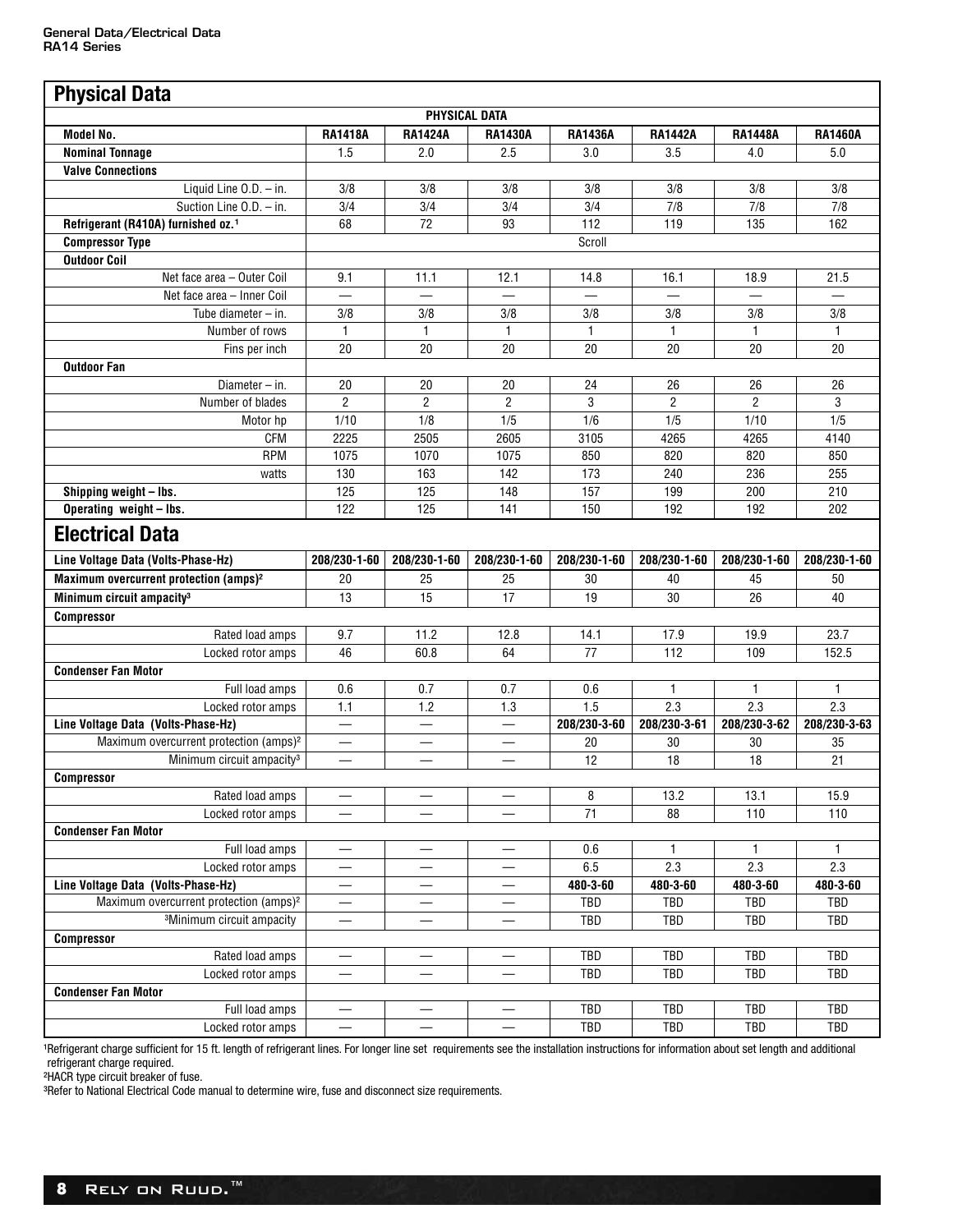#### **Accessories**

| Model No.                    |                | <b>RA1418</b>    | <b>RA1424</b>   | <b>RA1430</b>   | <b>RA1436</b>   | <b>RA1442</b>   | <b>RA1448</b>   | <b>RA1460</b>   |
|------------------------------|----------------|------------------|-----------------|-----------------|-----------------|-----------------|-----------------|-----------------|
| Compressor crankcase heater* |                | 44-17402-44      | 44-17402-44     | 44-17402-44     | 44-17402-44     | 44-17402-45     | 44-17402-45     | 44-17402-45     |
| Low ambient control          |                | RXAD-A08         | RXAD-A08        | RXAD-A08        | RXAD-A08        | RXAD-A08        | RXAD-A08        | RXAD-A08        |
| Compressor sound cover       |                | 68-23427-26      | 68-23427-26     | 68-23427-26     | 68-23427-26     | 68-23427-25     | 68-23427-25     | 68-23427-25     |
| Compressor hard start kit    |                | SK-A1            | SK-A1           | SK-A1           | SK-A1           | SK-A1           | SK-A1           | SK-A1           |
| Low pressure control         |                | RXAC-A07         | RXAC-A07        | RXAC-A07        | RXAC-A07        | RXAC-A07        | RXAC-A07        | RXAC-A07        |
| High pressure control        |                | RXAB-A07         | RXAB-A07        | RXAB-A07        | RXAB-A07        | RXAB-A07        | RXAB-A07        | RXAB-A07        |
| Liquid Line Solenoid         | Solenoid Valve | 61-200RD2T3TVLC  | 61-200RD2T3TVLC | 61-200RD2T3TVLC | 61-200RD2T3TVLC | 61-200RD2T3TVLC | 61-200RD3T3TVLC | 61-200RD3T3TVLC |
| (24 VAC, 50/60 Hz)           | Solenoid Coil  | 61-AMG24V        | 61-AMG24V       | 61-AMG24V       | 61-AMG24V       | 61-AMG24V       | 61-AMG24V       | 61-AMG24V       |
| Liquid Line Solenoid         | Solenoid Valve | 161-200RD2T3TVLC | 61-200RD2T3TVLC | 61-200RD2T3TVLC | 61-200RD2T3TVLC | 61-200RD2T3TVLC | 61-200RD3T3TVLC | 61-200RD3T3TVLC |
| (120/240 VAC, 50/60 Hz)      | Solenoid Coil  | 61-AMG120/240V   | 61-AMG120/240V  | 61-AMG120/240V  | 61-AMG120/240V  | 61-AMG120/240V  | 61-AMG120/240V  | 61-AMG120/240V  |
| Classic Top Cap w/Label      |                | 91-101123-21     | 91-101123-21    | 91-101123-21    | 91-101123-21    | 91-101123-21    | 91-101123-21    | 91-101123-21    |

\*Crankcase Heater recommended with Low Ambient Kit.

## **Weighted Sound Power Level (dBA)**

|                             |                 |      | A-WEIGHTED SOUND POWER LEVEL (dBA) |                                                                   |      |      |      |
|-----------------------------|-----------------|------|------------------------------------|-------------------------------------------------------------------|------|------|------|
|                             | Standard Rating |      |                                    | <b>TYPICAL OCTAVE BAND SPECTRUM (dBA without tone adjustment)</b> |      |      |      |
| Unit Size - Voltage, Series | (dBA)           | 125  | 250                                | 500                                                               | 1000 | 2000 | 4000 |
| <b>RA1418A</b>              | 76              | 52.9 | 61.1                               | 65                                                                | 65.7 | 62.7 | 58.1 |
| <b>RA1424A</b>              | 75              | 52.6 | 59.3                               | 65.3                                                              | 65.7 | 62.4 | 57.9 |
| <b>RA1430A</b>              | 74              | 48.8 | 57.5                               | 63.5                                                              | 64   | 61.9 | 56.1 |
| <b>RA1436A</b>              | 76              | 51.6 | 57.5                               | 64.3                                                              | 67.6 | 64.9 | 58.6 |
| <b>RA1442A</b>              | 76              | 54.9 | 61.5                               | 65.3                                                              | 66.3 | 62.8 | 59.5 |
| <b>RA1448A</b>              | 76              | 52.3 | 59.1                               | 66.7                                                              | 65.7 | 62.4 | 59.3 |
| <b>RA1460A</b>              | 75              | 53.4 | 59.1                               | 65.9                                                              | 66.9 | 62.8 | 58.7 |

NOTE: Tested in accordance with AHRI Standard 270-08 (not listed in AHRI)

## **Thermostats**



*\* Photos are representative. Actual models may vary.*

*For detailed thermostat match-up information,* 

*see specification sheet form number T22-001.*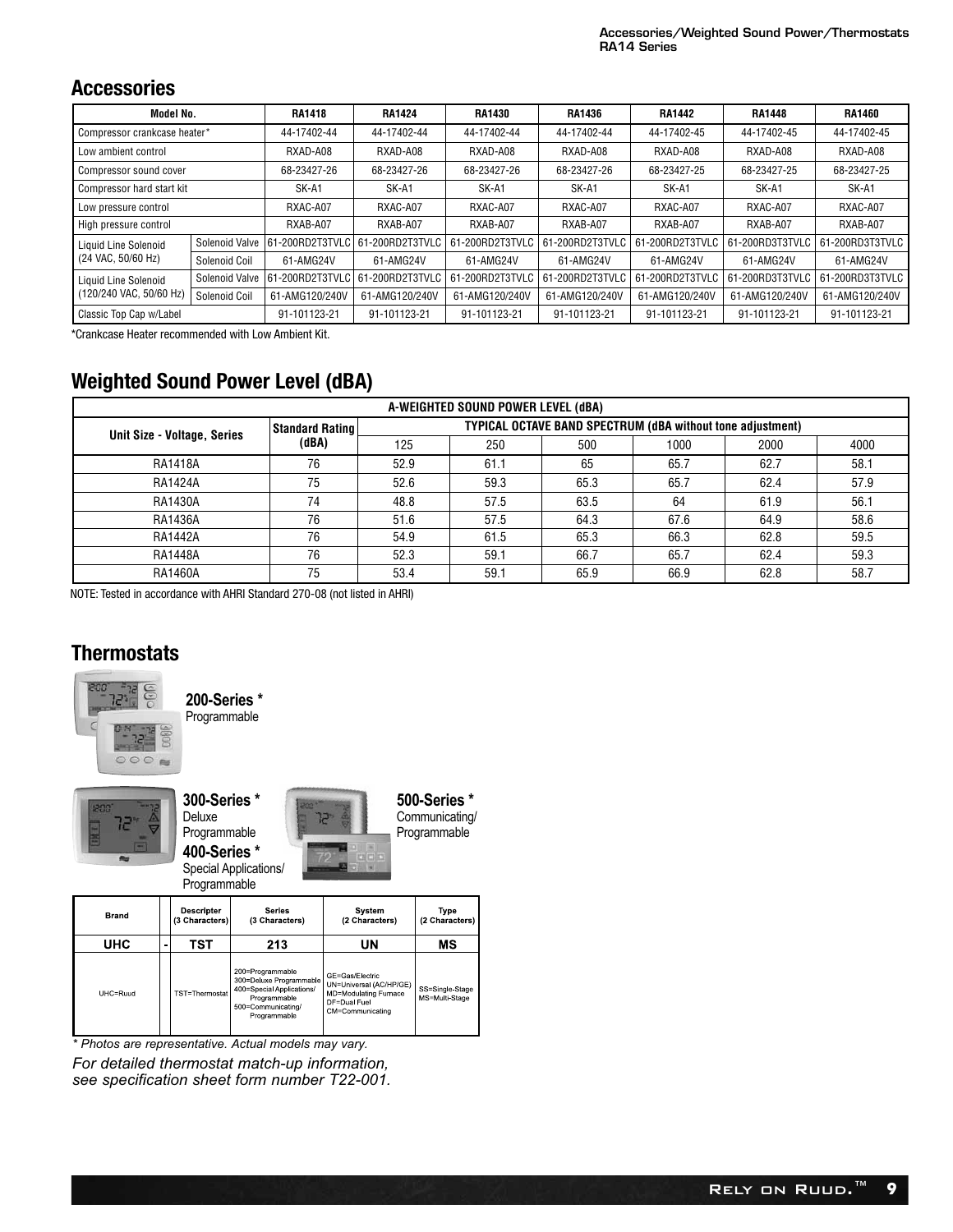## **Unit Dimensions**

|                     |               |            |               | <b>OPERATING</b> |               |           |               |            |               | <b>SHIPPING</b> |               |           |
|---------------------|---------------|------------|---------------|------------------|---------------|-----------|---------------|------------|---------------|-----------------|---------------|-----------|
| <b>MODEL</b><br>NO. |               | H (Height) |               | L (Length)       |               | W (Width) |               | H (Height) |               | L (Length)      |               | W (Width) |
|                     | <b>INCHES</b> | mm         | <b>INCHES</b> | mm               | <b>INCHES</b> | mm        | <b>INCHES</b> | mm         | <b>INCHES</b> | mm              | <b>INCHES</b> | mm        |
| RA1418              | 25            | 635        | 29.75         | 755              | 29.75         | 755       | 26.75         | 679        | 32.38         | 822             | 32.38         | 822       |
| RA1424              | 25            | 635        | 29.75         | 755              | 29.75         | 755       | 26.75         | 679        | 32.38         | 822             | 32.38         | 822       |
| RA1430              | 27            | 685        | 29.75         | 755              | 29.75         | 755       | 28.75         | 679        | 32.38         | 822             | 32.38         | 822       |
| RA1436              | 27            | 685        | 33.75         | 857              | 33.75         | 857       | 28.75         | 730        | 36.38         | 986             | 36.38         | 986       |
| RA1442              | 27            | 685        | 35.75         | 908              | 35.75         | 908       | 28.75         | 730        | 38.38         | 986             | 38.38         | 986       |
| RA1448              | 31            | 787        | 35.75         | 908              | 35.75         | 908       | 32.75         | 730        | 38.38         | 986             | 38.38         | 986       |
| RA1460              | 35            | 889        | 35.75         | 908              | 35.75         | 908       | 36.75         | 730        | 38.38         | 986             | 38.38         | 986       |



**[ ] Designates Metric Conversions** ST-A1226-02-00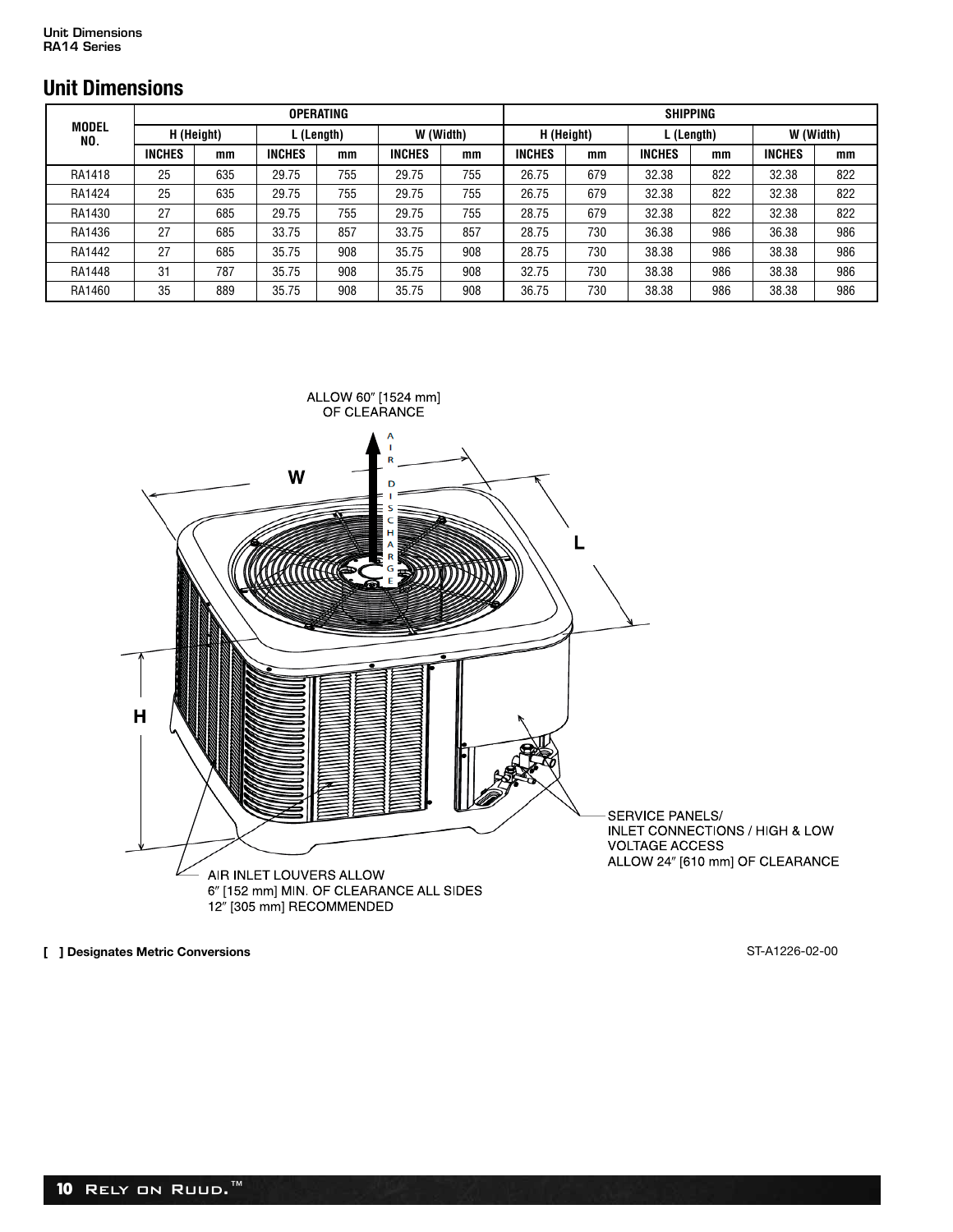



6- (152.4)

WALL



# NOTE: NUMBERS IN  $() = mm$ NOTE: NUMBERS IN () = mm

IMPORTANT: When installing multiple units in an alcove, roof well or partially enclosed area, ensure there is adequate verifilation to prevent re-circulation of discharge air. IMPORTANT: When installing multiple units in an alcove, roof well or partially enclosed area, ensure there is adequate ventillation to prevent re-circulation of discharge air.

ST-A1225-01-00

ST-A1225-01-00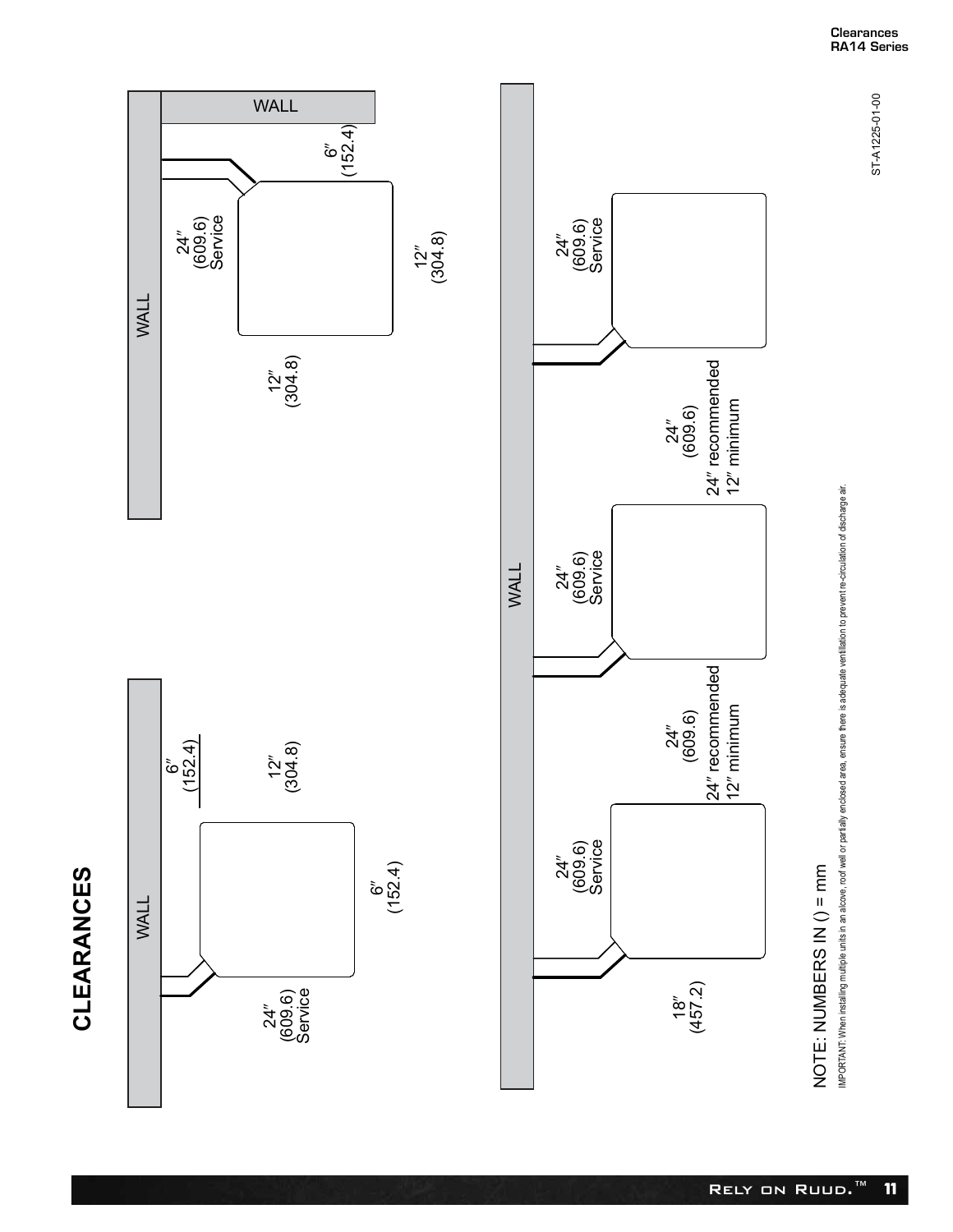## **Control Wiring**



#### **Application Guidelines**

- 1. Intended for outdoor installation with free air inlet and outlet. Outdoor fan external static pressure available is less than 0.01 -in. wc.
- 2. Minimum outdoor operation air temperature for cooling mode without low-ambient operation accessory is 55°F (12.8°C).
- 3. Maximum outdoor operating air temperature is 125°F (51.7°C).
- 4. For reliable operation, unit should be level in all horizontal planes.
- 5. Use only copper wire for electric connections at unit. Aluminum and clad aluminum are not acceptable for the type of connector provided.
- 6. Do not apply capillary tube indoor coils to these units.
- 7. Factory supplied filter drier must be installed.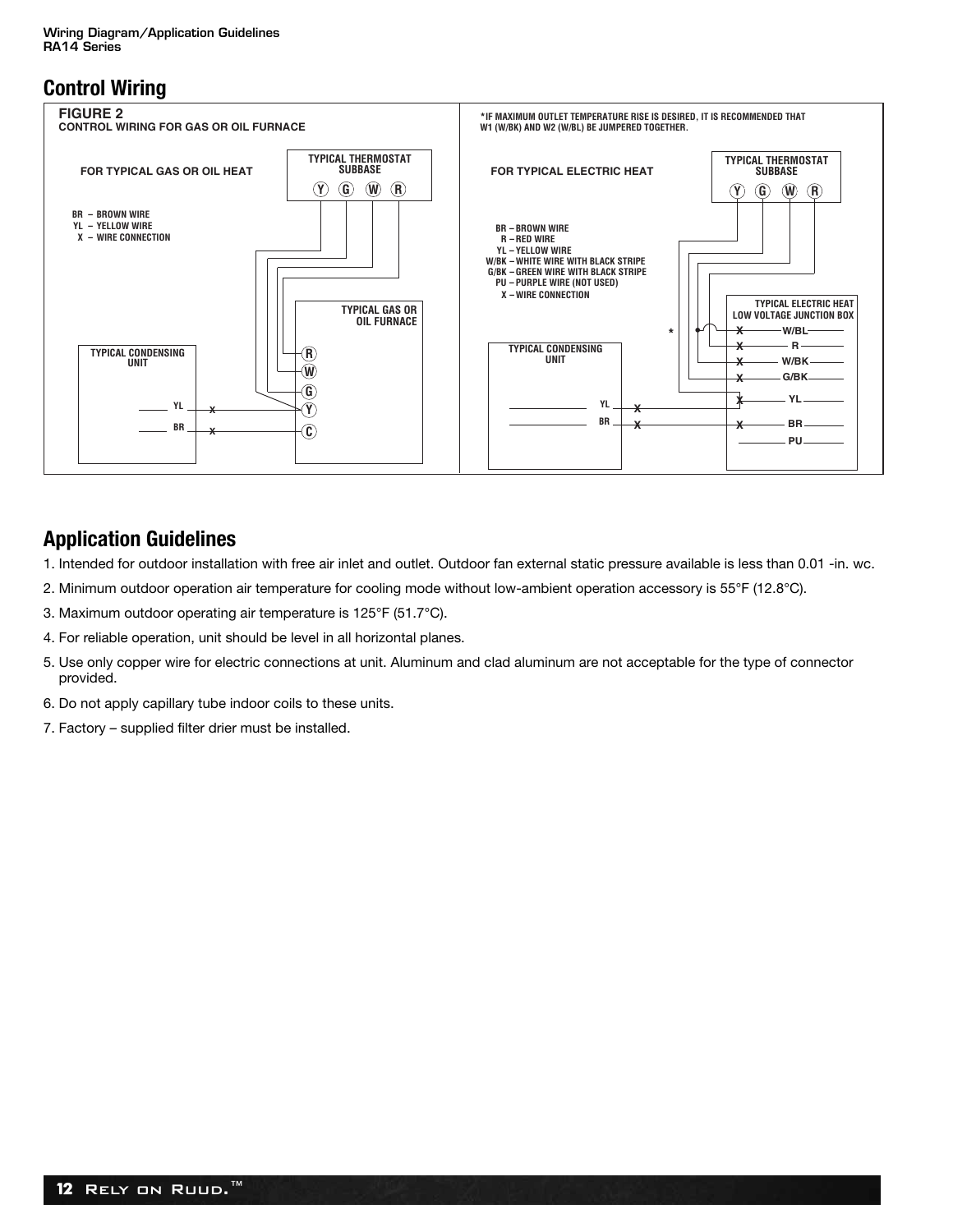Refrigerant Line Size Information **Refrigerant Line Size Information** 

|                                 |                                                         |                                      |                  |                            |                               |                         |               |                             | Elevation (Above or Below) Indoor Coil<br><b>Liquid Line Selection Chart</b> |                         |                                           |                |                                        |             |
|---------------------------------|---------------------------------------------------------|--------------------------------------|------------------|----------------------------|-------------------------------|-------------------------|---------------|-----------------------------|------------------------------------------------------------------------------|-------------------------|-------------------------------------------|----------------|----------------------------------------|-------------|
| R-410A System<br>Capacity Model | Liquid Line Size<br>Connection Size<br>(Inch I.D.) [mm] | Liquid Line Size<br>(Inch 0.D.) [mm] |                  |                            |                               |                         |               |                             | Total Equivalent Length - Feet [m]                                           |                         |                                           |                |                                        |             |
|                                 |                                                         |                                      | 25 [7.62]        | 24<br>50   15.             |                               | 75 [22.86] 100 [30.48]  | 125 [45.72]   | 150 [45.72]                 | 175 [53.34]                                                                  | 200 [60.96]             | 225 [68.58]                               | 250 [76.20]    | 275 [83.82]                            | 300 [91.44] |
|                                 |                                                         |                                      |                  |                            |                               |                         |               | Maximum Vertical Separation |                                                                              | – Feet im               |                                           |                |                                        |             |
|                                 |                                                         | [6.35]<br>$\frac{1}{4}$              | 25 [7.62]        | $^{24}$<br> 50 15          | 65 [19.81]                    | 50 [15.24]              | 35 [10.67]    | $\frac{1}{6}$<br>S)         | ⋚                                                                            | ⋚                       | S                                         | S              | S                                      | ⋚           |
|                                 |                                                         | 5/16 [7.94]                          | 25 [7.62] 50 [15 | 24]                        | 75 [22.86]                    | 95 [28.96]              | 90 [27.43]    | 85 [25.91]                  | 80 [24.38]                                                                   | 75 [22.86]              | 75 [22.86]                                | 70 [21.34]     | 65 [19.81]                             | 60 [18.29]  |
| $\frac{8}{1}$                   | 3/8" [9.53]                                             | 3/8 [9.53]                           | 25 [7.62]        | 24]<br>50[15]              | 75 [22.86]                    | 100 [30.48]             | 100 [30.48]   | 100 [30.48]                 | 100 [30.48]                                                                  | 100 [30.48]             | 95 [28.96]                                | 95 [28.96]     | 95 [28.96]                             | 90 [27.43]  |
|                                 |                                                         | 7/16 [11.12]                         | 25 [7.62]        | $^{24}$<br>50[15]          | 75 [22.86]                    | 100 [30.48]             | $[32]$<br>105 | [32]<br>105                 | $[32]$<br>105                                                                | $[32]$<br>105           | $[32]$<br>105                             | $[32]$<br>105  | 100 [30.48]                            | 100 [30.48] |
|                                 |                                                         | $1/2$ $[12.71]$                      | 25 [7.62]        | 24]<br>$\frac{1}{150}$     | 75 [22.86]                    | 100 [30.48]             | $[32]$<br>105 | $[32]$<br>105               | [32]<br>105                                                                  | $[32]$<br>105           | $[32]$<br>105                             | $[32]$<br>105  | $[32]$<br>105                          | [32]<br>105 |
|                                 |                                                         | [6.35]<br>1/4                        | 25 [7.62]        | $24$ ]<br>$50$ [15         | [9.14]<br>$\pmb{\mathcal{S}}$ | S                       | ⋚             | S                           | S                                                                            | ⋚                       | S                                         | S              | S                                      | S           |
|                                 |                                                         | 5/16 [7.94]                          | 25 [7.62] 50 [15 | 24]                        | 75 [22.86]                    | 80 [24.38]              | 75 [22.86]    | 70 [21.34]                  | 60 [18.29]                                                                   | 55 [16.76]              | 50 [15.24]                                | 40 [12.19]     | 35 [10.67]                             | 30 [9.14]   |
| $^{24}$                         | 3/8" [9.53]                                             | 3/8 [9.53]                           | 25 [7.62] 50 [15 | 24]                        | 75 [22.86]                    | 100 [30.48]             | 95 [28.96]    | 95 [28.96]                  | 90[27.43]                                                                    | 90 [27.43]              | 85 [25.91                                 | 85 [25.91]     | 80 [24.38]                             | 80 [24.38]  |
|                                 |                                                         | 7/16 [11.12]                         | 25 [7.62]        | 24]<br>50 [15.             | 75 [22.86]                    | 100 [30.48]             | 100 [30.48]   | 100 [30.48]                 | 100 [30.48]                                                                  | 100 [30.48]             | 100 [30.48]                               | 95 [28.96]     | 95 [28.96]                             | 95 [28.96]  |
|                                 |                                                         | $1/2$ $[12.71]$                      | 25 [7.62]        | 24]<br>$50$ [15            | 75 [22.86]                    | 100 [30.48]             | $[32]$<br>105 | $[32]$<br>105               | $[32]$<br>105                                                                | $[32]$<br>105           | $\begin{bmatrix} 32 \end{bmatrix}$<br>105 | 100 [30.48]    | 100 [30.48]                            | 100 [30.48] |
|                                 |                                                         | [6.35]<br>1/4                        | 25 [7.62]        | .621<br>$\frac{1}{25}$ [7] | S                             | S                       | S             | S                           | S                                                                            | S                       | S                                         | S              | €                                      | €           |
|                                 |                                                         | 5/16 [7.94]                          | 25 [7.62]        | 24]<br>50[15]              | 75 [22.86]                    | 65 [19.81]              | 55 [16.76]    | 45 [13.72]                  | 35 [10.67]                                                                   | 25 [7.62]               | 15 [4.57]                                 | 5 [1.52]       | S                                      | S           |
| $\overline{30}$                 | 3/8" [9.53]                                             | 3/8 [9.53]                           | 25 [7.62] 50 [15 | 24]                        | 75 [22.86]                    | 90 [27.43]              | 90 [27.43]    | 85 [25.91]                  | 80 [24.38]                                                                   | 80 [24.38]              | 75 [22.86]                                | 70 [21.34]     | 70 [21.34]                             | 65 [19.81]  |
|                                 |                                                         | 7/16 [11.12]                         | 25 [7.62]        | 24<br>50 [15               | 75 [22.86]                    | 100 [30.48]             | 100 [30.48]   | 95 [28.96]                  | 95 [28.96]                                                                   | 95 [28.96]              | 95 [28.96]                                | 90 [27.43]     | 90 [27.43]                             | 90 [27.43]  |
|                                 |                                                         | $1/2$ $[12.71]$                      | 25 [7.62]        | $24$ ]<br>50 [15           | 75 [22.86]                    | 100 [30.48]             | 100 [30.48]   | 100 [30.48]                 | 100 [30.48]                                                                  | 100 [30.48]             | 100 [30.48]                               | 100 [30.48]    | 100 [30.48]                            | 95 [28.96]  |
|                                 |                                                         | [6.35]<br>$\frac{1}{4}$              | 25 [7.62]        | [60]<br>$\frac{13}{15}$    | l€                            | S                       | l€            | S                           | l€                                                                           | ¶∕k                     | S                                         | S              | S€                                     | l€          |
|                                 |                                                         | [7.94]<br>5/16                       | 25 [7.62]        | 24<br>50 [15               | 65 [19.81]                    | 55 [16.76]              | 45 [13.72]    | [9.14]<br>30                | [6.1]<br>$\overline{20}$                                                     | [3.05]<br>$\Rightarrow$ | S                                         | S              | S                                      | ¶∕          |
| 36                              | 3/8" [9.53]                                             | 3/8 [9.53]                           | 25 [7.62]        | $24$ ]<br>$50$ [15.        | 75 [22.86]                    | 85 [25.91]              | 80 [24.38]    | 80 [24.38]                  | 75 [22.86]                                                                   | 70 [21.34]              | 65 [19.81                                 | 60 [18.29]     | 55 [16.76]                             | 55 [16.76]  |
|                                 |                                                         | 7/16 [11.12]                         | 25 [7.62] 50 [15 | $24$ ]                     | 75 [22.86]                    | 95 [28.96]              | 95 [28.96]    | 90 [27.43]                  | 90 [27.43]                                                                   | 90 [27.43]              | 85 [25.91                                 | 85 [25.91]     | 85 [25.91                              | 80 [24.38]  |
|                                 |                                                         | $1/2$ $[12.71]$                      | 25 [7.62]        | .24]<br>50 [15             | 75 [22.86]                    | 100 [30.48]             | 100 [30.48]   | 95 [28.96]                  | 95 [28.96]                                                                   | 95 [28.96]              | 95 [28.96]                                | 95 [28.96]     | 95 [28.96]                             | 90 [27.43]  |
|                                 |                                                         | [6.35]<br>$\frac{1}{4}$              | 15 [4.57]        | Ş                          | S                             | S                       | S             | S                           | S                                                                            | S                       | S                                         | S              | ≸                                      | ≸           |
|                                 |                                                         | [7.94]<br>5/16                       | 25 [7.62]        | .24]<br>50 [15             | 35 [10.67]                    | [4.57]<br>$\frac{5}{1}$ | S             | S                           | S                                                                            | S                       | S                                         | S              | S                                      | S           |
| 42                              | 3/8" [9.53]                                             | 3/8 [9.53]                           | 25 [7.62]        | 24]<br>$50$ [15            | 70 [21.34]                    | 65 [19.81]              | 60 [18.29]    | 50 [15.24]                  | 45 [13.72]                                                                   | 40 [12.19]              | 35 [10.67]                                | $[7.62]$<br>25 | [6.1]                                  | 15 [4.57]   |
|                                 |                                                         | 7/16 [11.12]                         | 25 [7.62] 50 [15 | $24$ ]                     | 75 [22.86]                    | 80 [24.38]              | 75 [22.86]    | 75 [22.86]                  | 70 [21.34]                                                                   | 70 [21.34]              | 65 [19.81]                                | 65 [19.81]     | 60 [18.29]                             | 55 [16.76]  |
|                                 |                                                         | $1/2$ $[12.71]$                      | 25 [7.62]        | 24]<br> 50 15              | 75 [22.86]                    | 85 [25.91]              | 85 [25.91]    | 80 [24.38]                  | 80 [24.38]                                                                   | 80 [24.38]              | 80 [24.38]                                | 75 [22.86]     | 75 [22.86]                             | 75 [22.86]  |
|                                 |                                                         | 1/4 [6.35]                           | S                | S                          | WR                            | S                       | S             | ⋚                           | S                                                                            | S                       | ⋚                                         | S              | S                                      | S           |
|                                 |                                                         | 5/16 [7.94]                          | 25 [7.62]        | 40 [12.19]                 | [6.1]<br>ධි                   | S                       | ⋚             | ⋚                           | S                                                                            | S                       | S                                         | WR             | S                                      | ⋚           |
| $\frac{8}{3}$                   | $3/8$ " [9.53]                                          | [9.53]<br>3/8                        | 25 [7.62]        | 24]<br>50 [15              | 65 [19.81                     | 55 [16.76]              | 50 [15.24]    | 40 [12.19]                  | 35 [10.67]                                                                   | 25 [7.62]               | $\overline{16}$<br>$\Omega$               | 10 [3.05]      | S                                      | ⋚           |
|                                 |                                                         | 7/16 [11.12]                         | 25 [7.62]        | 24]<br> 50 15              | 75 [22.86]                    | 75 [22.86]              | 70 [21.34]    | 65 [19.81]                  | 65 [19.81]                                                                   | 60 [18.29]              | 55 [16.76]                                | 55 [16.76]     | 50 [15.24]                             | 50 [15.24]  |
|                                 |                                                         | $1/2$ $[12.71]$                      | 25 [7.62]        | 24]<br>$\sqrt{50}$ [15.    | 75 [22.86]                    | 80 [24.38]              | 80 [24.38]    | 75 [22.86]                  | 75 [22.86]                                                                   | 75 [22.86]              | 70 [21.34]                                | 70 [21.34]     | 70 [21.34]                             | 65 [19.81]  |
|                                 |                                                         | 1/4 [6.35]                           | S                | Ş                          | ₹                             | S                       | ⋚             | S                           | S                                                                            | S                       | S                                         | S              | S                                      | Ş           |
|                                 |                                                         | 5/16 [7.94]                          | 25 [7.62]        | 52]<br>$\frac{1}{2}$       | l€                            | ¶€                      | S             | Ş                           | l€                                                                           | ₩R                      | Ş                                         | S              | Ş                                      | ≸           |
| 60                              | 3/8" [9.53]                                             | [9.53]<br>3/8                        | 25 [7.62]        | .72]<br>45 [13             | 35 [10.67]                    | [7.62]<br>25            | 15 [4.57]     | S                           | <b>SE</b>                                                                    | <b>SP</b>               | <b>SE</b>                                 | S              | <b>SE</b>                              | S           |
|                                 |                                                         | 7/16 [11.12]                         | 25 [7.62]        | $.24$ ]<br>$50$ [15.       | 55 [16.76]                    | 50 [15.24]              | 45 [13.72]    | 40 [12.19]                  | 35 [10.67]                                                                   | 30 [9.14]               | 30 [9.14]                                 | 25 [7.62]      | [6.1]                                  | 15 [4.57]   |
|                                 |                                                         | $1/2$ [12.71]                        | 25 [7.62]        | .24]<br>$50$ [15           | 60 [18.29]                    | 60 [18.29]              | 55 [16.76]    | 55 [16.76]                  | 55 [16.76]                                                                   | $50$ [15.24]            | 50 [15.24]                                | 45 [13.72]     | 45 [13.72]                             | 40 [12.19]  |
| NOTES:                          |                                                         |                                      |                  |                            |                               |                         |               |                             |                                                                              |                         |                                           |                | <b>] Designates Metric Conversions</b> |             |

**Refrigerant Line Size Information RA14 Series**

> N/R = Application not recommended.<br>Grey =This application is acceptable, but the long line guidelines must be followed. Reference Long Line Set section in the I&O Grey =This application is acceptable, but the long line guidelines must be followed. Reference Long Line Set section in the I&O N/R = Application not recommended.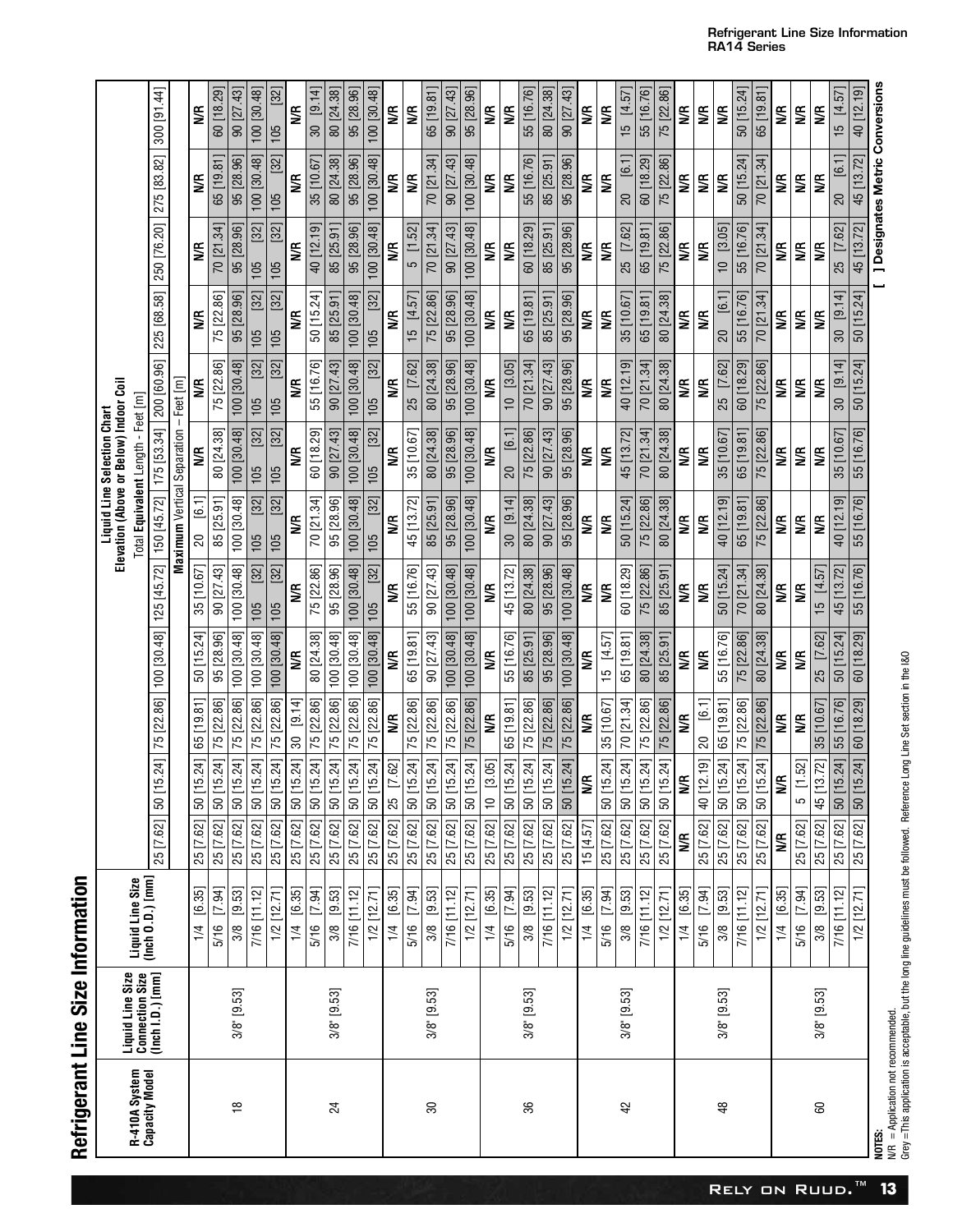| R-410A System<br>Capacity Model | Vapor Line                          | Vapor Line Size<br>(Inch O.D.) [mm] |                    |                |                 |                            |                   |                  | Total Equivalent Length - Feet [m]<br>Vapor Line Selection Chart<br><b>Capacity Multiplier Table</b> |                                                             |                |                    |                         |              |
|---------------------------------|-------------------------------------|-------------------------------------|--------------------|----------------|-----------------|----------------------------|-------------------|------------------|------------------------------------------------------------------------------------------------------|-------------------------------------------------------------|----------------|--------------------|-------------------------|--------------|
|                                 | Connection Size<br>(Inch I.D.) [mm] |                                     | 25 [7.62]          | 50 [15.        |                 | 24] 75 [22.86] 100 [30.48] | 125 [45.72]       |                  |                                                                                                      | 150 [45.72] 175 [53.34] 200 [60.96] 225 [68.58] 250 [76.20] |                |                    | 275 [83.82] 300 [91.44] |              |
|                                 |                                     | 5/8 [15.88]                         | 1,00               | 0.99           | $\frac{66}{10}$ | $\frac{86}{10}$            | 0.98              | $\frac{8}{0.98}$ | 0.97                                                                                                 | 0.97                                                        | $\frac{96}{0}$ | 0.96               | $\frac{96}{0}$          | 0.95         |
|                                 |                                     | 3/4 [19.05]                         | 1.00               | $\frac{50}{1}$ | 1,00            | 1.00                       | 1.00              | 0.99             | 0.99                                                                                                 | 0.99                                                        | 0.99           | 0.99               | 0.99                    | 0.99         |
| ₽                               | 3/4" [19.06]                        | 7/8 [22.23]                         | S                  | S              | S               | ¶∕k                        | <b>S</b>          | S                | <b>S</b>                                                                                             | S                                                           | S              | S                  | S                       | S            |
|                                 |                                     | [25.4]                              | S                  | S              | S               | WR                         | <b>SE</b>         | S                | S                                                                                                    | S                                                           | S              | S                  | S                       | S            |
|                                 |                                     | $1 - 1/8$ [28.58]                   | S                  | ⋚              | S               | ¶∕R                        | S                 | S                | S                                                                                                    | S                                                           | S              | S                  | S                       | S            |
|                                 |                                     | 5/8 [15.88]                         | 0.99               | $-1.00$        | 0.99            | 0.98                       | 0.97              | 0.97             | 0.96                                                                                                 | 0.95                                                        | 0.94           | 0.94               | 0.93                    | 0.94         |
|                                 |                                     | 3/4 [19.05]                         | 1.00               | $\frac{5}{1}$  | $\frac{5}{1}$   | 1.01                       | $\overline{1.01}$ | 1.00             | 1.00                                                                                                 | 0.99                                                        | 0.99           | 0.99               | 0.99                    | 0.99         |
| $^{24}$                         | 3/4" [19.06]                        | 7/8 [22.23]                         | 1.00               | $\frac{50}{1}$ | $\frac{5}{1}$   | 1.00                       | 1.02              | 1.01             | $\overline{1}$ .01                                                                                   | 1.01                                                        | 1.01           | 1.01               | 1.01                    | 1.00         |
|                                 |                                     | $\frac{1}{1}$ [25.4]                | S                  | Ş              | S               | ŊΚ                         | S                 | S                | S                                                                                                    | S                                                           | £              | S                  | S                       | S            |
|                                 |                                     | $1 - 1/8$ [28.58]                   | S                  | Ş              | S               | ₽                          | $\mathbb S$       | S                | S                                                                                                    | $\mathbb S$                                                 | S              | S                  | S                       | S            |
|                                 |                                     | 5/8 [15.88]                         | 1.00               | 0.98           | 0.97            | 0.97                       | 0.95              | 0.95             | 0.94                                                                                                 | 0.93                                                        | 0.93           | 0.92               | 0.92                    | 0.91         |
|                                 |                                     | 3/4 [19.05]                         | 1.00               | $rac{00}{1}$   | 0.99            | 0.99                       | 0.99              | 0.98             | 0.98                                                                                                 | 0.98                                                        | 0.97           | 0.97               | 0.97                    | 0.96         |
| $\overline{30}$                 | 3/4" [19.06]                        | 7/8 [22.23]                         | $\overline{1}$ .01 | $\frac{50}{1}$ | 1.00            | 1.00                       | 1.00              | 0.99             | 0.99                                                                                                 | 0.99                                                        | 1.00           | 1.00               | 1.00                    | 1.00         |
|                                 |                                     | [25.4]                              | $\mathbb S$        | S              | S               | Ş                          | $\lessgtr$        | $\lessgtr$       | S                                                                                                    | $\pmb{\mathbb{S}}$                                          | $\lessgtr$     | $\pmb{\mathbb{S}}$ | S                       | S            |
|                                 |                                     | $1 - 1/8$ [28.58]                   | WR                 | Ş              | S               | <b>SE</b>                  | <b>SE</b>         | S                | S                                                                                                    | S                                                           | УR             | S                  | S                       | S            |
|                                 |                                     | $\frac{1}{5/8}$ [15.88]             | 0.99               | 0.98           | 0.97            | 0.96                       | 0.95              | 0.93             | 0.93                                                                                                 | 0.91                                                        | 0.9            | 0.9                | 0.89                    | 0.88         |
|                                 |                                     | 3/4 [19.05]                         | 1.00               | $rac{100}{1}$  | 0.99            | 0.99                       | 0.98              | 0.99             | 0.99                                                                                                 | 0.97                                                        | 0.98           | 0.97               | 0.96                    | 0.96         |
| 36                              | 3/4" [19.06]                        | 7/8 [22.23]                         | 1.01               | $\frac{5}{1}$  | 1.00            | 1.00                       | 1.00              | 0.99             | 0.99                                                                                                 | 0.99                                                        | 0.99           | 0.99               | 0.99                    | 0.98         |
|                                 |                                     | [25.4]<br>$\overline{ }$            | 1.01               | $\frac{5}{1}$  | 1.01            | 1.00                       | 1.00              | 1.00             | 1.01                                                                                                 | 1.00                                                        | 1.00           | 1.00               | 1.00                    | 1.00         |
|                                 |                                     | $1 - 1/8$ [28.58]                   | S                  | S              | S               | WR                         | S                 | S                | S                                                                                                    | S                                                           | S              | S                  | S                       | S            |
|                                 |                                     | 5/8 [15.88]                         | 1.00               | 0.97           | 0.95            | 0.93                       | 0.92              | 0.91             | 0.9                                                                                                  | 0.89                                                        | 0.87           | 0.85               | 0.85                    | 0.84         |
|                                 |                                     | 3/4 [19.05]                         | 1.00               | $rac{100}{1}$  | 0.99            | 0.99                       | 0.97              | 0.97             | 0.97                                                                                                 | 0.95                                                        | 0.95           | 0.95               | 0.94                    | 0.93         |
| 42                              | 7/8" [22.23]                        | 7/8 [22.23]                         | $\frac{1}{1.00}$   | $rac{100}{1}$  | $\frac{5}{1}$   | $\frac{100}{1}$            | 1.00              | 0.99             | 0.99                                                                                                 | 0.99                                                        | 0.99           | $\frac{86}{10}$    | 0.98                    | 0.98         |
|                                 |                                     | 1 [25.4]                            | 1.01               | $rac{00}{1}$   | 0.99            | 1.00                       | 1.00              | 1.01             | 1.01                                                                                                 | 1.00                                                        | $\frac{5}{1}$  | 1.00               | 0.99                    | 0.99         |
|                                 |                                     | $1 - 1/8$ [28.58]                   | I€                 | S              | S               | $\mathbb S$                | S                 | S                | S                                                                                                    | $\lessgtr$                                                  | S              | $\mathbb S$        | S                       | $\mathbf{S}$ |
|                                 |                                     | 5/8 [15.88]                         | 0.98               | 0.95           | 0.93            | 0.92                       | $\overline{0}$ .  | 0.88             | 0.86                                                                                                 | 0.85                                                        | 0.84           | 0.82               | S                       | S            |
|                                 |                                     | 3/4 [19.05]                         | 0.99               | 0.98           | 0.97            | 0.96                       | 0.96              | 0.95             | 0.94                                                                                                 | 0.93                                                        | 0.92           | 0.92               | S                       | S            |
| 48                              | 7/8" [22.23]                        | 7/8 [22.23]                         | 1.00               | $rac{100}{1}$  | 0.98            | 0.98                       | 0.97              | 0.97             | 0.97                                                                                                 | 0.97                                                        | 0.96           | 0.96               | £                       | S            |
|                                 |                                     | [25.4]                              | 1.00               | $\frac{50}{1}$ | 0.99            | 0.99                       | 0.99              | 0.98             | 0.98                                                                                                 | 0.98                                                        | 0.98           | 0.98               | S                       | S            |
|                                 |                                     | $1 - 1/8$ [28.58]                   | $\frac{1}{1.00}$   | $rac{100}{1}$  | 0.99            | 0.99                       | 0.99              | 0.99             | 0.99                                                                                                 | 0.99                                                        | 0.99           | 0.99               | S                       | S            |
|                                 |                                     | 5/8 [15.88]                         | 0.97               | 0.94           | 0.91            | 0.89                       | 0.87              | S                | S                                                                                                    | S                                                           | S              | S                  | S                       | <b>S</b>     |
|                                 |                                     | 3/4 [19.05]                         | 0.99               | 0.98           | 0.96            | 0.95                       | 0.94              | $\lessgtr$       | <b>S</b>                                                                                             | S                                                           | l€             | S                  | S                       | <b>IS</b>    |
| 8                               | 7/8" [22.23]                        | 7/8 [22.23]                         | 1.00               | 0.99           | 0.99            | 0.98                       | 0.98              | S                | S                                                                                                    | S                                                           | S              | S                  | S                       | $\lessgtr$   |
|                                 |                                     | 1 [25.4]                            | 1.00               | $\frac{50}{1}$ | 1.00            | 1.00                       | 0.99              | S                | S                                                                                                    | £                                                           | S              | S                  | S                       | S            |
|                                 |                                     | $1 - 1/8$ [28.58]                   | 1.00               | $rac{100}{ }$  | 1.00            | 1,00                       | 1.00              | S                | S                                                                                                    | S                                                           | S              | S                  | S                       | S            |

#### **Refrigerant Line Size Information RA14 Series**

14 RELY ON RUUD.<sup>™</sup>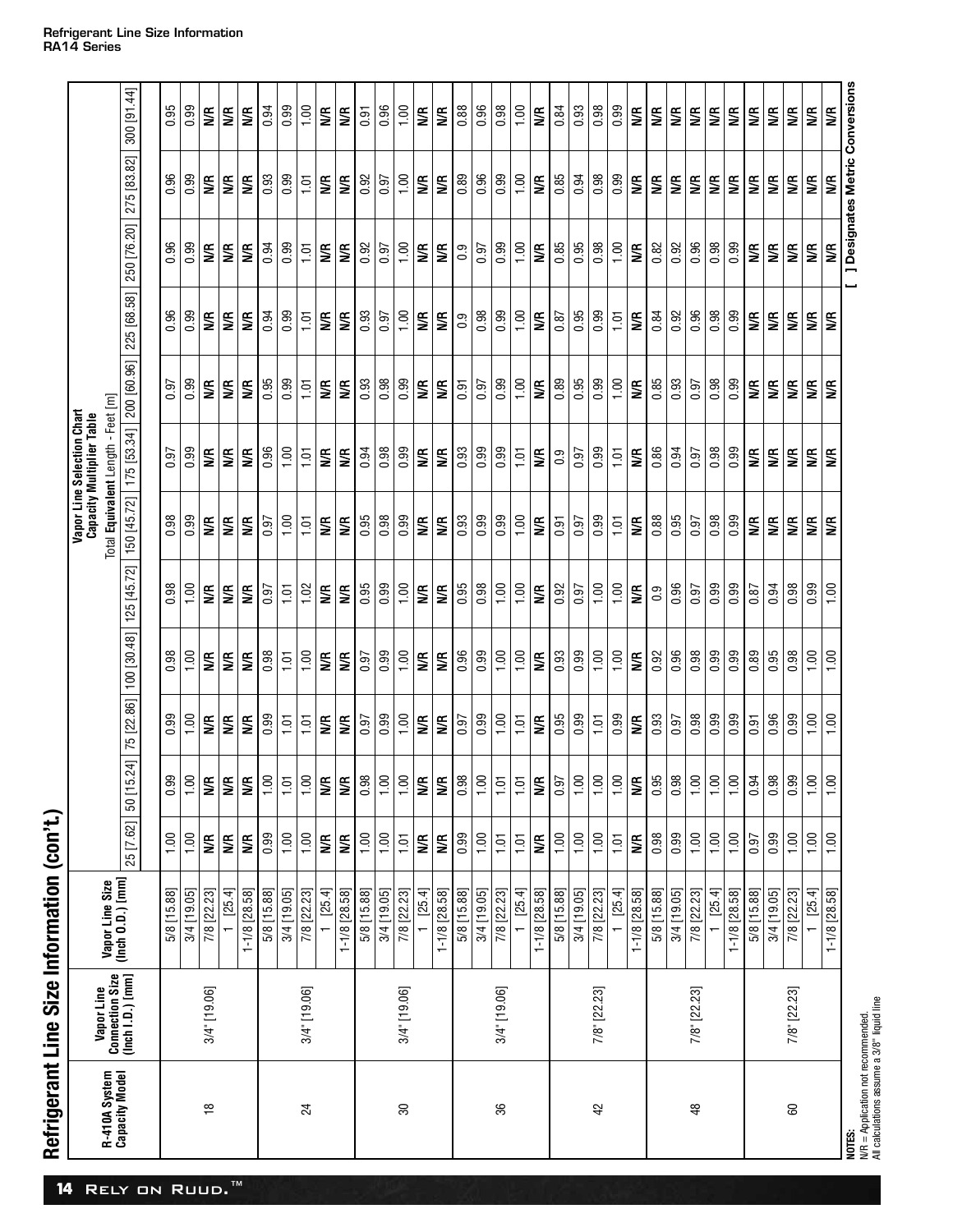|                        | <b>High Sales Volume Tested Combination (HSVTC)</b> |                                     |                                   |                                 |             |      |                            |         |
|------------------------|-----------------------------------------------------|-------------------------------------|-----------------------------------|---------------------------------|-------------|------|----------------------------|---------|
| <b>Outdoor</b><br>Unit | <b>Indoor Coil</b>                                  | <b>Total Capacity</b><br>BTU/H [kW] | <b>Net Sensible</b><br>BTU/H [kW] | <b>Net Latent</b><br>BTU/H [kW] | <b>SEER</b> | EER  | <b>Indoor CFM</b><br>[L/s] | AHRI#   |
| RA1418AJ1              | RCF2417STAM                                         | 17800 [5.2]                         | 13400 [3.9]                       | 4400 [1.3]                      | 14          | 11.5 | 600 [283.2]                | 7489162 |
| RA1424AJ1              | RCF2417STAM                                         | 24000 [7.0]                         | 18100 [5.3]                       | 5900 [1.7]                      | 14          | 11.5 | 800 [377.6]                | 7489163 |
| RA1430AJ1              | RCF3617STAM                                         | 28800 [8.4]                         | 21800 [6.4]                       | 7000 [2.1]                      | 14          | 11.5 | 1000 [471.9]               | 7489164 |
| RA1436AC1              | RCF3617STAM                                         | 34200 [10.0]                        | 24600 [7.2]                       | 9600 [2.8]                      | 14          | 11.5 | 1050 [495.5]               | 7489165 |
| RA1436AJ1              | RCF3617STAM                                         | 34200 [10.0]                        | 24600 [7.2]                       | 9600 [2.8]                      | 14          | 11.5 | 1050 [495.5]               | 7489166 |
| RA1442AC1              | RCF4821STAM                                         | 41500 [12.2]                        | [9.1]<br>31200                    | 10300 [3.0]                     | 14          | 11.5 | 1425 [672.5]               | 7489167 |
| RA1442AJ1              | RCF4821STAM                                         | 41500 [12.2]                        | 31200 [9.1]                       | 10300 [3.0]                     | 14          | 11.5 | 1425 [672.5]               | 7489168 |
| RA1448AC1              | RCF4821STAM                                         | 46000 [13.5]                        | 33800 [9.9]                       | 12200 [3.6]                     | 14          | 11.7 | 1450 [684.3]               | 7489169 |
| RA1448AJ1              | RCF4821STAM                                         | 46000 [13.5]                        | 33800 [9.9]                       | 12200 [3.6]                     | 14          | 11.7 | 1450 [684.3]               | 7489170 |
| RA1460AC1              | RCF6024STAM                                         | 57000 [16.7]                        | 39900 [11.7]                      | 17100 [5.0]                     | 14          | 11.7 | 1575 [743.3]               | 7489171 |
| RA1460AJ1              | RCF6024STAM                                         | 57000 [16.7]                        | 39900 [11.7]                      | 17100 [5.0]                     | 14          | 11.7 | 1575 [743.3]               | 7489172 |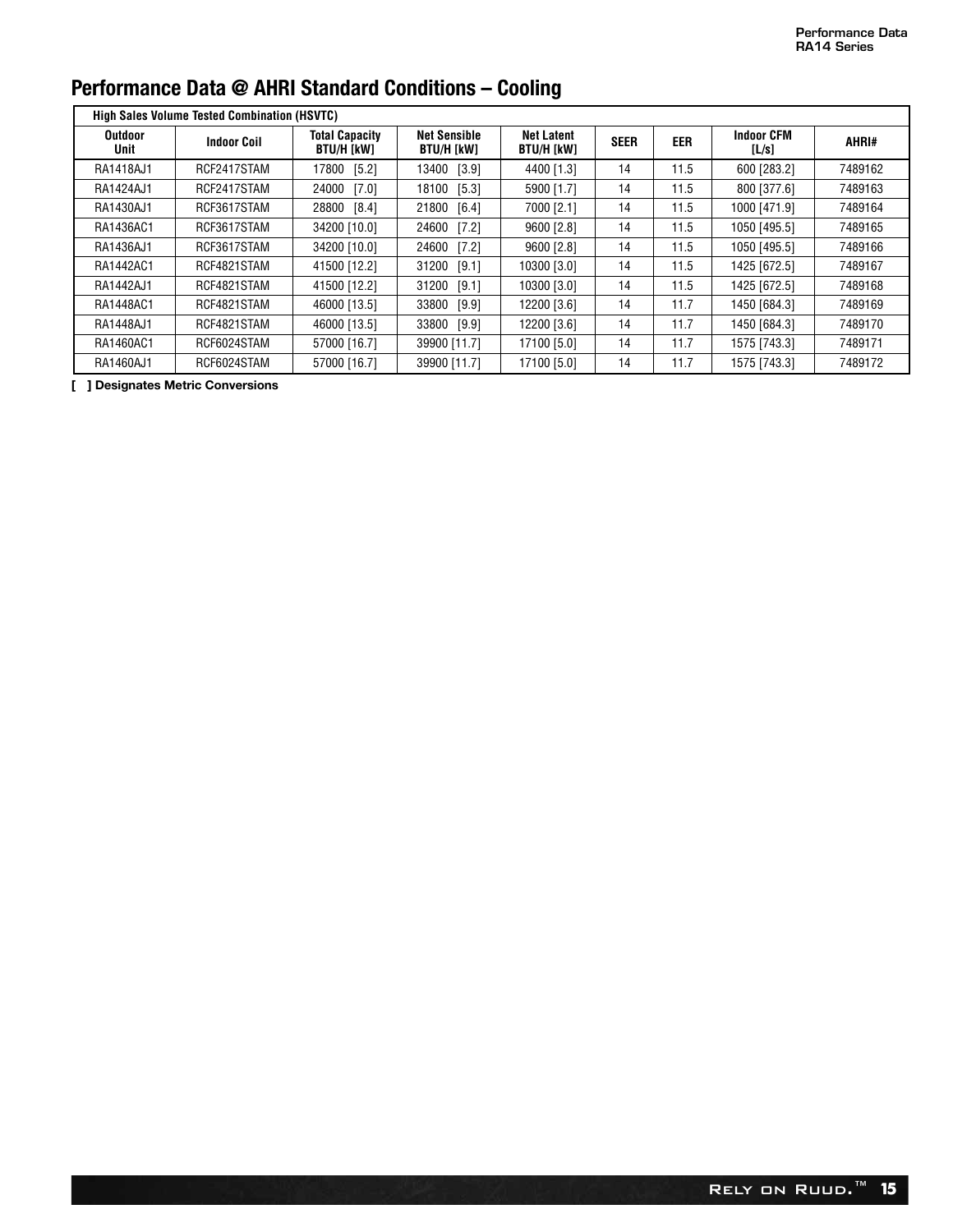| <b>Coil Only Ratings</b>      |                      |                                            |                                          |                                        |             |            |                            |         |
|-------------------------------|----------------------|--------------------------------------------|------------------------------------------|----------------------------------------|-------------|------------|----------------------------|---------|
| <b>Outdoor</b><br><b>Unit</b> | <b>Indoor Coil</b>   | <b>Total Capacity</b><br><b>BTU/H [kW]</b> | <b>Net Sensible</b><br><b>BTU/H [kW]</b> | <b>Net Latent</b><br><b>BTU/H [kW]</b> | <b>SEER</b> | <b>EER</b> | <b>Indoor CFM</b><br>[L/s] | AHRI#   |
|                               | RCF2414STAM+RXMD-C04 | 17900<br>[5.2]                             | 13100<br>[3.8]                           | 4800 [1.4]                             | 14          | 11.5       | 600 [283.2]                | 7490519 |
|                               | RCF2417HTAM+RXMD-C04 | 17900<br>$[5.2]$                           | [3.8]<br>13100                           | 4800 [1.4]                             | 14          | 11.5       | 600 [283.2]                | 7493620 |
| RA1418AJ1                     | RCF2417MTAM+RXMD-C04 | 17900<br>$[5.2]$                           | 13100<br>[3.8]                           | 4800 [1.4]                             | 14          | 11.5       | 600 [283.2]                | 7493621 |
|                               | RCF2421MTAM+RXMD-C04 | $[5.2]$<br>17900                           | 13100<br>[3.8]                           | 4800 [1.4]                             | 14          | 11.5       | 600 [283.2]                | 7493623 |
|                               | RCF2421HTAM+RXMD-C04 | 17900<br>$[5.2]$                           | 13100<br>[3.8]                           | 4800 [1.4]                             | 14          | 11.5       | 600 [283.2]                | 7493622 |
|                               | RCF2414STAM+RXMD-C04 | 24400<br>[7.2]                             | 17200<br>$[5.0]$                         | 7200 [2.1]                             | 14          | 11.5       | 775 [365.8]                | 7490731 |
|                               | RCF2417HTAM+RXMD-C04 | 25200<br>$[7.4]$                           | 18400<br>$[5.4]$                         | 6800 [2.0]                             | 14          | 11.5       | 800 [377.6]                | 7493627 |
| RA1424AJ1                     | RCF2417MTAM+RXMD-C04 | 25200<br>$[7.4]$                           | 18400<br>$[5.4]$                         | 6800 [2.0]                             | 14          | 11.5       | 800 [377.6]                | 7493628 |
|                               | RCF2421MTAM+RXMD-C04 | 25200<br>[7.4]                             | $[5.4]$<br>18400                         | 6800 [2.0]                             | 14          | 11.5       | 800 [377.6]                | 7493630 |
|                               | RCF2421HTAM+RXMD-C04 | 25200<br>$[7.4]$                           | 18400<br>$[5.4]$                         | 6800 [2.0]                             | 14          | 11.5       | 800 [377.6]                | 7493629 |
|                               | RCF3621MTAM+RXMD-C04 | 30200<br>[8.9]                             | 22100<br>[6.5]                           | 8100 [2.4]                             | 14          | 11.5       | 1000 [471.9]               | 7493634 |
| RA1430AJ1                     | RCF3621STAM+RXMD-C04 | 28600<br>[8.4]                             | 20500<br>[6.0]                           | 8100 [2.4]                             | 14          | 11.5       | 1000 [471.9]               | 7491039 |
|                               | RCF3624HTAM+RXMD-C04 | 30800<br>$[9.0]$                           | 22200<br>$[6.5]$                         | 8600 [2.5]                             | 14          | 11.5       | 1000 [471.9]               | 7493635 |
|                               | RCF3624MTAM+RXMD-C04 | 30200<br>[8.9]                             | 22100<br>[6.5]                           | 8100 [2.4]                             | 14          | 11.5       | 1000 [471.9]               | 7493636 |
|                               | RCF3621MTAM+RXMD-C04 | 36200 [10.6]                               | [7.3]<br>25000                           | 11200 [3.3]                            | 14          | 11.5       | 1050 [495.5]               | 7493639 |
| RA1436AC1                     | RCF3621STAM+RXMD-C04 | 34200 [10.0]                               | 23400<br>[6.9]                           | 10800 [3.2]                            | 14          | 11.5       | 1050 [495.5]               | 7491310 |
|                               | RCF3624HTAM+RXMD-C04 | 37400 [11.0]                               | 26000<br>[7.6]                           | 11400 [3.3]                            | 14          | 11.5       | 1050 [495.5]               | 7493640 |
|                               | RCF3624MTAM+RXMD-C04 | 36200 [10.6]                               | 25000<br>[7.3]                           | 11200 [3.3]                            | 14          | 11.5       | 1050 [495.5]               | 7493641 |
|                               | RCF3621MTAM+RXMD-C04 | 36200 [10.6]                               | 25000<br>[7.3]                           | 11200 [3.3]                            | 14          | 11.5       | 1050 [495.5]               | 7493647 |
| RA1436AJ1                     | RCF3621STAM+RXMD-C04 | 34200 [10.0]                               | 23400<br>[6.9]                           | 10800 [3.2]                            | 14          | 11.5       | 1050 [495.5]               | 7491601 |
|                               | RCF3624HTAM+RXMD-C04 | 37400 [11.0]                               | 26000<br>$[7.6]$                         | 11400 [3.3]                            | 14          | 11.5       | 1050 [495.5]               | 7493648 |
|                               | RCF3624MTAM+RXMD-C04 | 36200 [10.6]                               | 25000<br>$[7.3]$                         | 11200 [3.3]                            | 14          | 11.5       | 1050 [495.5]               | 7493649 |
| RA1442AC1                     | RCF4824HTAM+RXMD-C04 | 43000 [12.6]                               | 30700<br>$[9.0]$                         | 12300 [3.6]                            | 14          | 11.5       | 1425 [672.5]               | 7493655 |
|                               | RCF4824STAM+RXMD-C04 | 41500 [12.2]                               | 29300<br>[8.6]                           | 12200 [3.6]                            | 14          | 11.5       | 1375 [648.9]               | 7491893 |
| RA1442AJ1                     | RCF4824HTAM+RXMD-C04 | 43000 [12.6]                               | 30700<br>$[9.0]$                         | 12300 [3.6]                            | 14          | 11.5       | 1425 [672.5]               | 7493658 |
|                               | RCF4824STAM+RXMD-C04 | 41500 [12.2]                               | [8.6]<br>29300                           | 12200 [3.6]                            | 14          | 11.5       | 1375 [648.9]               | 7492068 |
| RA1448AC1                     | RCF4824HTAM+RXMD-C04 | 47500 [13.9]                               | 33300<br>[9.8]                           | 14200 [4.2]                            | 14          | 11.7       | 1450 [684.3]               | 7492215 |
|                               | RCF4824STAM+RXMD-C04 | 45500 [13.3]                               | 31100<br>[9.1]                           | 14400 [4.2]                            | 14          | 11.7       | 1375 [648.9]               | 7492238 |
| RA1448AJ1                     | RCF4824HTAM+RXMD-C04 | 47500 [13.9]                               | 33300<br>[9.8]                           | 14200 [4.2]                            | 14          | 11.7       | 1450 [684.3]               | 7492414 |
|                               | RCF4824STAM+RXMD-C04 | 45500 [13.3]                               | 31100<br>[9.1]                           | 14400 [4.2]                            | 14          | 11.7       | 1375 [648.9]               | 7492437 |
| RA1460AC1                     | RCF6024HTAM+RXMD-C04 | 57000 [16.7]                               | 39900 [11.7]                             | 17100 [5.0]                            | 14          | 11.7       | 1575 [743.3]               | 7492580 |
| RA1460AJ1                     | RCF6024HTAM+RXMD-C04 | 57000 [16.7]                               | 39900 [11.7]                             | 17100 [5.0]                            | 14          | 11.7       | 1575 [743.3]               | 7492636 |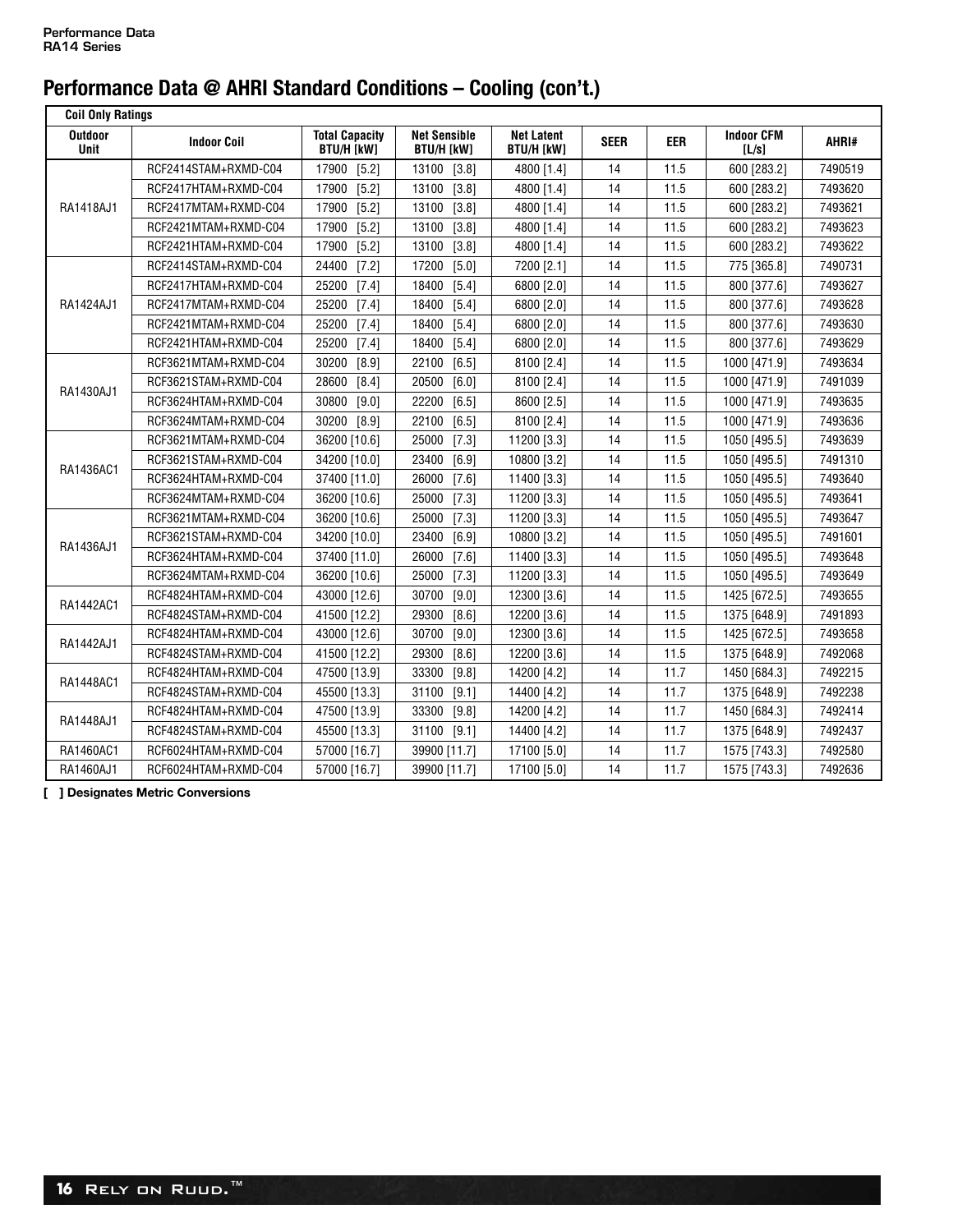|                               | RGPT: Single Stage Upflow Constant Torque 80% Furnace Ratings |                    |                                            |                                          |                                        |             |      |                            |         |
|-------------------------------|---------------------------------------------------------------|--------------------|--------------------------------------------|------------------------------------------|----------------------------------------|-------------|------|----------------------------|---------|
| <b>Outdoor</b><br><b>Unit</b> | <b>Furnace</b>                                                | <b>Indoor Coil</b> | <b>Total Capacity</b><br><b>BTU/H [kW]</b> | <b>Net Sensible</b><br><b>BTU/H [kW]</b> | <b>Net Latent</b><br><b>BTU/H [kW]</b> | <b>SEER</b> | eer  | <b>Indoor CFM</b><br>[L/s] | AHRI#   |
|                               |                                                               | RCF2417HTAM        | 18500<br>$[5.4]$                           | 14500 [4.2]                              | 4000 [1.2]                             | 16          | 13   | 650 [306.8]                | 7490528 |
|                               |                                                               | RCF2417MTAM        | 18500<br>$[5.4]$                           | 14500 [4.2]                              | 4000 [1.2]                             | 16          | 13   | 650 [306.8]                | 7490542 |
| RA1418AJ1                     | RGPT-05?BMK?                                                  | RCF2417STAM        | 18500<br>$[5.4]$                           | 14200 [4.2]                              | 4300 [1.3]                             | 15.5        | 13   | 650 [306.8]                | 7490556 |
|                               |                                                               | RCF2421MTAM        | 18500<br>$[5.4]$                           | 14500 [4.2]                              | 4000 [1.2]                             | 16          | 13   | 650 [306.8]                | 7490595 |
|                               |                                                               | RCF2417HTAM        | 18300<br>$[5.4]$                           | 14300 [4.2]                              | 4000 [1.2]                             | 16          | 13   | 625 [295.0]                | 7490529 |
|                               |                                                               | RCF2417MTAM        | 18300<br>$[5.4]$                           | 14300 [4.2]                              | 4000 [1.2]                             | 16          | 13   | 625 [295.0]                | 7490543 |
| RA1418AJ1                     | RGPT-07?AMK?                                                  | RCF2417STAM        | $[5.3]$<br>18200                           | 13800 [4.0]                              | 4400 [1.3]                             | 15.5        | 13   | 625 [295.0]                | 7490557 |
|                               |                                                               | RCF2421MTAM        | 18300<br>$[5.4]$                           | 14300 [4.2]                              | 4000 [1.2]                             | 16          | 13   | 625 [295.0]                | 7490596 |
| RA1418AJ1                     | RGPT-05?BMK?                                                  | RCF2421HTAM        | 18500<br>$[5.4]$                           | 14500 [4.2]                              | 4000 [1.2]                             | 16          | 13   | 650 [306.8]                | 7490575 |
| RA1418AJ1                     | RGPT-07?AMK?                                                  | RCF2421HTAM        | 18300<br>$[5.4]$                           | 14300 [4.2]                              | 4000 [1.2]                             | 16          | 13   | 625 [295.0]                | 7490576 |
|                               |                                                               | RCF2417HTAM        | 26200<br>[7.7]                             | 19700 [5.8]                              | 6500 [1.9]                             | 15.5        | 13   | 900 [424.8]                | 7490742 |
|                               | RGPT-05?BMK?                                                  | RCF2417MTAM        | 26000<br>[7.6]                             | 19400 [5.7]                              | 6600 [1.9]                             | 15.5        | 13   | 875 [413.0]                | 7490758 |
| RA1424AJ1                     |                                                               | RCF2417STAM        | 24800<br>$[7.3]$                           | 19100 [5.6]                              | 5700 [1.7]                             | 15.1        | 12.5 | 875 [413.0]                | 7490774 |
|                               |                                                               | RCF2421MTAM        | 26000<br>$[7.6]$                           | 19400 [5.7]                              | 6600 [1.9]                             | 15.5        | 13   | 875 [413.0]                | 7490824 |
|                               |                                                               | RCF2417HTAM        | 26400<br>[7.7]                             | 19900 [5.8]                              | 6500 [1.9]                             | 16          | 13   | 925 [436.6]                | 7490743 |
|                               |                                                               | RCF2417MTAM        | 26200<br>[7.7]                             | 19700 [5.8]                              | 6500 [1.9]                             | 15.5        | 13   | 900 [424.8]                | 7490759 |
| RA1424AJ1                     | RGPT-07?AMK?                                                  | RCF2417STAM        | 24800<br>$[7.3]$                           | 19100 [5.6]                              | 5700 [1.7]                             | 15.1        | 12.5 | 875 [413.0]                | 7490775 |
|                               |                                                               | RCF2421MTAM        | 26200<br>[7.7]                             | 19700 [5.8]                              | 6500 [1.9]                             | 15.5        | 13   | 900 [424.8]                | 7490825 |
| RA1424AJ1                     | RGPT-05?BMK?                                                  | RCF2421HTAM        | 26000<br>$[7.6]$                           | 19400 [5.7]                              | 6600 [1.9]                             | 15.5        | 13   | 875 [413.0]                | 7490798 |
| RA1424AJ1                     | RGPT-07?AMK?                                                  | RCF2421HTAM        | 26200<br>[7.7]                             | 19700 [5.8]                              | 6500 [1.9]                             | 15.5        | 13   | 900 [424.8]                | 7490799 |
|                               |                                                               | RCF3617STAM        | 28600<br>$[8.4]$                           | 21200 [6.2]                              | 7400 [2.2]                             | 15.1        | 12.5 | 875 [413.0]                | 7490977 |
| RA1430AJ1                     | RGPT-05?BMK?                                                  | RCF3621MTAM        | 30200<br>[8.9]                             | 21700 [6.4]                              | 8500 [2.5]                             | 16          | 13   | 900 [424.8]                | 7491001 |
|                               |                                                               | RCF3621STAM        | 28800<br>$[8.4]$                           | 21400 [6.3]                              | 7400 [2.2]                             | 15.1        | 12.5 | 900 [424.8]                | 7491029 |
|                               |                                                               | RCF3617STAM        | 28800<br>$[8.4]$                           | 21400 [6.3]                              | 7400 [2.2]                             | 15.1        | 12.5 | 900 [424.8]                | 7490978 |
| RA1430AJ1                     | RGPT-07?AMK?                                                  | RCF3621MTAM        | 30400<br>$[8.9]$                           | 22000 [6.4]                              | 8400 [2.5]                             | 16          | 13   | 925 [436.6]                | 7491002 |
|                               |                                                               | RCF3621STAM        | 28800<br>[8.4]                             | 21400 [6.3]                              | 7400 [2.2]                             | 15.1        | 12.5 | 900 [424.8]                | 7491030 |
|                               |                                                               | RCF3621MTAM        | 30800<br>$[9.0]$                           | 22700 [6.7]                              | 8100 [2.4]                             | 16          | 13   | 1000 [471.9]               | 7491003 |
| RA1430AJ1                     | RGPT-07?BRQ?                                                  | RCF3621STAM        | 29400<br>[8.6]                             | 22300 [6.5]                              | 7100 [2.1]                             | 15.5        | 13   | 975 [460.1]                | 7491031 |
|                               |                                                               | RCF3624MTAM        | 30800<br>[9.0]                             | 22700 [6.7]                              | 8100 [2.4]                             | 16          | 13   | 1000 [471.9]               | 7491072 |
|                               |                                                               | RCF3621MTAM        | 30800<br>$[9.0]$                           | 22700 [6.7]                              | 8100 [2.4]                             | 16          | 13   | 1025 [483.7]               | 7491004 |
| RA1430AJ1                     | RGPT-10?BRM?                                                  | RCF3621STAM        | 29400<br>[8.6]                             | 22400 [6.6]                              | 7000 [2.1]                             | 15.5        | 13   | 1000 [471.9]               | 7491032 |
|                               |                                                               | RCF3624MTAM        | 30800<br>$[9.0]$                           | 22700 [6.7]                              | 8100 [2.4]                             | 16          | 13   | 1025 [483.7]               | 7491073 |
| RA1430AJ1                     | RGPT-12?ARM?                                                  | RCF3624MTAM        | 31200<br>$[9.1]$                           | 23400 [6.9]                              | 7800 [2.3]                             | 16          | 13   | 1100 [519.1]               | 7491074 |
|                               |                                                               | RCF3617STAM        | 34400 [10.1]                               | 24800 [7.3]                              | 9600 [2.8]                             | 14.5        | 12.2 | 1050 [495.5]               | 7491248 |
| RA1436AC1                     | RGPT-05?BMK?                                                  | RCF3621MTAM        | 36400 [10.7]                               | 25200 [7.4]                              | 11200 [3.3]                            | 15.1        | 12.5 | 1075 [507.3]               | 7491272 |
|                               |                                                               | RCF3621STAM        | 34400 [10.1]                               | 24800 [7.3]                              | 9600 [2.8]                             | 14.5        | 12.2 | 1050 [495.5]               | 7491300 |
|                               |                                                               | RCF3617STAM        | 34600 [10.1]                               | 25000 [7.3]                              | 9600 [2.8]                             | 14.5        | 12.2 | 1050 [495.5]               | 7491249 |
| RA1436AC1                     | RGPT-07?AMK?                                                  | RCF3621MTAM        | 36800 [10.8]                               | 25800 [7.6]                              | 11000 [3.2]                            | 15.5        | 13   | 1100 [519.1]               | 7491273 |
|                               |                                                               | RCF3621STAM        | 34600 [10.1]                               | 25000 [7.3]                              | 9600 [2.8]                             | 14.5        | 12.2 | 1050 [495.5]               | 7491301 |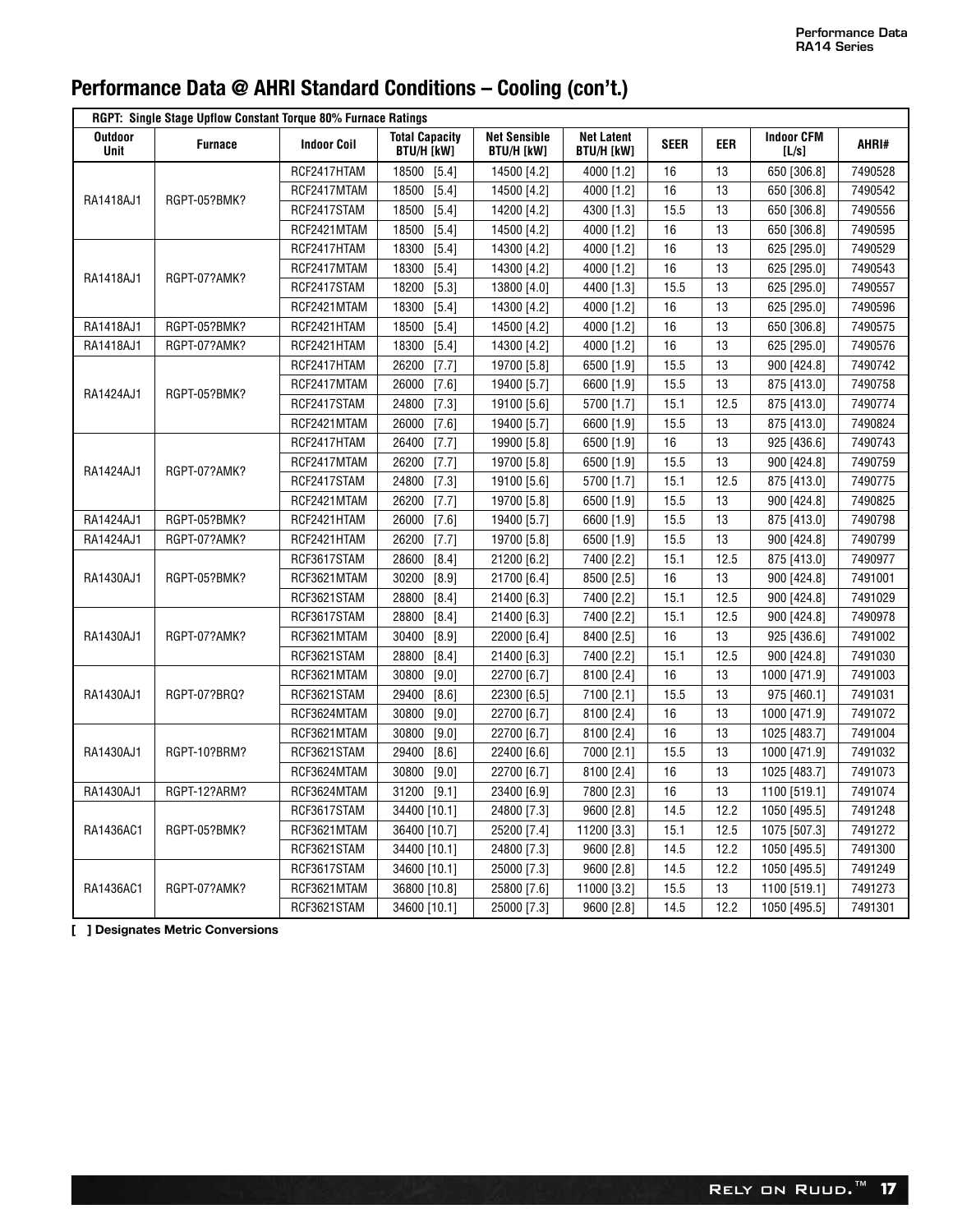|                 | RGPT: Single Stage Upflow Constant Torque 80% Furnace Ratings |                    |                                            |                                          |                                        |             |      |                            |         |
|-----------------|---------------------------------------------------------------|--------------------|--------------------------------------------|------------------------------------------|----------------------------------------|-------------|------|----------------------------|---------|
| Outdoor<br>Unit | <b>Furnace</b>                                                | <b>Indoor Coil</b> | <b>Total Capacity</b><br><b>BTU/H [kW]</b> | <b>Net Sensible</b><br><b>BTU/H [kW]</b> | <b>Net Latent</b><br><b>BTU/H [kW]</b> | <b>SEER</b> | EER  | <b>Indoor CFM</b><br>[L/s] | AHRI#   |
|                 |                                                               | RCF3621MTAM        | 36600 [10.7]                               | 25200 [7.4]                              | 11400 [3.3]                            | 16          | 13   | 1000 [471.9]               | 7491274 |
| RA1436AC1       | RGPT-07?BRQ?                                                  | RCF3621STAM        | 34400 [10.1]                               | 24500 [7.2]                              | 9900 [2.9]                             | 15.1        | 12.5 | 975 [460.1]                | 7491302 |
|                 |                                                               | RCF3624MTAM        | 36600 [10.7]                               | 25200 [7.4]                              | 11400 [3.3]                            | 16          | 13   | 1000 [471.9]               | 7491343 |
|                 |                                                               | RCF3621MTAM        | 37800 [11.1]                               | 27400 [8.0]                              | 10400 [3.0]                            | 16          | 13   | 1225 [578.1]               | 7491275 |
| RA1436AC1       | RGPT-10?BRM?                                                  | RCF3621STAM        | 34400 [10.1]                               | 24500 [7.2]                              | 9900 [2.9]                             | 15.1        | 12.5 | 975 [460.1]                | 7491303 |
|                 |                                                               | RCF3624MTAM        | 37800 [11.1]                               | 27400 [8.0]                              | 10400 [3.0]                            | 16          | 13   | 1225 [578.1]               | 7491344 |
| RA1436AC1       | RGPT-12?ARM?                                                  | RCF3624MTAM        | 37000 [10.8]                               | 26000 [7.6]                              | 11000 [3.2]                            | 15.5        | 13   | 1100 [519.1]               | 7491345 |
|                 |                                                               | RCF3617STAM        | 34400 [10.1]                               | 24800 [7.3]                              | 9600 [2.8]                             | 14.5        | 12.2 | 1050 [495.5]               | 7491539 |
| RA1436AJ1       | RGPT-05?BMK?                                                  | RCF3621MTAM        | 36400 [10.7]                               | 25200 [7.4]                              | 11200 [3.3]                            | 15.1        | 12.5 | 1075 [507.3]               | 7491563 |
|                 |                                                               | RCF3621STAM        | 34400 [10.1]                               | 24800 [7.3]                              | 9600 [2.8]                             | 14.5        | 12.2 | 1050 [495.5]               | 7491591 |
|                 |                                                               | RCF3617STAM        | 34600 [10.1]                               | 25000 [7.3]                              | 9600 [2.8]                             | 14.5        | 12.2 | 1050 [495.5]               | 7491540 |
| RA1436AJ1       | RGPT-07?AMK?                                                  | RCF3621MTAM        | 36800 [10.8]                               | 25800 [7.6]                              | 11000 [3.2]                            | 15.5        | 13   | 1100 [519.1]               | 7491564 |
|                 |                                                               | RCF3621STAM        | 34600 [10.1]                               | 25000 [7.3]                              | 9600 [2.8]                             | 14.5        | 12.2 | 1050 [495.5]               | 7491592 |
|                 |                                                               | RCF3621MTAM        | 36600 [10.7]                               | 25200 [7.4]                              | 11400 [3.3]                            | 16          | 13   | 1000 [471.9]               | 7491565 |
| RA1436AJ1       | RGPT-07?BRQ?                                                  | RCF3621STAM        | 34400 [10.1]                               | 24500 [7.2]                              | 9900 [2.9]                             | 15.1        | 12.5 | 975 [460.1]                | 7491593 |
|                 |                                                               | RCF3624MTAM        | 36600 [10.7]                               | 25200 [7.4]                              | 11400 [3.3]                            | 16          | 13   | 1000 [471.9]               | 7491634 |
|                 |                                                               | RCF3621MTAM        | 37800 [11.1]                               | 27400 [8.0]                              | 10400 [3.0]                            | 16          | 13   | 1225 [578.1]               | 7491566 |
| RA1436AJ1       | RGPT-10?BRM?                                                  | RCF3621STAM        | 34400 [10.1]                               | 24500 [7.2]                              | 9900 [2.9]                             | 15.1        | 12.5 | 975 [460.1]                | 7491594 |
|                 |                                                               | RCF3624MTAM        | 37800 [11.1]                               | 27400 [8.0]                              | 10400 [3.0]                            | 16          | 13   | 1225 [578.1]               | 7491635 |
| RA1436AJ1       | RGPT-12?ARM?                                                  | RCF3624MTAM        | 37000 [10.8]                               | 26000 [7.6]                              | 11000 [3.2]                            | 15.5        | 13   | 1100 [519.1]               | 7491636 |
| RA1442AC1       | RGPT-05?BMK?                                                  | RCF4821STAM        | 41000 [12.0]                               | 29600 [8.7]                              | 11400 [3.3]                            | 14          | 11.5 | 1225 [578.1]               | 7491836 |
| RA1442AC1       | RGPT-07?AMK?                                                  | RCF4821STAM        | 40500 [11.9]                               | 28400 [8.3]                              | 12100 [3.5]                            | 14.5        | 12.2 | 1100 [519.1]               | 7491837 |
|                 |                                                               | RCF4821STAM        | 41500 [12.2]                               | 30100 [8.8]                              | 11400 [3.3]                            | 15          | 12.5 | 1225 [578.1]               | 7491838 |
| RA1442AC1       | RGPT-07?BRQ?                                                  | RCF4824STAM        | 41500 [12.2]                               | 30100 [8.8]                              | 11400 [3.3]                            | 15          | 12.5 | 1225 [578.1]               | 7491884 |
|                 |                                                               | RCF4821STAM        | 41500 [12.2]                               | 30100 [8.8]                              | 11400 [3.3]                            | 15.1        | 12.5 | 1225 [578.1]               | 7491839 |
| RA1442AC1       | RGPT-10?BRM?                                                  | RCF4824STAM        | 41500 [12.2]                               | 30100 [8.8]                              | 11400 [3.3]                            | 15.1        | 12.5 | 1225 [578.1]               | 7491885 |
| RA1442AC1       | RGPT-12?ARM?                                                  | RCF4824STAM        | 40500 [11.9]                               | 28400 [8.3]                              | 12100 [3.5]                            | 15          | 12.5 | 1100 [519.1]               | 7491886 |
| RA1442AJ1       | RGPT-05?BMK?                                                  | RCF4821STAM        | 41000 [12.0]                               | 29600 [8.7]                              | 11400 [3.3]                            | 14          | 11.5 | 1225 [578.1]               | 7492011 |
| RA1442AJ1       | RGPT-07?AMK?                                                  | RCF4821STAM        | 40500 [11.9]                               | 28400 [8.3]                              | 12100 [3.5]                            | 14.5        | 12.2 | 1100 [519.1]               | 7492012 |
|                 |                                                               | RCF4821STAM        | 41500 [12.2]                               | 30100 [8.8]                              | 11400 [3.3]                            | 15          | 12.5 | 1225 [578.1]               | 7492013 |
| RA1442AJ1       | RGPT-07?BRQ?                                                  | RCF4824STAM        | 41500 [12.2]                               | 30100 [8.8]                              | 11400 [3.3]                            | 15          | 12.5 | 1225 [578.1]               | 7492059 |
|                 |                                                               | RCF4821STAM        | 41500 [12.2]                               | 30100 [8.8]                              | 11400 [3.3]                            | 15.1        | 12.5 | 1225 [578.1]               | 7492014 |
| RA1442AJ1       | RGPT-10?BRM?                                                  | RCF4824STAM        | 41500 [12.2]                               | 30100 [8.8]                              | 11400 [3.3]                            | 15.1        | 12.5 | 1225 [578.1]               | 7492060 |
| RA1442AJ1       | RGPT-12?ARM?                                                  | RCF4824STAM        | 40500 [11.9]                               | 28400 [8.3]                              | 12100 [3.5]                            | 15          | 12.5 | 1100 [519.1]               | 7492061 |
| RA1448AC1       | RGPT-07?AMK?                                                  | RCF4821STAM        | 45000 [13.2]                               | 31400 [9.2]                              | 13600 [4.0]                            | 14          | 11.7 | 1225 [578.1]               | 7492186 |
|                 |                                                               | RCF4821STAM        | 46000 [13.5]                               | 33400 [9.8]                              | 12600 [3.7]                            | 14.5        | 12   | 1400 [660.7]               | 7492187 |
| RA1448AC1       | RGPT-07?BRQ?                                                  | RCF4824STAM        | 46000 [13.5]                               | 33400 [9.8]                              | 12600 [3.7]                            | 14.5        | 12   | 1400 [660.7]               | 7492230 |
|                 |                                                               | RCF4821STAM        | 46000 [13.5]                               | 33400 [9.8]                              | 12600 [3.7]                            | 14.5        | 12   | 1400 [660.7]               | 7492188 |
| RA1448AC1       | RGPT-10?BRM?                                                  | RCF4824STAM        | 46000 [13.5]                               | 33400 [9.8]                              | 12600 [3.7]                            | 14.5        | 12   | 1400 [660.7]               | 7492231 |
| RA1448AC1       | RGPT-12?ARM?                                                  | RCF4824STAM        | 45500 [13.3]                               | 32000 [9.4]                              | 13500 [4.0]                            | 14.5        | 12   | 1250 [589.9]               | 7492232 |
| RA1448AJ1       | RGPT-07?AMK?                                                  | RCF4821STAM        | 45000 [13.2]                               | 31400 [9.2]                              | 13600 [4.0]                            | 14          | 11.7 | 1225 [578.1]               | 7492385 |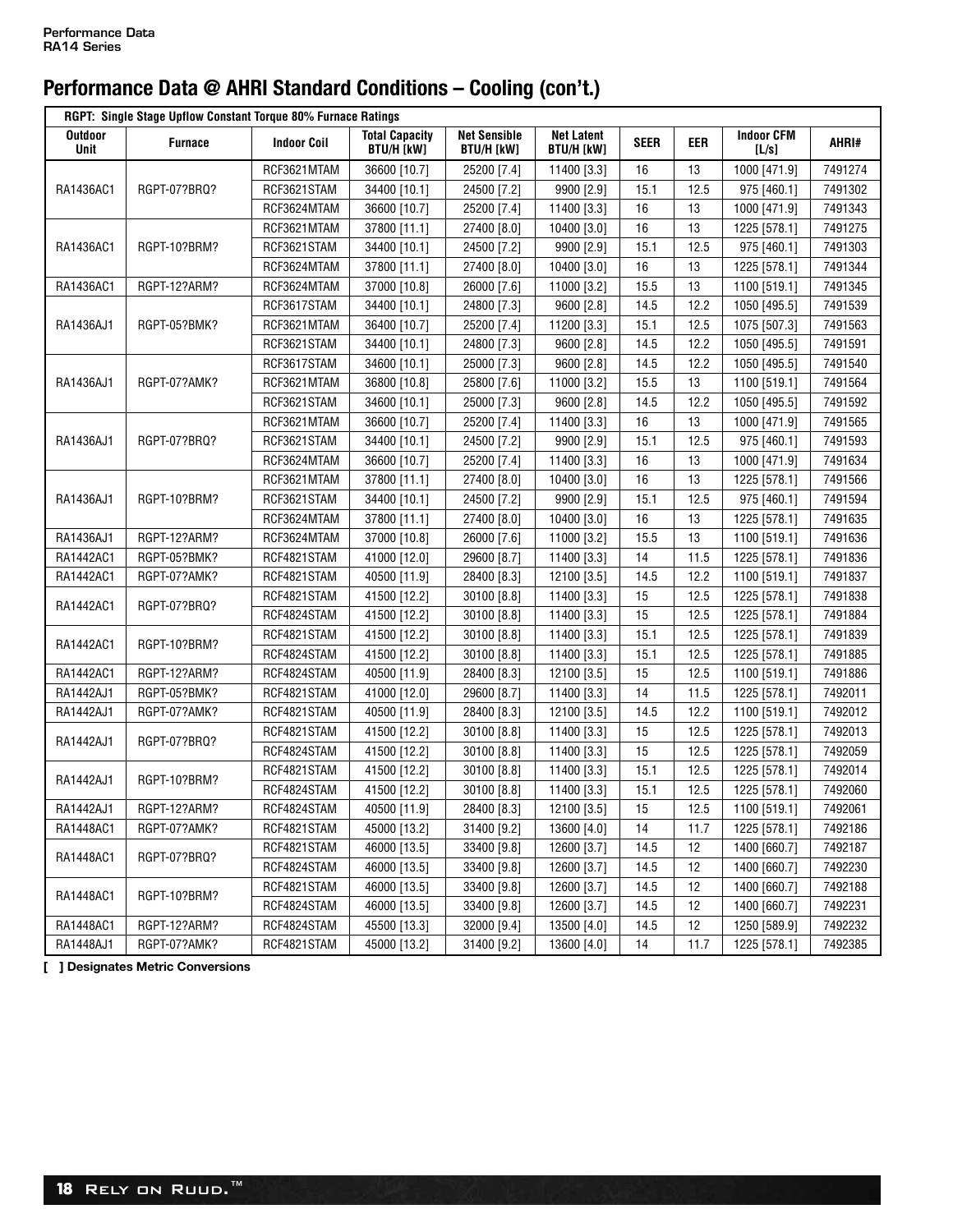|                        | <b>RGPT: Single Stage Upflow Constant Torque 80% Furnace Ratings</b> |                    |                                            |                                   |                                        |             |            |                            |         |
|------------------------|----------------------------------------------------------------------|--------------------|--------------------------------------------|-----------------------------------|----------------------------------------|-------------|------------|----------------------------|---------|
| <b>Outdoor</b><br>Unit | <b>Furnace</b>                                                       | <b>Indoor Coil</b> | <b>Total Capacity</b><br><b>BTU/H [kW]</b> | <b>Net Sensible</b><br>BTU/H [kW] | <b>Net Latent</b><br><b>BTU/H [kW]</b> | <b>SEER</b> | <b>EER</b> | <b>Indoor CFM</b><br>[L/s] | AHRI#   |
| RA1448AJ1              | RGPT-07?BRQ?                                                         | RCF4821STAM        | 46000 [13.5]                               | 33400<br>[9.8]                    | 12600 [3.7]                            | 14.5        | 12         | 1400 [660.7]               | 7492386 |
|                        |                                                                      | RCF4824STAM        | 46000 [13.5]                               | 33400<br>[9.8]                    | 12600 [3.7]                            | 14.5        | 12         | 1400 [660.7]               | 7492429 |
| RA1448AJ1              | RGPT-10?BRM?                                                         | RCF4821STAM        | 46000 [13.5]                               | 33400<br>[9.8]                    | 12600 [3.7]                            | 14.5        | 12         | 1400 [660.7]               | 7492387 |
|                        |                                                                      | RCF4824STAM        | 46000 [13.5]                               | 33400<br>[9.8]                    | 12600 [3.7]                            | 14.5        | 12         | 1400 [660.7]               | 7492430 |
| RA1448AJ1              | RGPT-12?ARM?                                                         | RCF4824STAM        | 45500 [13.3]                               | 32000<br>[9.4]                    | 13500 [4.0]                            | 14.5        | 12         | 1250 [589.9]               | 7492431 |
| RA1460AC1              | RGPT-07?BRQ?                                                         | RCF6024STAM        | 56500 [16.6]                               | 38400 [11.3]                      | 18100 [5.3]                            | 14          | 11.7       | 1450 [684.3]               | 7492588 |
| RA1460AC1              | RGPT-10?BRM?                                                         | RCF6024STAM        | 56500 [16.6]                               | 38300 [11.2]                      | 18200 [5.3]                            | 14          | 11.7       | 1425 [672.5]               | 7492589 |
| RA1460AJ1              | RGPT-07?BRQ?                                                         | RCF6024STAM        | 56500 [16.6]                               | 38400 [11.3]                      | 18100 [5.3]                            | 14          | 11.7       | 1450 [684.3]               | 7492644 |
| RA1460AJ1              | RGPT-10?BRM?                                                         | RCF6024STAM        | 56500 [16.6]                               | 38300 [11.2]                      | 18200 [5.3]                            | 14          | 11.7       | 1425 [672.5]               | 7492645 |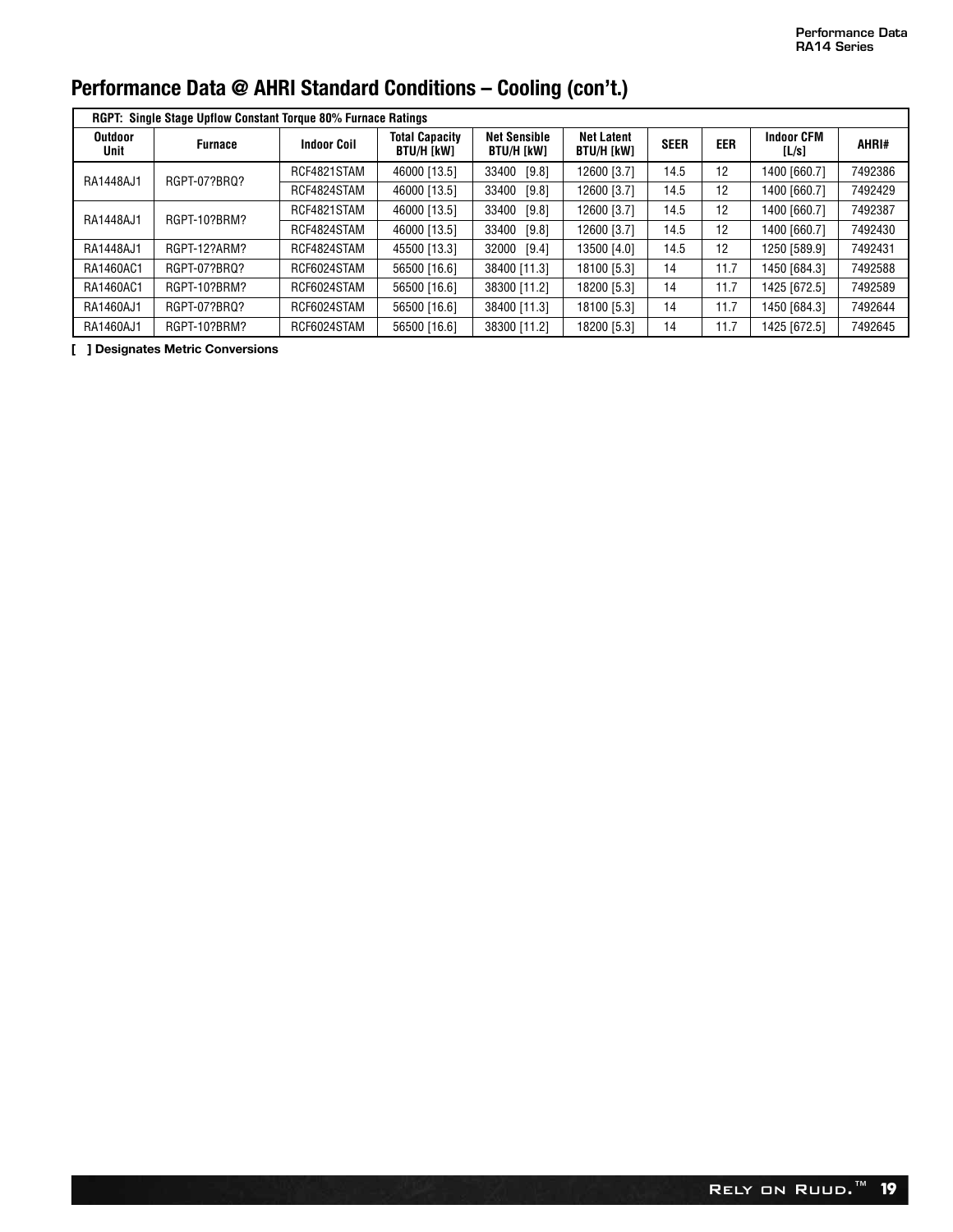|                        | RGPE: Two-Stage, Variable Speed 80% (upflow/horizontal) furnace with Comfort Control System Ratings |                    |                                            |                                          |                                        |             |            |                            |         |
|------------------------|-----------------------------------------------------------------------------------------------------|--------------------|--------------------------------------------|------------------------------------------|----------------------------------------|-------------|------------|----------------------------|---------|
| <b>Outdoor</b><br>Unit | <b>Furnace</b>                                                                                      | <b>Indoor Coil</b> | <b>Total Capacity</b><br><b>BTU/H [kW]</b> | <b>Net Sensible</b><br><b>BTU/H [kW]</b> | <b>Net Latent</b><br><b>BTU/H [kW]</b> | <b>SEER</b> | <b>EER</b> | <b>Indoor CFM</b><br>[L/s] | AHRI#   |
|                        |                                                                                                     | RCF2417HTAM        | 18200 [5.3]                                | 14100 [4.1]                              | 4100 [1.2]                             | 16          | 13         | 575 [271.4]                | 7490526 |
| RA1418AJ1              | RGPE-05?BMK?                                                                                        | RCF2417MTAM        | 18200 [5.3]                                | 14100 [4.1]                              | 4100 [1.2]                             | 16          | 13         | 575 [271.4]                | 7490540 |
|                        |                                                                                                     | RCF2417STAM        | 18200 [5.3]                                | 13700 [4.0]                              | 4500 [1.3]                             | 15.5        | 13         | 575 [271.4]                | 7490554 |
|                        |                                                                                                     | RCF2421MTAM        | 18200 [5.3]                                | 14100 [4.1]                              | 4100 [1.2]                             | 16          | 13         | 575 [271.4]                | 7490593 |
|                        |                                                                                                     | RCF2417HTAM        | 18400 [5.4]                                | 14400 [4.2]                              | 4000 [1.2]                             | 16          | 13         | 625 [295.0]                | 7490527 |
|                        |                                                                                                     | RCF2417MTAM        | 18400 [5.4]                                | 14400 [4.2]                              | 4000 [1.2]                             | 16          | 13         | 625 [295.0]                | 7490541 |
| RA1418AJ1              | RGPE-07?AMK?                                                                                        | RCF2417STAM        | 18300 [5.4]                                | 13900 [4.1]                              | 4400 [1.3]                             | 16          | 13         | 625 [295.0]                | 7490555 |
|                        |                                                                                                     | RCF2421MTAM        | 18400 [5.4]                                | 14400 [4.2]                              | 4000 [1.2]                             | 16          | 13         | 625 [295.0]                | 7490594 |
| RA1418AJ1              | RGPE-05?BMK?                                                                                        | RCF2421HTAM        | 18200 [5.3]                                | 14100 [4.1]                              | 4100 [1.2]                             | 16          | 13         | 575 [271.4]                | 7490573 |
| RA1418AJ1              | RGPE-07?AMK?                                                                                        | RCF2421HTAM        | 18400 [5.4]                                | 14400 [4.2]                              | 4000 [1.2]                             | 16          | 13         | 625 [295.0]                | 7490574 |
|                        |                                                                                                     | RCF2417HTAM        | 26200 [7.7]                                | 19700 [5.8]                              | 6500 [1.9]                             | 15.5        | 13         | 900 [424.8]                | 7490740 |
|                        |                                                                                                     | RCF2417MTAM        | 26200 [7.7]                                | 19700 [5.8]                              | 6500 [1.9]                             | 15.5        | 13         | 900 [424.8]                | 7490756 |
| RA1424AJ1              | RGPE-05?BMK?                                                                                        | RCF2417STAM        | 24600 [7.2]                                | 18700 [5.5]                              | 5900 [1.7]                             | 15.1        | 12.5       | 800 [377.6]                | 7490772 |
|                        |                                                                                                     | RCF2421MTAM        | 26200 [7.7]                                | 19700 [5.8]                              | 6500 [1.9]                             | 15.5        | 13         | 900 [424.8]                | 7490820 |
|                        |                                                                                                     | RCF2417HTAM        | 25800 [7.6]                                | 19000 [5.6]                              | 6800 [2.0]                             | 16          | 13         | 825 [389.4]                | 7490741 |
|                        |                                                                                                     | RCF2417MTAM        | 25800 [7.6]                                | 19000 [5.6]                              | 6800 [2.0]                             | 16          | 13         | 825 [389.4]                | 7490757 |
| RA1424AJ1              | RGPE-07?AMK?                                                                                        | RCF2417STAM        | 25000 [7.3]                                | 19400 [5.7]                              | 5600 [1.6]                             | 15.1        | 12.5       | 900 [424.8]                | 7490773 |
|                        |                                                                                                     | RCF2421MTAM        | 25800 [7.6]                                | 19000 [5.6]                              | 6800 [2.0]                             | 16          | 13         | 825 [389.4]                | 7490821 |
| RA1424AJ1              | RGPE-07?BRQ?                                                                                        | RCF2421MTAM        | 26200 [7.7]                                | 19700 [5.8]                              | 6500 [1.9]                             | 16          | 13         | 900 [424.8]                | 7490822 |
| RA1424AJ1              | RGPE-10?BRM?                                                                                        | RCF2421MTAM        | 26400 [7.7]                                | 19900 [5.8]                              | 6500 [1.9]                             | 16          | 13         | 900 [424.8]                | 7490823 |
| RA1424AJ1              | RGPE-05?BMK?                                                                                        | RCF2421HTAM        | 26200 [7.7]                                | 19700 [5.8]                              | 6500 [1.9]                             | 15.5        | 13         | 900 [424.8]                | 7490794 |
| RA1424AJ1              | RGPE-07?AMK?                                                                                        | RCF2421HTAM        | 25800 [7.6]                                | 19000 [5.6]                              | 6800 [2.0]                             | 16          | 13         | 825 [389.4]                | 7490795 |
| RA1424AJ1              | RGPE-07?BRQ?                                                                                        | RCF2421HTAM        | 26200 [7.7]                                | 19700 [5.8]                              | 6500 [1.9]                             | 16          | 13         | 900 [424.8]                | 7490796 |
| RA1424AJ1              | RGPE-10?BRM?                                                                                        | RCF2421HTAM        | 26400 [7.7]                                | 19900 [5.8]                              | 6500 [1.9]                             | 16          | 13         | 900 [424.8]                | 7490797 |
|                        |                                                                                                     | RCF3617STAM        | 28600 [8.4]                                | 21200 [6.2]                              | 7400 [2.2]                             | 15.1        | 12.5       | 900 [424.8]                | 7490975 |
| RA1430AJ1              | RGPE-05?BMK?                                                                                        | RCF3621MTAM        | 30200 [8.9]                                | 21700 [6.4]                              | 8500 [2.5]                             | 16          | 13         | 900 [424.8]                | 7490997 |
|                        |                                                                                                     | RCF3621STAM        | 28800 [8.4]                                | 21400 [6.3]                              | 7400 [2.2]                             | 15.1        | 12.5       | 900 [424.8]                | 7491025 |
|                        |                                                                                                     | RCF3617STAM        | 28400 [8.3]                                | 20800 [6.1]                              | 7600 [2.2]                             | 15.5        | 13         | 825 [389.4]                | 7490976 |
| RA1430AJ1              | RGPE-07?AMK?                                                                                        | RCF3621MTAM        | 30200 [8.9]                                | 21700 [6.4]                              | 8500 [2.5]                             | 16          | 13         | 900 [424.8]                | 7490998 |
|                        |                                                                                                     | RCF3621STAM        | 28600 [8.4]                                | 21000 [6.2]                              | 7600 [2.2]                             | 15.5        | 13         | 825 [389.4]                | 7491026 |
|                        |                                                                                                     | RCF3621MTAM        | 31000 [9.1]                                | 23100 [6.8]                              | 7900 [2.3]                             | 16          | 13         | 1050 [495.5]               | 7490999 |
| RA1430AJ1              | RGPE-07?BRQ?                                                                                        | RCF3621STAM        | 28800 [8.4]                                | 21400 [6.3]                              | 7400 [2.2]                             | 15.5        | 13         | 900 [424.8]                | 7491027 |
|                        |                                                                                                     | RCF3624HTAM        | 31600 [9.3]                                | 23200 [6.8]                              | 8400 [2.5]                             | 16          | 13         | 1050 [495.5]               | 7491052 |
|                        |                                                                                                     | RCF3624MTAM        | 31000 [9.1]                                | 23100 [6.8]                              | 7900 [2.3]                             | 16          | 13         | 1050 [495.5]               | 7491069 |
|                        |                                                                                                     | RCF3621MTAM        | 31200 [9.1]                                | 23400 [6.9]                              | 7800 [2.3]                             | 16          | 13         | 1075 [507.3]               | 7491000 |
| RA1430AJ1              | RGPE-10?BRM?                                                                                        | RCF3621STAM        | 28800 [8.4]                                | 21400 [6.3]                              | 7400 [2.2]                             | 15.5        | 13         | 900 [424.8]                | 7491028 |
|                        |                                                                                                     | RCF3624HTAM        | 31800 [9.3]                                | 23500 [6.9]                              | 8300 [2.4]                             | 16          | 13         | 1075 [507.3]               | 7491053 |
|                        |                                                                                                     | RCF3624MTAM        | 31200 [9.1]                                | 23400 [6.9]                              | 7800 [2.3]                             | 16          | 13         | 1075 [507.3]               | 7491070 |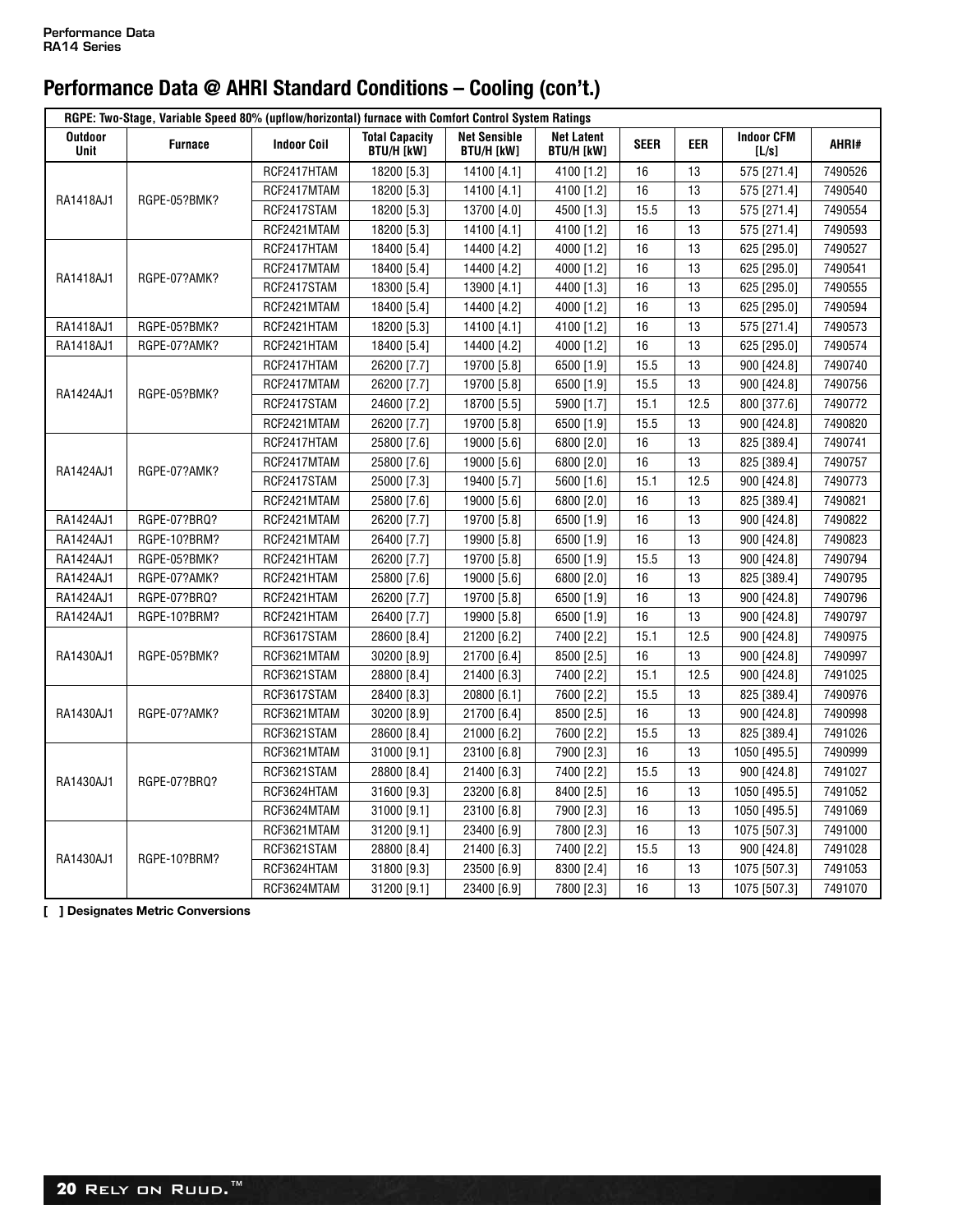|                        | RGPE: Two-Stage, Variable Speed 80% (upflow/horizontal) furnace with Comfort Control System Ratings |                    |                                            |                                          |                                        |             |            |                            |         |
|------------------------|-----------------------------------------------------------------------------------------------------|--------------------|--------------------------------------------|------------------------------------------|----------------------------------------|-------------|------------|----------------------------|---------|
| <b>Outdoor</b><br>Unit | <b>Furnace</b>                                                                                      | <b>Indoor Coil</b> | <b>Total Capacity</b><br><b>BTU/H [kW]</b> | <b>Net Sensible</b><br><b>BTU/H [kW]</b> | <b>Net Latent</b><br><b>BTU/H [kW]</b> | <b>SEER</b> | <b>EER</b> | <b>Indoor CFM</b><br>[L/s] | AHRI#   |
| RA1430AJ1              | RGPE-12?ARM?                                                                                        | RCF3624HTAM        | 32000 [9.4]                                | 23700 [6.9]                              | 8300 [2.4]                             | 16          | 13         | 1075 [507.3]               | 7491054 |
|                        |                                                                                                     | RCF3624MTAM        | 31200 [9.1]                                | 23400 [6.9]                              | 7800 [2.3]                             | 16          | 13         | 1075 [507.3]               | 7491071 |
|                        |                                                                                                     | RCF3617STAM        | 34200 [10.0]                               | 24300 [7.1]                              | 9900 [2.9]                             | 14.5        | 12.2       | 975 [460.1]                | 7491246 |
| RA1436AC1              | RGPE-05?BMK?                                                                                        | RCF3621MTAM        | 36200 [10.6]                               | 24700 [7.2]                              | 11500 [3.4]                            | 15.5        | 13         | 975 [460.1]                | 7491268 |
|                        |                                                                                                     | RCF3621STAM        | 34200 [10.0]                               | 24300 [7.1]                              | 9900 [2.9]                             | 14.5        | 12.2       | 975 [460.1]                | 7491296 |
|                        |                                                                                                     | RCF3617STAM        | 34400 [10.1]                               | 24600 [7.2]                              | 9800 [2.9]                             | 14.5        | 12.2       | 1000 [471.9]               | 7491247 |
| RA1436AC1              | RGPE-07?AMK?                                                                                        | RCF3621MTAM        | 36400 [10.7]                               | 25000 [7.3]                              | 11400 [3.3]                            | 15.5        | 13         | 1000 [471.9]               | 7491269 |
|                        |                                                                                                     | RCF3621STAM        | 34400 [10.1]                               | 24600 [7.2]                              | 9800 [2.9]                             | 14.5        | 12.2       | 1000 [471.9]               | 7491297 |
|                        |                                                                                                     | RCF3621MTAM        | 36800 [10.8]                               | 25600 [7.5]                              | 11200 [3.3]                            | 16          | 13         | 1050 [495.5]               | 7491270 |
| RA1436AC1              | RGPE-07?BRQ?                                                                                        | RCF3621STAM        | 34800 [10.2]                               | 25200 [7.4]                              | 9600 [2.8]                             | 15.1        | 12.5       | 1050 [495.5]               | 7491298 |
|                        |                                                                                                     | RCF3624HTAM        | 39000 [11.4]                               | 28500 [8.4]                              | 10500 [3.1]                            | 16          | 13         | 1225 [578.1]               | 7491323 |
|                        |                                                                                                     | RCF3624MTAM        | 36800 [10.8]                               | 25600 [7.5]                              | 11200 [3.3]                            | 16          | 13         | 1050 [495.5]               | 7491340 |
|                        |                                                                                                     | RCF3621MTAM        | 36800 [10.8]                               | 25600 [7.5]                              | 11200 [3.3]                            | 16          | 13         | 1075 [507.3]               | 7491271 |
| RA1436AC1              | RGPE-10?BRM?                                                                                        | RCF3621STAM        | 34800 [10.2]                               | 25200 [7.4]                              | 9600 [2.8]                             | 15.1        | 12.5       | 1075 [507.3]               | 7491299 |
|                        |                                                                                                     | RCF3624HTAM        | 39000 [11.4]                               | 28500 [8.4]                              | 10500 [3.1]                            | 16          | 13         | 1225 [578.1]               | 7491324 |
|                        |                                                                                                     | RCF3624MTAM        | 36800 [10.8]                               | 25600 [7.5]                              | 11200 [3.3]                            | 16          | 13         | 1075 [507.3]               | 7491341 |
| RA1436AC1              | RGPE-12?ARM?                                                                                        | RCF3624HTAM        | 39000 [11.4]                               | 28300 [8.3]                              | 10700 [3.1]                            | 16          | 13         | 1200 [566.3]               | 7491325 |
|                        |                                                                                                     | RCF3624MTAM        | 37600 [11.0]                               | 27100 [7.9]                              | 10500 [3.1]                            | 16          | 13         | 1200 [566.3]               | 7491342 |
|                        |                                                                                                     | RCF3617STAM        | 34200 [10.0]                               | 24300 [7.1]                              | 9900 [2.9]                             | 14.5        | 12.2       | 975 [460.1]                | 7491537 |
| RA1436AJ1              | RGPE-05?BMK?                                                                                        | RCF3621MTAM        | 36200 [10.6]                               | 24700 [7.2]                              | 11500 [3.4]                            | 15.5        | 13         | 975 [460.1]                | 7491559 |
|                        |                                                                                                     | RCF3621STAM        | 34200 [10.0]                               | 24300 [7.1]                              | 9900 [2.9]                             | 14.5        | 12.2       | 975 [460.1]                | 7491587 |
|                        |                                                                                                     | RCF3617STAM        | 34400 [10.1]                               | 24600 [7.2]                              | 9800 [2.9]                             | 14.5        | 12.2       | 1000 [471.9]               | 7491538 |
| RA1436AJ1              | RGPE-07?AMK?                                                                                        | RCF3621MTAM        | 36400 [10.7]                               | 25000 [7.3]                              | 11400 [3.3]                            | 15.5        | 13         | 1000 [471.9]               | 7491560 |
|                        |                                                                                                     | RCF3621STAM        | 34400 [10.1]                               | 24600 [7.2]                              | 9800 [2.9]                             | 14.5        | 12.2       | 1000 [471.9]               | 7491588 |
|                        |                                                                                                     | RCF3621MTAM        | 36800 [10.8]                               | 25600 [7.5]                              | 11200 [3.3]                            | 16          | 13         | 1050 [495.5]               | 7491561 |
| RA1436AJ1              | RGPE-07?BRQ?                                                                                        | RCF3621STAM        | 34800 [10.2]                               | 25200 [7.4]                              | 9600 [2.8]                             | 15.1        | 12.5       | 1050 [495.5]               | 7491589 |
|                        |                                                                                                     | RCF3624HTAM        | 39000 [11.4]                               | 28500 [8.4]                              | 10500 [3.1]                            | 16          | 13         | 1225 [578.1]               | 7491614 |
|                        |                                                                                                     | RCF3624MTAM        | 36800 [10.8]                               | 25600 [7.5]                              | 11200 [3.3]                            | 16          | 13         | 1050 [495.5]               | 7491631 |
|                        |                                                                                                     | RCF3621MTAM        | 36800 [10.8]                               | 25600 [7.5]                              | 11200 [3.3]                            | 16          | 13         | 1075 [507.3]               | 7491562 |
| RA1436AJ1              | RGPE-10?BRM?                                                                                        | RCF3621STAM        | 34800 [10.2]                               | 25200 [7.4]                              | 9600 [2.8]                             | 15.1        | 12.5       | 1075 [507.3]               | 7491590 |
|                        |                                                                                                     | RCF3624HTAM        | 39000 [11.4]                               | 28500 [8.4]                              | 10500 [3.1]                            | 16          | 13         | 1225 [578.1]               | 7491615 |
|                        |                                                                                                     | RCF3624MTAM        | 36800 [10.8]                               | 25600 [7.5]                              | 11200 [3.3]                            | 16          | 13         | 1075 [507.3]               | 7491632 |
| RA1436AJ1              | RGPE-12?ARM?                                                                                        | RCF3624HTAM        | 39000 [11.4]                               | 28300 [8.3]                              | 10700 [3.1]                            | 16          | 13         | 1200 [566.3]               | 7491616 |
|                        |                                                                                                     | RCF3624MTAM        | 37600 [11.0]                               | 27100 [7.9]                              | 10500 [3.1]                            | 16          | 13         | 1200 [566.3]               | 7491633 |
| RA1442AC1              | RGPE-05?BMK?                                                                                        | RCF4821STAM        | 40500 [11.9]                               | 28900 [8.5]                              | 11600 [3.4]                            | 14          | 11.5       | 1200 [566.3]               | 7491832 |
| RA1442AC1              | RGPE-07?AMK?                                                                                        | RCF4821STAM        | 41000 [12.0]                               | 29600 [8.7]                              | 11400 [3.3]                            | 14          | 12.2       | 1225 [578.1]               | 7491833 |
|                        |                                                                                                     | RCF4821STAM        | 41500 [12.2]                               | 30100 [8.8]                              | 11400 [3.3]                            | 15.1        | 12.5       | 1225 [578.1]               | 7491834 |
| RA1442AC1              | RGPE-07?BRQ?                                                                                        | RCF4824HTAM        | 43000 [12.6]                               | 29600 [8.7]                              | 13400 [3.9]                            | 15.5        | 13         | 1225 [578.1]               | 7491861 |
|                        |                                                                                                     | RCF4824STAM        | 41500 [12.2]                               | 30100 [8.8]                              | 11400 [3.3]                            | 15.1        | 12.5       | 1225 [578.1]               | 7491881 |
|                        |                                                                                                     | RCF4821STAM        | 41500 [12.2]                               | 30100 [8.8]                              | 11400 [3.3]                            | 15.1        | 12.5       | 1225 [578.1]               | 7491835 |
| RA1442AC1              | RGPE-10?BRM?                                                                                        | RCF4824HTAM        | 43000 [12.6]                               | 29600 [8.7]                              | 13400 [3.9]                            | 15.5        | 13         | 1225 [578.1]               | 7491862 |
|                        |                                                                                                     | RCF4824STAM        | 41500 [12.2]                               | 30100 [8.8]                              | 11400 [3.3]                            | 15.1        | 12.5       | 1225 [578.1]               | 7491882 |
| RA1442AC1              | RGPE-12?ARM?                                                                                        | RCF4824HTAM        | 43000 [12.6]                               | 29400 [8.6]                              | 13600 [4.0]                            | 15.5        | 13         | 1200 [566.3]               | 7491863 |
|                        |                                                                                                     | RCF4824STAM        | 41000 [12.0]                               | 29400 [8.6]                              | 11600 [3.4]                            | 15.1        | 12.5       | 1200 [566.3]               | 7491883 |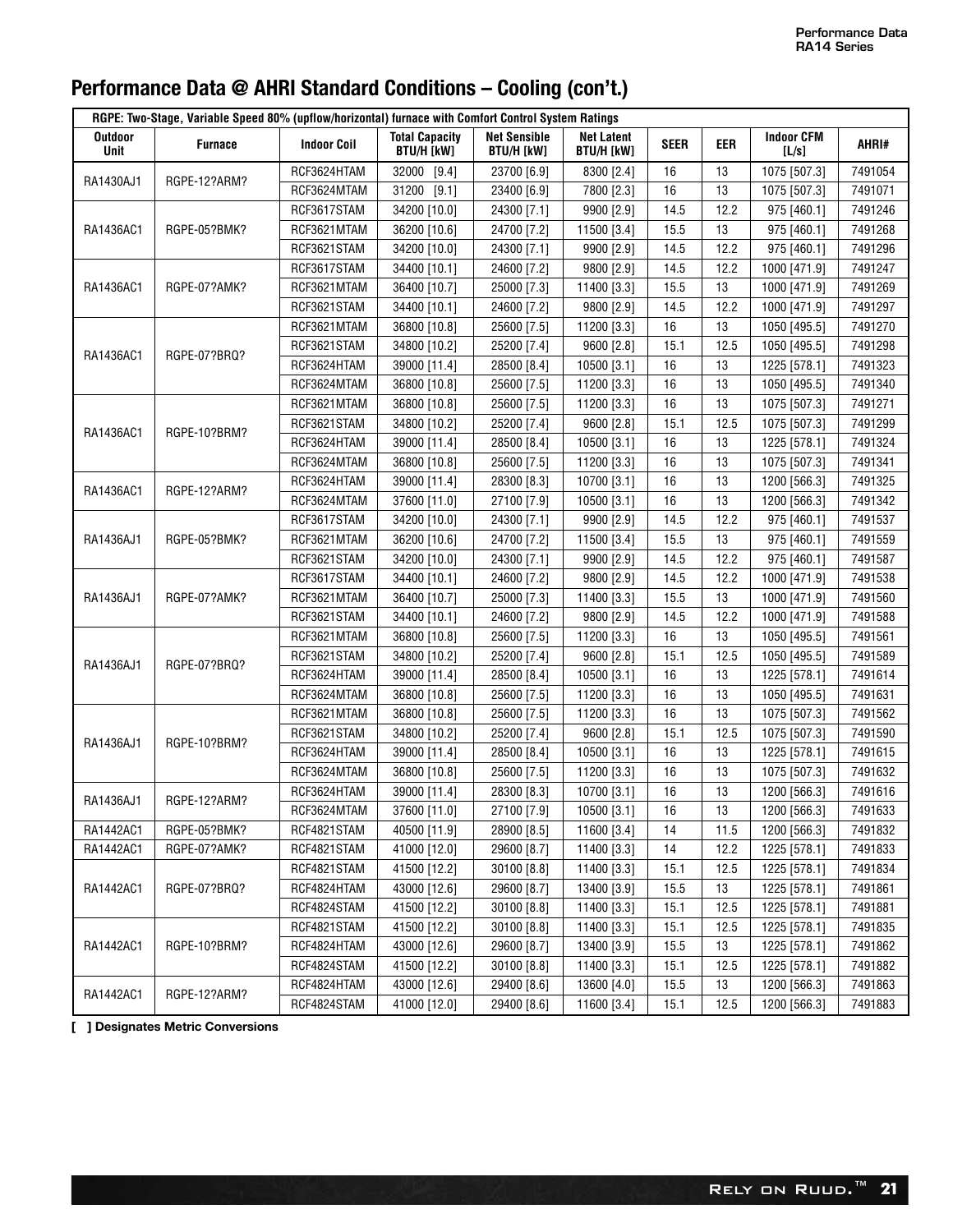|                        | RGPE: Two-Stage, Variable Speed 80% (upflow/horizontal) furnace with Comfort Control System Ratings |                    |                                            |                                          |                                        |             |      |                            |         |
|------------------------|-----------------------------------------------------------------------------------------------------|--------------------|--------------------------------------------|------------------------------------------|----------------------------------------|-------------|------|----------------------------|---------|
| <b>Outdoor</b><br>Unit | <b>Furnace</b>                                                                                      | <b>Indoor Coil</b> | <b>Total Capacity</b><br><b>BTU/H [kW]</b> | <b>Net Sensible</b><br><b>BTU/H [kW]</b> | <b>Net Latent</b><br><b>BTU/H [kW]</b> | <b>SEER</b> | EER  | <b>Indoor CFM</b><br>[L/s] | AHRI#   |
| RA1442AJ1              | RGPE-05?BMK?                                                                                        | RCF4821STAM        | 40500 [11.9]                               | 28900<br>$[8.5]$                         | 11600 [3.4]                            | 14          | 11.5 | 1200 [566.3]               | 7492007 |
| RA1442AJ1              | RGPE-07?AMK?                                                                                        | RCF4821STAM        | 41000 [12.0]                               | 29600<br>[8.7]                           | 11400 [3.3]                            | 14          | 12.2 | 1225 [578.1]               | 7492008 |
|                        |                                                                                                     | RCF4821STAM        | 41500 [12.2]                               | 30100<br>[8.8]                           | 11400 [3.3]                            | 15.1        | 12.5 | 1225 [578.1]               | 7492009 |
| RA1442AJ1              | RGPE-07?BRQ?                                                                                        | RCF4824HTAM        | 43000 [12.6]                               | 29600<br>$[8.7]$                         | 13400 [3.9]                            | 15.5        | 13   | 1225 [578.1]               | 7492036 |
|                        |                                                                                                     | RCF4824STAM        | 41500 [12.2]                               | [8.8]<br>30100                           | 11400 [3.3]                            | 15.1        | 12.5 | 1225 [578.1]               | 7492056 |
|                        |                                                                                                     | RCF4821STAM        | 41500 [12.2]                               | [8.8]<br>30100                           | 11400 [3.3]                            | 15.1        | 12.5 | 1225 [578.1]               | 7492010 |
| RA1442AJ1              | RGPE-10?BRM?                                                                                        | RCF4824HTAM        | 43000 [12.6]                               | [8.7]<br>29600                           | 13400 [3.9]                            | 15.5        | 13   | 1225 [578.1]               | 7492037 |
|                        |                                                                                                     | RCF4824STAM        | 41500 [12.2]                               | [8.8]<br>30100                           | 11400 [3.3]                            | 15.1        | 12.5 | 1225 [578.1]               | 7492057 |
|                        |                                                                                                     | RCF4824HTAM        | 43000 [12.6]                               | $[8.6]$<br>29400                         | 13600 [4.0]                            | 15.5        | 13   | 1200 [566.3]               | 7492038 |
| RA1442AJ1              | RGPE-12?ARM?                                                                                        | RCF4824STAM        | 41000 [12.0]                               | [8.6]<br>29400                           | 11600 [3.4]                            | 15.1        | 12.5 | 1200 [566.3]               | 7492058 |
| RA1448AC1              | RGPE-05?BMK?                                                                                        | RCF4821STAM        | 45000 [13.2]                               | 31200<br>[9.1]                           | 13800 [4.0]                            | 14          | 11.7 | 1200 [566.3]               | 7492182 |
| RA1448AC1              | RGPE-07?AMK?                                                                                        | RCF4821STAM        | 45000 [13.2]                               | 31400<br>[9.2]                           | 13600 [4.0]                            | 14          | 11.7 | 1225 [578.1]               | 7492183 |
|                        |                                                                                                     | RCF4821STAM        | 45500 [13.3]                               | 31900<br>$[9.3]$                         | 13600 [4.0]                            | 14.5        | 12   | 1225 [578.1]               | 7492184 |
| RA1448AC1              | RGPE-07?BRQ?                                                                                        | RCF4824HTAM        | 47500 [13.9]                               | 33000<br>[9.7]                           | 14500 [4.2]                            | 14.5        | 12   | 1400 [660.7]               | 7492209 |
|                        |                                                                                                     | RCF4824STAM        | 45500 [13.3]                               | 31900<br>$[9.3]$                         | 13600 [4.0]                            | 14.5        | 12   | 1225 [578.1]               | 7492227 |
|                        |                                                                                                     | RCF4821STAM        | 45500 [13.3]                               | 31900<br>$[9.3]$                         | 13600 [4.0]                            | 14.5        | 12   | 1225 [578.1]               | 7492185 |
| RA1448AC1              | RGPE-10?BRM?                                                                                        | RCF4824HTAM        | 48000 [14.1]                               | 34400 [10.1]                             | 13600 [4.0]                            | 14.5        | 12   | 1550 [731.5]               | 7492210 |
|                        |                                                                                                     | RCF4824STAM        | 45500 [13.3]                               | 31900<br>$[9.3]$                         | 13600 [4.0]                            | 14.5        | 12   | 1225 [578.1]               | 7492228 |
|                        |                                                                                                     | RCF4824HTAM        | 48000 [14.1]                               | [9.8]<br>33600                           | 14400 [4.2]                            | 15.1        | 12.5 | 1425 [672.5]               | 7492211 |
| RA1448AC1              | RGPE-12?ARM?                                                                                        | RCF4824STAM        | 46000 [13.5]                               | [9.8]<br>33600                           | 12400 [3.6]                            | 14.5        | 12   | 1425 [672.5]               | 7492229 |
| RA1448AJ1              | RGPE-05?BMK?                                                                                        | RCF4821STAM        | 45000 [13.2]                               | 31200<br>[9.1]                           | 13800 [4.0]                            | 14          | 11.7 | 1200 [566.3]               | 7492381 |
| RA1448AJ1              | RGPE-07?AMK?                                                                                        | RCF4821STAM        | 45000 [13.2]                               | 31400<br>$[9.2]$                         | 13600 [4.0]                            | 14          | 11.7 | 1225 [578.1]               | 7492382 |
|                        |                                                                                                     | RCF4821STAM        | 45500 [13.3]                               | 31900<br>[9.3]                           | 13600 [4.0]                            | 14.5        | 12   | 1225 [578.1]               | 7492383 |
| RA1448AJ1              | RGPE-07?BRQ?                                                                                        | RCF4824HTAM        | 47500 [13.9]                               | 33000<br>[9.7]                           | 14500 [4.2]                            | 14.5        | 12   | 1400 [660.7]               | 7492408 |
|                        |                                                                                                     | RCF4824STAM        | 45500 [13.3]                               | $[9.3]$<br>31900                         | 13600 [4.0]                            | 14.5        | 12   | 1225 [578.1]               | 7492426 |
|                        |                                                                                                     | RCF4821STAM        | 45500 [13.3]                               | $[9.3]$<br>31900                         | 13600 [4.0]                            | 14.5        | 12   | 1225 [578.1]               | 7492384 |
| RA1448AJ1              | RGPE-10?BRM?                                                                                        | RCF4824HTAM        | 48000 [14.1]                               | 34400 [10.1]                             | 13600 [4.0]                            | 14.5        | 12   | 1550 [731.5]               | 7492409 |
|                        |                                                                                                     | RCF4824STAM        | 45500 [13.3]                               | 31900<br>$[9.3]$                         | 13600 [4.0]                            | 14.5        | 12   | 1225 [578.1]               | 7492427 |
|                        |                                                                                                     | RCF4824HTAM        | 48000 [14.1]                               | 33600<br>[9.8]                           | 14400 [4.2]                            | 15.1        | 12.5 | 1425 [672.5]               | 7492410 |
| RA1448AJ1              | RGPE-12?ARM?                                                                                        | RCF4824STAM        | 46000 [13.5]                               | 33600<br>[9.8]                           | 12400 [3.6]                            | 14.5        | 12   | 1425 [672.5]               | 7492428 |
|                        |                                                                                                     | RCF6024HTAM        | 57500 [16.9]                               | 40800 [12.0]                             | 16700 [4.9]                            | 14          | 11.7 | 1625 [766.9]               | 7492577 |
| RA1460AC1              | RGPE-10?BRM?                                                                                        | RCF6024STAM        | 57500 [16.9]                               | 40800 [12.0]                             | 16700 [4.9]                            | 14          | 11.7 | 1625 [766.9]               | 7492586 |
|                        |                                                                                                     | RCF6024HTAM        | 56500 [16.6]                               | 38300 [11.2]                             | 18200 [5.3]                            | 14.5        | 12   | 1425 [672.5]               | 7492578 |
| RA1460AC1              | RGPE-12?ARM?                                                                                        | RCF6024STAM        | 56500 [16.6]                               | 38300 [11.2]                             | 18200 [5.3]                            | 14.5        | 12   | 1425 [672.5]               | 7492587 |
|                        |                                                                                                     | RCF6024HTAM        | 57500 [16.9]                               | 40800 [12.0]                             | 16700 [4.9]                            | 14          | 11.7 | 1625 [766.9]               | 7492633 |
| RA1460AJ1              | RGPE-10?BRM?                                                                                        | RCF6024STAM        | 57500 [16.9]                               | 40800 [12.0]                             | 16700 [4.9]                            | 14          | 11.7 | 1625 [766.9]               | 7492642 |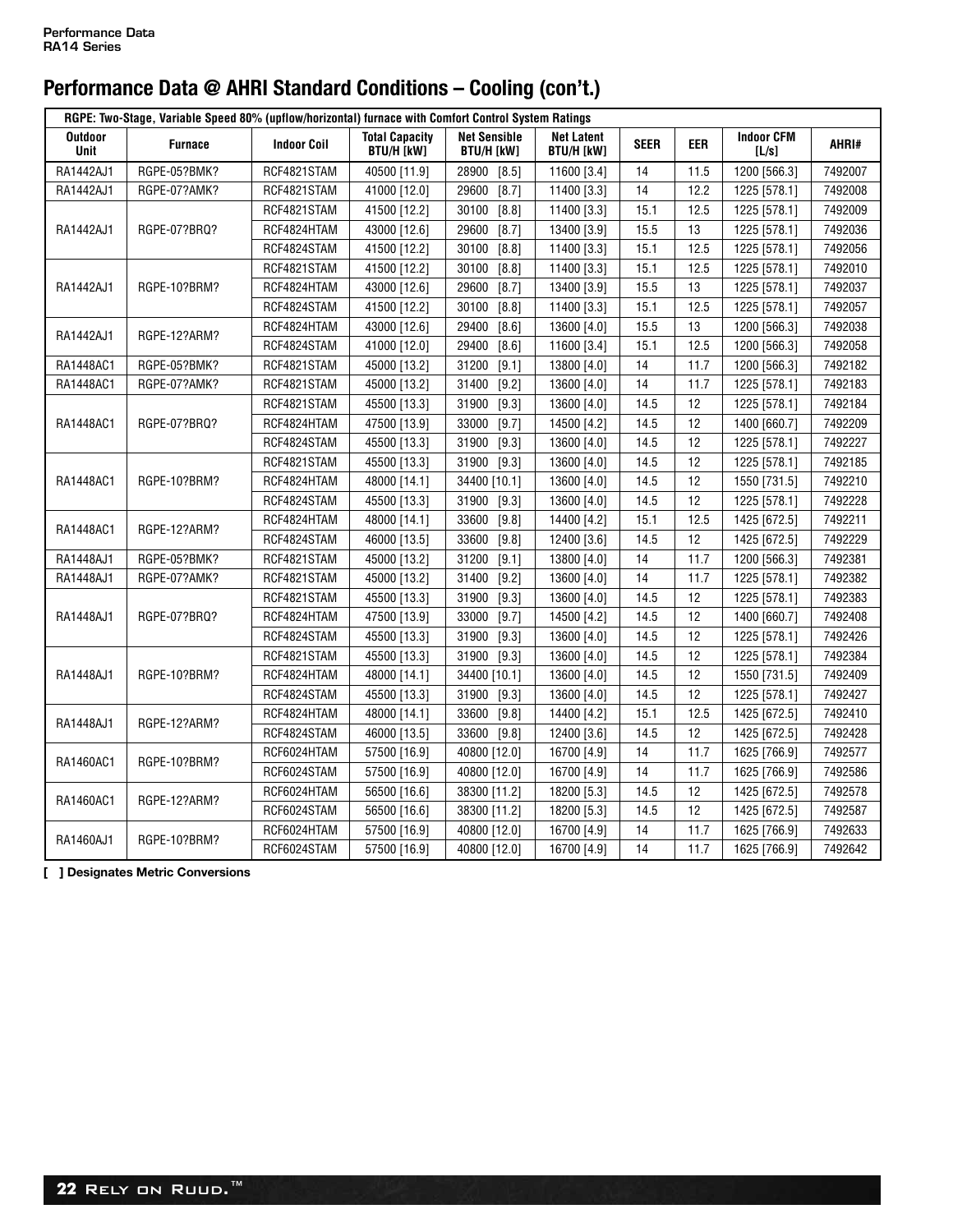|                 | RGPE: Two-Stage, Variable Speed 80% (upflow/horizontal) furnace with Comfort Control System Ratings |                    |                                     |                                          |                                        |             |     |                            |         |
|-----------------|-----------------------------------------------------------------------------------------------------|--------------------|-------------------------------------|------------------------------------------|----------------------------------------|-------------|-----|----------------------------|---------|
| Outdoor<br>Unit | Furnace                                                                                             | <b>Indoor Coil</b> | <b>Total Capacity</b><br>BTU/H [kW] | <b>Net Sensible</b><br><b>BTU/H [kW]</b> | <b>Net Latent</b><br><b>BTU/H [kW]</b> | <b>SEER</b> | EER | <b>Indoor CFM</b><br>[L/s] | AHRI#   |
| RA1460AJ1       | RGPE-12?ARM?                                                                                        | RCF6024HTAM        | 56500 [16.6]                        | 38300 [11.2]                             | 18200 [5.3]                            | 14.5        | 12  | 1425 [672.5]               | 7492634 |
|                 |                                                                                                     | RCF6024STAM        | 56500 [16.6]                        | 38300 [11.2]                             | 18200 [5.3]                            | 14.5        | 12  | 1425 [672.5]               | 7492643 |

|                        | <b>RGLE: Two Stage Downflow Constant CFM 80% Furnace Ratings</b> |                    |                                            |                                          |                                        |             |            |                            |         |
|------------------------|------------------------------------------------------------------|--------------------|--------------------------------------------|------------------------------------------|----------------------------------------|-------------|------------|----------------------------|---------|
| <b>Outdoor</b><br>Unit | <b>Furnace</b>                                                   | <b>Indoor Coil</b> | <b>Total Capacity</b><br><b>BTU/H [kW]</b> | <b>Net Sensible</b><br><b>BTU/H [kW]</b> | <b>Net Latent</b><br><b>BTU/H [kW]</b> | <b>SEER</b> | <b>EER</b> | <b>Indoor CFM</b><br>[L/s] | AHRI#   |
| RA1430AJ1              | RGLE-12?ARM?                                                     | RCF3624HTAM        | 32000 [9.4]                                | 23700 [6.9]                              | 8300 [2.4]                             | 16          | 13         | 1075 [507.3]               | 7491051 |
| RA1436AC1              | RGLE-12?ARM?                                                     | RCF3624HTAM        | 39000 [11.4]                               | 28500 [8.4]                              | 10500 [3.1]                            | 16          | 13         | 1225 [578.1]               | 7491322 |
| RA1436AJ1              | RGLE-12?ARM?                                                     | RCF3624HTAM        | 39000 [11.4]                               | 28500<br>[8.4]                           | 10500 [3.1]                            | 16          | 13         | 1225 [578.1]               | 7491613 |
| RA1442AC1              | RGLE-12?ARM?                                                     | RCF4824HTAM        | 43000 [12.6]                               | 29600<br>[8.7]                           | 13400 [3.9]                            | 15.5        | 13         | 1225 [578.1]               | 7491860 |
| RA1442AJ1              | RGLE-12?ARM?                                                     | RCF4824HTAM        | 43000 [12.6]                               | 29600<br>$[8.7]$                         | 13400 [3.9]                            | 15.5        | 13         | 1225 [578.1]               | 7492035 |
| RA1448AC1              | RGLE-12?ARM?                                                     | RCF4824HTAM        | 48000 [14.1]                               | 33600<br>[9.8]                           | 14400 [4.2]                            | 15.1        | 12.5       | 1425 [672.5]               | 7492208 |
| RA1448AJ1              | RGLE-12?ARM?                                                     | RCF4824HTAM        | 48000 [14.1]                               | 33600<br>[9.8]                           | 14400 [4.2]                            | 15.1        | 12.5       | 1425 [672.5]               | 7492407 |
| RA1460AC1              | RGLE-12?ARM?                                                     | RCF6024HTAM        | 56500 [16.6]                               | 38300 [11.2]                             | 18200 [5.3]                            | 14.5        | 12         | 1425 [672.5]               | 7492576 |
| RA1460AJ1              | RGLE-12?ARM?                                                     | RCF6024HTAM        | 56500 [16.6]                               | 38300 [11.2]                             | 18200 [5.3]                            | 14.5        | 12         | 1425 [672.5]               | 7492632 |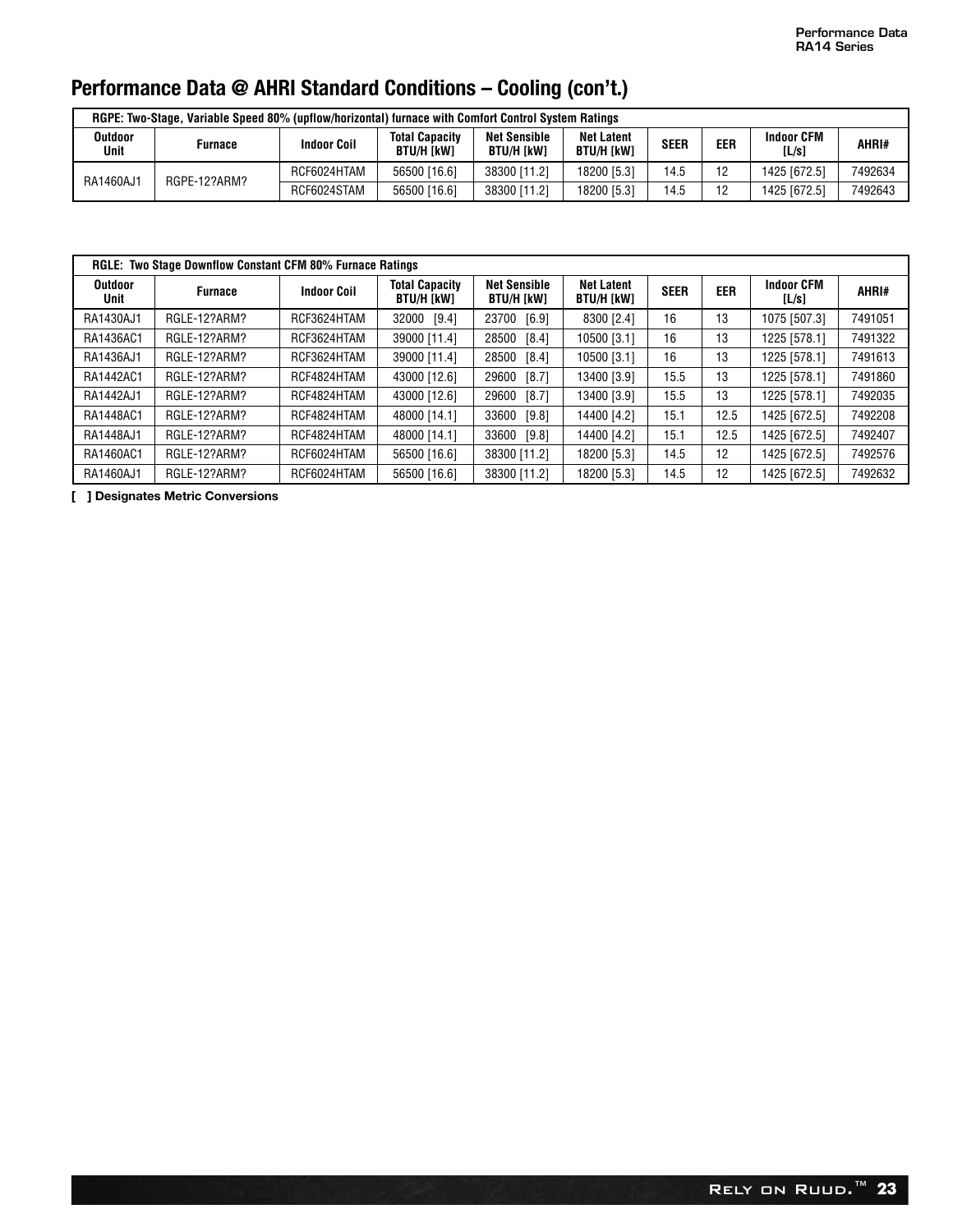|                        | R95T: 95% AFUE single-stage Constant Torque Multipoise Gas Furnace Ratings |                    |                                     |                                          |                                        |             |            |                            |         |
|------------------------|----------------------------------------------------------------------------|--------------------|-------------------------------------|------------------------------------------|----------------------------------------|-------------|------------|----------------------------|---------|
| <b>Outdoor</b><br>Unit | <b>Furnace</b>                                                             | <b>Indoor Coil</b> | <b>Total Capacity</b><br>BTU/H [kW] | <b>Net Sensible</b><br><b>BTU/H [kW]</b> | <b>Net Latent</b><br><b>BTU/H [kW]</b> | <b>SEER</b> | <b>EER</b> | <b>Indoor CFM</b><br>[L/s] | AHRI#   |
|                        |                                                                            | RCF2417MTAM        | 18700<br>$[5.5]$                    | 14800 [4.3]                              | 3900 [1.1]                             | 15.5        | 13         | 700 [330.4]                | 7490533 |
| RA1418AJ1              | R95TA0601317MSA                                                            | RCF2417STAM        | $[5.5]$<br>18700                    | 14500 [4.2]                              | 4200 [1.2]                             | 15.5        | 13         | 700 [330.4]                | 7490547 |
|                        |                                                                            | RCF2421MTAM        | 18700<br>$[5.5]$                    | 14800 [4.3]                              | 3900 [1.1]                             | 15.5        | 13         | 700 [330.4]                | 7490581 |
|                        |                                                                            | RCF2421HTAM        | $[5.5]$<br>18700                    | 14800 [4.3]                              | 3900 [1.1]                             | 15.5        | 13         | 700 [330.4]                | 7490561 |
|                        |                                                                            | RCF2417HTAM        | [7.6]<br>25800                      | 19100 [5.6]                              | 6700 [2.0]                             | 15.5        | 13         | 850 [401.2]                | 7490732 |
| RA1424AJ1              | R95TA0601317MSA                                                            | RCF2417MTAM        | $[7.6]$<br>25800                    | 19100 [5.6]                              | 6700 [2.0]                             | 15.5        | 13         | 850 [401.2]                | 7490748 |
|                        |                                                                            | RCF2417STAM        | $[7.0]$<br>24000                    | 17900 [5.2]                              | 6100 [1.8]                             | 15.1        | 12.5       | 700 [330.4]                | 7490764 |
|                        |                                                                            | RCF2417HTAM        | 25800<br>$[7.6]$                    | 19100 [5.6]                              | 6700 [2.0]                             | 15.5        | 13         | 850 [401.2]                | 7490733 |
|                        |                                                                            | RCF2417MTAM        | 25800<br>$[7.6]$                    | 19100 [5.6]                              | 6700 [2.0]                             | 15.5        | 13         | 850 [401.2]                | 7490749 |
| RA1424AJ1              | R95TA0701317MSA                                                            | RCF2417STAM        | 25000<br>[7.3]                      | 19500 [5.7]                              | 5500 [1.6]                             | 14.5        | 12.2       | 925 [436.6]                | 7490765 |
|                        |                                                                            | RCF2421MTAM        | 25800<br>$[7.6]$                    | 19100 [5.6]                              | 6700 [2.0]                             | 15.5        | 13         | 850 [401.2]                | 7490807 |
| RA1424AJ1              | R95TA0601317MSA                                                            | RCF2421HTAM        | $[7.6]$<br>25800                    | 19100 [5.6]                              | 6700 [2.0]                             | 15.5        | 13         | 850 [401.2]                | 7490780 |
| RA1424AJ1              | R95TA0701317MSA                                                            | RCF2421HTAM        | 25800<br>$[7.6]$                    | 19100 [5.6]                              | 6700 [2.0]                             | 15.5        | 13         | 850 [401.2]                | 7490781 |
|                        |                                                                            | RCF3617STAM        | 28400<br>$[8.3]$                    | 20900 [6.1]                              | 7500 [2.2]                             | 15          | 12.5       | 850 [401.2]                | 7490967 |
| RA1430AJ1              | R95TA0601317MSA                                                            | RCF3621MTAM        | $[8.9]$<br>30200                    | 21700 [6.4]                              | 8500 [2.5]                             | 15.5        | 13         | 900 [424.8]                | 7490983 |
|                        |                                                                            | RCF3621STAM        | 28600<br>$[8.4]$                    | 21200 [6.2]                              | 7400 [2.2]                             | 15          | 12.5       | 900 [424.8]                | 7491011 |
|                        |                                                                            | RCF3617STAM        | 28600<br>$[8.4]$                    | 21300 [6.2]                              | 7300 [2.1]                             | 14.5        | 12.2       | 925 [436.6]                | 7490968 |
| RA1430AJ1              | R95TA0701317MSA                                                            | RCF3621MTAM        | 30400<br>$[8.9]$                    | 22100 [6.5]                              | 8300 [2.4]                             | 15.5        | 13         | 950 [448.4]                | 7490984 |
|                        |                                                                            | RCF3621STAM        | $[8.4]$<br>28600                    | 21300 [6.2]                              | 7300 [2.1]                             | 14.5        | 12.2       | 925 [436.6]                | 7491012 |
|                        |                                                                            | RCF3617STAM        | 34200 [10.0]                        | 24400 [7.2]                              | 9800 [2.9]                             | 14          | 12.2       | 1000 [471.9]               | 7491238 |
| RA1436AC1              | R95TA0601317MSA                                                            | RCF3621MTAM        | 36400 [10.7]                        | 25200 [7.4]                              | 11200 [3.3]                            | 15.1        | 12.5       | 1050 [495.5]               | 7491254 |
|                        |                                                                            | RCF3621STAM        | 34400 [10.1]                        | 24700 [7.2]                              | 9700 [2.8]                             | 14.5        | 12.2       | 1025 [483.7]               | 7491282 |
|                        |                                                                            | RCF3617STAM        | 34400 [10.1]                        | 24700 [7.2]                              | 9700 [2.8]                             | 14          | 12.2       | 1025 [483.7]               | 7491239 |
| RA1436AC1              | R95TA0701317MSA                                                            | RCF3621MTAM        | 36400 [10.7]                        | 25200 [7.4]                              | 11200 [3.3]                            | 15.1        | 12.5       | 1075 [507.3]               | 7491255 |
|                        |                                                                            | RCF3621STAM        | 33800 [9.9]                         | 23700 [6.9]                              | 10100 [3.0]                            | 14.5        | 12.2       | 925 [436.6]                | 7491283 |
|                        |                                                                            | RCF3617STAM        | 34200 [10.0]                        | 24400 [7.2]                              | 9800 [2.9]                             | 14          | 12.2       | 1000 [471.9]               | 7491529 |
| RA1436AJ1              | R95TA0601317MSA                                                            | RCF3621MTAM        | 36400 [10.7]                        | 25200 [7.4]                              | 11200 [3.3]                            | 15.1        | 12.5       | 1050 [495.5]               | 7491545 |
|                        |                                                                            | RCF3621STAM        | 34400 [10.1]                        | 24700 [7.2]                              | 9700 [2.8]                             | 14.5        | 12.2       | 1025 [483.7]               | 7491573 |
|                        |                                                                            | RCF3617STAM        | 34400 [10.1]                        | 24700 [7.2]                              | 9700 [2.8]                             | 14          | 12.2       | 1025 [483.7]               | 7491530 |
| RA1436AJ1              | R95TA0701317MSA                                                            | RCF3621MTAM        | 36400 [10.7]                        | 25200 [7.4]                              | 11200 [3.3]                            | 15.1        | 12.5       | 1075 [507.3]               | 7491546 |
|                        |                                                                            | RCF3621STAM        | 33800 [9.9]                         | 23700 [6.9]                              | 10100 [3.0]                            | 14.5        | 12.2       | 925 [436.6]                | 7491574 |
| RA1442AC1              | R95TA0601317MSA                                                            | RCF4821STAM        | 40500 [11.9]                        | 29100 [8.5]                              | 11400 [3.3]                            | 14          | 11.5       | 1225 [578.1]               | 7491820 |
| RA1442AC1              | R95TA0701317MSA                                                            | RCF4821STAM        | 40500 [11.9]                        | 28500 [8.4]                              | 12000 [3.5]                            | 14          | 11.5       | 1125 [530.9]               | 7491821 |
|                        |                                                                            | RCF4821STAM        | 41500 [12.2]                        | 30600 [9.0]                              | 10900 [3.2]                            | 14          | 12.2       | 1325 [625.3]               | 7491822 |
| RA1442AC1              | R95TA0851521MSA                                                            | RCF4824HTAM        | 43000 [12.6]                        | 30300 [8.9]                              | 12700 [3.7]                            | 15          | 12.5       | 1350 [637.1]               | 7491846 |
|                        |                                                                            | RCF4824STAM        | 41500 [12.2]                        | 30600 [9.0]                              | 10900 [3.2]                            | 14          | 12.2       | 1325 [625.3]               | 7491870 |
|                        |                                                                            | RCF4821STAM        | 42000 [12.3]                        | 31500 [9.2]                              | 10500 [3.1]                            | 14          | 12.2       | 1400 [660.7]               | 7491823 |
| RA1442AC1              | R95TA1001521MSA                                                            | RCF4824HTAM        | 43500 [12.7]                        | 31700 [9.3]                              | 11800 [3.5]                            | 14.5        | 12.2       | 1500 [707.9]               | 7491847 |
|                        |                                                                            | RCF4824STAM        | 42000 [12.3]                        | 31500 [9.2]                              | 10500 [3.1]                            | 14          | 12.2       | 1400 [660.7]               | 7491871 |
|                        |                                                                            | RCF4824HTAM        | 43000 [12.6]                        | 30000 [8.8]                              | 13000 [3.8]                            | 15          | 12.5       | 1300 [613.5]               | 7491848 |
| RA1442AC1              | R95TA1151524MSA                                                            | RCF4824STAM        | 41000 [12.0]                        | 29900 [8.8]                              | 11100 [3.3]                            | 14.5        | 12.2       | 1275 [601.7]               | 7491872 |
| RA1442AJ1              | R95TA0601317MSA                                                            | RCF4821STAM        | 40500 [11.9]                        | 29100 [8.5]                              | 11400 [3.3]                            | 14          | 11.5       | 1225 [578.1]               | 7491995 |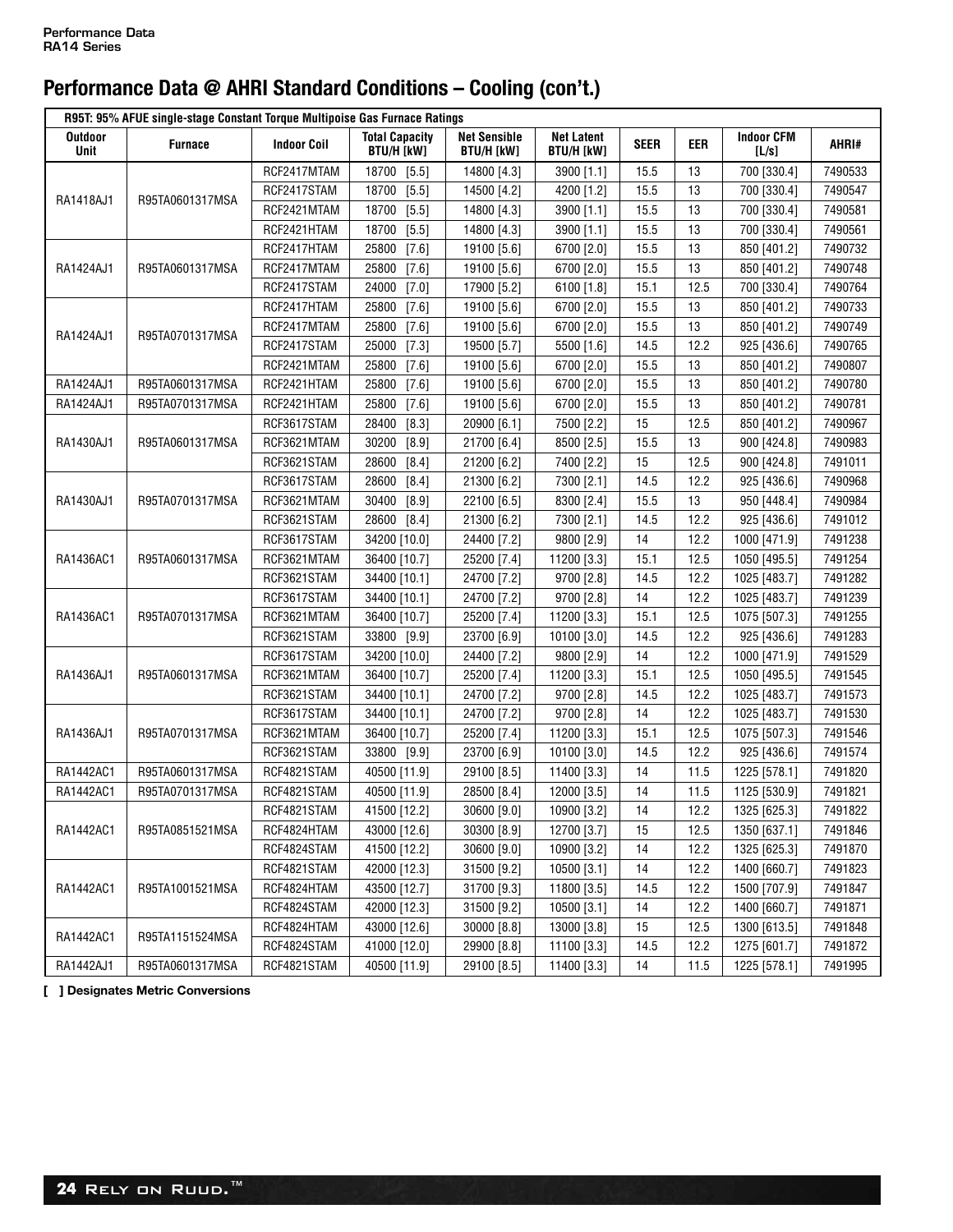| R95T: 95% AFUE single-stage Constant Torque Multipoise Gas Furnace Ratings |                 |                    |                                            |                                          |                                        |             |                   |                            |         |  |  |
|----------------------------------------------------------------------------|-----------------|--------------------|--------------------------------------------|------------------------------------------|----------------------------------------|-------------|-------------------|----------------------------|---------|--|--|
| <b>Outdoor</b><br>Unit                                                     | <b>Furnace</b>  | <b>Indoor Coil</b> | <b>Total Capacity</b><br><b>BTU/H [kW]</b> | <b>Net Sensible</b><br><b>BTU/H [kW]</b> | <b>Net Latent</b><br><b>BTU/H [kW]</b> | <b>SEER</b> | <b>EER</b>        | <b>Indoor CFM</b><br>[L/s] | AHRI#   |  |  |
| RA1442AJ1                                                                  | R95TA0701317MSA | RCF4821STAM        | 40500 [11.9]                               | 28500<br>$[8.4]$                         | 12000 [3.5]                            | 14          | 11.5              | 1125 [530.9]               | 7491996 |  |  |
|                                                                            |                 | RCF4821STAM        | 41500 [12.2]                               | $[9.0]$<br>30600                         | 10900 [3.2]                            | 14          | 12.2              | 1325 [625.3]               | 7491997 |  |  |
| RA1442AJ1                                                                  | R95TA0851521MSA | RCF4824HTAM        | 43000 [12.6]                               | 30300<br>$[8.9]$                         | 12700 [3.7]                            | 15          | 12.5              | 1350 [637.1]               | 7492021 |  |  |
|                                                                            |                 | RCF4824STAM        | 41500 [12.2]                               | $[9.0]$<br>30600                         | 10900 [3.2]                            | 14          | 12.2              | 1325 [625.3]               | 7492045 |  |  |
|                                                                            |                 | RCF4821STAM        | 42000 [12.3]                               | 31500<br>$[9.2]$                         | 10500 [3.1]                            | 14          | 12.2              | 1400 [660.7]               | 7491998 |  |  |
| RA1442AJ1                                                                  | R95TA1001521MSA | RCF4824HTAM        | 43500 [12.7]                               | [9.3]<br>31700                           | 11800 [3.5]                            | 14.5        | 12.2              | 1500 [707.9]               | 7492022 |  |  |
|                                                                            |                 | RCF4824STAM        | 42000 [12.3]                               | $[9.2]$<br>31500                         | 10500 [3.1]                            | 14          | 12.2              | 1400 [660.7]               | 7492046 |  |  |
| RA1442AJ1                                                                  | R95TA1151524MSA | RCF4824HTAM        | 43000 [12.6]                               | [8.8]<br>30000                           | 13000 [3.8]                            | 15          | 12.5              | 1300 [613.5]               | 7492023 |  |  |
|                                                                            |                 | RCF4824STAM        | 41000 [12.0]                               | [8.8]<br>29900                           | 11100 [3.3]                            | 14.5        | 12.2              | 1275 [601.7]               | 7492047 |  |  |
| RA1448AC1                                                                  | R95TA0601317MSA | RCF4821STAM        | 45000 [13.2]                               | 31400<br>$[9.2]$                         | 13600 [4.0]                            | 14          | 11.7              | 1225 [578.1]               | 7492171 |  |  |
|                                                                            |                 | RCF4821STAM        | 45500 [13.3]                               | $[9.6]$<br>32900                         | 12600 [3.7]                            | 14          | 11.7              | 1400 [660.7]               | 7492172 |  |  |
| RA1448AC1                                                                  | R95TA0851521MSA | RCF4824HTAM        | 47500 [13.9]                               | [9.8]<br>33300                           | 14200 [4.2]                            | 14.5        | 12                | 1450 [684.3]               | 7492194 |  |  |
|                                                                            |                 | RCF4824STAM        | 45500 [13.3]                               | 32900<br>$[9.6]$                         | 12600 [3.7]                            | 14          | 11.7              | 1400 [660.7]               | 7492216 |  |  |
|                                                                            |                 | RCF4821STAM        | 46000 [13.5]                               | $[9.9]$<br>33700                         | 12300 [3.6]                            | 14          | 11.7              | 1450 [684.3]               | 7492173 |  |  |
| RA1448AC1                                                                  | R95TA1001521MSA | RCF4824HTAM        | 47500 [13.9]                               | 33100<br>$[9.7]$                         | 14400 [4.2]                            | 14.5        | 12                | 1425 [672.5]               | 7492195 |  |  |
|                                                                            |                 | RCF4824STAM        | 46000 [13.5]                               | $[9.9]$<br>33700                         | 12300 [3.6]                            | 14          | 11.7              | 1450 [684.3]               | 7492217 |  |  |
| RA1448AC1                                                                  | R95TA1151524MSA | RCF4824HTAM        | 47500 [13.9]                               | [9.7]<br>33100                           | 14400 [4.2]                            | 14.5        | $12 \overline{ }$ | 1425 [672.5]               | 7492196 |  |  |
|                                                                            |                 | RCF4824STAM        | 46000 [13.5]                               | [9.8]<br>33400                           | 12600 [3.7]                            | 14          | 11.7              | 1400 [660.7]               | 7492218 |  |  |
| RA1448AJ1                                                                  | R95TA0601317MSA | RCF4821STAM        | 45000 [13.2]                               | 31400<br>$[9.2]$                         | 13600 [4.0]                            | 14          | 11.7              | 1225 [578.1]               | 7492370 |  |  |
|                                                                            |                 | RCF4821STAM        | 45500 [13.3]                               | $[9.6]$<br>32900                         | 12600 [3.7]                            | 14          | 11.7              | 1400 [660.7]               | 7492371 |  |  |
| RA1448AJ1                                                                  | R95TA0851521MSA | RCF4824HTAM        | 47500 [13.9]                               | [9.8]<br>33300                           | 14200 [4.2]                            | 14.5        | 12                | 1450 [684.3]               | 7492393 |  |  |
|                                                                            |                 | RCF4824STAM        | 45500 [13.3]                               | 32900<br>$[9.6]$                         | 12600 [3.7]                            | 14          | 11.7              | 1400 [660.7]               | 7492415 |  |  |
|                                                                            |                 | RCF4821STAM        | 46000 [13.5]                               | $[9.9]$<br>33700                         | 12300 [3.6]                            | 14          | 11.7              | 1450 [684.3]               | 7492372 |  |  |
| RA1448AJ1                                                                  | R95TA1001521MSA | RCF4824HTAM        | 47500 [13.9]                               | [9.7]<br>33100                           | 14400 [4.2]                            | 14.5        | 12                | 1425 [672.5]               | 7492394 |  |  |
|                                                                            |                 | RCF4824STAM        | 46000 [13.5]                               | $[9.9]$<br>33700                         | 12300 [3.6]                            | 14          | 11.7              | 1450 [684.3]               | 7492416 |  |  |
| RA1448AJ1                                                                  | R95TA1151524MSA | RCF4824HTAM        | 47500 [13.9]                               | 33100<br>$[9.7]$                         | 14400 [4.2]                            | 14.5        | 12                | 1425 [672.5]               | 7492395 |  |  |
|                                                                            |                 | RCF4824STAM        | 46000 [13.5]                               | 33400 [9.8]                              | 12600 [3.7]                            | 14          | 11.7              | 1400 [660.7]               | 7492417 |  |  |
| RA1460AC1                                                                  | R95TA0851521MSA | RCF6024HTAM        | 56500 [16.6]                               | 38400 [11.3]                             | 18100 [5.3]                            | 14          | 11.7              | 1450 [684.3]               | 7492569 |  |  |
|                                                                            |                 | RCF6024STAM        | 56500 [16.6]                               | 38400 [11.3]                             | 18100 [5.3]                            | 14          | 11.7              | 1450 [684.3]               | 7492581 |  |  |
|                                                                            |                 | RCF6024HTAM        | 57000 [16.7]                               | 39700 [11.6]                             | 17300 [5.1]                            | 14          | 11.7              | 1550 [731.5]               | 7492570 |  |  |
| RA1460AC1                                                                  | R95TA1001521MSA | RCF6024STAM        | 57000 [16.7]                               | 39700 [11.6]                             | 17300 [5.1]                            | 14          | 11.7              | 1550 [731.5]               | 7492582 |  |  |
|                                                                            |                 | RCF6024HTAM        | 56500 [16.6]                               | 38400 [11.3]                             | 18100 [5.3]                            | 14          | 11.7              | 1450 [684.3]               | 7492625 |  |  |
| RA1460AJ1                                                                  | R95TA0851521MSA | RCF6024STAM        | 56500 [16.6]                               | 38400 [11.3]                             | 18100 [5.3]                            | 14          | 11.7              | 1450 [684.3]               | 7492637 |  |  |
|                                                                            |                 | RCF6024HTAM        | 57000 [16.7]                               | 39700 [11.6]                             | 17300 [5.1]                            | 14          | 11.7              | 1550 [731.5]               | 7492626 |  |  |
| RA1460AJ1                                                                  | R95TA1001521MSA | RCF6024STAM        | 57000 [16.7]                               | 39700 [11.6]                             | 17300 [5.1]                            | 14          | 11.7              | 1550 [731.5]               | 7492638 |  |  |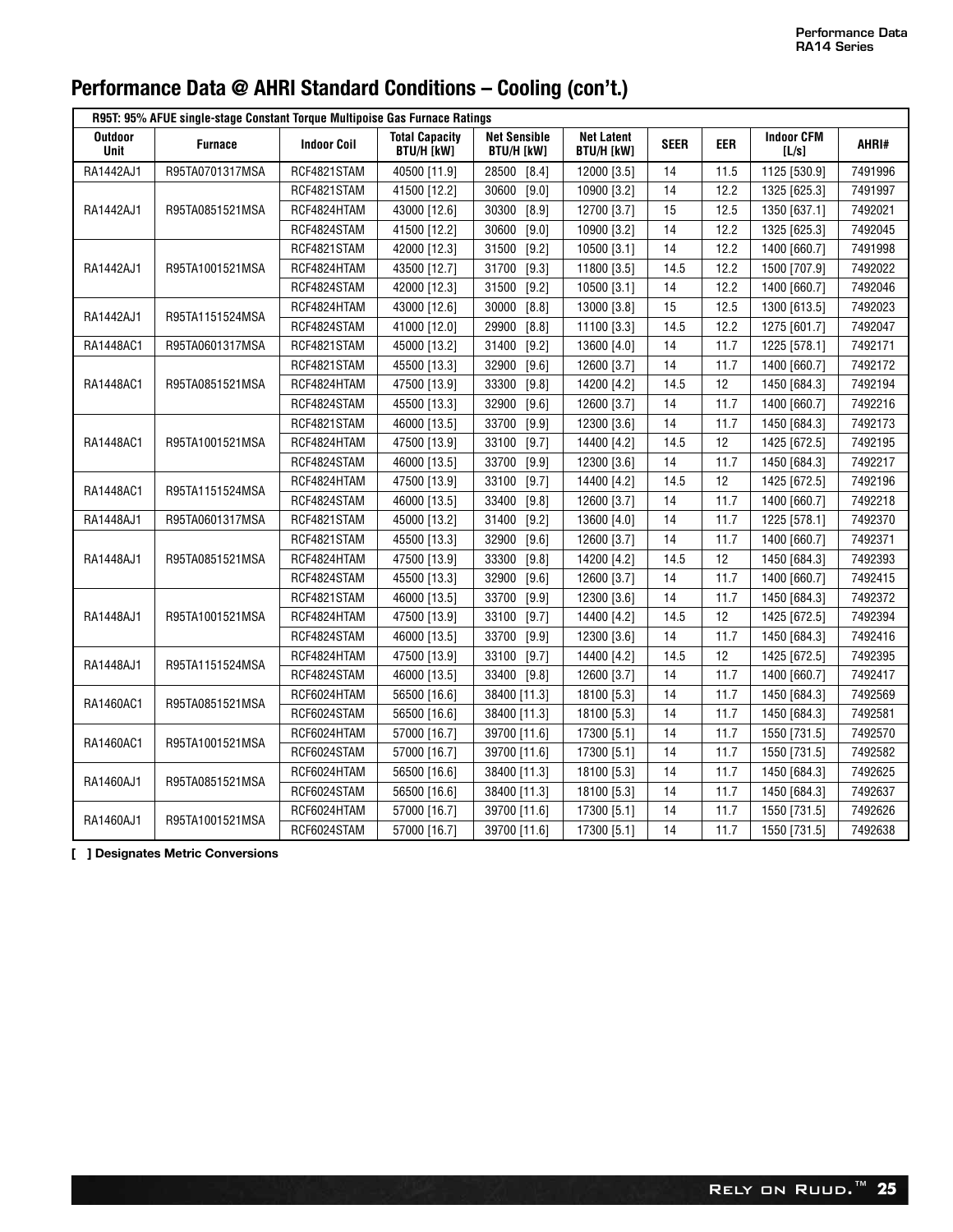|                        | R96V: 96% AFUE 2-stage Variable Speed Multipoise Gas Furnace Ratings |                    |                                            |                                          |                                        |             |      |                            |         |  |  |  |
|------------------------|----------------------------------------------------------------------|--------------------|--------------------------------------------|------------------------------------------|----------------------------------------|-------------|------|----------------------------|---------|--|--|--|
| <b>Outdoor</b><br>Unit | <b>Furnace</b>                                                       | <b>Indoor Coil</b> | <b>Total Capacity</b><br><b>BTU/H [kW]</b> | <b>Net Sensible</b><br><b>BTU/H [kW]</b> | <b>Net Latent</b><br><b>BTU/H [kW]</b> | <b>SEER</b> | EER  | <b>Indoor CFM</b><br>[L/s] | AHRI#   |  |  |  |
|                        |                                                                      | RCF2417HTAM        | 18700 [5.5]                                | 14800 [4.3]                              | 3900 [1.1]                             | 15.5        | 13   | 700 [330.4]                | 7490520 |  |  |  |
| RA1418AJ1              | R96VA0602317MSA                                                      | RCF2417MTAM        | 18700 [5.5]                                | 14800 [4.3]                              | 3900 [1.1]                             | 15.5        | 13   | 700 [330.4]                | 7490534 |  |  |  |
|                        |                                                                      | RCF2417STAM        | 17800 [5.2]                                | 13300 [3.9]                              | 4500 [1.3]                             | 15.5        | 13   | 525 [247.8]                | 7490548 |  |  |  |
|                        |                                                                      | RCF2421MTAM        | 18700 [5.5]                                | 14800 [4.3]                              | 3900 [1.1]                             | 15.5        | 13   | 700 [330.4]                | 7490582 |  |  |  |
|                        |                                                                      | RCF2417HTAM        | 18800 [5.5]                                | 14900 [4.4]                              | 3900 [1.1]                             | 16          | 13   | 700 [330.4]                | 7490521 |  |  |  |
|                        |                                                                      | RCF2417MTAM        | 18700 [5.5]                                | 14800 [4.3]                              | 3900 [1.1]                             | 16          | 13   | 700 [330.4]                | 7490535 |  |  |  |
| RA1418AJ1              | R96VA0702317MSA                                                      | RCF2417STAM        | 18700 [5.5]                                | 14500 [4.2]                              | 4200 [1.2]                             | 15.5        | 13   | 700 [330.4]                | 7490549 |  |  |  |
|                        |                                                                      | RCF2421MTAM        | 18700 [5.5]                                | 14800 [4.3]                              | 3900 [1.1]                             | 16          | 13   | 700 [330.4]                | 7490583 |  |  |  |
| RA1418AJ1              | R96VA1002521MSA                                                      | RCF2421MTAM        | 18800 [5.5]                                | 14900 [4.4]                              | 3900 [1.1]                             | 16          | 13   | 700 [330.4]                | 7490584 |  |  |  |
| RA1418AJ1              | R96VA0602317MSA                                                      | RCF2421HTAM        | 18700 [5.5]                                | 14800 [4.3]                              | 3900 [1.1]                             | 15.5        | 13   | 700 [330.4]                | 7490562 |  |  |  |
| RA1418AJ1              | R96VA0702317MSA                                                      | RCF2421HTAM        | 18700 [5.5]                                | 14800 [4.3]                              | 3900 [1.1]                             | 16          | 13   | 700 [330.4]                | 7490563 |  |  |  |
| RA1418AJ1              | R96VA1002521MSA                                                      | RCF2421HTAM        | 18800 [5.5]                                | 14900 [4.4]                              | 3900 [1.1]                             | 16          | 13   | 700 [330.4]                | 7490564 |  |  |  |
|                        |                                                                      | RCF2417HTAM        | 25600 [7.5]                                | 18800 [5.5]                              | 6800 [2.0]                             | 15.5        | 13   | 800 [377.6]                | 7490734 |  |  |  |
| RA1424AJ1              |                                                                      | RCF2417MTAM        | 25600 [7.5]                                | 18800 [5.5]                              | 6800 [2.0]                             | 15.5        | 13   | 800 [377.6]                | 7490750 |  |  |  |
|                        | R96VA0602317MSA                                                      | RCF2417STAM        | 24000 [7.0]                                | 17900 [5.2]                              | 6100 [1.8]                             | 15.1        | 12.5 | 700 [330.4]                | 7490766 |  |  |  |
|                        |                                                                      | RCF2421MTAM        | 25600 [7.5]                                | 18800 [5.5]                              | 6800 [2.0]                             | 15.5        | 13   | 800 [377.6]                | 7490808 |  |  |  |
|                        |                                                                      | RCF2417HTAM        | 26000 [7.6]                                | 19400 [5.7]                              | 6600 [1.9]                             | 15.5        | 13   | 875 [413.0]                | 7490735 |  |  |  |
| RA1424AJ1              | R96VA0702317MSA                                                      | RCF2417MTAM        | 26000 [7.6]                                | 19400 [5.7]                              | 6600 [1.9]                             | 15.5        | 13   | 875 [413.0]                | 7490751 |  |  |  |
|                        |                                                                      | RCF2417STAM        | 24800 [7.3]                                | 19100 [5.6]                              | 5700 [1.7]                             | 15.1        | 12.5 | 875 [413.0]                | 7490767 |  |  |  |
|                        |                                                                      | RCF2421MTAM        | 26000 [7.6]                                | 19400 [5.7]                              | 6600 [1.9]                             | 15.5        | 13   | 875 [413.0]                | 7490809 |  |  |  |
| RA1424AJ1              | R96VA0852521MSB                                                      | RCF2421MTAM        | 26200 [7.7]                                | 19700 [5.8]                              | 6500 [1.9]                             | 15.5        | 13   | 900 [424.8]                | 7490810 |  |  |  |
| RA1424AJ1              | R96VA1002521MSA                                                      | RCF2421MTAM        | 25800 [7.6]                                | 19000 [5.6]                              | 6800 [2.0]                             | 16          | 13   | 800 [377.6]                | 7490811 |  |  |  |
| RA1424AJ1              | R96VA0602317MSA                                                      | RCF2421HTAM        | 25600 [7.5]                                | 18800 [5.5]                              | 6800 [2.0]                             | 15.5        | 13   | 800 [377.6]                | 7490782 |  |  |  |
| RA1424AJ1              | R96VA0702317MSA                                                      | RCF2421HTAM        | 26000 [7.6]                                | 19400 [5.7]                              | 6600 [1.9]                             | 15.5        | 13   | 875 [413.0]                | 7490783 |  |  |  |
| RA1424AJ1              | R96VA0852521MSB                                                      | RCF2421HTAM        | 26200 [7.7]                                | 19700 [5.8]                              | 6500 [1.9]                             | 15.5        | 13   | 900 [424.8]                | 7490784 |  |  |  |
| RA1424AJ1              | R96VA1002521MSA                                                      | RCF2421HTAM        | 25800 [7.6]                                | 19000 [5.6]                              | 6800 [2.0]                             | 16          | 13   | 800 [377.6]                | 7490785 |  |  |  |
|                        |                                                                      | RCF3617STAM        | 28200 [8.3]                                | 20500 [6.0]                              | 7700 [2.3]                             | 15.1        | 12.5 | 800 [377.6]                | 7490969 |  |  |  |
| RA1430AJ1              | R96VA0602317MSA                                                      | RCF3621MTAM        | 29800 [8.7]                                | 21000 [6.2]                              | 8800 [2.6]                             | 15.5        | 13   | 800 [377.6]                | 7490985 |  |  |  |
|                        |                                                                      | RCF3621STAM        | 28200 [8.3]                                | 20500 [6.0]                              | 7700 [2.3]                             | 15.1        | 12.5 | 800 [377.6]                | 7491013 |  |  |  |
|                        |                                                                      | RCF3617STAM        | 28600 [8.4]                                | 21200 [6.2]                              | 7400 [2.2]                             | 15.1        | 12.5 | 875 [413.0]                | 7490970 |  |  |  |
| RA1430AJ1              | R96VA0702317MSA                                                      | RCF3621MTAM        | 30200 [8.9]                                | 21600 [6.3]                              | 8600 [2.5]                             | 16          | 13   | 875 [413.0]                | 7490986 |  |  |  |
|                        |                                                                      | RCF3621STAM        | 28600 [8.4]                                | 21200 [6.2]                              | 7400 [2.2]                             | 15.1        | 12.5 | 875 [413.0]                | 7491014 |  |  |  |
|                        |                                                                      | RCF3621MTAM        | 30600 [9.0]                                | 22500 [6.6]                              | 8100 [2.4]                             | 16          | 13   | 1025 [483.7]               | 7490987 |  |  |  |
|                        |                                                                      | RCF3621STAM        | 28800 [8.4]                                | 21400 [6.3]                              | 7400 [2.2]                             | 15.1        | 12.5 | 900 [424.8]                | 7491015 |  |  |  |
| RA1430AJ1              | R96VA0852521MSB                                                      | RCF3624HTAM        | 31400 [9.2]                                | 22800 [6.7]                              | 8600 [2.5]                             | 16          | 13   | 1025 [483.7]               | 7491040 |  |  |  |
|                        |                                                                      | RCF3624MTAM        | 30600 [9.0]                                | 22500 [6.6]                              | 8100 [2.4]                             | 16          | 13   | 1025 [483.7]               | 7491061 |  |  |  |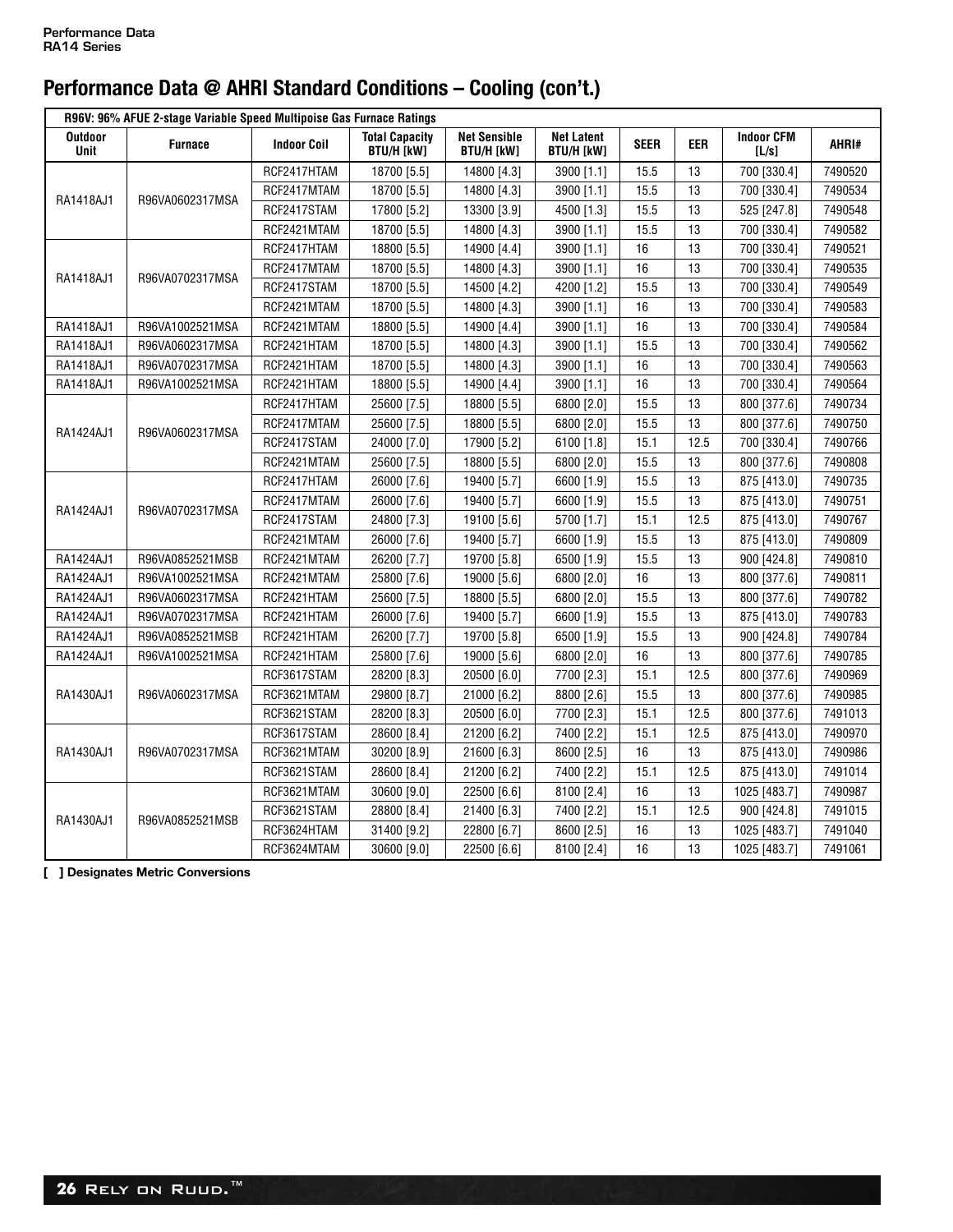| R96V: 96% AFUE 2-stage Variable Speed Multipoise Gas Furnace Ratings |                 |                    |                                            |                                          |                                        |             |            |                            |         |  |
|----------------------------------------------------------------------|-----------------|--------------------|--------------------------------------------|------------------------------------------|----------------------------------------|-------------|------------|----------------------------|---------|--|
| Outdoor<br><b>Unit</b>                                               | <b>Furnace</b>  | <b>Indoor Coil</b> | <b>Total Capacity</b><br><b>BTU/H [kW]</b> | <b>Net Sensible</b><br><b>BTU/H [kW]</b> | <b>Net Latent</b><br><b>BTU/H [kW]</b> | <b>SEER</b> | <b>EER</b> | <b>Indoor CFM</b><br>[L/s] | AHRI#   |  |
|                                                                      |                 | RCF3621MTAM        | 31000<br>[9.1]                             | 23100 [6.8]                              | 7900 [2.3]                             | 16          | 13         | 1050 [495.5]               | 7490988 |  |
| RA1430AJ1                                                            | R96VA1002521MSA | RCF3621STAM        | 28400<br>$[8.3]$                           | 20700 [6.1]                              | 7700 [2.3]                             | 15.5        | 13         | 800 [377.6]                | 7491016 |  |
|                                                                      |                 | RCF3624HTAM        | 31600<br>$[9.3]$                           | 23200 [6.8]                              | 8400 [2.5]                             | 16          | 13         | 1050 [495.5]               | 7491041 |  |
|                                                                      |                 | RCF3624MTAM        | [9.1]<br>31000                             | 23100 [6.8]                              | 7900 [2.3]                             | 16          | 13         | 1050 [495.5]               | 7491062 |  |
|                                                                      |                 | RCF3617STAM        | 34400 [10.1]                               | 24800 [7.3]                              | 9600 [2.8]                             | 14          | 12.2       | 1050 [495.5]               | 7491240 |  |
| RA1436AC1                                                            | R96VA0602317MSA | RCF3621MTAM        | 36600 [10.7]                               | 25400 [7.4]                              | 11200 [3.3]                            | 15.1        | 12.5       | 1050 [495.5]               | 7491256 |  |
|                                                                      |                 | RCF3621STAM        | 34400 [10.1]                               | 24800 [7.3]                              | 9600 [2.8]                             | 14.5        | 12.2       | 1050 [495.5]               | 7491284 |  |
|                                                                      |                 | RCF3617STAM        | 34400 [10.1]                               | 24800 [7.3]                              | 9600 [2.8]                             | 14.5        | 12.2       | 1050 [495.5]               | 7491241 |  |
| RA1436AC1                                                            | R96VA0702317MSA | RCF3621MTAM        | 36600 [10.7]                               | 25400 [7.4]                              | 11200 [3.3]                            | 15.5        | 13         | 1050 [495.5]               | 7491257 |  |
|                                                                      |                 | RCF3621STAM        | 34600 [10.1]                               | 25000 [7.3]                              | 9600 [2.8]                             | 14.5        | 12.2       | 1050 [495.5]               | 7491285 |  |
|                                                                      |                 | RCF3621MTAM        | 37400 [11.0]                               | 26900 [7.9]                              | 10500 [3.1]                            | 15.5        | 13         | 1200 [566.3]               | 7491258 |  |
| RA1436AC1                                                            | R96VA0852521MSB | RCF3621STAM        | 34600 [10.1]                               | 24900 [7.3]                              | 9700 [2.8]                             | 15          | 12.5       | 1025 [483.7]               | 7491286 |  |
|                                                                      |                 | RCF3624HTAM        | 39000 [11.4]                               | 28700 [8.4]                              | 10300 [3.0]                            | 16          | 13         | 1275 [601.7]               | 7491311 |  |
|                                                                      |                 | RCF3624MTAM        | 37400 [11.0]                               | 26900 [7.9]                              | 10500 [3.1]                            | 15.5        | 13         | 1200 [566.3]               | 7491332 |  |
|                                                                      |                 | RCF3621MTAM        | 37600 [11.0]                               | 27200 [8.0]                              | 10400 [3.0]                            | 15.5        | 13         | 1225 [578.1]               | 7491259 |  |
| RA1436AC1                                                            | R96VA1002521MSA | RCF3621STAM        | 34000 [10.0]                               | 23900 [7.0]                              | 10100 [3.0]                            | 15.1        | 12.5       | 925 [436.6]                | 7491287 |  |
|                                                                      |                 | RCF3624HTAM        | 39500 [11.6]                               | 29500 [8.6]                              | 10000 [2.9]                            | 16          | 13         | 1325 [625.3]               | 7491312 |  |
|                                                                      |                 | RCF3624MTAM        | 37600 [11.0]                               | 27200 [8.0]                              | 10400 [3.0]                            | 15.5        | 13         | 1225 [578.1]               | 7491333 |  |
|                                                                      |                 | RCF3617STAM        | 34400 [10.1]                               | 24800 [7.3]                              | 9600 [2.8]                             | 14          | 12.2       | 1050 [495.5]               | 7491531 |  |
| RA1436AJ1                                                            | R96VA0602317MSA | RCF3621MTAM        | 36600 [10.7]                               | 25400 [7.4]                              | 11200 [3.3]                            | 15.1        | 12.5       | 1050 [495.5]               | 7491547 |  |
|                                                                      |                 | RCF3621STAM        | 34400 [10.1]                               | 24800 [7.3]                              | 9600 [2.8]                             | 14.5        | 12.2       | 1050 [495.5]               | 7491575 |  |
|                                                                      |                 | RCF3617STAM        | 34400 [10.1]                               | 24800 [7.3]                              | 9600 [2.8]                             | 14.5        | 12.2       | 1050 [495.5]               | 7491532 |  |
| RA1436AJ1                                                            | R96VA0702317MSA | RCF3621MTAM        | 36600 [10.7]                               | 25400 [7.4]                              | 11200 [3.3]                            | 15.5        | 13         | 1050 [495.5]               | 7491548 |  |
|                                                                      |                 | RCF3621STAM        | 34600 [10.1]                               | 25000 [7.3]                              | 9600 [2.8]                             | 14.5        | 12.2       | 1050 [495.5]               | 7491576 |  |
|                                                                      |                 | RCF3621MTAM        | 37400 [11.0]                               | 26900 [7.9]                              | 10500 [3.1]                            | 15.5        | 13         | 1200 [566.3]               | 7491549 |  |
| RA1436AJ1                                                            | R96VA0852521MSB | RCF3621STAM        | 34600 [10.1]                               | 24900 [7.3]                              | 9700 [2.8]                             | 15          | 12.5       | 1025 [483.7]               | 7491577 |  |
|                                                                      |                 | RCF3624HTAM        | 39000 [11.4]                               | 28700 [8.4]                              | 10300 [3.0]                            | 16          | 13         | 1275 [601.7]               | 7491602 |  |
|                                                                      |                 | RCF3624MTAM        | 37400 [11.0]                               | 26900 [7.9]                              | 10500 [3.1]                            | 15.5        | 13         | 1200 [566.3]               | 7491623 |  |
|                                                                      |                 | RCF3621MTAM        | 37600 [11.0]                               | 27200 [8.0]                              | 10400 [3.0]                            | 15.5        | 13         | 1225 [578.1]               | 7491550 |  |
| RA1436AJ1                                                            | R96VA1002521MSA | RCF3621STAM        | 34000 [10.0]                               | 23900 [7.0]                              | 10100 [3.0]                            | 15.1        | 12.5       | 925 [436.6]                | 7491578 |  |
|                                                                      |                 | RCF3624HTAM        | 39500 [11.6]                               | 29500 [8.6]                              | 10000 [2.9]                            | 16          | 13         | 1325 [625.3]               | 7491603 |  |
|                                                                      |                 | RCF3624MTAM        | 37600 [11.0]                               | 27200 [8.0]                              | 10400 [3.0]                            | 15.5        | 13         | 1225 [578.1]               | 7491624 |  |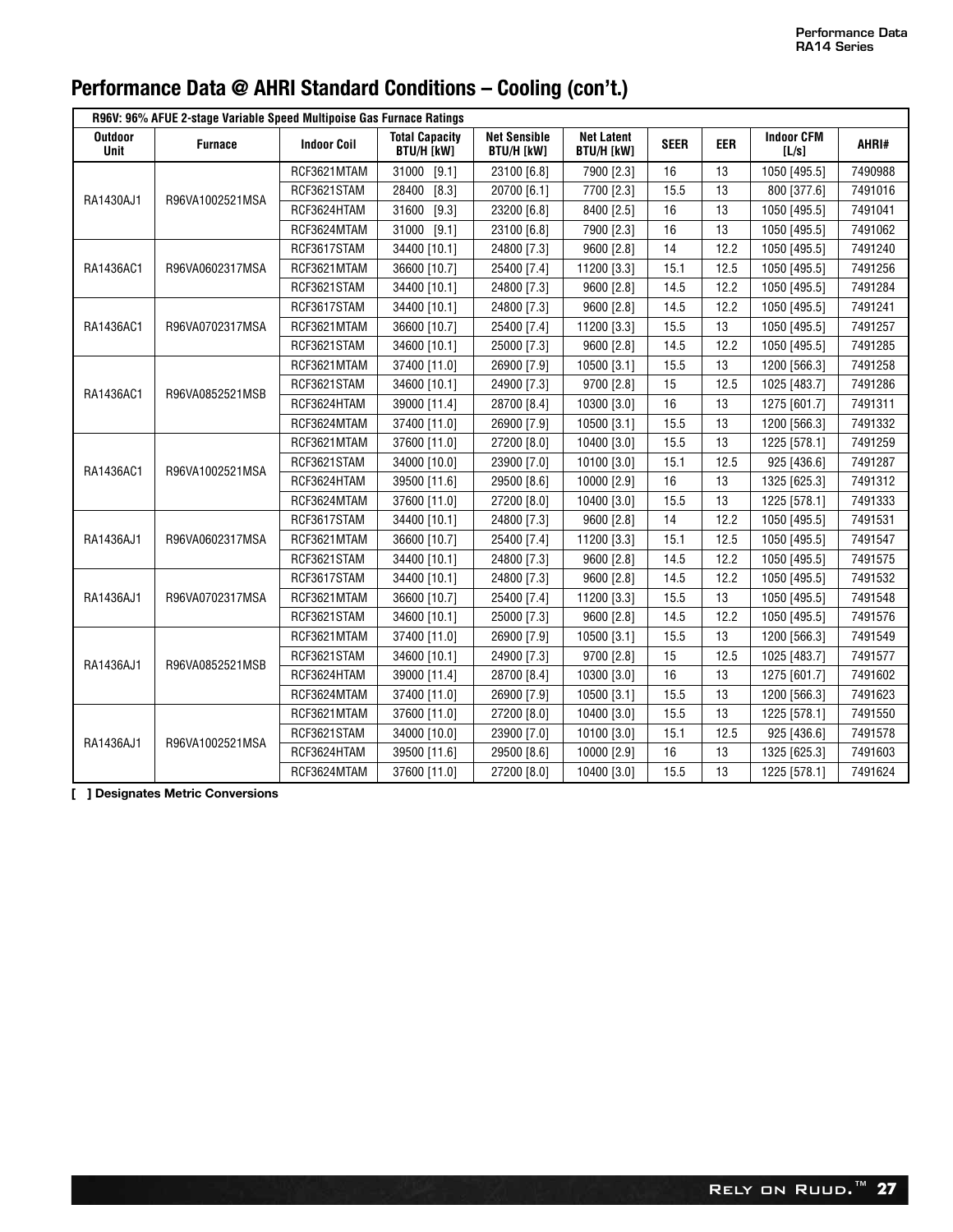|                        | R96V: 96% AFUE 2-stage Variable Speed Multipoise Gas Furnace Ratings |                    |                                            |                                          |                                        |             |            |                            |         |  |  |  |  |
|------------------------|----------------------------------------------------------------------|--------------------|--------------------------------------------|------------------------------------------|----------------------------------------|-------------|------------|----------------------------|---------|--|--|--|--|
| Outdoor<br><b>Unit</b> | <b>Furnace</b>                                                       | <b>Indoor Coil</b> | <b>Total Capacity</b><br><b>BTU/H [kW]</b> | <b>Net Sensible</b><br><b>BTU/H [kW]</b> | <b>Net Latent</b><br><b>BTU/H [kW]</b> | <b>SEER</b> | <b>EER</b> | <b>Indoor CFM</b><br>[L/s] | AHRI#   |  |  |  |  |
|                        |                                                                      | RCF4821STAM        | 41500 [12.2]                               | 30400 [8.9]                              | 11100 [3.3]                            | 14.5        | 12.2       | 1275 [601.7]               | 7491824 |  |  |  |  |
| RA1442AC1              | R96VA0852521MSB                                                      | RCF4824HTAM        | 43000 [12.6]                               | 29800 [8.7]                              | 13200 [3.9]                            | 15.1        | 12.5       | 1275 [601.7]               | 7491849 |  |  |  |  |
|                        |                                                                      | RCF4824STAM        | 41500 [12.2]                               | 30400 [8.9]                              | 11100 [3.3]                            | 14.5        | 12.2       | 1275 [601.7]               | 7491873 |  |  |  |  |
|                        |                                                                      | RCF4821STAM        | 42000 [12.3]                               | 31500 [9.2]                              | 10500 [3.1]                            | 14.5        | 12.2       | 1400 [660.7]               | 7491825 |  |  |  |  |
| RA1442AC1              | R96VA1002521MSA                                                      | RCF4824HTAM        | 43500 [12.7]                               | 31000 [9.1]                              | 12500 [3.7]                            | 15.1        | 12.5       | 1400 [660.7]               | 7491850 |  |  |  |  |
|                        |                                                                      | RCF4824STAM        | 42000 [12.3]                               | 31500 [9.2]                              | 10500 [3.1]                            | 14.5        | 12.2       | 1400 [660.7]               | 7491874 |  |  |  |  |
| RA1442AJ1              | R96VA0852521MSB                                                      | RCF4821STAM        | 41500 [12.2]                               | 30400 [8.9]                              | 11100 [3.3]                            | 14.5        | 12.2       | 1275 [601.7]               | 7491999 |  |  |  |  |
|                        |                                                                      | RCF4821STAM        | 42000 [12.3]                               | 31500 [9.2]                              | 10500 [3.1]                            | 14.5        | 12.2       | 1400 [660.7]               | 7492000 |  |  |  |  |
| RA1442AJ1              | R96VA1002521MSA                                                      | RCF4824HTAM        | 43500 [12.7]                               | 31000 [9.1]                              | 12500 [3.7]                            | 15.1        | 12.5       | 1400 [660.7]               | 7492025 |  |  |  |  |
|                        |                                                                      | RCF4824STAM        | 42000 [12.3]                               | 31500 [9.2]                              | 10500 [3.1]                            | 14.5        | 12.2       | 1400 [660.7]               | 7492049 |  |  |  |  |
|                        |                                                                      | RCF4821STAM        | 45000 [13.2]                               | 31200 [9.1]                              | 13800 [4.0]                            | 14.5        | 12         | 1200 [566.3]               | 7492174 |  |  |  |  |
| RA1448AC1              | R96VA0852521MSB                                                      | RCF4824HTAM        | 47000 [13.8]                               | 32200 [9.4]                              | 14800 [4.3]                            | 14.5        | 12         | 1350 [637.1]               | 7492197 |  |  |  |  |
|                        |                                                                      | RCF4824STAM        | 45000 [13.2]                               | 31200 [9.1]                              | 13800 [4.0]                            | 14.5        | 12         | 1200 [566.3]               | 7492219 |  |  |  |  |
|                        |                                                                      | RCF4821STAM        | 45500 [13.3]                               | 31900 [9.3]                              | 13600 [4.0]                            | 14.5        | 12         | 1225 [578.1]               | 7492175 |  |  |  |  |
| RA1448AC1              | R96VA1002521MSA                                                      | RCF4824HTAM        | 47000 [13.8]                               | 32000 [9.4]                              | 15000 [4.4]                            | 15          | 12.5       | 1325 [625.3]               | 7492198 |  |  |  |  |
|                        |                                                                      | RCF4824STAM        | 45500 [13.3]                               | 31900 [9.3]                              | 13600 [4.0]                            | 14.5        | 12         | 1225 [578.1]               | 7492220 |  |  |  |  |
|                        |                                                                      | RCF4821STAM        | 45000 [13.2]                               | 31200 [9.1]                              | 13800 [4.0]                            | 14.5        | 12         | 1200 [566.3]               | 7492373 |  |  |  |  |
| RA1448AJ1              | R96VA0852521MSB                                                      | RCF4824HTAM        | 47000 [13.8]                               | 32200 [9.4]                              | 14800 [4.3]                            | 14.5        | 12         | 1350 [637.1]               | 7492396 |  |  |  |  |
|                        |                                                                      | RCF4824STAM        | 45000 [13.2]                               | 31200 [9.1]                              | 13800 [4.0]                            | 14.5        | 12         | 1200 [566.3]               | 7492418 |  |  |  |  |
|                        |                                                                      | RCF4821STAM        | 45500 [13.3]                               | 31900 [9.3]                              | 13600 [4.0]                            | 14.5        | 12         | 1225 [578.1]               | 7492374 |  |  |  |  |
| RA1448AJ1              | R96VA1002521MSA                                                      | RCF4824HTAM        | 47000 [13.8]                               | 32000 [9.4]                              | 15000 [4.4]                            | 15          | 12.5       | 1325 [625.3]               | 7492397 |  |  |  |  |
|                        |                                                                      | RCF4824STAM        | 45500 [13.3]                               | 31900 [9.3]                              | 13600 [4.0]                            | 14.5        | 12         | 1225 [578.1]               | 7492419 |  |  |  |  |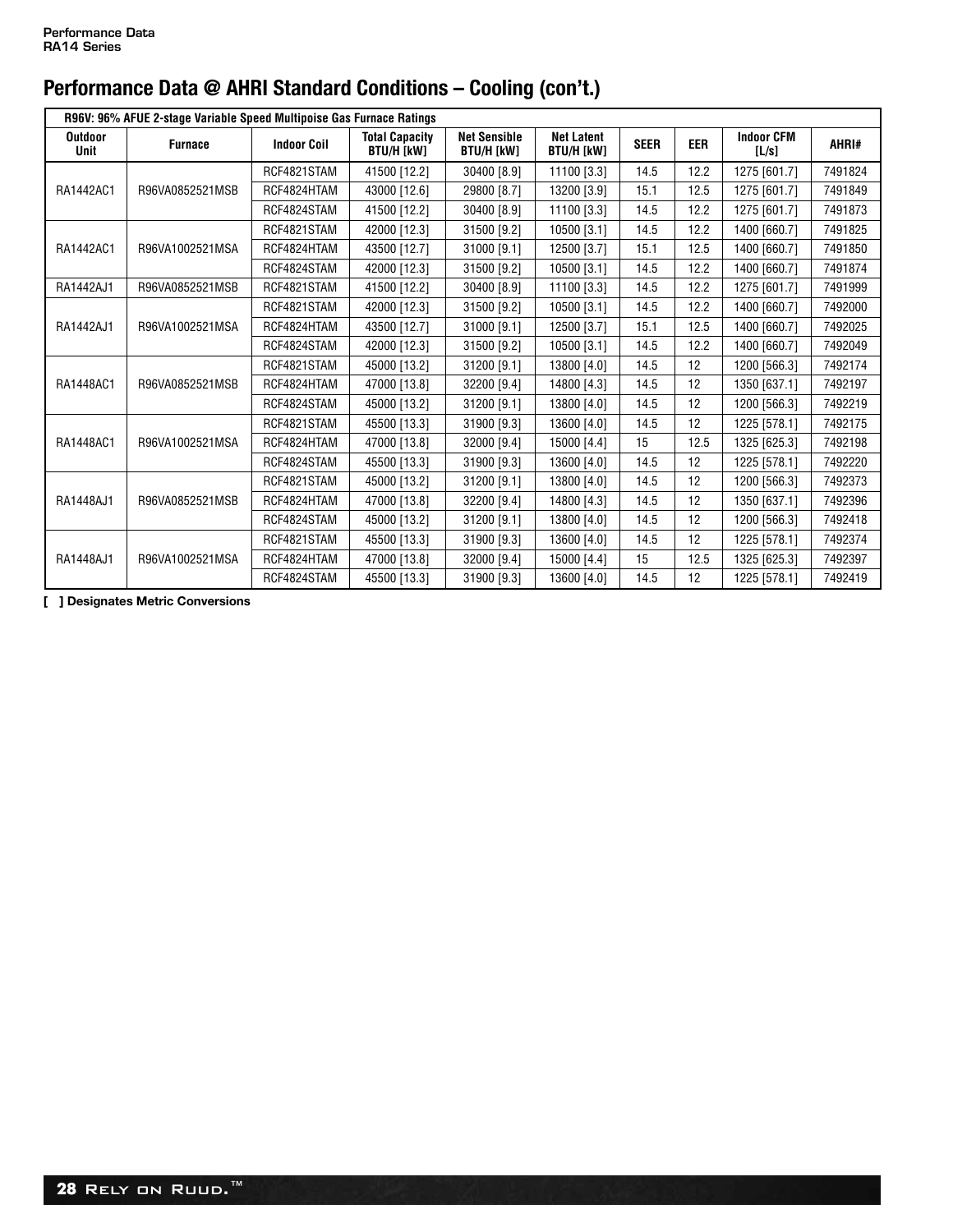|                               | RGFG: 95 Plus Communicating Modulating Upflow Gas Furnace equipped with Comfort Control, ECM Ratings |                    |                                            |                                          |                                        |             |            |                            |         |  |  |
|-------------------------------|------------------------------------------------------------------------------------------------------|--------------------|--------------------------------------------|------------------------------------------|----------------------------------------|-------------|------------|----------------------------|---------|--|--|
| <b>Outdoor</b><br><b>Unit</b> | <b>Furnace</b>                                                                                       | <b>Indoor Coil</b> | <b>Total Capacity</b><br><b>BTU/H [kW]</b> | <b>Net Sensible</b><br><b>BTU/H [kW]</b> | <b>Net Latent</b><br><b>BTU/H [kW]</b> | <b>SEER</b> | <b>EER</b> | <b>Indoor CFM</b><br>[L/s] | AHRI#   |  |  |
|                               |                                                                                                      | RCF2417HTAM        | 18200 [5.3]                                | 14100 [4.1]                              | 4100 [1.2]                             | 16          | 13         | 575 [271.4]                | 7490522 |  |  |
| RA1418AJ1                     | RGFG-06?MCK?                                                                                         | RCF2417MTAM        | 18200 [5.3]                                | 14100 [4.1]                              | 4100 [1.2]                             | 16          | 13         | 575 [271.4]                | 7490536 |  |  |
|                               |                                                                                                      | RCF2417STAM        | 18200 [5.3]                                | 13700 [4.0]                              | 4500 [1.3]                             | 15.5        | 13         | 575 [271.4]                | 7490550 |  |  |
|                               |                                                                                                      | RCF2421MTAM        | 18200 [5.3]                                | 14100 [4.1]                              | 4100 [1.2]                             | 16          | 13         | 575 [271.4]                | 7490585 |  |  |
|                               |                                                                                                      | RCF2417HTAM        | 18500 [5.4]                                | 14500 [4.2]                              | 4000 [1.2]                             | 16          | 13         | 650 [306.8]                | 7490523 |  |  |
| RA1418AJ1                     | RGFG-07?MCK?                                                                                         | RCF2417MTAM        | 18500 [5.4]                                | 14500 [4.2]                              | 4000 [1.2]                             | 16          | 13         | 650 [306.8]                | 7490537 |  |  |
|                               |                                                                                                      | RCF2417STAM        | 18500 [5.4]                                | 14200 [4.2]                              | 4300 [1.3]                             | 15.5        | 13         | 650 [306.8]                | 7490551 |  |  |
|                               |                                                                                                      | RCF2421MTAM        | 18500 [5.4]                                | 14500 [4.2]                              | 4000 [1.2]                             | 16          | 13         | 650 [306.8]                | 7490586 |  |  |
| RA1418AJ1                     | RGFG-09?ZCM?                                                                                         | RCF2421MTAM        | 18700 [5.5]                                | 14800 [4.3]                              | 3900 [1.1]                             | 16          | 13         | 675 [318.6]                | 7490587 |  |  |
| RA1418AJ1                     | RGFG-10?ZCM?                                                                                         | RCF2421MTAM        | 18400 [5.4]                                | 14300 [4.2]                              | 4100 [1.2]                             | 16          | 13         | 600 [283.2]                | 7490588 |  |  |
| RA1418AJ1                     | RGFG-06?MCK?                                                                                         | RCF2421HTAM        | 18200 [5.3]                                | 14100 [4.1]                              | 4100 [1.2]                             | 16          | 13         | 575 [271.4]                | 7490565 |  |  |
| RA1418AJ1                     | RGFG-07?MCK?                                                                                         | RCF2421HTAM        | 18500 [5.4]                                | 14500 [4.2]                              | 4000 [1.2]                             | 16          | 13         | 650 [306.8]                | 7490566 |  |  |
| RA1418AJ1                     | RGFG-09?ZCM?                                                                                         | RCF2421HTAM        | 18700 [5.5]                                | 14800 [4.3]                              | 3900 [1.1]                             | 16          | 13         | 675 [318.6]                | 7490567 |  |  |
| RA1418AJ1                     | RGFG-10?ZCM?                                                                                         | RCF2421HTAM        | 18400 [5.4]                                | 14300 [4.2]                              | 4100 [1.2]                             | 16          | 13         | 600 [283.2]                | 7490568 |  |  |
|                               |                                                                                                      | RCF2417HTAM        | 25600 [7.5]                                | 18800 [5.5]                              | 6800 [2.0]                             | 15.5        | 13         | 800 [377.6]                | 7490736 |  |  |
| RA1424AJ1                     |                                                                                                      | RCF2417MTAM        | 25600 [7.5]                                | 18800 [5.5]                              | 6800 [2.0]                             | 15.5        | 13         | 800 [377.6]                | 7490752 |  |  |
|                               | RGFG-06?MCK?                                                                                         | RCF2417STAM        | 24400 [7.2]                                | 18500 [5.4]                              | 5900 [1.7]                             | 15.1        | 12.5       | 800 [377.6]                | 7490768 |  |  |
|                               |                                                                                                      | RCF2421MTAM        | 25600 [7.5]                                | 18800 [5.5]                              | 6800 [2.0]                             | 15.5        | 13         | 800 [377.6]                | 7490812 |  |  |
|                               |                                                                                                      | RCF2417HTAM        | 26000 [7.6]                                | 19300 [5.7]                              | 6700 [2.0]                             | 15.5        | 13         | 850 [401.2]                | 7490737 |  |  |
|                               |                                                                                                      | RCF2417MTAM        | 25800 [7.6]                                | 19100 [5.6]                              | 6700 [2.0]                             | 15.5        | 13         | 850 [401.2]                | 7490753 |  |  |
| RA1424AJ1                     | RGFG-07?MCK?                                                                                         | RCF2417STAM        | 24600 [7.2]                                | 18900 [5.5]                              | 5700 [1.7]                             | 15.1        | 12.5       | 850 [401.2]                | 7490769 |  |  |
|                               |                                                                                                      | RCF2421MTAM        | 25800 [7.6]                                | 19100 [5.6]                              | 6700 [2.0]                             | 15.5        | 13         | 850 [401.2]                | 7490813 |  |  |
| RA1424AJ1                     | RGFG-09?ZCM?                                                                                         | RCF2421MTAM        | 25800 [7.6]                                | 18800 [5.5]                              | 7000 [2.1]                             | 16          | 13         | 775 [365.8]                | 7490814 |  |  |
| RA1424AJ1                     | RGFG-10?ZCM?                                                                                         | RCF2421MTAM        | 25800 [7.6]                                | 19000 [5.6]                              | 6800 [2.0]                             | 16          | 13         | 800 [377.6]                | 7490815 |  |  |
| RA1424AJ1                     | RGFG-06?MCK?                                                                                         | RCF2421HTAM        | 25600 [7.5]                                | 18800 [5.5]                              | 6800 [2.0]                             | 15.5        | 13         | 800 [377.6]                | 7490786 |  |  |
| RA1424AJ1                     | RGFG-07?MCK?                                                                                         | RCF2421HTAM        | 25800 [7.6]                                | 19100 [5.6]                              | 6700 [2.0]                             | 15.5        | 13         | 850 [401.2]                | 7490787 |  |  |
| RA1424AJ1                     | RGFG-09?ZCM?                                                                                         | RCF2421HTAM        | 25800 [7.6]                                | 18800 [5.5]                              | 7000 [2.1]                             | 16          | 13         | 775 [365.8]                | 7490788 |  |  |
| RA1424AJ1                     | RGFG-10?ZCM?                                                                                         | RCF2421HTAM        | 25800 [7.6]                                | 19000 [5.6]                              | 6800 [2.0]                             | 16          | 13         | 800 [377.6]                | 7490789 |  |  |
|                               |                                                                                                      | RCF3617STAM        | 28200 [8.3]                                | 20500 [6.0]                              | 7700 [2.3]                             | 15.1        | 12.5       | 800 [377.6]                | 7490971 |  |  |
| RA1430AJ1                     | RGFG-06?MCK?                                                                                         | RCF3621MTAM        | 29800 [8.7]                                | 21000 [6.2]                              | 8800 [2.6]                             | 16          | 13         | 800 [377.6]                | 7490989 |  |  |
|                               |                                                                                                      | RCF3621STAM        | 28400 [8.3]                                | 20700 [6.1]                              | 7700 [2.3]                             | 15.1        | 12.5       | 800 [377.6]                | 7491017 |  |  |
|                               |                                                                                                      | RCF3617STAM        | 28400 [8.3]                                | 20900 [6.1]                              | 7500 [2.2]                             | 15.1        | 12.5       | 850 [401.2]                | 7490972 |  |  |
| RA1430AJ1                     | RGFG-07?MCK?                                                                                         | RCF3621MTAM        | 30000 [8.8]                                | 21300 [6.2]                              | 8700 [2.5]                             | 16          | 13         | 850 [401.2]                | 7490990 |  |  |
|                               |                                                                                                      | RCF3621STAM        | 28600 [8.4]                                | 21100 [6.2]                              | 7500 [2.2]                             | 15.1        | 12.5       | 850 [401.2]                | 7491018 |  |  |
|                               |                                                                                                      | RCF3621MTAM        | 30800 [9.0]                                | 22500 [6.6]                              | 8300 [2.4]                             | 16          | 13         | 975 [460.1]                | 7490991 |  |  |
|                               |                                                                                                      | RCF3621STAM        | 28200 [8.3]                                | 20400 [6.0]                              | 7800 [2.3]                             | 15.5        | 13         | 775 [365.8]                | 7491019 |  |  |
| RA1430AJ1                     | RGFG-09?ZCM?                                                                                         | RCF3624HTAM        | 31400 [9.2]                                | 22800 [6.7]                              | 8600 [2.5]                             | 16          | 13         | 1025 [483.7]               | 7491042 |  |  |
|                               |                                                                                                      | RCF3624MTAM        | 30800 [9.0]                                | 22500 [6.6]                              | 8300 [2.4]                             | 16          | 13         | 975 [460.1]                | 7491063 |  |  |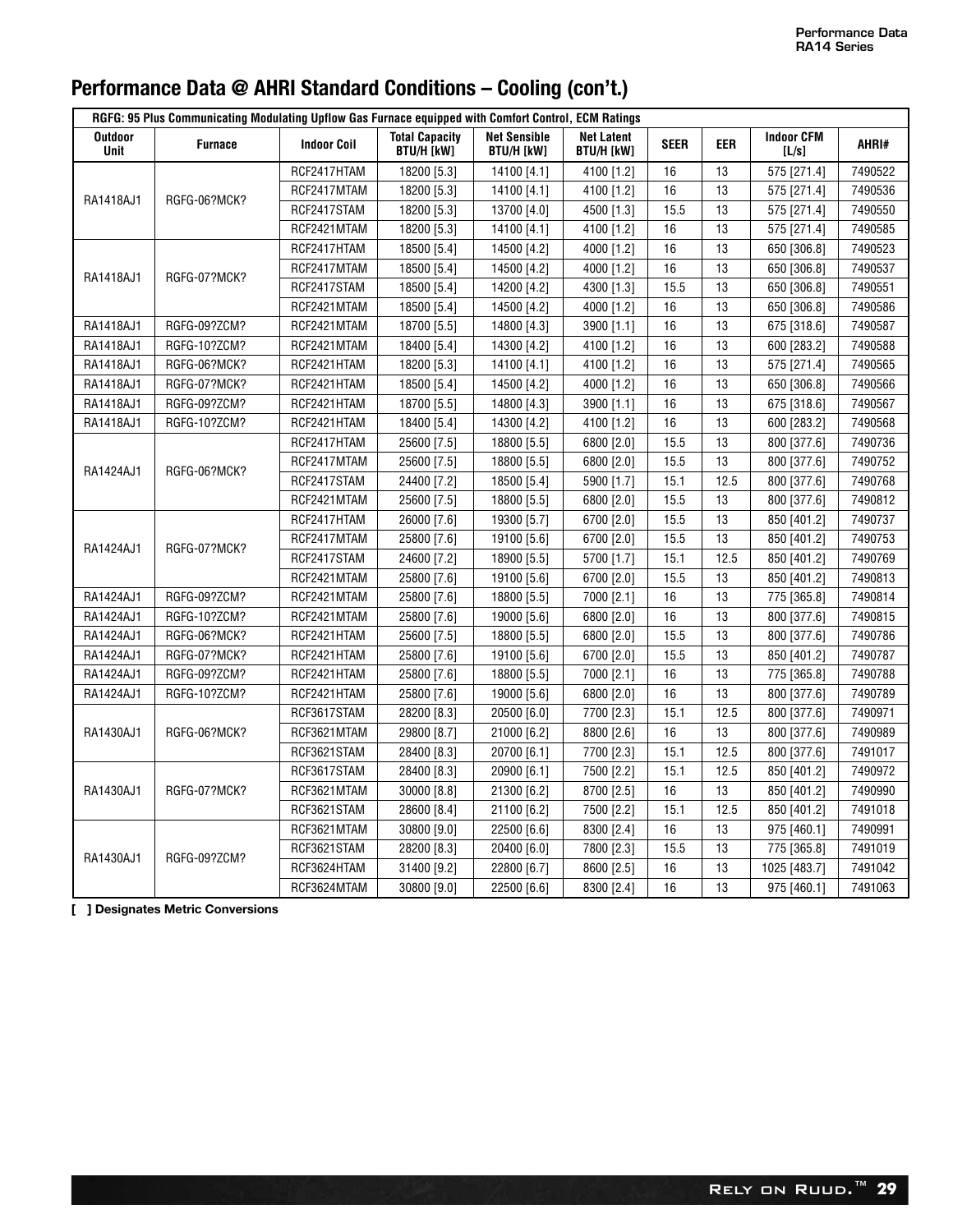| RGFG: 95 Plus Communicating Modulating Upflow Gas Furnace equipped with Comfort Control, ECM Ratings |              |                    |                                            |                                          |                                        |             |      |                            |         |  |
|------------------------------------------------------------------------------------------------------|--------------|--------------------|--------------------------------------------|------------------------------------------|----------------------------------------|-------------|------|----------------------------|---------|--|
| Outdoor<br><b>Unit</b>                                                                               | Furnace      | <b>Indoor Coil</b> | <b>Total Capacity</b><br><b>BTU/H [kW]</b> | <b>Net Sensible</b><br><b>BTU/H [kW]</b> | <b>Net Latent</b><br><b>BTU/H [kW]</b> | <b>SEER</b> | eer  | <b>Indoor CFM</b><br>[L/s] | AHRI#   |  |
|                                                                                                      |              | RCF3621MTAM        | 30600<br>$[9.0]$                           | 22500 [6.6]                              | 8100 [2.4]                             | 16          | 13   | 1000 [471.9]               | 7490992 |  |
| RA1430AJ1                                                                                            | RGFG-10?ZCM? | RCF3621STAM        | 29200<br>[8.6]                             | 22200 [6.5]                              | 7000 [2.1]                             | 15.1        | 12.5 | 1000 [471.9]               | 7491020 |  |
|                                                                                                      |              | RCF3624HTAM        | $[9.3]$<br>31600                           | 23200 [6.8]                              | 8400 [2.5]                             | 16          | 13   | 1050 [495.5]               | 7491043 |  |
|                                                                                                      |              | RCF3624MTAM        | 30600<br>$[9.0]$                           | 22500 [6.6]                              | 8100 [2.4]                             | 16          | 13   | 1000 [471.9]               | 7491064 |  |
| RA1430AJ1                                                                                            | RGFG-12?RCM? | RCF3624HTAM        | 31400<br>$[9.2]$                           | 22800 [6.7]                              | 8600 [2.5]                             | 16          | 13   | 1025 [483.7]               | 7491044 |  |
|                                                                                                      |              | RCF3624MTAM        | $[9.0]$<br>30800                           | 22700 [6.7]                              | 8100 [2.4]                             | 16          | 13   | 1025 [483.7]               | 7491065 |  |
|                                                                                                      |              | RCF3617STAM        | 34200 [10.0]                               | 24400 [7.2]                              | 9800 [2.9]                             | 14          | 12.2 | 1000 [471.9]               | 7491242 |  |
| RA1436AC1                                                                                            | RGFG-06?MCK? | RCF3621MTAM        | 36200 [10.6]                               | 24800 [7.3]                              | 11400 [3.3]                            | 15.1        | 12.5 | 1000 [471.9]               | 7491260 |  |
|                                                                                                      |              | RCF3621STAM        | 34200 [10.0]                               | 24400 [7.2]                              | 9800 [2.9]                             | 14.5        | 12.2 | 1000 [471.9]               | 7491288 |  |
|                                                                                                      |              | RCF3617STAM        | 34200 [10.0]                               | 24400 [7.2]                              | 9800 [2.9]                             | 14          | 12.2 | 1000 [471.9]               | 7491243 |  |
| RA1436AC1                                                                                            | RGFG-07?MCK? | RCF3621MTAM        | 36200 [10.6]                               | 24800 [7.3]                              | 11400 [3.3]                            | 15.1        | 12.5 | 1000 [471.9]               | 7491261 |  |
|                                                                                                      |              | RCF3621STAM        | 34200 [10.0]                               | 24400 [7.2]                              | 9800 [2.9]                             | 14          | 12.2 | 1000 [471.9]               | 7491289 |  |
|                                                                                                      |              | RCF3621MTAM        | 36800 [10.8]                               | 25500 [7.5]                              | 11300 [3.3]                            | 15.5        | 13   | 1025 [483.7]               | 7491262 |  |
| RA1436AC1                                                                                            | RGFG-09?ZCM? | RCF3621STAM        | 34200 [10.0]                               | 24300 [7.1]                              | 9900 [2.9]                             | 15          | 12.5 | 975 [460.1]                | 7491290 |  |
|                                                                                                      |              | RCF3624HTAM        | 38500 [11.3]                               | 27800 [8.1]                              | 10700 [3.1]                            | 16          | 13   | 1200 [566.3]               | 7491313 |  |
|                                                                                                      |              | RCF3624MTAM        | 36800 [10.8]                               | 25500 [7.5]                              | 11300 [3.3]                            | 15.5        | 13   | 1025 [483.7]               | 7491334 |  |
|                                                                                                      |              | RCF3621MTAM        | 36600 [10.7]                               | 25400 [7.4]                              | 11200 [3.3]                            | 15.5        | 13   | 1050 [495.5]               | 7491263 |  |
| RA1436AC1                                                                                            |              | RCF3621STAM        | 34600 [10.1]                               | 25000 [7.3]                              | 9600 [2.8]                             | 14.5        | 12.2 | 1050 [495.5]               | 7491291 |  |
|                                                                                                      | RGFG-10?ZCM? | RCF3624HTAM        | 38500 [11.3]                               | 27800 [8.1]                              | 10700 [3.1]                            | 16          | 13   | 1200 [566.3]               | 7491314 |  |
|                                                                                                      |              | RCF3624MTAM        | 36600 [10.7]                               | 25400 [7.4]                              | 11200 [3.3]                            | 15.5        | 13   | 1050 [495.5]               | 7491335 |  |
| RA1436AC1                                                                                            | RGFG-12?RCM? | RCF3624HTAM        | 39000 [11.4]                               | 28600 [8.4]                              | 10400 [3.0]                            | 16          | 13   | 1250 [589.9]               | 7491315 |  |
|                                                                                                      |              | RCF3624MTAM        | 36800 [10.8]                               | 25500 [7.5]                              | 11300 [3.3]                            | 16          | 13   | 1025 [483.7]               | 7491336 |  |
|                                                                                                      |              | RCF3617STAM        | 34200 [10.0]                               | 24400 [7.2]                              | 9800 [2.9]                             | 14          | 12.2 | 1000 [471.9]               | 7491533 |  |
| RA1436AJ1                                                                                            | RGFG-06?MCK? | RCF3621MTAM        | 36200 [10.6]                               | 24800 [7.3]                              | 11400 [3.3]                            | 15.1        | 12.5 | 1000 [471.9]               | 7491551 |  |
|                                                                                                      |              | RCF3621STAM        | 34200 [10.0]                               | 24400 [7.2]                              | 9800 [2.9]                             | 14.5        | 12.2 | 1000 [471.9]               | 7491579 |  |
|                                                                                                      |              | RCF3617STAM        | 34200 [10.0]                               | 24400 [7.2]                              | 9800 [2.9]                             | 14          | 12.2 | 1000 [471.9]               | 7491534 |  |
| RA1436AJ1                                                                                            | RGFG-07?MCK? | RCF3621MTAM        | 36200 [10.6]                               | 24800 [7.3]                              | 11400 [3.3]                            | 15.1        | 12.5 | 1000 [471.9]               | 7491552 |  |
|                                                                                                      |              | RCF3621STAM        | 34200 [10.0]                               | 24400 [7.2]                              | 9800 [2.9]                             | 14          | 12.2 | 1000 [471.9]               | 7491580 |  |
|                                                                                                      |              | RCF3621MTAM        | 36800 [10.8]                               | 25500 [7.5]                              | 11300 [3.3]                            | 15.5        | 13   | 1025 [483.7]               | 7491553 |  |
| RA1436AJ1                                                                                            | RGFG-09?ZCM? | RCF3621STAM        | 34200 [10.0]                               | 24300 [7.1]                              | 9900 [2.9]                             | 15          | 12.5 | 975 [460.1]                | 7491581 |  |
|                                                                                                      |              | RCF3624HTAM        | 38500 [11.3]                               | 27800 [8.1]                              | 10700 [3.1]                            | 16          | 13   | 1200 [566.3]               | 7491604 |  |
|                                                                                                      |              | RCF3624MTAM        | 36800 [10.8]                               | 25500 [7.5]                              | 11300 [3.3]                            | 15.5        | 13   | 1025 [483.7]               | 7491625 |  |
|                                                                                                      |              | RCF3621MTAM        | 36600 [10.7]                               | 25400 [7.4]                              | 11200 [3.3]                            | 15.5        | 13   | 1050 [495.5]               | 7491554 |  |
| RA1436AJ1                                                                                            | RGFG-10?ZCM? | RCF3621STAM        | 34600 [10.1]                               | 25000 [7.3]                              | 9600 [2.8]                             | 14.5        | 12.2 | 1050 [495.5]               | 7491582 |  |
|                                                                                                      |              | RCF3624HTAM        | 38500 [11.3]                               | 27800 [8.1]                              | 10700 [3.1]                            | 16          | 13   | 1200 [566.3]               | 7491605 |  |
|                                                                                                      |              | RCF3624MTAM        | 36600 [10.7]                               | 25400 [7.4]                              | 11200 [3.3]                            | 15.5        | 13   | 1050 [495.5]               | 7491626 |  |
| RA1436AJ1                                                                                            | RGFG-12?RCM? | RCF3624HTAM        | 39000 [11.4]                               | 28600 [8.4]                              | 10400 [3.0]                            | 16          | 13   | 1250 [589.9]               | 7491606 |  |
|                                                                                                      |              | RCF3624MTAM        | 36800 [10.8]                               | 25500 [7.5]                              | 11300 [3.3]                            | 16          | 13   | 1025 [483.7]               | 7491627 |  |
|                                                                                                      |              | RCF4821STAM        | 41000 [12.0]                               | 29400 [8.6]                              | 11600 [3.4]                            | 14.5        | 12.2 | 1200 [566.3]               | 7491826 |  |
| RA1442AC1                                                                                            | RGFG-09?ZCM? | RCF4824HTAM        | 42500 [12.5]                               | 28900 [8.5]                              | 13600 [4.0]                            | 15.1        | 12.5 | 1200 [566.3]               | 7491851 |  |
|                                                                                                      |              | RCF4824STAM        | 41000 [12.0]                               | 29400 [8.6]                              | 11600 [3.4]                            | 14.5        | 12.2 | 1200 [566.3]               | 7491875 |  |
|                                                                                                      |              | RCF4821STAM        | 41000 [12.0]                               | 29400 [8.6]                              | 11600 [3.4]                            | 14.5        | 12.2 | 1200 [566.3]               | 7491827 |  |
| RA1442AC1                                                                                            | RGFG-10?ZCM? | RCF4824HTAM        | 42500 [12.5]                               | 28900 [8.5]                              | 13600 [4.0]                            | 15.1        | 12.5 | 1200 [566.3]               | 7491852 |  |
|                                                                                                      |              | RCF4824STAM        | 41000 [12.0]                               | 29400 [8.6]                              | 11600 [3.4]                            | 14.5        | 12.2 | 1200 [566.3]               | 7491876 |  |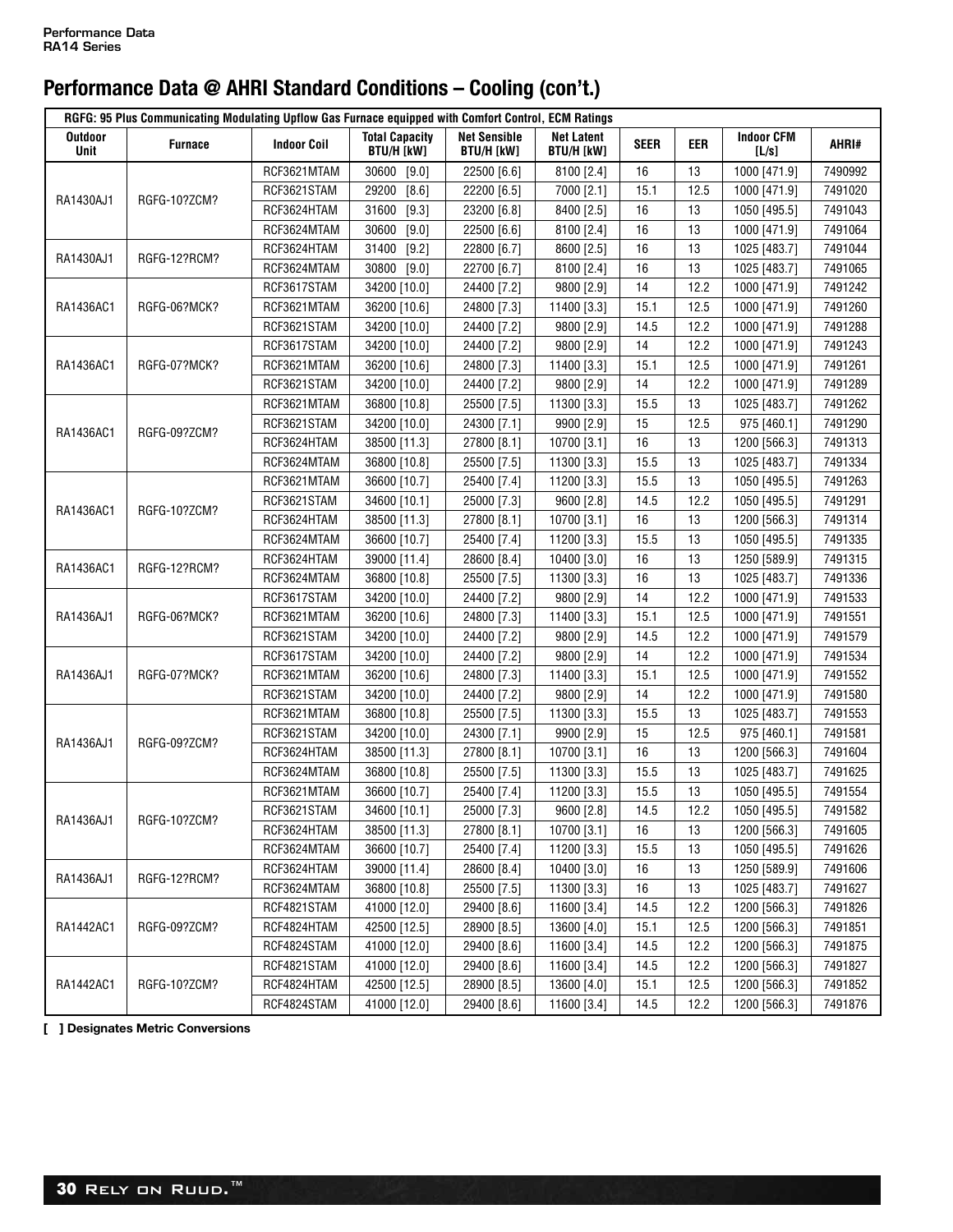| Performance Data @ AHRI Standard Conditions - Cooling (con't.) |  |  |  |  |  |  |
|----------------------------------------------------------------|--|--|--|--|--|--|
|----------------------------------------------------------------|--|--|--|--|--|--|

| RGFG: 95 Plus Communicating Modulating Upflow Gas Furnace equipped with Comfort Control, ECM Ratings |                |                    |                                            |                                          |                                        |             |            |                            |         |  |  |
|------------------------------------------------------------------------------------------------------|----------------|--------------------|--------------------------------------------|------------------------------------------|----------------------------------------|-------------|------------|----------------------------|---------|--|--|
| Outdoor<br>Unit                                                                                      | <b>Furnace</b> | <b>Indoor Coil</b> | <b>Total Capacity</b><br><b>BTU/H [kW]</b> | <b>Net Sensible</b><br><b>BTU/H [kW]</b> | <b>Net Latent</b><br><b>BTU/H [kW]</b> | <b>SEER</b> | <b>EER</b> | <b>Indoor CFM</b><br>[L/s] | AHRI#   |  |  |
| RA1442AC1                                                                                            | RGFG-12?RCM?   | RCF4824HTAM        | 43000 [12.6]                               | 29700<br>$[8.7]$                         | 13300 [3.9]                            | 15.1        | 12.5       | 1250 [589.9]               | 7491853 |  |  |
|                                                                                                      |                | RCF4824STAM        | 41000 [12.0]                               | 29700<br>[8.7]                           | 11300 [3.3]                            | 14.5        | 12.2       | 1250 [589.9]               | 7491877 |  |  |
|                                                                                                      |                | RCF4821STAM        | 41000 [12.0]                               | [8.6]<br>29400                           | 11600 [3.4]                            | 14.5        | 12.2       | 1200 [566.3]               | 7492001 |  |  |
| RA1442AJ1                                                                                            | RGFG-09?ZCM?   | RCF4824HTAM        | 42500 [12.5]                               | 28900<br>[8.5]                           | 13600 [4.0]                            | 15.1        | 12.5       | 1200 [566.3]               | 7492026 |  |  |
|                                                                                                      |                | RCF4824STAM        | 41000 [12.0]                               | 29400<br>[8.6]                           | 11600 [3.4]                            | 14.5        | 12.2       | 1200 [566.3]               | 7492050 |  |  |
|                                                                                                      |                | RCF4821STAM        | 41000 [12.0]                               | 29400<br>[8.6]                           | 11600 [3.4]                            | 14.5        | 12.2       | 1200 [566.3]               | 7492002 |  |  |
| RA1442AJ1                                                                                            | RGFG-10?ZCM?   | RCF4824HTAM        | 42500 [12.5]                               | $[8.5]$<br>28900                         | 13600 [4.0]                            | 15.1        | 12.5       | 1200 [566.3]               | 7492027 |  |  |
|                                                                                                      |                | RCF4824STAM        | 41000 [12.0]                               | [8.6]<br>29400                           | 11600 [3.4]                            | 14.5        | 12.2       | 1200 [566.3]               | 7492051 |  |  |
| RA1442AJ1                                                                                            | RGFG-12?RCM?   | RCF4824HTAM        | 43000 [12.6]                               | 29700<br>[8.7]                           | 13300 [3.9]                            | 15.1        | 12.5       | 1250 [589.9]               | 7492028 |  |  |
|                                                                                                      |                | RCF4824STAM        | 41000 [12.0]                               | 29700<br>[8.7]                           | 11300 [3.3]                            | 14.5        | 12.2       | 1250 [589.9]               | 7492052 |  |  |
|                                                                                                      |                | RCF4821STAM        | 45500 [13.3]                               | 32200<br>$[9.4]$                         | 13300 [3.9]                            | 14          | 11.7       | 1275 [601.7]               | 7492176 |  |  |
| RA1448AC1                                                                                            | RGFG-09?ZCM?   | RCF4824HTAM        | 47000 [13.8]                               | [9.3]<br>31700                           | 15300 [4.5]                            | 14.5        | 12         | 1275 [601.7]               | 7492199 |  |  |
|                                                                                                      |                | RCF4824STAM        | 45500 [13.3]                               | 32200<br>$[9.4]$                         | 13300 [3.9]                            | 14          | 11.7       | 1275 [601.7]               | 7492221 |  |  |
|                                                                                                      |                | RCF4821STAM        | 45000 [13.2]                               | 31700<br>[9.3]                           | 13300 [3.9]                            | 14          | 11.7       | 1275 [601.7]               | 7492177 |  |  |
| RA1448AC1                                                                                            | RGFG-10?ZCM?   | RCF4824HTAM        | 47000 [13.8]                               | [9.3]<br>31700                           | 15300 [4.5]                            | 14.5        | 12         | 1275 [601.7]               | 7492200 |  |  |
|                                                                                                      |                | RCF4824STAM        | 45000 [13.2]                               | 31700<br>[9.3]                           | 13300 [3.9]                            | 14          | 11.7       | 1275 [601.7]               | 7492222 |  |  |
| RA1448AC1                                                                                            | RGFG-12?RCM?   | RCF4824HTAM        | 47500 [13.9]                               | 33300<br>[9.8]                           | 14200 [4.2]                            | 14.5        | 12         | 1450 [684.3]               | 7492201 |  |  |
|                                                                                                      |                | RCF4824STAM        | 45500 [13.3]                               | 31900<br>[9.3]                           | 13600 [4.0]                            | 14.5        | 12         | 1225 [578.1]               | 7492223 |  |  |
|                                                                                                      |                | RCF4821STAM        | 45500 [13.3]                               | 32200<br>[9.4]                           | 13300 [3.9]                            | 14          | 11.7       | 1275 [601.7]               | 7492375 |  |  |
| RA1448AJ1                                                                                            | RGFG-09?ZCM?   | RCF4824HTAM        | 47000 [13.8]                               | 31700<br>[9.3]                           | 15300 [4.5]                            | 14.5        | 12         | 1275 [601.7]               | 7492398 |  |  |
|                                                                                                      |                | RCF4824STAM        | 45500 [13.3]                               | $[9.4]$<br>32200                         | 13300 [3.9]                            | 14          | 11.7       | 1275 [601.7]               | 7492420 |  |  |
|                                                                                                      |                | RCF4821STAM        | 45000 [13.2]                               | $[9.3]$<br>31700                         | 13300 [3.9]                            | 14          | 11.7       | 1275 [601.7]               | 7492376 |  |  |
| RA1448AJ1                                                                                            | RGFG-10?ZCM?   | RCF4824HTAM        | 47000 [13.8]                               | [9.3]<br>31700                           | 15300 [4.5]                            | 14.5        | 12         | 1275 [601.7]               | 7492399 |  |  |
|                                                                                                      |                | RCF4824STAM        | 45000 [13.2]                               | 31700<br>[9.3]                           | 13300 [3.9]                            | 14          | 11.7       | 1275 [601.7]               | 7492421 |  |  |
| RA1448AJ1                                                                                            | RGFG-12?RCM?   | RCF4824HTAM        | 47500 [13.9]                               | [9.8]<br>33300                           | 14200 [4.2]                            | 14.5        | 12         | 1450 [684.3]               | 7492400 |  |  |
|                                                                                                      |                | RCF4824STAM        | 45500 [13.3]                               | $[9.3]$<br>31900                         | 13600 [4.0]                            | 14.5        | 12         | 1225 [578.1]               | 7492422 |  |  |
| RA1460AC1                                                                                            | RGFG-12?RCM?   | RCF6024HTAM        | 56500 [16.6]                               | 38400 [11.3]                             | 18100 [5.3]                            | 14          | 11.7       | 1450 [684.3]               | 7492571 |  |  |
|                                                                                                      |                | RCF6024STAM        | 56500 [16.6]                               | 38400 [11.3]                             | 18100 [5.3]                            | 14          | 11.7       | 1450 [684.3]               | 7492583 |  |  |
| RA1460AJ1                                                                                            | RGFG-12?RCM?   | RCF6024HTAM        | 56500 [16.6]                               | 38400 [11.3]                             | 18100 [5.3]                            | 14          | 11.7       | 1450 [684.3]               | 7492627 |  |  |
|                                                                                                      |                | RCF6024STAM        | 56500 [16.6]                               | 38400 [11.3]                             | 18100 [5.3]                            | 14          | 11.7       | 1450 [684.3]               | 7492639 |  |  |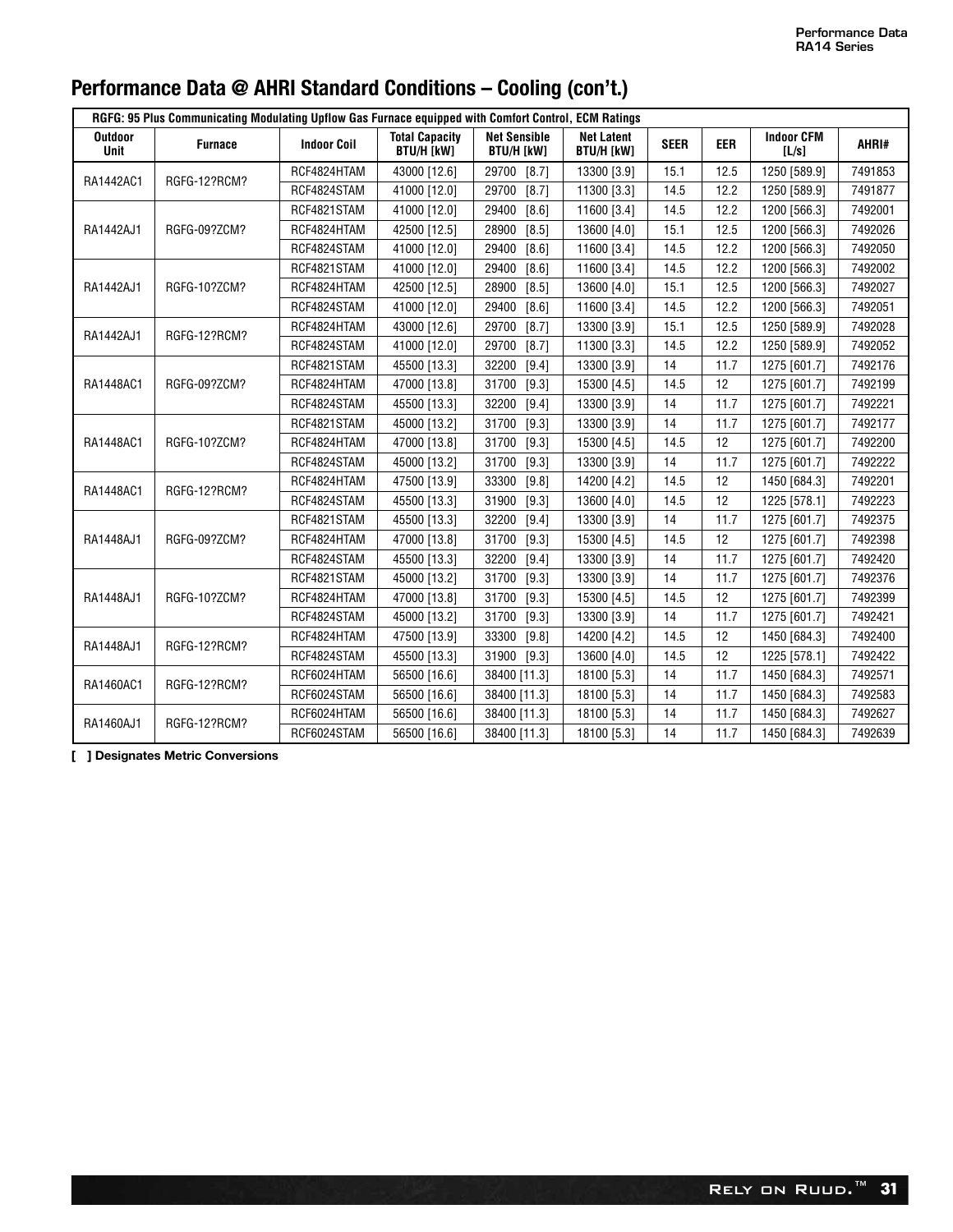| RGGE: 90 Plus Communicating Modulating Downflow Gas Furnace equipped with Comfort Control, ECM Ratings |                |                    |                                            |                                          |                                        |             |            |                            |         |  |  |
|--------------------------------------------------------------------------------------------------------|----------------|--------------------|--------------------------------------------|------------------------------------------|----------------------------------------|-------------|------------|----------------------------|---------|--|--|
| <b>Outdoor</b><br>Unit                                                                                 | <b>Furnace</b> | <b>Indoor Coil</b> | <b>Total Capacity</b><br><b>BTU/H [kW]</b> | <b>Net Sensible</b><br><b>BTU/H [kW]</b> | <b>Net Latent</b><br><b>BTU/H [kW]</b> | <b>SEER</b> | <b>EER</b> | <b>Indoor CFM</b><br>[L/s] | AHRI#   |  |  |
| RA1430AJ1                                                                                              | RGGE-09?ZCM?   | RCF3624HTAM        | 31400<br>$[9.2]$                           | 22800 [6.7]                              | 8600 [2.5]                             | 16          | 13         | 1025 [483.7]               | 7491045 |  |  |
| RA1430AJ1                                                                                              | RGGE-10?ZCM?   | RCF3624HTAM        | 31600<br>$[9.3]$                           | 23200 [6.8]                              | 8400 [2.5]                             | 16          | 13         | 1050 [495.5]               | 7491046 |  |  |
| RA1430AJ1                                                                                              | RGGE-12?RCM?   | RCF3624HTAM        | 31800<br>$[9.3]$                           | 23400 [6.9]                              | 8400 [2.5]                             | 16          | 13         | 1050 [495.5]               | 7491047 |  |  |
| RA1436AC1                                                                                              | RGGE-09?ZCM?   | RCF3624HTAM        | 39000 [11.4]                               | 28600 [8.4]                              | 10400 [3.0]                            | 16          | 13         | 1250 [589.9]               | 7491316 |  |  |
| RA1436AC1                                                                                              | RGGE-10?ZCM?   | RCF3624HTAM        | 38500 [11.3]                               | 27800 [8.1]                              | 10700 [3.1]                            | 16          | 13         | 1200 [566.3]               | 7491317 |  |  |
| RA1436AC1                                                                                              | RGGE-12?RCM?   | RCF3624HTAM        | 40000 [11.7]                               | 30200 [8.9]                              | 9800 [2.9]                             | 16          | 13         | 1375 [648.9]               | 7491318 |  |  |
| RA1436AJ1                                                                                              | RGGE-09?ZCM?   | RCF3624HTAM        | 39000 [11.4]                               | 28600 [8.4]                              | 10400 [3.0]                            | 16          | 13         | 1250 [589.9]               | 7491607 |  |  |
| RA1436AJ1                                                                                              | RGGE-10?ZCM?   | RCF3624HTAM        | 38500 [11.3]                               | 27800 [8.1]                              | 10700 [3.1]                            | 16          | 13         | 1200 [566.3]               | 7491608 |  |  |
| RA1436AJ1                                                                                              | RGGE-12?RCM?   | RCF3624HTAM        | 40000 [11.7]                               | 30200 [8.9]                              | 9800 [2.9]                             | 16          | 13         | 1375 [648.9]               | 7491609 |  |  |
| RA1442AC1                                                                                              | RGGE-09?ZCM?   | RCF4824HTAM        | 43000 [12.6]                               | 29700 [8.7]                              | 13300 [3.9]                            | 15.1        | 12.5       | 1250 [589.9]               | 7491854 |  |  |
| RA1442AC1                                                                                              | RGGE-10?ZCM?   | RCF4824HTAM        | 42500 [12.5]                               | 28900 [8.5]                              | 13600 [4.0]                            | 15.1        | 12.5       | 1200 [566.3]               | 7491855 |  |  |
| RA1442AC1                                                                                              | RGGE-12?RCM?   | RCF4824HTAM        | 43000 [12.6]                               | 29700 [8.7]                              | 13300 [3.9]                            | 15.5        | 13         | 1250 [589.9]               | 7491856 |  |  |
| RA1442AJ1                                                                                              | RGGE-09?ZCM?   | RCF4824HTAM        | 43000 [12.6]                               | 29700 [8.7]                              | 13300 [3.9]                            | 15.1        | 12.5       | 1250 [589.9]               | 7492029 |  |  |
| RA1442AJ1                                                                                              | RGGE-10?ZCM?   | RCF4824HTAM        | 42500 [12.5]                               | 28900 [8.5]                              | 13600 [4.0]                            | 15.1        | 12.5       | 1200 [566.3]               | 7492030 |  |  |
| RA1442AJ1                                                                                              | RGGE-12?RCM?   | RCF4824HTAM        | 43000 [12.6]                               | 29700 [8.7]                              | 13300 [3.9]                            | 15.5        | 13         | 1250 [589.9]               | 7492031 |  |  |
| RA1448AC1                                                                                              | RGGE-09?ZCM?   | RCF4824HTAM        | 47500 [13.9]                               | 33000 [9.7]                              | 14500 [4.2]                            | 14.5        | 12         | 1400 [660.7]               | 7492202 |  |  |
| RA1448AC1                                                                                              | RGGE-10?ZCM?   | RCF4824HTAM        | 47000 [13.8]                               | 31700 [9.3]                              | 15300 [4.5]                            | 14.5        | 12         | 1275 [601.7]               | 7492203 |  |  |
| RA1448AC1                                                                                              | RGGE-12?RCM?   | RCF4824HTAM        | 47500 [13.9]                               | 32800 [9.6]                              | 14700 [4.3]                            | 15          | 12.5       | 1375 [648.9]               | 7492204 |  |  |
| RA1448AJ1                                                                                              | RGGE-09?ZCM?   | RCF4824HTAM        | 47500 [13.9]                               | 33000 [9.7]                              | 14500 [4.2]                            | 14.5        | 12         | 1400 [660.7]               | 7492401 |  |  |
| RA1448AJ1                                                                                              | RGGE-10?ZCM?   | RCF4824HTAM        | 47000 [13.8]                               | 31700 [9.3]                              | 15300 [4.5]                            | 14.5        | 12         | 1275 [601.7]               | 7492402 |  |  |
| RA1448AJ1                                                                                              | RGGE-12?RCM?   | RCF4824HTAM        | 47500 [13.9]                               | 32800 [9.6]                              | 14700 [4.3]                            | 15          | 12.5       | 1375 [648.9]               | 7492403 |  |  |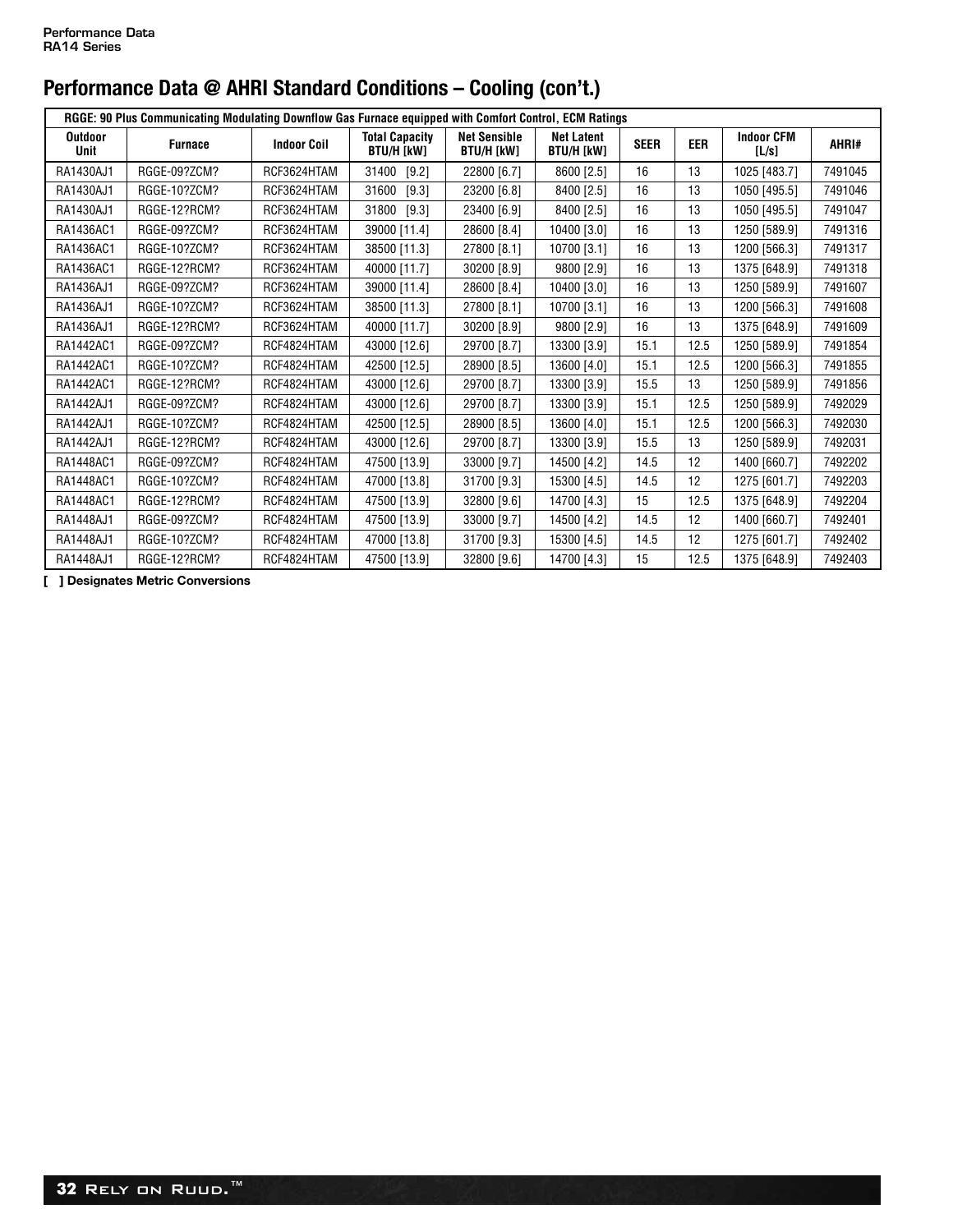| RGGE: 90 Plus Communicating Modulating Downflow Gas Furnace equipped with Comfort Control, ECM Ratings |                |                    |                                     |                                   |                                        |             |            |                            |         |  |  |  |
|--------------------------------------------------------------------------------------------------------|----------------|--------------------|-------------------------------------|-----------------------------------|----------------------------------------|-------------|------------|----------------------------|---------|--|--|--|
| <b>Outdoor</b><br>Unit                                                                                 | <b>Furnace</b> | <b>Indoor Coil</b> | <b>Total Capacity</b><br>BTU/H [kW] | <b>Net Sensible</b><br>BTU/H [kW] | <b>Net Latent</b><br><b>BTU/H [kW]</b> | <b>SEER</b> | <b>EER</b> | <b>Indoor CFM</b><br>[L/s] | AHRI#   |  |  |  |
| RA1460AC1                                                                                              | RGGE-09?ZCM?   | RCF6024HTAM        | 56000 [16.4]                        | 37600 [11.0]                      | 18400 [5.4]                            | 14          | 11.7       | 1400 [660.7]               | 7492572 |  |  |  |
| RA1460AC1                                                                                              | RGGE-12?RCM?   | RCF6024HTAM        | 57000 [16.7]                        | 39900 [11.7]                      | 17100 [5.0]                            | 14          | 11.7       | 1575 [743.3]               | 7492573 |  |  |  |
| RA1460AJ1                                                                                              | RGGE-09?ZCM?   | RCF6024HTAM        | 56000 [16.4]                        | 37600 [11.0]                      | 18400 [5.4]                            | 14          | 11.7       | 1400 [660.7]               | 7492628 |  |  |  |
| RA1460AJ1                                                                                              | RGGE-12?RCM?   | RCF6024HTAM        | 57000 [16.7]                        | 39900 [11.7]                      | 17100 [5.0]                            | 14          | 11.7       | 1575 [743.3]               | 7492629 |  |  |  |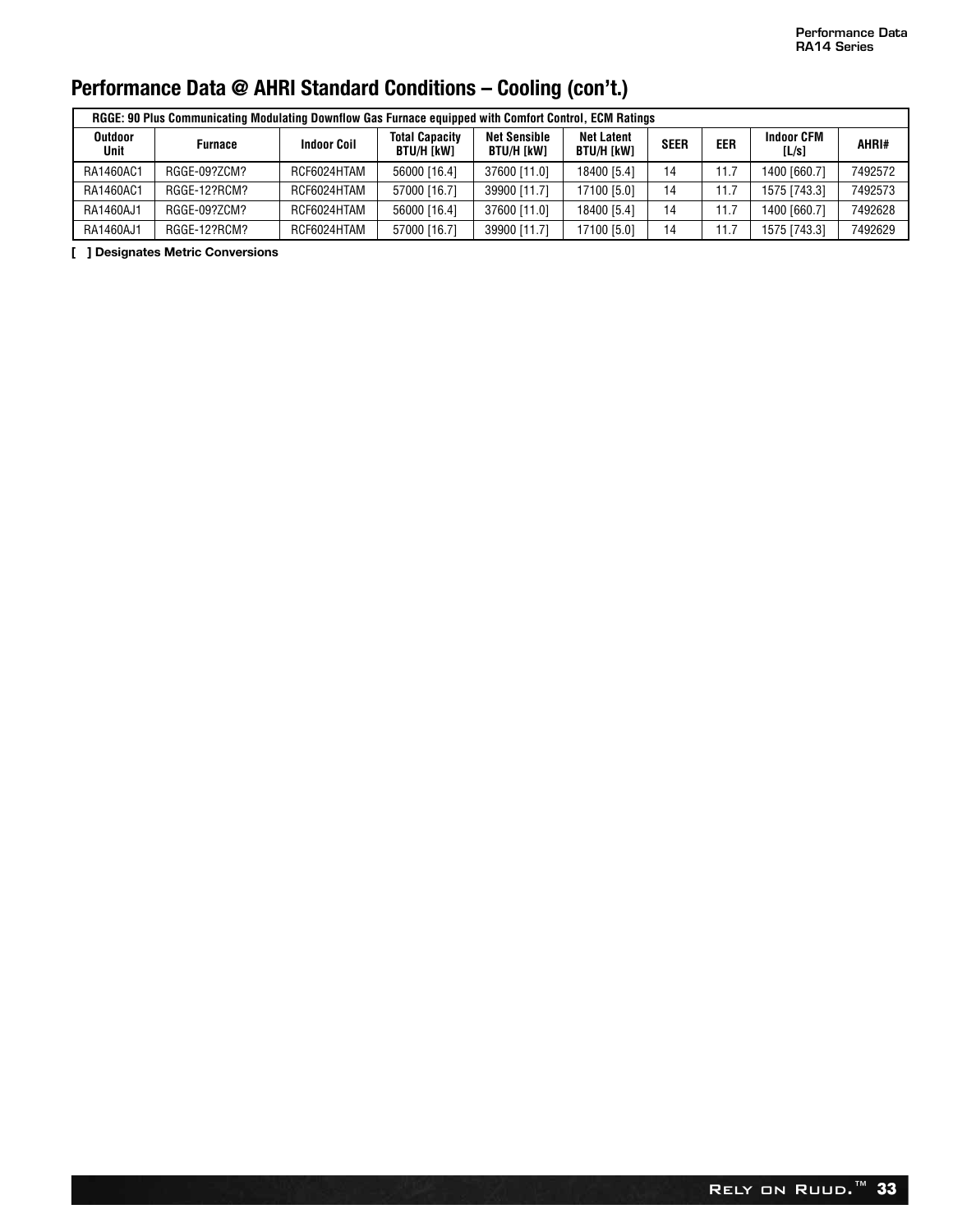|                               | RGJF: 90 Plus Communicating Modulating Horizontal Gas Furnace equipped with Comfort Control, ECM Ratings |                    |                                            |                                          |                                        |             |            |                            |         |  |  |
|-------------------------------|----------------------------------------------------------------------------------------------------------|--------------------|--------------------------------------------|------------------------------------------|----------------------------------------|-------------|------------|----------------------------|---------|--|--|
| <b>Outdoor</b><br><b>Unit</b> | <b>Furnace</b>                                                                                           | <b>Indoor Coil</b> | <b>Total Capacity</b><br><b>BTU/H [kW]</b> | <b>Net Sensible</b><br><b>BTU/H [kW]</b> | <b>Net Latent</b><br><b>BTU/H [kW]</b> | <b>SEER</b> | <b>EER</b> | <b>Indoor CFM</b><br>[L/s] | AHRI#   |  |  |
|                               |                                                                                                          | RCF2417HTAM        | 18400 [5.4]                                | 14400 [4.2]                              | 4000 [1.2]                             | 16          | 13         | 625 [295.0]                | 7490524 |  |  |
| RA1418AJ1                     | RGJF-06?MCK?                                                                                             | RCF2417MTAM        | 18400 [5.4]                                | 14400 [4.2]                              | 4000 [1.2]                             | 16          | 13         | 625 [295.0]                | 7490538 |  |  |
|                               |                                                                                                          | RCF2417STAM        | 18300 [5.4]                                | 13900 [4.1]                              | 4400 [1.3]                             | 15.5        | 13         | 625 [295.0]                | 7490552 |  |  |
|                               |                                                                                                          | RCF2421MTAM        | 18400 [5.4]                                | 14400 [4.2]                              | 4000 [1.2]                             | 16          | 13         | 625 [295.0]                | 7490589 |  |  |
|                               |                                                                                                          | RCF2417HTAM        | 18200 [5.3]                                | 14100 [4.1]                              | 4100 [1.2]                             | 16          | 13         | 575 [271.4]                | 7490525 |  |  |
| RA1418AJ1                     |                                                                                                          | RCF2417MTAM        | 18200 [5.3]                                | 14100 [4.1]                              | 4100 [1.2]                             | 16          | 13         | 575 [271.4]                | 7490539 |  |  |
|                               | RGJF-07?MCK?                                                                                             | RCF2417STAM        | 18300 [5.4]                                | 13800 [4.0]                              | 4500 [1.3]                             | 16          | 13         | 575 [271.4]                | 7490553 |  |  |
|                               |                                                                                                          | RCF2421MTAM        | 18200 [5.3]                                | 14100 [4.1]                              | 4100 [1.2]                             | 16          | 13         | 575 [271.4]                | 7490590 |  |  |
| RA1418AJ1                     | RGJF-09?ZCM?                                                                                             | RCF2421MTAM        | 18700 [5.5]                                | 14800 [4.3]                              | 3900 [1.1]                             | 16          | 13         | 675 [318.6]                | 7490591 |  |  |
| RA1418AJ1                     | RGJF-10?ZCM?                                                                                             | RCF2421MTAM        | 18700 [5.5]                                | 14800 [4.3]                              | 3900 [1.1]                             | 16          | 13         | 675 [318.6]                | 7490592 |  |  |
| RA1418AJ1                     | <b>RGJF-06?MCK?</b>                                                                                      | RCF2421HTAM        | 18400 [5.4]                                | 14400 [4.2]                              | 4000 [1.2]                             | 16          | 13         | 625 [295.0]                | 7490569 |  |  |
| RA1418AJ1                     | <b>RGJF-07?MCK?</b>                                                                                      | RCF2421HTAM        | 18200 [5.3]                                | 14100 [4.1]                              | 4100 [1.2]                             | 16          | 13         | 575 [271.4]                | 7490570 |  |  |
| RA1418AJ1                     | RGJF-09?ZCM?                                                                                             | RCF2421HTAM        | 18700 [5.5]                                | 14800 [4.3]                              | 3900 [1.1]                             | 16          | 13         | 675 [318.6]                | 7490571 |  |  |
| RA1418AJ1                     | RGJF-10?ZCM?                                                                                             | RCF2421HTAM        | 18700 [5.5]                                | 14800 [4.3]                              | 3900 [1.1]                             | 16          | 13         | 675 [318.6]                | 7490572 |  |  |
|                               |                                                                                                          | RCF2417HTAM        | 26200 [7.7]                                | 19700 [5.8]                              | 6500 [1.9]                             | 15.5        | 13         | 925 [436.6]                | 7490738 |  |  |
| RA1424AJ1                     | RGJF-06?MCK?                                                                                             | RCF2417MTAM        | 26200 [7.7]                                | 19700 [5.8]                              | 6500 [1.9]                             | 15.5        | 13         | 925 [436.6]                | 7490754 |  |  |
|                               |                                                                                                          | RCF2417STAM        | 24400 [7.2]                                | 18500 [5.4]                              | 5900 [1.7]                             | 15.1        | 12.5       | 825 [389.4]                | 7490770 |  |  |
|                               |                                                                                                          | RCF2421MTAM        | 26200 [7.7]                                | 19700 [5.8]                              | 6500 [1.9]                             | 15.5        | 13         | 925 [436.6]                | 7490816 |  |  |
|                               |                                                                                                          | RCF2417HTAM        | 26000 [7.6]                                | 19400 [5.7]                              | 6600 [1.9]                             | 15.5        | 13         | 875 [413.0]                | 7490739 |  |  |
| RA1424AJ1                     | <b>RGJF-07?MCK?</b>                                                                                      | RCF2417MTAM        | 26000 [7.6]                                | 19400 [5.7]                              | 6600 [1.9]                             | 15.5        | 13         | 875 [413.0]                | 7490755 |  |  |
|                               |                                                                                                          | RCF2417STAM        | 24600 [7.2]                                | 18700 [5.5]                              | 5900 [1.7]                             | 15.1        | 12.5       | 800 [377.6]                | 7490771 |  |  |
|                               |                                                                                                          | RCF2421MTAM        | 26000 [7.6]                                | 19400 [5.7]                              | 6600 [1.9]                             | 15.5        | 13         | 875 [413.0]                | 7490817 |  |  |
| RA1424AJ1                     | RGJF-09?ZCM?                                                                                             | RCF2421MTAM        | 25800 [7.6]                                | 18800 [5.5]                              | 7000 [2.1]                             | 16          | 13         | 775 [365.8]                | 7490818 |  |  |
| RA1424AJ1                     | RGJF-10?ZCM?                                                                                             | RCF2421MTAM        | 25800 [7.6]                                | 18800 [5.5]                              | 7000 [2.1]                             | 16          | 13         | 775 [365.8]                | 7490819 |  |  |
| RA1424AJ1                     | RGJF-06?MCK?                                                                                             | RCF2421HTAM        | 26200 [7.7]                                | 19700 [5.8]                              | 6500 [1.9]                             | 15.5        | 13         | 925 [436.6]                | 7490790 |  |  |
| RA1424AJ1                     | RGJF-07?MCK?                                                                                             | RCF2421HTAM        | 26000 [7.6]                                | 19400 [5.7]                              | 6600 [1.9]                             | 15.5        | 13         | 875 [413.0]                | 7490791 |  |  |
| RA1424AJ1                     | RGJF-09?ZCM?                                                                                             | RCF2421HTAM        | 25800 [7.6]                                | 18800 [5.5]                              | 7000 [2.1]                             | 16          | 13         | 775 [365.8]                | 7490792 |  |  |
| RA1424AJ1                     | RGJF-10?ZCM?                                                                                             | RCF2421HTAM        | 25800 [7.6]                                | 18800 [5.5]                              | 7000 [2.1]                             | 16          | 13         | 775 [365.8]                | 7490793 |  |  |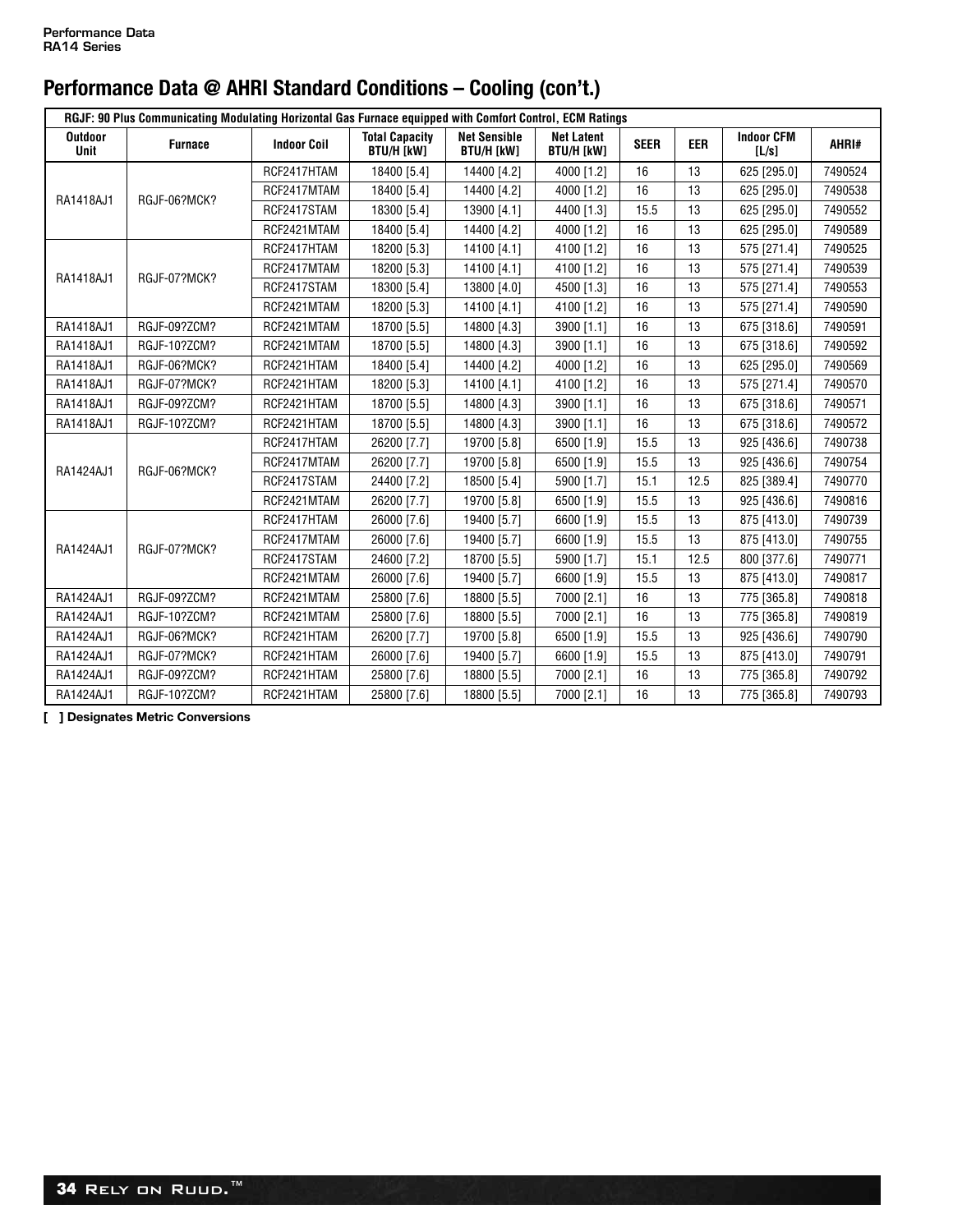| <b>Outdoor</b><br><b>Net Sensible</b><br><b>Indoor CFM</b><br><b>Total Capacity</b><br><b>Net Latent</b><br><b>EER</b><br><b>Furnace</b><br><b>Indoor Coil</b><br><b>SEER</b><br>AHRI#<br><b>BTU/H [kW]</b><br><b>BTU/H [kW]</b><br><b>BTU/H [kW]</b><br>Unit<br>[L/s]<br>RCF3617STAM<br>28400<br>$[8.3]$<br>20800 [6.1]<br>12.5<br>825 [389.4]<br>7490973<br>7600 [2.2]<br>15.1<br>30400<br>16<br>13<br>RGJF-06?MCK?<br>RCF3621MTAM<br>[8.9]<br>22000 [6.4]<br>8400 [2.5]<br>925 [436.6]<br>7490993<br>RA1430AJ1<br>RCF3621STAM<br>28800<br>$[8.4]$<br>15.1<br>12.5<br>925 [436.6]<br>7491021<br>21500 [6.3]<br>7300 [2.1]<br>$[8.3]$<br>15.1<br>12.5<br>800 [377.6]<br>RCF3617STAM<br>28400<br>20700 [6.1]<br>7700 [2.3]<br>7490974<br>16<br>13<br>RGJF-07?MCK?<br>RCF3621MTAM<br>29800<br>$[8.7]$<br>21000 [6.2]<br>8800 [2.6]<br>800 [377.6]<br>7490994<br>RA1430AJ1<br>RCF3621STAM<br>28400<br>$[8.3]$<br>20700 [6.1]<br>15.1<br>12.5<br>800 [377.6]<br>7491022<br>7700 [2.3]<br>16<br>RCF3621MTAM<br>30800<br>$[9.0]$<br>22700 [6.7]<br>13<br>7490995<br>8100 [2.4]<br>1000 [471.9]<br>$[8.3]$<br>15.5<br>RCF3621STAM<br>28200<br>20400 [6.0]<br>7800 [2.3]<br>13<br>775 [365.8]<br>7491023<br>RA1430AJ1<br>RGJF-09?ZCM?<br>RCF3624HTAM<br>31400<br>$[9.2]$<br>22800 [6.7]<br>16<br>13<br>7491048<br>8600 [2.5]<br>1025 [483.7]<br>16<br>RCF3624MTAM<br>30800<br>$[9.0]$<br>22700 [6.7]<br>13<br>7491066<br>8100 [2.4]<br>1000 [471.9]<br>16<br>7490996<br>RCF3621MTAM<br>30800<br>[9.0]<br>22700 [6.7]<br>13<br>8100 [2.4]<br>1000 [471.9]<br>7491024<br>RCF3621STAM<br>28200<br>$[8.3]$<br>20400 [6.0]<br>15.5<br>13<br>775 [365.8]<br>7800 [2.3]<br>RA1430AJ1<br>RGJF-10?ZCM?<br>RCF3624HTAM<br>31600<br>$[9.3]$<br>16<br>13<br>7491049<br>23200 [6.8]<br>8400 [2.5]<br>1050 [495.5]<br>RCF3624MTAM<br>30800<br>$[9.0]$<br>16<br>13<br>7491067<br>22700 [6.7]<br>8100 [2.4]<br>1000 [471.9]<br>16<br>RCF3624HTAM<br>31800<br>$[9.3]$<br>13<br>7491050<br>23400 [6.9]<br>8400 [2.5]<br>1050 [495.5]<br>RA1430AJ1<br>RGJF-12?RCM?<br>16<br>RCF3624MTAM<br>31000<br>$[9.1]$<br>13<br>1050 [495.5]<br>7491068<br>23100 [6.8]<br>7900 [2.3]<br>14.5<br>12.2<br>7491244<br>RCF3617STAM<br>34600 [10.1]<br>24900 [7.3]<br>9700 [2.8]<br>1025 [483.7]<br>RGJF-06?MCK?<br>15.5<br>13<br>7491264<br>RA1436AC1<br>RCF3621MTAM<br>36600 [10.7]<br>25300 [7.4]<br>11300 [3.3]<br>1025 [483.7]<br>RCF3621STAM<br>14.5<br>12.2<br>7491292<br>34600 [10.1]<br>24900 [7.3]<br>9700 [2.8]<br>1025 [483.7]<br>RCF3617STAM<br>14.5<br>12.2<br>7491245<br>34600 [10.1]<br>24900 [7.3]<br>9700 [2.8]<br>1025 [483.7]<br>RGJF-07?MCK?<br>7491265<br>RA1436AC1<br>RCF3621MTAM<br>36600 [10.7]<br>25300 [7.4]<br>11300 [3.3]<br>15.5<br>13<br>1025 [483.7]<br>RCF3621STAM<br>24900 [7.3]<br>14.5<br>12.2<br>7491293<br>34600 [10.1]<br>9700 [2.8]<br>1025 [483.7]<br>RCF3621MTAM<br>15.5<br>13<br>7491266<br>37600 [11.0]<br>27200 [8.0]<br>10400 [3.0]<br>1225 [578.1]<br>RCF3621STAM<br>15.1<br>7491294<br>34400 [10.1]<br>24600 [7.2]<br>9800 [2.9]<br>12.5<br>1000 [471.9]<br>RA1436AC1<br>RGJF-09?ZCM?<br>RCF3624HTAM<br>16<br>13<br>7491319<br>39000 [11.4]<br>28600 [8.4]<br>10400 [3.0]<br>1250 [589.9]<br>RCF3624MTAM<br>27200 [8.0]<br>15.5<br>13<br>7491337<br>37600 [11.0]<br>10400 [3.0]<br>1225 [578.1]<br>15.5<br>13<br>RCF3621MTAM<br>36600 [10.7]<br>25400 [7.4]<br>1050 [495.5]<br>7491267<br>11200 [3.3]<br>RCF3621STAM<br>15<br>12.5<br>7491295<br>34400 [10.1]<br>24600 [7.2]<br>9800 [2.9]<br>1000 [471.9]<br>RA1436AC1<br>RGJF-10?ZCM?<br>16<br>RCF3624HTAM<br>38500 [11.3]<br>13<br>1200 [566.3]<br>7491320<br>27800 [8.1]<br>10700 [3.1]<br>15.5<br>RCF3624MTAM<br>36600 [10.7]<br>25400 [7.4]<br>13<br>1050 [495.5]<br>7491338<br>11200 [3.3]<br>16<br>RCF3624HTAM<br>13<br>7491321<br>40000 [11.7]<br>30200 [8.9]<br>9800 [2.9]<br>1375 [648.9]<br>RGJF-12?RCM?<br>RA1436AC1<br>16<br>13<br>RCF3624MTAM<br>36800 [10.8]<br>25600 [7.5]<br>11200 [3.3]<br>1050 [495.5]<br>7491339<br>14.5<br>12.2<br>RCF3617STAM<br>34600 [10.1]<br>24900 [7.3]<br>9700 [2.8]<br>1025 [483.7]<br>7491535<br>RA1436AJ1<br>RGJF-06?MCK?<br>RCF3621MTAM<br>36600 [10.7]<br>25300 [7.4]<br>11300 [3.3]<br>15.5<br>13<br>1025 [483.7]<br>7491555<br>RCF3621STAM<br>34600 [10.1]<br>24900 [7.3]<br>9700 [2.8]<br>14.5<br>12.2<br>1025 [483.7]<br>7491583<br>RCF3617STAM<br>7491536<br>34600 [10.1]<br>24900 [7.3]<br>9700 [2.8]<br>14.5<br>12.2<br>1025 [483.7]<br>RGJF-07?MCK?<br>7491556<br>RA1436AJ1<br>RCF3621MTAM<br>36600 [10.7]<br>25300 [7.4]<br>11300 [3.3]<br>15.5<br>13<br>1025 [483.7]<br>RCF3621STAM<br>34600 [10.1]<br>24900 [7.3]<br>12.2<br>7491584<br>9700 [2.8]<br>14.5<br>1025 [483.7]<br>RCF3621MTAM<br>37600 [11.0]<br>27200 [8.0]<br>13<br>7491557<br>10400 [3.0]<br>15.5<br>1225 [578.1]<br>RCF3621STAM<br>34400 [10.1]<br>12.5<br>24600 [7.2]<br>9800 [2.9]<br>15.1<br>1000 [471.9]<br>7491585<br>RA1436AJ1<br>RGJF-09?ZCM?<br>RCF3624HTAM<br>39000 [11.4]<br>28600 [8.4]<br>10400 [3.0]<br>16<br>13<br>1250 [589.9]<br>7491610<br>15.5<br>13<br>RCF3624MTAM<br>37600 [11.0]<br>27200 [8.0]<br>1225 [578.1]<br>7491628<br>10400 [3.0]<br>RCF3621MTAM<br>15.5<br>13<br>1050 [495.5]<br>36600 [10.7]<br>25400 [7.4]<br>11200 [3.3]<br>7491558<br>RCF3621STAM<br>34400 [10.1]<br>15<br>1000 [471.9]<br>24600 [7.2]<br>9800 [2.9]<br>12.5<br>7491586<br>RA1436AJ1<br>RGJF-10?ZCM?<br>RCF3624HTAM<br>38500 [11.3]<br>27800 [8.1]<br>10700 [3.1]<br>16<br>13<br>1200 [566.3]<br>7491611<br>RCF3624MTAM<br>36600 [10.7]<br>25400 [7.4]<br>11200 [3.3]<br>15.5<br>13<br>1050 [495.5]<br>7491629<br>RCF3624HTAM<br>40000 [11.7]<br>30200 [8.9]<br>9800 [2.9]<br>16<br>13<br>1375 [648.9]<br>7491612<br>RA1436AJ1<br>RGJF-12?RCM?<br>RCF3624MTAM<br>16<br>13<br>7491630<br>36800 [10.8]<br>25600 [7.5]<br>11200 [3.3]<br>1050 [495.5] | RGJF: 90 Plus Communicating Modulating Horizontal Gas Furnace equipped with Comfort Control, ECM Ratings |  |  |  |  |  |  |  |  |  |
|-----------------------------------------------------------------------------------------------------------------------------------------------------------------------------------------------------------------------------------------------------------------------------------------------------------------------------------------------------------------------------------------------------------------------------------------------------------------------------------------------------------------------------------------------------------------------------------------------------------------------------------------------------------------------------------------------------------------------------------------------------------------------------------------------------------------------------------------------------------------------------------------------------------------------------------------------------------------------------------------------------------------------------------------------------------------------------------------------------------------------------------------------------------------------------------------------------------------------------------------------------------------------------------------------------------------------------------------------------------------------------------------------------------------------------------------------------------------------------------------------------------------------------------------------------------------------------------------------------------------------------------------------------------------------------------------------------------------------------------------------------------------------------------------------------------------------------------------------------------------------------------------------------------------------------------------------------------------------------------------------------------------------------------------------------------------------------------------------------------------------------------------------------------------------------------------------------------------------------------------------------------------------------------------------------------------------------------------------------------------------------------------------------------------------------------------------------------------------------------------------------------------------------------------------------------------------------------------------------------------------------------------------------------------------------------------------------------------------------------------------------------------------------------------------------------------------------------------------------------------------------------------------------------------------------------------------------------------------------------------------------------------------------------------------------------------------------------------------------------------------------------------------------------------------------------------------------------------------------------------------------------------------------------------------------------------------------------------------------------------------------------------------------------------------------------------------------------------------------------------------------------------------------------------------------------------------------------------------------------------------------------------------------------------------------------------------------------------------------------------------------------------------------------------------------------------------------------------------------------------------------------------------------------------------------------------------------------------------------------------------------------------------------------------------------------------------------------------------------------------------------------------------------------------------------------------------------------------------------------------------------------------------------------------------------------------------------------------------------------------------------------------------------------------------------------------------------------------------------------------------------------------------------------------------------------------------------------------------------------------------------------------------------------------------------------------------------------------------------------------------------------------------------------------------------------------------------------------------------------------------------------------------------------------------------------------------------------------------------------------------------------------------------------------------------------------------------------------------------------------------------------------------------------------------------------------------------------------------------------------------------------------------------------------------------------------------------------------------------------------------------------------------------------------------------------------------------------------------------------------------------------------------------------------------------------------------------------------------------------------------------------------------------------------------------------------------------------------------------------------------------------------------------------------------------------------------------------------|----------------------------------------------------------------------------------------------------------|--|--|--|--|--|--|--|--|--|
|                                                                                                                                                                                                                                                                                                                                                                                                                                                                                                                                                                                                                                                                                                                                                                                                                                                                                                                                                                                                                                                                                                                                                                                                                                                                                                                                                                                                                                                                                                                                                                                                                                                                                                                                                                                                                                                                                                                                                                                                                                                                                                                                                                                                                                                                                                                                                                                                                                                                                                                                                                                                                                                                                                                                                                                                                                                                                                                                                                                                                                                                                                                                                                                                                                                                                                                                                                                                                                                                                                                                                                                                                                                                                                                                                                                                                                                                                                                                                                                                                                                                                                                                                                                                                                                                                                                                                                                                                                                                                                                                                                                                                                                                                                                                                                                                                                                                                                                                                                                                                                                                                                                                                                                                                                                                                                                                                                                                                                                                                                                                                                                                                                                                                                                                                                                                                                         |                                                                                                          |  |  |  |  |  |  |  |  |  |
|                                                                                                                                                                                                                                                                                                                                                                                                                                                                                                                                                                                                                                                                                                                                                                                                                                                                                                                                                                                                                                                                                                                                                                                                                                                                                                                                                                                                                                                                                                                                                                                                                                                                                                                                                                                                                                                                                                                                                                                                                                                                                                                                                                                                                                                                                                                                                                                                                                                                                                                                                                                                                                                                                                                                                                                                                                                                                                                                                                                                                                                                                                                                                                                                                                                                                                                                                                                                                                                                                                                                                                                                                                                                                                                                                                                                                                                                                                                                                                                                                                                                                                                                                                                                                                                                                                                                                                                                                                                                                                                                                                                                                                                                                                                                                                                                                                                                                                                                                                                                                                                                                                                                                                                                                                                                                                                                                                                                                                                                                                                                                                                                                                                                                                                                                                                                                                         |                                                                                                          |  |  |  |  |  |  |  |  |  |
|                                                                                                                                                                                                                                                                                                                                                                                                                                                                                                                                                                                                                                                                                                                                                                                                                                                                                                                                                                                                                                                                                                                                                                                                                                                                                                                                                                                                                                                                                                                                                                                                                                                                                                                                                                                                                                                                                                                                                                                                                                                                                                                                                                                                                                                                                                                                                                                                                                                                                                                                                                                                                                                                                                                                                                                                                                                                                                                                                                                                                                                                                                                                                                                                                                                                                                                                                                                                                                                                                                                                                                                                                                                                                                                                                                                                                                                                                                                                                                                                                                                                                                                                                                                                                                                                                                                                                                                                                                                                                                                                                                                                                                                                                                                                                                                                                                                                                                                                                                                                                                                                                                                                                                                                                                                                                                                                                                                                                                                                                                                                                                                                                                                                                                                                                                                                                                         |                                                                                                          |  |  |  |  |  |  |  |  |  |
|                                                                                                                                                                                                                                                                                                                                                                                                                                                                                                                                                                                                                                                                                                                                                                                                                                                                                                                                                                                                                                                                                                                                                                                                                                                                                                                                                                                                                                                                                                                                                                                                                                                                                                                                                                                                                                                                                                                                                                                                                                                                                                                                                                                                                                                                                                                                                                                                                                                                                                                                                                                                                                                                                                                                                                                                                                                                                                                                                                                                                                                                                                                                                                                                                                                                                                                                                                                                                                                                                                                                                                                                                                                                                                                                                                                                                                                                                                                                                                                                                                                                                                                                                                                                                                                                                                                                                                                                                                                                                                                                                                                                                                                                                                                                                                                                                                                                                                                                                                                                                                                                                                                                                                                                                                                                                                                                                                                                                                                                                                                                                                                                                                                                                                                                                                                                                                         |                                                                                                          |  |  |  |  |  |  |  |  |  |
|                                                                                                                                                                                                                                                                                                                                                                                                                                                                                                                                                                                                                                                                                                                                                                                                                                                                                                                                                                                                                                                                                                                                                                                                                                                                                                                                                                                                                                                                                                                                                                                                                                                                                                                                                                                                                                                                                                                                                                                                                                                                                                                                                                                                                                                                                                                                                                                                                                                                                                                                                                                                                                                                                                                                                                                                                                                                                                                                                                                                                                                                                                                                                                                                                                                                                                                                                                                                                                                                                                                                                                                                                                                                                                                                                                                                                                                                                                                                                                                                                                                                                                                                                                                                                                                                                                                                                                                                                                                                                                                                                                                                                                                                                                                                                                                                                                                                                                                                                                                                                                                                                                                                                                                                                                                                                                                                                                                                                                                                                                                                                                                                                                                                                                                                                                                                                                         |                                                                                                          |  |  |  |  |  |  |  |  |  |
|                                                                                                                                                                                                                                                                                                                                                                                                                                                                                                                                                                                                                                                                                                                                                                                                                                                                                                                                                                                                                                                                                                                                                                                                                                                                                                                                                                                                                                                                                                                                                                                                                                                                                                                                                                                                                                                                                                                                                                                                                                                                                                                                                                                                                                                                                                                                                                                                                                                                                                                                                                                                                                                                                                                                                                                                                                                                                                                                                                                                                                                                                                                                                                                                                                                                                                                                                                                                                                                                                                                                                                                                                                                                                                                                                                                                                                                                                                                                                                                                                                                                                                                                                                                                                                                                                                                                                                                                                                                                                                                                                                                                                                                                                                                                                                                                                                                                                                                                                                                                                                                                                                                                                                                                                                                                                                                                                                                                                                                                                                                                                                                                                                                                                                                                                                                                                                         |                                                                                                          |  |  |  |  |  |  |  |  |  |
|                                                                                                                                                                                                                                                                                                                                                                                                                                                                                                                                                                                                                                                                                                                                                                                                                                                                                                                                                                                                                                                                                                                                                                                                                                                                                                                                                                                                                                                                                                                                                                                                                                                                                                                                                                                                                                                                                                                                                                                                                                                                                                                                                                                                                                                                                                                                                                                                                                                                                                                                                                                                                                                                                                                                                                                                                                                                                                                                                                                                                                                                                                                                                                                                                                                                                                                                                                                                                                                                                                                                                                                                                                                                                                                                                                                                                                                                                                                                                                                                                                                                                                                                                                                                                                                                                                                                                                                                                                                                                                                                                                                                                                                                                                                                                                                                                                                                                                                                                                                                                                                                                                                                                                                                                                                                                                                                                                                                                                                                                                                                                                                                                                                                                                                                                                                                                                         |                                                                                                          |  |  |  |  |  |  |  |  |  |
|                                                                                                                                                                                                                                                                                                                                                                                                                                                                                                                                                                                                                                                                                                                                                                                                                                                                                                                                                                                                                                                                                                                                                                                                                                                                                                                                                                                                                                                                                                                                                                                                                                                                                                                                                                                                                                                                                                                                                                                                                                                                                                                                                                                                                                                                                                                                                                                                                                                                                                                                                                                                                                                                                                                                                                                                                                                                                                                                                                                                                                                                                                                                                                                                                                                                                                                                                                                                                                                                                                                                                                                                                                                                                                                                                                                                                                                                                                                                                                                                                                                                                                                                                                                                                                                                                                                                                                                                                                                                                                                                                                                                                                                                                                                                                                                                                                                                                                                                                                                                                                                                                                                                                                                                                                                                                                                                                                                                                                                                                                                                                                                                                                                                                                                                                                                                                                         |                                                                                                          |  |  |  |  |  |  |  |  |  |
|                                                                                                                                                                                                                                                                                                                                                                                                                                                                                                                                                                                                                                                                                                                                                                                                                                                                                                                                                                                                                                                                                                                                                                                                                                                                                                                                                                                                                                                                                                                                                                                                                                                                                                                                                                                                                                                                                                                                                                                                                                                                                                                                                                                                                                                                                                                                                                                                                                                                                                                                                                                                                                                                                                                                                                                                                                                                                                                                                                                                                                                                                                                                                                                                                                                                                                                                                                                                                                                                                                                                                                                                                                                                                                                                                                                                                                                                                                                                                                                                                                                                                                                                                                                                                                                                                                                                                                                                                                                                                                                                                                                                                                                                                                                                                                                                                                                                                                                                                                                                                                                                                                                                                                                                                                                                                                                                                                                                                                                                                                                                                                                                                                                                                                                                                                                                                                         |                                                                                                          |  |  |  |  |  |  |  |  |  |
|                                                                                                                                                                                                                                                                                                                                                                                                                                                                                                                                                                                                                                                                                                                                                                                                                                                                                                                                                                                                                                                                                                                                                                                                                                                                                                                                                                                                                                                                                                                                                                                                                                                                                                                                                                                                                                                                                                                                                                                                                                                                                                                                                                                                                                                                                                                                                                                                                                                                                                                                                                                                                                                                                                                                                                                                                                                                                                                                                                                                                                                                                                                                                                                                                                                                                                                                                                                                                                                                                                                                                                                                                                                                                                                                                                                                                                                                                                                                                                                                                                                                                                                                                                                                                                                                                                                                                                                                                                                                                                                                                                                                                                                                                                                                                                                                                                                                                                                                                                                                                                                                                                                                                                                                                                                                                                                                                                                                                                                                                                                                                                                                                                                                                                                                                                                                                                         |                                                                                                          |  |  |  |  |  |  |  |  |  |
|                                                                                                                                                                                                                                                                                                                                                                                                                                                                                                                                                                                                                                                                                                                                                                                                                                                                                                                                                                                                                                                                                                                                                                                                                                                                                                                                                                                                                                                                                                                                                                                                                                                                                                                                                                                                                                                                                                                                                                                                                                                                                                                                                                                                                                                                                                                                                                                                                                                                                                                                                                                                                                                                                                                                                                                                                                                                                                                                                                                                                                                                                                                                                                                                                                                                                                                                                                                                                                                                                                                                                                                                                                                                                                                                                                                                                                                                                                                                                                                                                                                                                                                                                                                                                                                                                                                                                                                                                                                                                                                                                                                                                                                                                                                                                                                                                                                                                                                                                                                                                                                                                                                                                                                                                                                                                                                                                                                                                                                                                                                                                                                                                                                                                                                                                                                                                                         |                                                                                                          |  |  |  |  |  |  |  |  |  |
|                                                                                                                                                                                                                                                                                                                                                                                                                                                                                                                                                                                                                                                                                                                                                                                                                                                                                                                                                                                                                                                                                                                                                                                                                                                                                                                                                                                                                                                                                                                                                                                                                                                                                                                                                                                                                                                                                                                                                                                                                                                                                                                                                                                                                                                                                                                                                                                                                                                                                                                                                                                                                                                                                                                                                                                                                                                                                                                                                                                                                                                                                                                                                                                                                                                                                                                                                                                                                                                                                                                                                                                                                                                                                                                                                                                                                                                                                                                                                                                                                                                                                                                                                                                                                                                                                                                                                                                                                                                                                                                                                                                                                                                                                                                                                                                                                                                                                                                                                                                                                                                                                                                                                                                                                                                                                                                                                                                                                                                                                                                                                                                                                                                                                                                                                                                                                                         |                                                                                                          |  |  |  |  |  |  |  |  |  |
|                                                                                                                                                                                                                                                                                                                                                                                                                                                                                                                                                                                                                                                                                                                                                                                                                                                                                                                                                                                                                                                                                                                                                                                                                                                                                                                                                                                                                                                                                                                                                                                                                                                                                                                                                                                                                                                                                                                                                                                                                                                                                                                                                                                                                                                                                                                                                                                                                                                                                                                                                                                                                                                                                                                                                                                                                                                                                                                                                                                                                                                                                                                                                                                                                                                                                                                                                                                                                                                                                                                                                                                                                                                                                                                                                                                                                                                                                                                                                                                                                                                                                                                                                                                                                                                                                                                                                                                                                                                                                                                                                                                                                                                                                                                                                                                                                                                                                                                                                                                                                                                                                                                                                                                                                                                                                                                                                                                                                                                                                                                                                                                                                                                                                                                                                                                                                                         |                                                                                                          |  |  |  |  |  |  |  |  |  |
|                                                                                                                                                                                                                                                                                                                                                                                                                                                                                                                                                                                                                                                                                                                                                                                                                                                                                                                                                                                                                                                                                                                                                                                                                                                                                                                                                                                                                                                                                                                                                                                                                                                                                                                                                                                                                                                                                                                                                                                                                                                                                                                                                                                                                                                                                                                                                                                                                                                                                                                                                                                                                                                                                                                                                                                                                                                                                                                                                                                                                                                                                                                                                                                                                                                                                                                                                                                                                                                                                                                                                                                                                                                                                                                                                                                                                                                                                                                                                                                                                                                                                                                                                                                                                                                                                                                                                                                                                                                                                                                                                                                                                                                                                                                                                                                                                                                                                                                                                                                                                                                                                                                                                                                                                                                                                                                                                                                                                                                                                                                                                                                                                                                                                                                                                                                                                                         |                                                                                                          |  |  |  |  |  |  |  |  |  |
|                                                                                                                                                                                                                                                                                                                                                                                                                                                                                                                                                                                                                                                                                                                                                                                                                                                                                                                                                                                                                                                                                                                                                                                                                                                                                                                                                                                                                                                                                                                                                                                                                                                                                                                                                                                                                                                                                                                                                                                                                                                                                                                                                                                                                                                                                                                                                                                                                                                                                                                                                                                                                                                                                                                                                                                                                                                                                                                                                                                                                                                                                                                                                                                                                                                                                                                                                                                                                                                                                                                                                                                                                                                                                                                                                                                                                                                                                                                                                                                                                                                                                                                                                                                                                                                                                                                                                                                                                                                                                                                                                                                                                                                                                                                                                                                                                                                                                                                                                                                                                                                                                                                                                                                                                                                                                                                                                                                                                                                                                                                                                                                                                                                                                                                                                                                                                                         |                                                                                                          |  |  |  |  |  |  |  |  |  |
|                                                                                                                                                                                                                                                                                                                                                                                                                                                                                                                                                                                                                                                                                                                                                                                                                                                                                                                                                                                                                                                                                                                                                                                                                                                                                                                                                                                                                                                                                                                                                                                                                                                                                                                                                                                                                                                                                                                                                                                                                                                                                                                                                                                                                                                                                                                                                                                                                                                                                                                                                                                                                                                                                                                                                                                                                                                                                                                                                                                                                                                                                                                                                                                                                                                                                                                                                                                                                                                                                                                                                                                                                                                                                                                                                                                                                                                                                                                                                                                                                                                                                                                                                                                                                                                                                                                                                                                                                                                                                                                                                                                                                                                                                                                                                                                                                                                                                                                                                                                                                                                                                                                                                                                                                                                                                                                                                                                                                                                                                                                                                                                                                                                                                                                                                                                                                                         |                                                                                                          |  |  |  |  |  |  |  |  |  |
|                                                                                                                                                                                                                                                                                                                                                                                                                                                                                                                                                                                                                                                                                                                                                                                                                                                                                                                                                                                                                                                                                                                                                                                                                                                                                                                                                                                                                                                                                                                                                                                                                                                                                                                                                                                                                                                                                                                                                                                                                                                                                                                                                                                                                                                                                                                                                                                                                                                                                                                                                                                                                                                                                                                                                                                                                                                                                                                                                                                                                                                                                                                                                                                                                                                                                                                                                                                                                                                                                                                                                                                                                                                                                                                                                                                                                                                                                                                                                                                                                                                                                                                                                                                                                                                                                                                                                                                                                                                                                                                                                                                                                                                                                                                                                                                                                                                                                                                                                                                                                                                                                                                                                                                                                                                                                                                                                                                                                                                                                                                                                                                                                                                                                                                                                                                                                                         |                                                                                                          |  |  |  |  |  |  |  |  |  |
|                                                                                                                                                                                                                                                                                                                                                                                                                                                                                                                                                                                                                                                                                                                                                                                                                                                                                                                                                                                                                                                                                                                                                                                                                                                                                                                                                                                                                                                                                                                                                                                                                                                                                                                                                                                                                                                                                                                                                                                                                                                                                                                                                                                                                                                                                                                                                                                                                                                                                                                                                                                                                                                                                                                                                                                                                                                                                                                                                                                                                                                                                                                                                                                                                                                                                                                                                                                                                                                                                                                                                                                                                                                                                                                                                                                                                                                                                                                                                                                                                                                                                                                                                                                                                                                                                                                                                                                                                                                                                                                                                                                                                                                                                                                                                                                                                                                                                                                                                                                                                                                                                                                                                                                                                                                                                                                                                                                                                                                                                                                                                                                                                                                                                                                                                                                                                                         |                                                                                                          |  |  |  |  |  |  |  |  |  |
|                                                                                                                                                                                                                                                                                                                                                                                                                                                                                                                                                                                                                                                                                                                                                                                                                                                                                                                                                                                                                                                                                                                                                                                                                                                                                                                                                                                                                                                                                                                                                                                                                                                                                                                                                                                                                                                                                                                                                                                                                                                                                                                                                                                                                                                                                                                                                                                                                                                                                                                                                                                                                                                                                                                                                                                                                                                                                                                                                                                                                                                                                                                                                                                                                                                                                                                                                                                                                                                                                                                                                                                                                                                                                                                                                                                                                                                                                                                                                                                                                                                                                                                                                                                                                                                                                                                                                                                                                                                                                                                                                                                                                                                                                                                                                                                                                                                                                                                                                                                                                                                                                                                                                                                                                                                                                                                                                                                                                                                                                                                                                                                                                                                                                                                                                                                                                                         |                                                                                                          |  |  |  |  |  |  |  |  |  |
|                                                                                                                                                                                                                                                                                                                                                                                                                                                                                                                                                                                                                                                                                                                                                                                                                                                                                                                                                                                                                                                                                                                                                                                                                                                                                                                                                                                                                                                                                                                                                                                                                                                                                                                                                                                                                                                                                                                                                                                                                                                                                                                                                                                                                                                                                                                                                                                                                                                                                                                                                                                                                                                                                                                                                                                                                                                                                                                                                                                                                                                                                                                                                                                                                                                                                                                                                                                                                                                                                                                                                                                                                                                                                                                                                                                                                                                                                                                                                                                                                                                                                                                                                                                                                                                                                                                                                                                                                                                                                                                                                                                                                                                                                                                                                                                                                                                                                                                                                                                                                                                                                                                                                                                                                                                                                                                                                                                                                                                                                                                                                                                                                                                                                                                                                                                                                                         |                                                                                                          |  |  |  |  |  |  |  |  |  |
|                                                                                                                                                                                                                                                                                                                                                                                                                                                                                                                                                                                                                                                                                                                                                                                                                                                                                                                                                                                                                                                                                                                                                                                                                                                                                                                                                                                                                                                                                                                                                                                                                                                                                                                                                                                                                                                                                                                                                                                                                                                                                                                                                                                                                                                                                                                                                                                                                                                                                                                                                                                                                                                                                                                                                                                                                                                                                                                                                                                                                                                                                                                                                                                                                                                                                                                                                                                                                                                                                                                                                                                                                                                                                                                                                                                                                                                                                                                                                                                                                                                                                                                                                                                                                                                                                                                                                                                                                                                                                                                                                                                                                                                                                                                                                                                                                                                                                                                                                                                                                                                                                                                                                                                                                                                                                                                                                                                                                                                                                                                                                                                                                                                                                                                                                                                                                                         |                                                                                                          |  |  |  |  |  |  |  |  |  |
|                                                                                                                                                                                                                                                                                                                                                                                                                                                                                                                                                                                                                                                                                                                                                                                                                                                                                                                                                                                                                                                                                                                                                                                                                                                                                                                                                                                                                                                                                                                                                                                                                                                                                                                                                                                                                                                                                                                                                                                                                                                                                                                                                                                                                                                                                                                                                                                                                                                                                                                                                                                                                                                                                                                                                                                                                                                                                                                                                                                                                                                                                                                                                                                                                                                                                                                                                                                                                                                                                                                                                                                                                                                                                                                                                                                                                                                                                                                                                                                                                                                                                                                                                                                                                                                                                                                                                                                                                                                                                                                                                                                                                                                                                                                                                                                                                                                                                                                                                                                                                                                                                                                                                                                                                                                                                                                                                                                                                                                                                                                                                                                                                                                                                                                                                                                                                                         |                                                                                                          |  |  |  |  |  |  |  |  |  |
|                                                                                                                                                                                                                                                                                                                                                                                                                                                                                                                                                                                                                                                                                                                                                                                                                                                                                                                                                                                                                                                                                                                                                                                                                                                                                                                                                                                                                                                                                                                                                                                                                                                                                                                                                                                                                                                                                                                                                                                                                                                                                                                                                                                                                                                                                                                                                                                                                                                                                                                                                                                                                                                                                                                                                                                                                                                                                                                                                                                                                                                                                                                                                                                                                                                                                                                                                                                                                                                                                                                                                                                                                                                                                                                                                                                                                                                                                                                                                                                                                                                                                                                                                                                                                                                                                                                                                                                                                                                                                                                                                                                                                                                                                                                                                                                                                                                                                                                                                                                                                                                                                                                                                                                                                                                                                                                                                                                                                                                                                                                                                                                                                                                                                                                                                                                                                                         |                                                                                                          |  |  |  |  |  |  |  |  |  |
|                                                                                                                                                                                                                                                                                                                                                                                                                                                                                                                                                                                                                                                                                                                                                                                                                                                                                                                                                                                                                                                                                                                                                                                                                                                                                                                                                                                                                                                                                                                                                                                                                                                                                                                                                                                                                                                                                                                                                                                                                                                                                                                                                                                                                                                                                                                                                                                                                                                                                                                                                                                                                                                                                                                                                                                                                                                                                                                                                                                                                                                                                                                                                                                                                                                                                                                                                                                                                                                                                                                                                                                                                                                                                                                                                                                                                                                                                                                                                                                                                                                                                                                                                                                                                                                                                                                                                                                                                                                                                                                                                                                                                                                                                                                                                                                                                                                                                                                                                                                                                                                                                                                                                                                                                                                                                                                                                                                                                                                                                                                                                                                                                                                                                                                                                                                                                                         |                                                                                                          |  |  |  |  |  |  |  |  |  |
|                                                                                                                                                                                                                                                                                                                                                                                                                                                                                                                                                                                                                                                                                                                                                                                                                                                                                                                                                                                                                                                                                                                                                                                                                                                                                                                                                                                                                                                                                                                                                                                                                                                                                                                                                                                                                                                                                                                                                                                                                                                                                                                                                                                                                                                                                                                                                                                                                                                                                                                                                                                                                                                                                                                                                                                                                                                                                                                                                                                                                                                                                                                                                                                                                                                                                                                                                                                                                                                                                                                                                                                                                                                                                                                                                                                                                                                                                                                                                                                                                                                                                                                                                                                                                                                                                                                                                                                                                                                                                                                                                                                                                                                                                                                                                                                                                                                                                                                                                                                                                                                                                                                                                                                                                                                                                                                                                                                                                                                                                                                                                                                                                                                                                                                                                                                                                                         |                                                                                                          |  |  |  |  |  |  |  |  |  |
|                                                                                                                                                                                                                                                                                                                                                                                                                                                                                                                                                                                                                                                                                                                                                                                                                                                                                                                                                                                                                                                                                                                                                                                                                                                                                                                                                                                                                                                                                                                                                                                                                                                                                                                                                                                                                                                                                                                                                                                                                                                                                                                                                                                                                                                                                                                                                                                                                                                                                                                                                                                                                                                                                                                                                                                                                                                                                                                                                                                                                                                                                                                                                                                                                                                                                                                                                                                                                                                                                                                                                                                                                                                                                                                                                                                                                                                                                                                                                                                                                                                                                                                                                                                                                                                                                                                                                                                                                                                                                                                                                                                                                                                                                                                                                                                                                                                                                                                                                                                                                                                                                                                                                                                                                                                                                                                                                                                                                                                                                                                                                                                                                                                                                                                                                                                                                                         |                                                                                                          |  |  |  |  |  |  |  |  |  |
|                                                                                                                                                                                                                                                                                                                                                                                                                                                                                                                                                                                                                                                                                                                                                                                                                                                                                                                                                                                                                                                                                                                                                                                                                                                                                                                                                                                                                                                                                                                                                                                                                                                                                                                                                                                                                                                                                                                                                                                                                                                                                                                                                                                                                                                                                                                                                                                                                                                                                                                                                                                                                                                                                                                                                                                                                                                                                                                                                                                                                                                                                                                                                                                                                                                                                                                                                                                                                                                                                                                                                                                                                                                                                                                                                                                                                                                                                                                                                                                                                                                                                                                                                                                                                                                                                                                                                                                                                                                                                                                                                                                                                                                                                                                                                                                                                                                                                                                                                                                                                                                                                                                                                                                                                                                                                                                                                                                                                                                                                                                                                                                                                                                                                                                                                                                                                                         |                                                                                                          |  |  |  |  |  |  |  |  |  |
|                                                                                                                                                                                                                                                                                                                                                                                                                                                                                                                                                                                                                                                                                                                                                                                                                                                                                                                                                                                                                                                                                                                                                                                                                                                                                                                                                                                                                                                                                                                                                                                                                                                                                                                                                                                                                                                                                                                                                                                                                                                                                                                                                                                                                                                                                                                                                                                                                                                                                                                                                                                                                                                                                                                                                                                                                                                                                                                                                                                                                                                                                                                                                                                                                                                                                                                                                                                                                                                                                                                                                                                                                                                                                                                                                                                                                                                                                                                                                                                                                                                                                                                                                                                                                                                                                                                                                                                                                                                                                                                                                                                                                                                                                                                                                                                                                                                                                                                                                                                                                                                                                                                                                                                                                                                                                                                                                                                                                                                                                                                                                                                                                                                                                                                                                                                                                                         |                                                                                                          |  |  |  |  |  |  |  |  |  |
|                                                                                                                                                                                                                                                                                                                                                                                                                                                                                                                                                                                                                                                                                                                                                                                                                                                                                                                                                                                                                                                                                                                                                                                                                                                                                                                                                                                                                                                                                                                                                                                                                                                                                                                                                                                                                                                                                                                                                                                                                                                                                                                                                                                                                                                                                                                                                                                                                                                                                                                                                                                                                                                                                                                                                                                                                                                                                                                                                                                                                                                                                                                                                                                                                                                                                                                                                                                                                                                                                                                                                                                                                                                                                                                                                                                                                                                                                                                                                                                                                                                                                                                                                                                                                                                                                                                                                                                                                                                                                                                                                                                                                                                                                                                                                                                                                                                                                                                                                                                                                                                                                                                                                                                                                                                                                                                                                                                                                                                                                                                                                                                                                                                                                                                                                                                                                                         |                                                                                                          |  |  |  |  |  |  |  |  |  |
|                                                                                                                                                                                                                                                                                                                                                                                                                                                                                                                                                                                                                                                                                                                                                                                                                                                                                                                                                                                                                                                                                                                                                                                                                                                                                                                                                                                                                                                                                                                                                                                                                                                                                                                                                                                                                                                                                                                                                                                                                                                                                                                                                                                                                                                                                                                                                                                                                                                                                                                                                                                                                                                                                                                                                                                                                                                                                                                                                                                                                                                                                                                                                                                                                                                                                                                                                                                                                                                                                                                                                                                                                                                                                                                                                                                                                                                                                                                                                                                                                                                                                                                                                                                                                                                                                                                                                                                                                                                                                                                                                                                                                                                                                                                                                                                                                                                                                                                                                                                                                                                                                                                                                                                                                                                                                                                                                                                                                                                                                                                                                                                                                                                                                                                                                                                                                                         |                                                                                                          |  |  |  |  |  |  |  |  |  |
|                                                                                                                                                                                                                                                                                                                                                                                                                                                                                                                                                                                                                                                                                                                                                                                                                                                                                                                                                                                                                                                                                                                                                                                                                                                                                                                                                                                                                                                                                                                                                                                                                                                                                                                                                                                                                                                                                                                                                                                                                                                                                                                                                                                                                                                                                                                                                                                                                                                                                                                                                                                                                                                                                                                                                                                                                                                                                                                                                                                                                                                                                                                                                                                                                                                                                                                                                                                                                                                                                                                                                                                                                                                                                                                                                                                                                                                                                                                                                                                                                                                                                                                                                                                                                                                                                                                                                                                                                                                                                                                                                                                                                                                                                                                                                                                                                                                                                                                                                                                                                                                                                                                                                                                                                                                                                                                                                                                                                                                                                                                                                                                                                                                                                                                                                                                                                                         |                                                                                                          |  |  |  |  |  |  |  |  |  |
|                                                                                                                                                                                                                                                                                                                                                                                                                                                                                                                                                                                                                                                                                                                                                                                                                                                                                                                                                                                                                                                                                                                                                                                                                                                                                                                                                                                                                                                                                                                                                                                                                                                                                                                                                                                                                                                                                                                                                                                                                                                                                                                                                                                                                                                                                                                                                                                                                                                                                                                                                                                                                                                                                                                                                                                                                                                                                                                                                                                                                                                                                                                                                                                                                                                                                                                                                                                                                                                                                                                                                                                                                                                                                                                                                                                                                                                                                                                                                                                                                                                                                                                                                                                                                                                                                                                                                                                                                                                                                                                                                                                                                                                                                                                                                                                                                                                                                                                                                                                                                                                                                                                                                                                                                                                                                                                                                                                                                                                                                                                                                                                                                                                                                                                                                                                                                                         |                                                                                                          |  |  |  |  |  |  |  |  |  |
|                                                                                                                                                                                                                                                                                                                                                                                                                                                                                                                                                                                                                                                                                                                                                                                                                                                                                                                                                                                                                                                                                                                                                                                                                                                                                                                                                                                                                                                                                                                                                                                                                                                                                                                                                                                                                                                                                                                                                                                                                                                                                                                                                                                                                                                                                                                                                                                                                                                                                                                                                                                                                                                                                                                                                                                                                                                                                                                                                                                                                                                                                                                                                                                                                                                                                                                                                                                                                                                                                                                                                                                                                                                                                                                                                                                                                                                                                                                                                                                                                                                                                                                                                                                                                                                                                                                                                                                                                                                                                                                                                                                                                                                                                                                                                                                                                                                                                                                                                                                                                                                                                                                                                                                                                                                                                                                                                                                                                                                                                                                                                                                                                                                                                                                                                                                                                                         |                                                                                                          |  |  |  |  |  |  |  |  |  |
|                                                                                                                                                                                                                                                                                                                                                                                                                                                                                                                                                                                                                                                                                                                                                                                                                                                                                                                                                                                                                                                                                                                                                                                                                                                                                                                                                                                                                                                                                                                                                                                                                                                                                                                                                                                                                                                                                                                                                                                                                                                                                                                                                                                                                                                                                                                                                                                                                                                                                                                                                                                                                                                                                                                                                                                                                                                                                                                                                                                                                                                                                                                                                                                                                                                                                                                                                                                                                                                                                                                                                                                                                                                                                                                                                                                                                                                                                                                                                                                                                                                                                                                                                                                                                                                                                                                                                                                                                                                                                                                                                                                                                                                                                                                                                                                                                                                                                                                                                                                                                                                                                                                                                                                                                                                                                                                                                                                                                                                                                                                                                                                                                                                                                                                                                                                                                                         |                                                                                                          |  |  |  |  |  |  |  |  |  |
|                                                                                                                                                                                                                                                                                                                                                                                                                                                                                                                                                                                                                                                                                                                                                                                                                                                                                                                                                                                                                                                                                                                                                                                                                                                                                                                                                                                                                                                                                                                                                                                                                                                                                                                                                                                                                                                                                                                                                                                                                                                                                                                                                                                                                                                                                                                                                                                                                                                                                                                                                                                                                                                                                                                                                                                                                                                                                                                                                                                                                                                                                                                                                                                                                                                                                                                                                                                                                                                                                                                                                                                                                                                                                                                                                                                                                                                                                                                                                                                                                                                                                                                                                                                                                                                                                                                                                                                                                                                                                                                                                                                                                                                                                                                                                                                                                                                                                                                                                                                                                                                                                                                                                                                                                                                                                                                                                                                                                                                                                                                                                                                                                                                                                                                                                                                                                                         |                                                                                                          |  |  |  |  |  |  |  |  |  |
|                                                                                                                                                                                                                                                                                                                                                                                                                                                                                                                                                                                                                                                                                                                                                                                                                                                                                                                                                                                                                                                                                                                                                                                                                                                                                                                                                                                                                                                                                                                                                                                                                                                                                                                                                                                                                                                                                                                                                                                                                                                                                                                                                                                                                                                                                                                                                                                                                                                                                                                                                                                                                                                                                                                                                                                                                                                                                                                                                                                                                                                                                                                                                                                                                                                                                                                                                                                                                                                                                                                                                                                                                                                                                                                                                                                                                                                                                                                                                                                                                                                                                                                                                                                                                                                                                                                                                                                                                                                                                                                                                                                                                                                                                                                                                                                                                                                                                                                                                                                                                                                                                                                                                                                                                                                                                                                                                                                                                                                                                                                                                                                                                                                                                                                                                                                                                                         |                                                                                                          |  |  |  |  |  |  |  |  |  |
|                                                                                                                                                                                                                                                                                                                                                                                                                                                                                                                                                                                                                                                                                                                                                                                                                                                                                                                                                                                                                                                                                                                                                                                                                                                                                                                                                                                                                                                                                                                                                                                                                                                                                                                                                                                                                                                                                                                                                                                                                                                                                                                                                                                                                                                                                                                                                                                                                                                                                                                                                                                                                                                                                                                                                                                                                                                                                                                                                                                                                                                                                                                                                                                                                                                                                                                                                                                                                                                                                                                                                                                                                                                                                                                                                                                                                                                                                                                                                                                                                                                                                                                                                                                                                                                                                                                                                                                                                                                                                                                                                                                                                                                                                                                                                                                                                                                                                                                                                                                                                                                                                                                                                                                                                                                                                                                                                                                                                                                                                                                                                                                                                                                                                                                                                                                                                                         |                                                                                                          |  |  |  |  |  |  |  |  |  |
|                                                                                                                                                                                                                                                                                                                                                                                                                                                                                                                                                                                                                                                                                                                                                                                                                                                                                                                                                                                                                                                                                                                                                                                                                                                                                                                                                                                                                                                                                                                                                                                                                                                                                                                                                                                                                                                                                                                                                                                                                                                                                                                                                                                                                                                                                                                                                                                                                                                                                                                                                                                                                                                                                                                                                                                                                                                                                                                                                                                                                                                                                                                                                                                                                                                                                                                                                                                                                                                                                                                                                                                                                                                                                                                                                                                                                                                                                                                                                                                                                                                                                                                                                                                                                                                                                                                                                                                                                                                                                                                                                                                                                                                                                                                                                                                                                                                                                                                                                                                                                                                                                                                                                                                                                                                                                                                                                                                                                                                                                                                                                                                                                                                                                                                                                                                                                                         |                                                                                                          |  |  |  |  |  |  |  |  |  |
|                                                                                                                                                                                                                                                                                                                                                                                                                                                                                                                                                                                                                                                                                                                                                                                                                                                                                                                                                                                                                                                                                                                                                                                                                                                                                                                                                                                                                                                                                                                                                                                                                                                                                                                                                                                                                                                                                                                                                                                                                                                                                                                                                                                                                                                                                                                                                                                                                                                                                                                                                                                                                                                                                                                                                                                                                                                                                                                                                                                                                                                                                                                                                                                                                                                                                                                                                                                                                                                                                                                                                                                                                                                                                                                                                                                                                                                                                                                                                                                                                                                                                                                                                                                                                                                                                                                                                                                                                                                                                                                                                                                                                                                                                                                                                                                                                                                                                                                                                                                                                                                                                                                                                                                                                                                                                                                                                                                                                                                                                                                                                                                                                                                                                                                                                                                                                                         |                                                                                                          |  |  |  |  |  |  |  |  |  |
|                                                                                                                                                                                                                                                                                                                                                                                                                                                                                                                                                                                                                                                                                                                                                                                                                                                                                                                                                                                                                                                                                                                                                                                                                                                                                                                                                                                                                                                                                                                                                                                                                                                                                                                                                                                                                                                                                                                                                                                                                                                                                                                                                                                                                                                                                                                                                                                                                                                                                                                                                                                                                                                                                                                                                                                                                                                                                                                                                                                                                                                                                                                                                                                                                                                                                                                                                                                                                                                                                                                                                                                                                                                                                                                                                                                                                                                                                                                                                                                                                                                                                                                                                                                                                                                                                                                                                                                                                                                                                                                                                                                                                                                                                                                                                                                                                                                                                                                                                                                                                                                                                                                                                                                                                                                                                                                                                                                                                                                                                                                                                                                                                                                                                                                                                                                                                                         |                                                                                                          |  |  |  |  |  |  |  |  |  |
|                                                                                                                                                                                                                                                                                                                                                                                                                                                                                                                                                                                                                                                                                                                                                                                                                                                                                                                                                                                                                                                                                                                                                                                                                                                                                                                                                                                                                                                                                                                                                                                                                                                                                                                                                                                                                                                                                                                                                                                                                                                                                                                                                                                                                                                                                                                                                                                                                                                                                                                                                                                                                                                                                                                                                                                                                                                                                                                                                                                                                                                                                                                                                                                                                                                                                                                                                                                                                                                                                                                                                                                                                                                                                                                                                                                                                                                                                                                                                                                                                                                                                                                                                                                                                                                                                                                                                                                                                                                                                                                                                                                                                                                                                                                                                                                                                                                                                                                                                                                                                                                                                                                                                                                                                                                                                                                                                                                                                                                                                                                                                                                                                                                                                                                                                                                                                                         |                                                                                                          |  |  |  |  |  |  |  |  |  |
|                                                                                                                                                                                                                                                                                                                                                                                                                                                                                                                                                                                                                                                                                                                                                                                                                                                                                                                                                                                                                                                                                                                                                                                                                                                                                                                                                                                                                                                                                                                                                                                                                                                                                                                                                                                                                                                                                                                                                                                                                                                                                                                                                                                                                                                                                                                                                                                                                                                                                                                                                                                                                                                                                                                                                                                                                                                                                                                                                                                                                                                                                                                                                                                                                                                                                                                                                                                                                                                                                                                                                                                                                                                                                                                                                                                                                                                                                                                                                                                                                                                                                                                                                                                                                                                                                                                                                                                                                                                                                                                                                                                                                                                                                                                                                                                                                                                                                                                                                                                                                                                                                                                                                                                                                                                                                                                                                                                                                                                                                                                                                                                                                                                                                                                                                                                                                                         |                                                                                                          |  |  |  |  |  |  |  |  |  |
|                                                                                                                                                                                                                                                                                                                                                                                                                                                                                                                                                                                                                                                                                                                                                                                                                                                                                                                                                                                                                                                                                                                                                                                                                                                                                                                                                                                                                                                                                                                                                                                                                                                                                                                                                                                                                                                                                                                                                                                                                                                                                                                                                                                                                                                                                                                                                                                                                                                                                                                                                                                                                                                                                                                                                                                                                                                                                                                                                                                                                                                                                                                                                                                                                                                                                                                                                                                                                                                                                                                                                                                                                                                                                                                                                                                                                                                                                                                                                                                                                                                                                                                                                                                                                                                                                                                                                                                                                                                                                                                                                                                                                                                                                                                                                                                                                                                                                                                                                                                                                                                                                                                                                                                                                                                                                                                                                                                                                                                                                                                                                                                                                                                                                                                                                                                                                                         |                                                                                                          |  |  |  |  |  |  |  |  |  |
|                                                                                                                                                                                                                                                                                                                                                                                                                                                                                                                                                                                                                                                                                                                                                                                                                                                                                                                                                                                                                                                                                                                                                                                                                                                                                                                                                                                                                                                                                                                                                                                                                                                                                                                                                                                                                                                                                                                                                                                                                                                                                                                                                                                                                                                                                                                                                                                                                                                                                                                                                                                                                                                                                                                                                                                                                                                                                                                                                                                                                                                                                                                                                                                                                                                                                                                                                                                                                                                                                                                                                                                                                                                                                                                                                                                                                                                                                                                                                                                                                                                                                                                                                                                                                                                                                                                                                                                                                                                                                                                                                                                                                                                                                                                                                                                                                                                                                                                                                                                                                                                                                                                                                                                                                                                                                                                                                                                                                                                                                                                                                                                                                                                                                                                                                                                                                                         |                                                                                                          |  |  |  |  |  |  |  |  |  |
|                                                                                                                                                                                                                                                                                                                                                                                                                                                                                                                                                                                                                                                                                                                                                                                                                                                                                                                                                                                                                                                                                                                                                                                                                                                                                                                                                                                                                                                                                                                                                                                                                                                                                                                                                                                                                                                                                                                                                                                                                                                                                                                                                                                                                                                                                                                                                                                                                                                                                                                                                                                                                                                                                                                                                                                                                                                                                                                                                                                                                                                                                                                                                                                                                                                                                                                                                                                                                                                                                                                                                                                                                                                                                                                                                                                                                                                                                                                                                                                                                                                                                                                                                                                                                                                                                                                                                                                                                                                                                                                                                                                                                                                                                                                                                                                                                                                                                                                                                                                                                                                                                                                                                                                                                                                                                                                                                                                                                                                                                                                                                                                                                                                                                                                                                                                                                                         |                                                                                                          |  |  |  |  |  |  |  |  |  |
|                                                                                                                                                                                                                                                                                                                                                                                                                                                                                                                                                                                                                                                                                                                                                                                                                                                                                                                                                                                                                                                                                                                                                                                                                                                                                                                                                                                                                                                                                                                                                                                                                                                                                                                                                                                                                                                                                                                                                                                                                                                                                                                                                                                                                                                                                                                                                                                                                                                                                                                                                                                                                                                                                                                                                                                                                                                                                                                                                                                                                                                                                                                                                                                                                                                                                                                                                                                                                                                                                                                                                                                                                                                                                                                                                                                                                                                                                                                                                                                                                                                                                                                                                                                                                                                                                                                                                                                                                                                                                                                                                                                                                                                                                                                                                                                                                                                                                                                                                                                                                                                                                                                                                                                                                                                                                                                                                                                                                                                                                                                                                                                                                                                                                                                                                                                                                                         |                                                                                                          |  |  |  |  |  |  |  |  |  |
|                                                                                                                                                                                                                                                                                                                                                                                                                                                                                                                                                                                                                                                                                                                                                                                                                                                                                                                                                                                                                                                                                                                                                                                                                                                                                                                                                                                                                                                                                                                                                                                                                                                                                                                                                                                                                                                                                                                                                                                                                                                                                                                                                                                                                                                                                                                                                                                                                                                                                                                                                                                                                                                                                                                                                                                                                                                                                                                                                                                                                                                                                                                                                                                                                                                                                                                                                                                                                                                                                                                                                                                                                                                                                                                                                                                                                                                                                                                                                                                                                                                                                                                                                                                                                                                                                                                                                                                                                                                                                                                                                                                                                                                                                                                                                                                                                                                                                                                                                                                                                                                                                                                                                                                                                                                                                                                                                                                                                                                                                                                                                                                                                                                                                                                                                                                                                                         |                                                                                                          |  |  |  |  |  |  |  |  |  |
|                                                                                                                                                                                                                                                                                                                                                                                                                                                                                                                                                                                                                                                                                                                                                                                                                                                                                                                                                                                                                                                                                                                                                                                                                                                                                                                                                                                                                                                                                                                                                                                                                                                                                                                                                                                                                                                                                                                                                                                                                                                                                                                                                                                                                                                                                                                                                                                                                                                                                                                                                                                                                                                                                                                                                                                                                                                                                                                                                                                                                                                                                                                                                                                                                                                                                                                                                                                                                                                                                                                                                                                                                                                                                                                                                                                                                                                                                                                                                                                                                                                                                                                                                                                                                                                                                                                                                                                                                                                                                                                                                                                                                                                                                                                                                                                                                                                                                                                                                                                                                                                                                                                                                                                                                                                                                                                                                                                                                                                                                                                                                                                                                                                                                                                                                                                                                                         |                                                                                                          |  |  |  |  |  |  |  |  |  |
|                                                                                                                                                                                                                                                                                                                                                                                                                                                                                                                                                                                                                                                                                                                                                                                                                                                                                                                                                                                                                                                                                                                                                                                                                                                                                                                                                                                                                                                                                                                                                                                                                                                                                                                                                                                                                                                                                                                                                                                                                                                                                                                                                                                                                                                                                                                                                                                                                                                                                                                                                                                                                                                                                                                                                                                                                                                                                                                                                                                                                                                                                                                                                                                                                                                                                                                                                                                                                                                                                                                                                                                                                                                                                                                                                                                                                                                                                                                                                                                                                                                                                                                                                                                                                                                                                                                                                                                                                                                                                                                                                                                                                                                                                                                                                                                                                                                                                                                                                                                                                                                                                                                                                                                                                                                                                                                                                                                                                                                                                                                                                                                                                                                                                                                                                                                                                                         |                                                                                                          |  |  |  |  |  |  |  |  |  |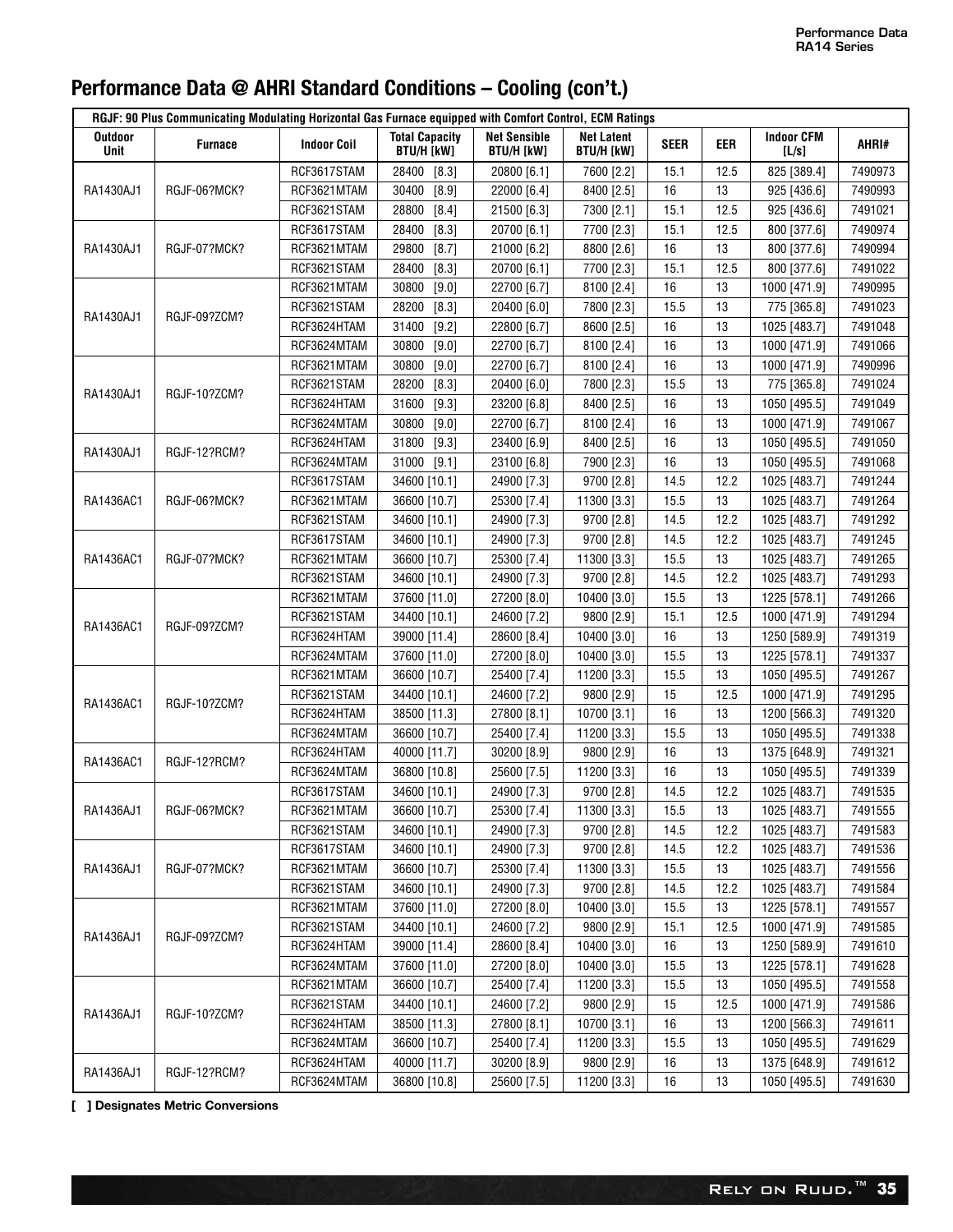| RGJF: 90 Plus Communicating Modulating Horizontal Gas Furnace equipped with Comfort Control, ECM Ratings |                     |                    |                                            |                                          |                                        |             |            |                            |         |  |
|----------------------------------------------------------------------------------------------------------|---------------------|--------------------|--------------------------------------------|------------------------------------------|----------------------------------------|-------------|------------|----------------------------|---------|--|
| <b>Outdoor</b><br><b>Unit</b>                                                                            | <b>Furnace</b>      | <b>Indoor Coil</b> | <b>Total Capacity</b><br><b>BTU/H [kW]</b> | <b>Net Sensible</b><br><b>BTU/H [kW]</b> | <b>Net Latent</b><br><b>BTU/H [kW]</b> | <b>SEER</b> | <b>EER</b> | <b>Indoor CFM</b><br>[L/s] | AHRI#   |  |
| RA1442AC1                                                                                                | RGJF-06?MCK?        | RCF4821STAM        | 41000 [12.0]                               | 29400 [8.6]                              | 11600 [3.4]                            | 14          | 12.2       | 1200 [566.3]               | 7491828 |  |
| RA1442AC1                                                                                                | RGJF-07?MCK?        | RCF4821STAM        | 40500 [11.9]                               | 28900 [8.5]                              | 11600 [3.4]                            | 14          | 11.5       | 1200 [566.3]               | 7491829 |  |
|                                                                                                          |                     | RCF4821STAM        | 41000 [12.0]                               | 29700 [8.7]                              | 11300 [3.3]                            | 14.5        | 12.2       | 1250 [589.9]               | 7491830 |  |
| RA1442AC1                                                                                                | RGJF-09?ZCM?        | RCF4824HTAM        | 43000 [12.6]                               | 29700 [8.7]                              | 13300 [3.9]                            | 15.1        | 12.5       | 1250 [589.9]               | 7491857 |  |
|                                                                                                          |                     | RCF4824STAM        | 41000 [12.0]                               | 29700 [8.7]                              | 11300 [3.3]                            | 14.5        | 12.2       | 1250 [589.9]               | 7491878 |  |
|                                                                                                          |                     | RCF4821STAM        | 41000 [12.0]                               | 29900 [8.8]                              | 11100 [3.3]                            | 14.5        | 12.2       | 1275 [601.7]               | 7491831 |  |
| RA1442AC1                                                                                                | RGJF-10?ZCM?        | RCF4824HTAM        | 42500 [12.5]                               | 28900 [8.5]                              | 13600 [4.0]                            | 15.1        | 12.5       | 1200 [566.3]               | 7491858 |  |
|                                                                                                          |                     | RCF4824STAM        | 41000 [12.0]                               | 29900 [8.8]                              | 11100 [3.3]                            | 14.5        | 12.2       | 1275 [601.7]               | 7491879 |  |
|                                                                                                          |                     | RCF4824HTAM        | 43000 [12.6]                               | 29700 [8.7]                              | 13300 [3.9]                            | 15.5        | 13         | 1250 [589.9]               | 7491859 |  |
| RA1442AC1                                                                                                | RGJF-12?RCM?        | RCF4824STAM        | 41000 [12.0]                               | 29400 [8.6]                              | 11600 [3.4]                            | 15.1        | 12.5       | 1200 [566.3]               | 7491880 |  |
| RA1442AJ1                                                                                                | RGJF-06?MCK?        | RCF4821STAM        | 41000 [12.0]                               | 29400 [8.6]                              | 11600 [3.4]                            | 14          | 12.2       | 1200 [566.3]               | 7492003 |  |
| RA1442AJ1                                                                                                | <b>RGJF-07?MCK?</b> | RCF4821STAM        | 40500 [11.9]                               | 28900 [8.5]                              | 11600 [3.4]                            | 14          | 11.5       | 1200 [566.3]               | 7492004 |  |
|                                                                                                          | RGJF-09?ZCM?        | RCF4821STAM        | 41000 [12.0]                               | 29700 [8.7]                              | 11300 [3.3]                            | 14.5        | 12.2       | 1250 [589.9]               | 7492005 |  |
| RA1442AJ1                                                                                                |                     | RCF4824HTAM        | 43000 [12.6]                               | 29700 [8.7]                              | 13300 [3.9]                            | 15.1        | 12.5       | 1250 [589.9]               | 7492032 |  |
|                                                                                                          |                     | RCF4824STAM        | 41000 [12.0]                               | 29700 [8.7]                              | 11300 [3.3]                            | 14.5        | 12.2       | 1250 [589.9]               | 7492053 |  |
|                                                                                                          | RGJF-10?ZCM?        | RCF4821STAM        | 41000 [12.0]                               | 29900 [8.8]                              | 11100 [3.3]                            | 14.5        | 12.2       | 1275 [601.7]               | 7492006 |  |
| RA1442AJ1                                                                                                |                     | RCF4824HTAM        | 42500 [12.5]                               | 28900 [8.5]                              | 13600 [4.0]                            | 15.1        | 12.5       | 1200 [566.3]               | 7492033 |  |
|                                                                                                          |                     | RCF4824STAM        | 41000 [12.0]                               | 29900 [8.8]                              | 11100 [3.3]                            | 14.5        | 12.2       | 1275 [601.7]               | 7492054 |  |
|                                                                                                          | RGJF-12?RCM?        | RCF4824HTAM        | 43000 [12.6]                               | 29700 [8.7]                              | 13300 [3.9]                            | 15.5        | 13         | 1250 [589.9]               | 7492034 |  |
| RA1442AJ1                                                                                                |                     | RCF4824STAM        | 41000 [12.0]                               | 29400 [8.6]                              | 11600 [3.4]                            | 15.1        | 12.5       | 1200 [566.3]               | 7492055 |  |
| RA1448AC1                                                                                                | RGJF-06?MCK?        | RCF4821STAM        | 45000 [13.2]                               | 31200 [9.1]                              | 13800 [4.0]                            | 14          | 11.7       | 1200 [566.3]               | 7492178 |  |
| RA1448AC1                                                                                                | RGJF-07?MCK?        | RCF4821STAM        | 45000 [13.2]                               | 31200 [9.1]                              | 13800 [4.0]                            | 14          | 11.7       | 1200 [566.3]               | 7492179 |  |
| RA1448AC1                                                                                                | RGJF-09?ZCM?        | RCF4821STAM        | 45000 [13.2]                               | 31400 [9.2]                              | 13600 [4.0]                            | 14.5        | 12         | 1225 [578.1]               | 7492180 |  |
|                                                                                                          |                     | RCF4824HTAM        | 47500 [13.9]                               | 33000 [9.7]                              | 14500 [4.2]                            | 14.5        | 12         | 1400 [660.7]               | 7492205 |  |
|                                                                                                          |                     | RCF4824STAM        | 45000 [13.2]                               | 31400 [9.2]                              | 13600 [4.0]                            | 14.5        | 12         | 1225 [578.1]               | 7492224 |  |
|                                                                                                          |                     | RCF4821STAM        | 45500 [13.3]                               | 32200 [9.4]                              | 13300 [3.9]                            | 14          | 11.7       | 1275 [601.7]               | 7492181 |  |
| RA1448AC1                                                                                                | RGJF-10?ZCM?        | RCF4824HTAM        | 47000 [13.8]                               | 31700 [9.3]                              | 15300 [4.5]                            | 14.5        | 12         | 1275 [601.7]               | 7492206 |  |
|                                                                                                          |                     | RCF4824STAM        | 45500 [13.3]                               | 32200 [9.4]                              | 13300 [3.9]                            | 14          | 11.7       | 1275 [601.7]               | 7492225 |  |
| RA1448AC1                                                                                                |                     | RCF4824HTAM        | 47500 [13.9]                               | 32800 [9.6]                              | 14700 [4.3]                            | 15          | 12.5       | 1375 [648.9]               | 7492207 |  |
|                                                                                                          | RGJF-12?RCM?        | RCF4824STAM        | 45500 [13.3]                               | 32000 [9.4]                              | 13500 [4.0]                            | 14.5        | 12         | 1250 [589.9]               | 7492226 |  |
| RA1448AJ1                                                                                                | RGJF-06?MCK?        | RCF4821STAM        | 45000 [13.2]                               | 31200 [9.1]                              | 13800 [4.0]                            | 14          | 11.7       | 1200 [566.3]               | 7492377 |  |
| RA1448AJ1                                                                                                | RGJF-07?MCK?        | RCF4821STAM        | 45000 [13.2]                               | 31200 [9.1]                              | 13800 [4.0]                            | 14          | 11.7       | 1200 [566.3]               | 7492378 |  |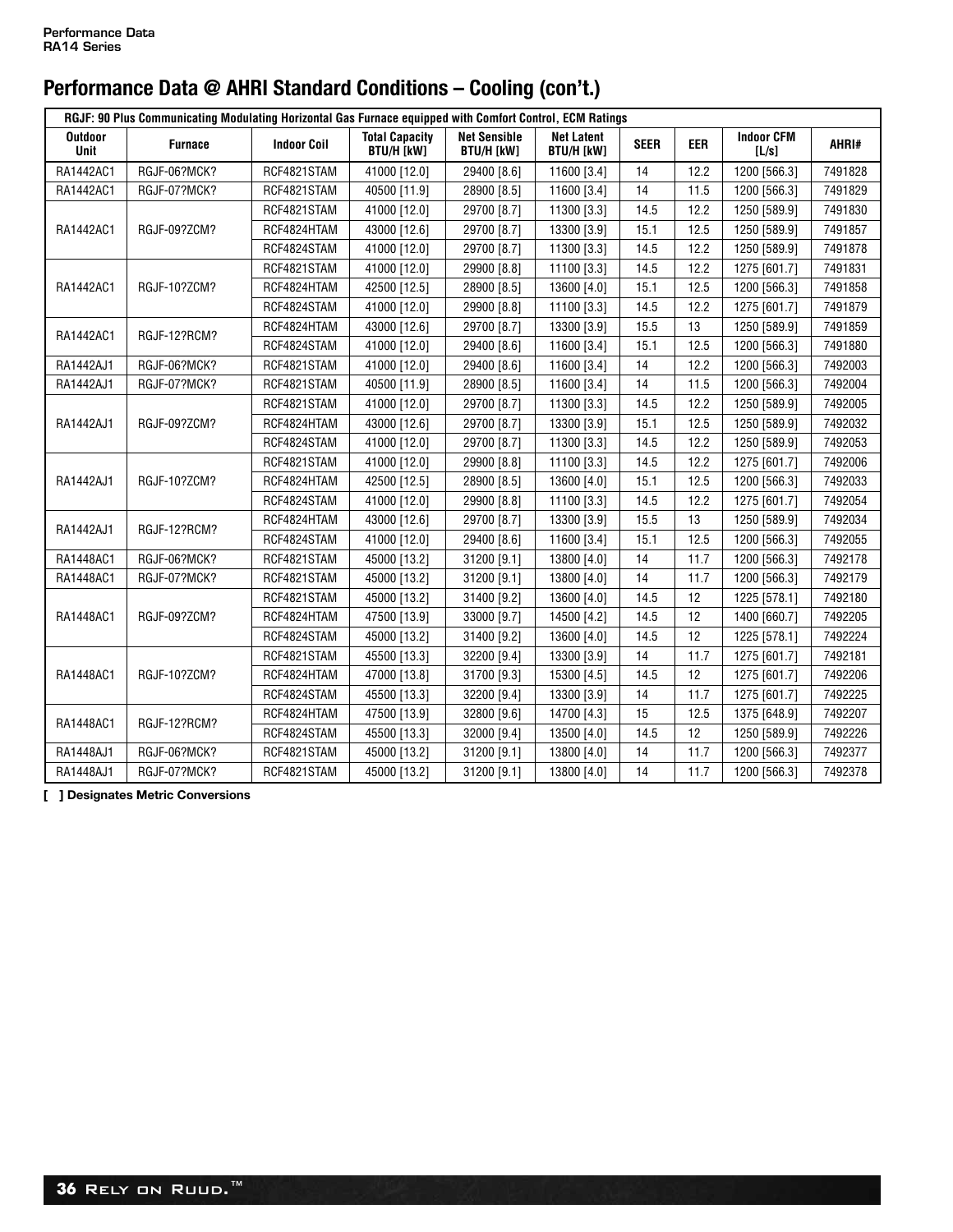| RGJF: 90 Plus Communicating Modulating Horizontal Gas Furnace equipped with Comfort Control, ECM Ratings |                |                    |                                     |                                   |                                        |             |                   |                            |         |  |
|----------------------------------------------------------------------------------------------------------|----------------|--------------------|-------------------------------------|-----------------------------------|----------------------------------------|-------------|-------------------|----------------------------|---------|--|
| <b>Outdoor</b><br>Unit                                                                                   | <b>Furnace</b> | <b>Indoor Coil</b> | <b>Total Capacity</b><br>BTU/H [kW] | <b>Net Sensible</b><br>BTU/H [kW] | <b>Net Latent</b><br><b>BTU/H [kW]</b> | <b>SEER</b> | <b>EER</b>        | <b>Indoor CFM</b><br>[L/s] | AHRI#   |  |
|                                                                                                          | RGJF-09?ZCM?   | RCF4821STAM        | 45000 [13.2]                        | 31400<br>[9.2]                    | 13600 [4.0]                            | 14.5        | 12                | 1225 [578.1]               | 7492379 |  |
| RA1448AJ1                                                                                                |                | RCF4824HTAM        | 47500 [13.9]                        | 33000<br>[9.7]                    | 14500 [4.2]                            | 14.5        | 12                | 1400 [660.7]               | 7492404 |  |
|                                                                                                          |                | RCF4824STAM        | 45000 [13.2]                        | 31400<br>[9.2]                    | 13600 [4.0]                            | 14.5        | 12                | 1225 [578.1]               | 7492423 |  |
|                                                                                                          |                | RCF4821STAM        | 45500 [13.3]                        | 32200<br>[9.4]                    | 13300 [3.9]                            | 14          | 11.7              | 1275 [601.7]               | 7492380 |  |
| RA1448AJ1                                                                                                | RGJF-10?ZCM?   | RCF4824HTAM        | 47000 [13.8]                        | 31700<br>[9.3]                    | 15300 [4.5]                            | 14.5        | 12                | 1275 [601.7]               | 7492405 |  |
|                                                                                                          |                | RCF4824STAM        | 45500 [13.3]                        | 32200<br>[9.4]                    | 13300 [3.9]                            | 14          | 11.7              | 1275 [601.7]               | 7492424 |  |
| RA1448AJ1                                                                                                | RGJF-12?RCM?   | RCF4824HTAM        | 47500 [13.9]                        | 32800<br>[9.6]                    | 14700 [4.3]                            | 15          | 12.5              | 1375 [648.9]               | 7492406 |  |
|                                                                                                          |                | RCF4824STAM        | 45500 [13.3]                        | 32000<br>[9.4]                    | 13500 [4.0]                            | 14.5        | $12 \overline{ }$ | 1250 [589.9]               | 7492425 |  |
| RA1460AC1                                                                                                | RGJF-09?ZCM?   | RCF6024HTAM        | 56000 [16.4]                        | 37600 [11.0]                      | 18400 [5.4]                            | 14          | 11.7              | 1400 [660.7]               | 7492574 |  |
|                                                                                                          |                | RCF6024STAM        | 56000 [16.4]                        | 37600 [11.0]                      | 18400 [5.4]                            | 14          | 11.7              | 1400 [660.7]               | 7492584 |  |
|                                                                                                          | RGJF-12?RCM?   | RCF6024HTAM        | 57000 [16.7]                        | 39900 [11.7]                      | 17100 [5.0]                            | 14          | 11.7              | 1575 [743.3]               | 7492575 |  |
| RA1460AC1                                                                                                |                | RCF6024STAM        | 57000 [16.7]                        | 39900 [11.7]                      | 17100 [5.0]                            | 14          | 11.7              | 1575 [743.3]               | 7492585 |  |
| RA1460AJ1                                                                                                | RGJF-09?ZCM?   | RCF6024HTAM        | 56000 [16.4]                        | 37600 [11.0]                      | 18400 [5.4]                            | 14          | 11.7              | 1400 [660.7]               | 7492630 |  |
|                                                                                                          |                | RCF6024STAM        | 56000 [16.4]                        | 37600 [11.0]                      | 18400 [5.4]                            | 14          | 11.7              | 1400 [660.7]               | 7492640 |  |
| RA1460AJ1                                                                                                | RGJF-12?RCM?   | RCF6024HTAM        | 57000 [16.7]                        | 39900 [11.7]                      | 17100 [5.0]                            | 14          | 11.7              | 1575 [743.3]               | 7492631 |  |
|                                                                                                          |                | RCF6024STAM        | 57000 [16.7]                        | 39900 [11.7]                      | 17100 [5.0]                            | 14          | 11.7              | 1575 [743.3]               | 7492641 |  |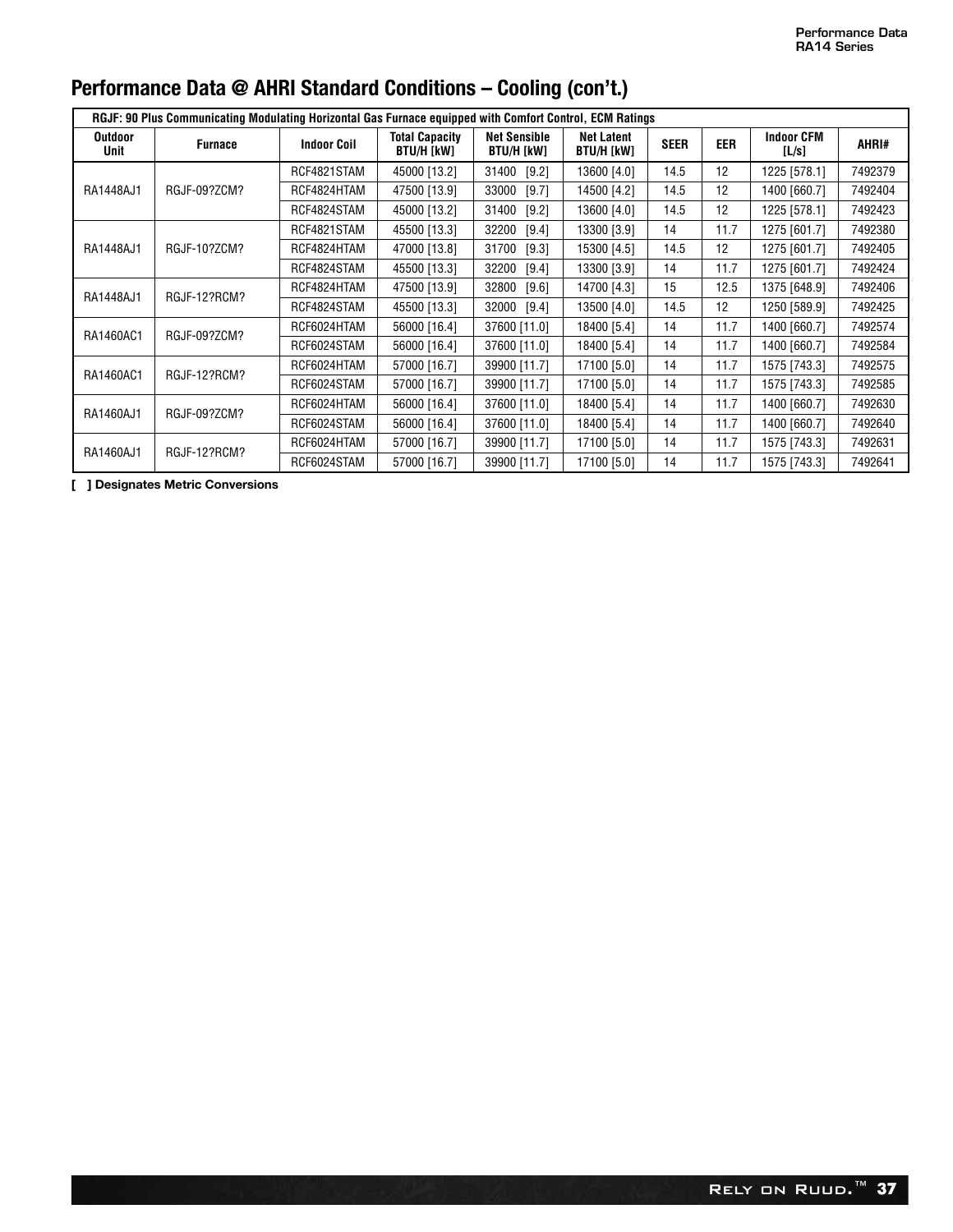| <b>Air Handler Ratings</b> |                    |                                            |                                          |                                        |             |      |                            |         |  |
|----------------------------|--------------------|--------------------------------------------|------------------------------------------|----------------------------------------|-------------|------|----------------------------|---------|--|
| <b>Outdoor</b><br>Unit     | <b>Air Handler</b> | <b>Total Capacity</b><br><b>BTU/H [kW]</b> | <b>Net Sensible</b><br><b>BTU/H [kW]</b> | <b>Net Latent</b><br><b>BTU/H [kW]</b> | <b>SEER</b> | EER  | <b>Indoor CFM</b><br>[L/s] | AHRI#   |  |
|                            | RBHP-17            | 18000<br>$[5.3]$                           | 11900 [3.5]                              | 6100 [1.8]                             | 15          | 12.5 | 600 [283.2]                | 7493619 |  |
| RA1418AJ1                  | RH1P1817STAN       | 17900<br>[5.2]                             | 13500<br>$[4.0]$                         | 4400 [1.3]                             | 14          | 12.2 | 600 [283.2]                | 7490727 |  |
|                            | RH1T2417STAN       | 18200<br>$[5.3]$                           | 13800<br>$[4.0]$                         | 4400 [1.3]                             | 15.5        | 13   | 600 [283.2]                | 7490728 |  |
|                            | RH2T2421MTAN       | 18800<br>$[5.5]$                           | 14900<br>$[4.4]$                         | 3900 [1.1]                             | 16          | 13   | 700 [330.4]                | 7490730 |  |
|                            | RH1V2417STAN       | 18500<br>$[5.4]$                           | 14200<br>$[4.2]$                         | 4300 [1.3]                             | 16          | 13   | 650 [306.8]                | 7490729 |  |
|                            | RBHP-17            | 24000<br>[7.0]                             | 16100<br>[4.7]                           | 7900 [2.3]                             | 14.5        | 12.2 | 800 [377.6]                | 7493626 |  |
|                            | RH1P2417STAN       | 24200<br>[7.1]                             | 18300 [5.4]                              | 5900 [1.7]                             | 14          | 12.2 | 800 [377.6]                | 7490963 |  |
| RA1424AJ1                  | RH1T2417STAN       | 24600<br>[7.2]                             | 18700 [5.5]                              | 5900 [1.7]                             | 15.5        | 13   | 800 [377.6]                | 7490964 |  |
|                            | RH2T2421MTAN       | 25200<br>[7.4]                             | 18100 [5.3]                              | 7100 [2.1]                             | 16          | 13   | 700 [330.4]                | 7490966 |  |
|                            | RH1V2417STAN       | 24800<br>[7.3]                             | 19100<br>$[5.6]$                         | 5700 [1.7]                             | 15.5        | 13   | 850 [401.2]                | 7490965 |  |
|                            | RBHP-21            | 29800<br>[8.7]                             | 20400<br>$[6.0]$                         | 9400 [2.8]                             | 16          | 13   | 1000 [471.9]               | 7493633 |  |
|                            | RH1P3017STAN       | 28600<br>[8.4]                             | 21400<br>$[6.3]$                         | 7200 [2.1]                             | 14          | 11.5 | 950 [448.4]                | 7491225 |  |
|                            | RH1T3617STAN       | 29400<br>[8.6]                             | 22400<br>[6.6]                           | 7000 [2.1]                             | 15.5        | 13   | 1000 [471.9]               | 7491226 |  |
| RA1430AJ1                  | RH1T3621MTAN       | 31600<br>[9.3]                             | 24100 [7.1]                              | 7500 [2.2]                             | 16          | 13   | 1175 [554.5]               | 7491227 |  |
|                            | RH1V3617STAN       | 29200<br>[8.6]                             | 22200<br>$[6.5]$                         | 7000 [2.1]                             | 15          | 12.5 | 1025 [483.7]               | 7491228 |  |
|                            | RH1V3621MTAN       | 30800<br>$[9.0]$                           | 22700<br>$[6.7]$                         | 8100 [2.4]                             | 16          | 13   | 1000 [471.9]               | 7491229 |  |
|                            | RH2V3624HTAC       | 32400<br>$[9.5]$                           | 24600<br>[7.2]                           | 7800 [2.3]                             | 16          | 13   | 1200 [566.3]               | 7491230 |  |
|                            | RBHP-21            | 36200 [10.6]                               | 24500<br>[7.2]                           | 11700 [3.4]                            | 15.5        | 13   | 1200 [566.3]               | 7493638 |  |
|                            | RH1P3017STAN       | 33800 [9.9]                                | 23800<br>$[7.0]$                         | 10000 [2.9]                            | 14          | 11.5 | 950 [448.4]                | 7491515 |  |
|                            | RH1T3617STAN       | 34600 [10.1]                               | 24800<br>[7.3]                           | 9800 [2.9]                             | 15.5        | 13   | 1000 [471.9]               | 7491516 |  |
| RA1436AC1                  | RH1T3621MTAN       | 37400 [11.0]                               | 26800<br>$[7.9]$                         | 10600 [3.1]                            | 16          | 13   | 1175 [554.5]               | 7491517 |  |
|                            | RH1V3617STAN       | 34800 [10.2]                               | 25100 [7.4]                              | 9700 [2.8]                             | 15          | 12.5 | 1025 [483.7]               | 7491518 |  |
|                            | RH1V3621MTAN       | 37600 [11.0]                               | 27100<br>$[7.9]$                         | 10500 [3.1]                            | 16          | 13   | 1200 [566.3]               | 7491519 |  |
|                            | RH2V3624HTAC       | 39000 [11.4]                               | 28300<br>$[8.3]$                         | 10700 [3.1]                            | 16          | 13   | 1200 [566.3]               | 7491520 |  |
|                            | RBHP-21            | 36200 [10.6]                               | 24500<br>[7.2]                           | 11700 [3.4]                            | 15.5        | 13   | 1200 [566.3]               | 7493646 |  |
|                            | RH1P3017STAN       | 33800 [9.9]                                | 23800<br>$[7.0]$                         | 10000 [2.9]                            | 14          | 11.5 | 950 [448.4]                | 7491806 |  |
|                            | RH1T3617STAN       | 34600 [10.1]                               | 24800<br>$[7.3]$                         | 9800 [2.9]                             | 15.5        | 13   | 1000 [471.9]               | 7491807 |  |
| RA1436AJ1                  | RH1T3621MTAN       | 37400 [11.0]                               | 26800<br>$[7.9]$                         | 10600 [3.1]                            | 16          | 13   | 1175 [554.5]               | 7491808 |  |
|                            | RH1V3617STAN       | 34800 [10.2]                               | 25100<br>$[7.4]$                         | 9700 [2.8]                             | 15          | 12.5 | 1025 [483.7]               | 7491809 |  |
|                            | RH1V3621MTAN       | 37600 [11.0]                               | 27100<br>$[7.9]$                         | 10500 [3.1]                            | 16          | 13   | 1200 [566.3]               | 7491810 |  |
|                            | RH2V3624HTAC       | 39000 [11.4]                               | 28300<br>[8.3]                           | 10700 [3.1]                            | 16          | 13   | 1200 [566.3]               | 7491811 |  |
|                            | RBHP-24            | 42000 [12.3]                               | 28100<br>$[8.2]$                         | 13900 [4.1]                            | 15.5        | 13   | 1400 [660.7]               | 7493654 |  |
|                            | RH1T4821STAN       | 42500 [12.5]                               | 32000 [9.4]                              | 10500 [3.1]                            | 15          | 12.5 | 1400 [660.7]               | 7491986 |  |
|                            | RH1T4824STAN       | 43000 [12.6]                               | 33500 [9.8]                              | 9500 [2.8]                             | 15          | 12.5 | 1550 [731.5]               | 7491987 |  |
| RA1442AC1                  | RH2T4824MTAN       | 44000 [12.9]                               | 31500 [9.2]                              | 12500 [3.7]                            | 16          | 13   | 1400 [660.7]               | 7491989 |  |
|                            | RH1V4821STAN       | 42000 [12.3]                               | 31500 [9.2]                              | 10500 [3.1]                            | 15          | 12.5 | 1400 [660.7]               | 7491988 |  |
|                            | RH2V4824HTAC       | 44500 [13.0]                               | 33300 [9.8]                              | 11200 [3.3]                            | 15.5        | 13   | 1600 [755.1]               | 7491990 |  |
|                            | RBHP-24            | 42000 [12.3]                               | 28100 [8.2]                              | 13900 [4.1]                            | 15.5        | 13   | 1400 [660.7]               | 7493657 |  |
|                            | RH1T4821STAN       | 42500 [12.5]                               | 32000 [9.4]                              | 10500 [3.1]                            | 15          | 12.5 | 1400 [660.7]               | 7492161 |  |
| RA1442AJ1                  | RH1T4824STAN       | 43000 [12.6]                               | 33500 [9.8]                              | 9500 [2.8]                             | 15          | 12.5 | 1550 [731.5]               | 7492162 |  |
|                            | RH2T4824MTAN       | 44000 [12.9]                               | 31500 [9.2]                              | 12500 [3.7]                            | 16          | 13   | 1400 [660.7]               | 7492164 |  |
|                            | RH1V4821STAN       | 42000 [12.3]                               | 31500 [9.2]                              | 10500 [3.1]                            | 15          | 12.5 | 1400 [660.7]               | 7492163 |  |
|                            | RH2V4824HTAC       | 44500 [13.0]                               | 33300 [9.8]                              | 11200 [3.3]                            | 15.5        | 13   | 1600 [755.1]               | 7492165 |  |
|                            | RBHP-24            | 45500 [13.3]                               | 29600 [8.7]                              | 15900 [4.7]                            | 15          | 12.5 | 1400 [660.7]               | 7493660 |  |
|                            | RH1T4821STAN       | 47000 [13.8]                               | 35600 [10.4]                             | 11400 [3.3]                            | 14.5        | 12   | 1575 [743.3]               | 7492359 |  |
|                            | RH1T4824STAN       | 47000 [13.8]                               | 35400 [10.4]                             | 11600 [3.4]                            | 15          | 12.5 | 1550 [731.5]               | 7492360 |  |
| RA1448AC1                  | RH2T4824MTAN       | 48000 [14.1]                               | 33500 [9.8]                              | 14500 [4.2]                            | 15.5        | 13   | 1400 [660.7]               | 7492363 |  |
|                            | RH1V4821STAN       | 46000 [13.5]                               | 33400 [9.8]                              | 12600 [3.7]                            | 14.5        | 12   | 1400 [660.7]               | 7492361 |  |
|                            | RH1V4824STAN       | 47500 [13.9]                               | 36400 [10.7]                             | 11100 [3.3]                            | 14.5        | 12   | 1625 [766.9]               | 7492362 |  |
|                            | RH2V4824HTAC       | 49000 [14.4]                               | 35800 [10.5]                             | 13200 [3.9]                            | 15          | 12.5 | 1600 [755.1]               | 7492364 |  |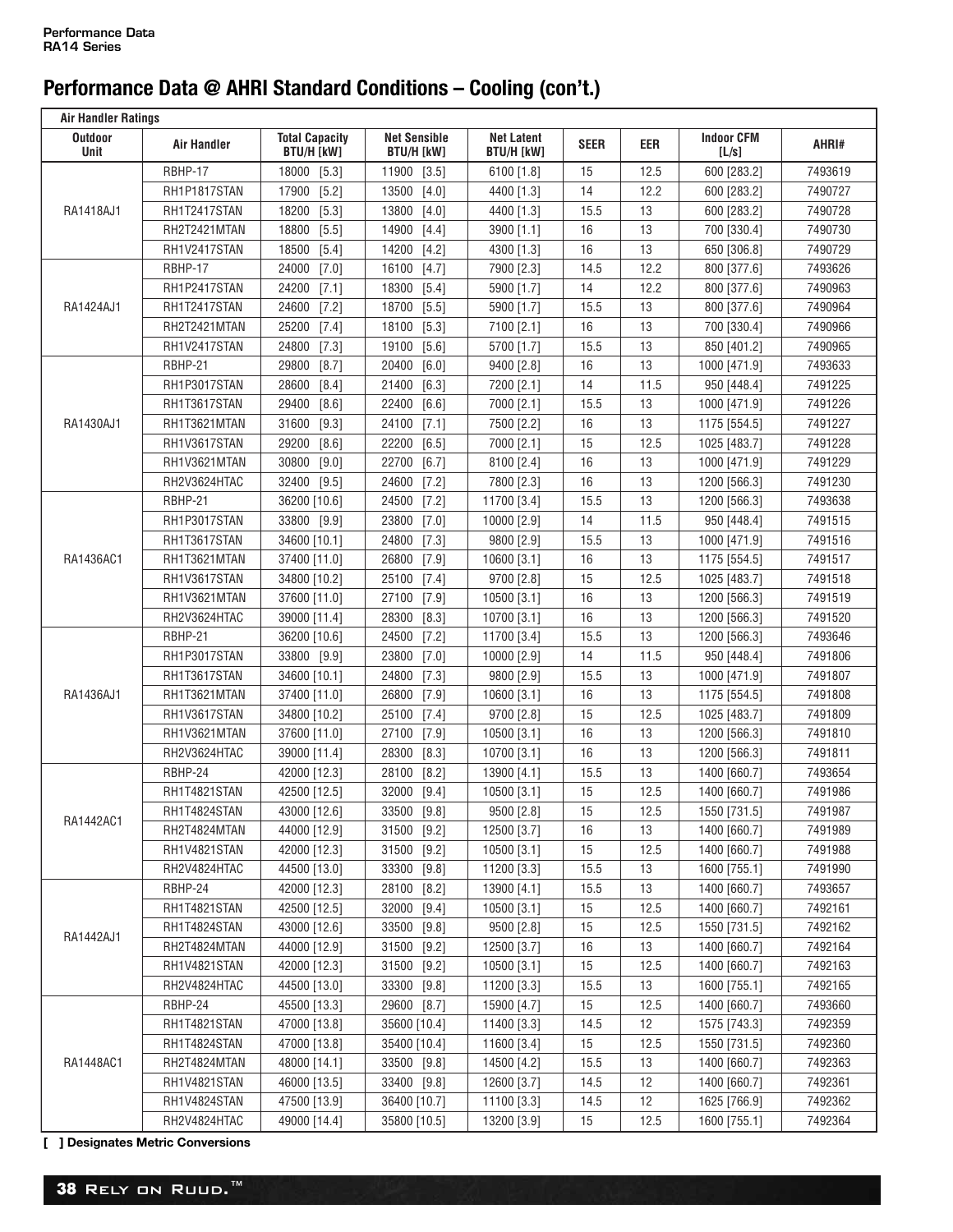| <b>Air Handler Ratings</b> |                    |                                            |                                   |                                 |             |      |                            |         |  |  |
|----------------------------|--------------------|--------------------------------------------|-----------------------------------|---------------------------------|-------------|------|----------------------------|---------|--|--|
| <b>Outdoor</b><br>Unit     | <b>Air Handler</b> | <b>Total Capacity</b><br><b>BTU/H [kW]</b> | <b>Net Sensible</b><br>BTU/H [kW] | <b>Net Latent</b><br>BTU/H [kW] | <b>SEER</b> | EER  | <b>Indoor CFM</b><br>[L/s] | AHRI#   |  |  |
|                            | RBHP-24            | 45500 [13.3]                               | $[8.7]$<br>29600                  | 15900 [4.7]                     | 15          | 12.5 | 1400 [660.7]               | 7493661 |  |  |
|                            | RH1T4821STAN       | 47000 [13.8]                               | 35600 [10.4]                      | 11400 [3.3]                     | 14.5        | 12   | 1575 [743.3]               | 7492558 |  |  |
|                            | RH1T4824STAN       | 47000 [13.8]                               | 35400 [10.4]                      | 11600 [3.4]                     | 15          | 12.5 | 1550 [731.5]               | 7492559 |  |  |
| RA1448AJ1                  | RH2T4824MTAN       | 48000 [14.1]                               | 33500 [9.8]                       | 14500 [4.2]                     | 15.5        | 13   | 1400 [660.7]               | 7492562 |  |  |
|                            | RH1V4821STAN       | 46000 [13.5]                               | 33400 [9.8]                       | 12600 [3.7]                     | 14.5        | 12   | 1400 [660.7]               | 7492560 |  |  |
|                            | RH1V4824STAN       | 47500 [13.9]                               | 36400 [10.7]                      | 11100 [3.3]                     | 14.5        | 12   | 1625 [766.9]               | 7492561 |  |  |
|                            | RH2V4824HTAC       | 49000 [14.4]                               | 35800 [10.5]                      | 13200 [3.9]                     | 15          | 12.5 | 1600 [755.1]               | 7492563 |  |  |
| RA1460AC1                  | RH1T6024STAN       | 58000 [17.0]                               | 41100 [12.0]                      | 16900 [5.0]                     | 14.5        | 12   | 1600 [755.1]               | 7492617 |  |  |
|                            | RH2T6024STAN       | 57500 [16.9]                               | 40600 [11.9]                      | 16900 [5.0]                     | 14.5        | 12   | 1600 [755.1]               | 7492619 |  |  |
|                            | RH1V6024STAN       | 59000 [17.3]                               | 43700 [12.8]                      | 15300 [4.5]                     | 14.5        | 12   | 1800 [849.5]               | 7492618 |  |  |
|                            | RH1T6024STAN       | 58000 [17.0]                               | 41100 [12.0]                      | 16900 [5.0]                     | 14.5        | 12   | 1600 [755.1]               | 7492673 |  |  |
| RA1460AJ1                  | RH2T6024STAN       | 57500 [16.9]                               | 40600 [11.9]                      | 16900 [5.0]                     | 14.5        | 12   | 1600 [755.1]               | 7492675 |  |  |
|                            | RH1V6024STAN       | 59000 [17.3]                               | 43700 [12.8]                      | 15300 [4.5]                     | 14.5        | 12   | 1800 [849.5]               | 7492674 |  |  |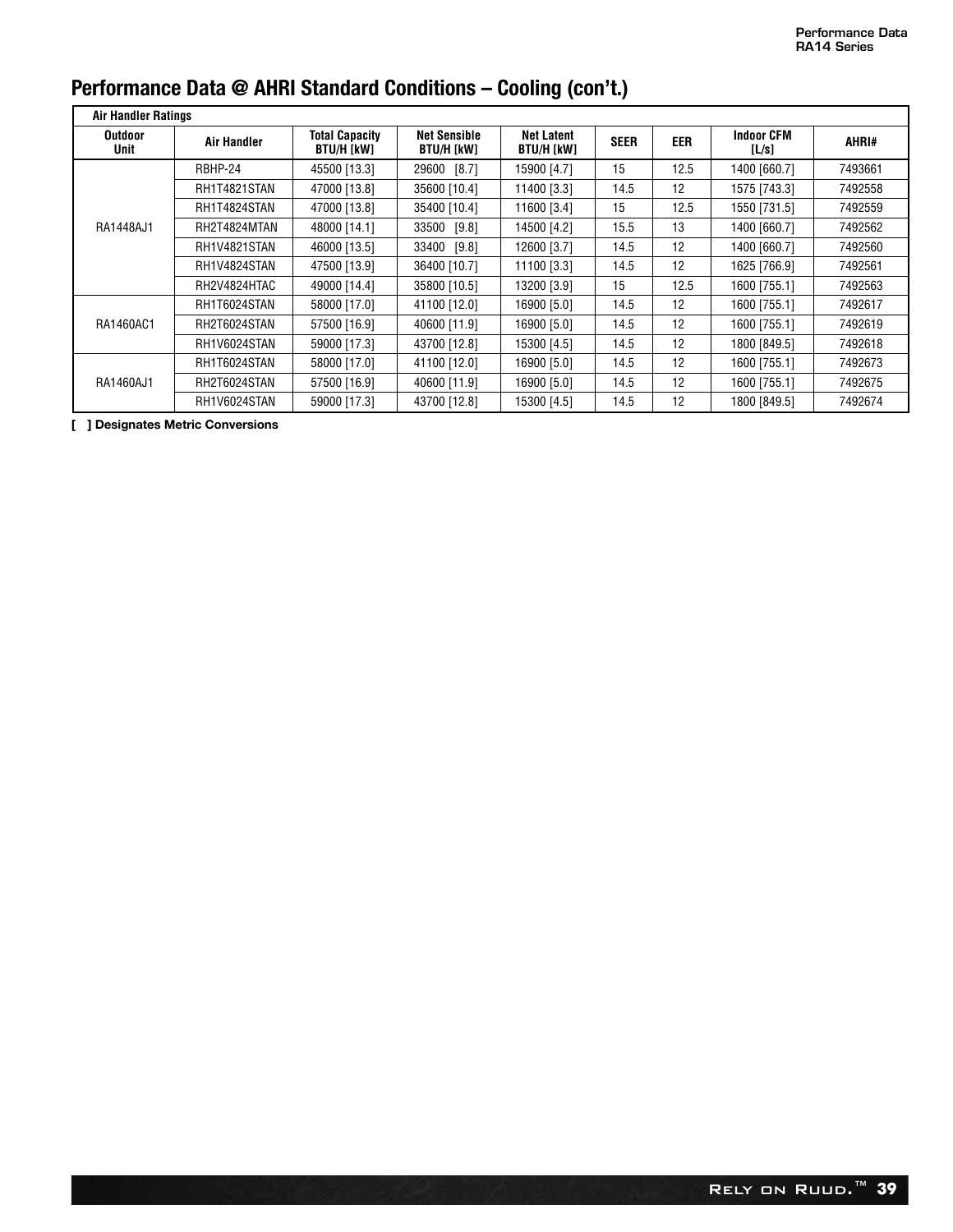## **GUIDE SPECIFICATIONS**

#### **General**

#### **System Description**

Outdoor-mounted, air-cooled, split-system air conditioner composite base pan unit suitable for ground or rooftop installation. Unit consists of a hermetic compressor, an air-cooled coil, propeller-type condenser fan, suction and legend line service valve, and a control box. Unit will discharge supply air upward as shown on contract drawings. Unit will be used in a refrigeration circuit to match up to a coil unit.

#### **Quality Assurance**

- Unit will be rated in accordance with the latest edition of AHRI Standard 210.
- Unit will be certified for capacity and efficiency, and listed in the latest AHRI directory.
- Unit construction will comply with latest edition of ANSI/ ASHRAE and with NEC.
- Unit will be constructed in accordance with UL standards and will carry the UL label of approval. Unit will have c-UL-us approval.
- Unit cabinet will be capable of withstanding ASTM B117 1000 hr salt spray test.
- Air-cooled condenser coils will be leak tested at 150 psig and pressure tested at 550 psig.
- Unit constructed in ISO9001 approved facility.

#### **Delivery, Storage, and Handling**

— Unit will be shipped as single package only and is stored and handled per unit manufacturer's recommendations.

**Warranty (for inclusion by specifying engineer)**  $-$  U.S. and Canada only.

#### **Products**

#### **Equipment**

Factory assembled, single piece, air-cooled air conditioner unit. Contained within the unit enclosure is all factory wiring, piping, controls, compressor, refrigerant charge R-410A, and special features required prior to field start-up.

Unit Cabinet

- Unit cabinet will be constructed of galvanized steel, bonderized, and coated with a powder coat paint.
- All units constructed with louver coil protection and corner post. Louver can be removed by removing one fastener per louver panel.

#### **AIR-COOLED, SPLIT-SYSTEM AIR CONDITIONER RA14**

#### **1-1/2 TO 5 NOMINAL TONS**

Fans

- Condenser fan will be direct-drive propeller type, discharging air upward.
- Condenser fan motors will be totally enclosed, 1-phase type with class B insulation and permanently lubricated bearings. Shafts will be corrosion resistant.
- Fan blades will be statically and dynamically balanced.
- Condenser fan openings will be equipped with coated steel wire safety guards.

#### Compressor

- Compressor will be hermetically sealed.
- Compressor will be mounted on rubber vibration isolators.

Condenser Coil

- Condenser coil will be air cooled.
- Coil will be constructed of aluminum fins mechanically bonded to copper tubes.

#### Refrigeration Components

- Refrigeration circuit components will include liquid-line shutoff valve with sweat connections, vapor-line shutoff valve with sweat connections, system charge of R-410A refrigerant, and compressor oil.
- Unit will be equipped with filter drier for R-410A refrigerant for field installation.

#### **Operating Characteristics**

- The capacity of the unit will meet or exceed \_\_\_\_\_ Btuh at a suction temperature of \_\_\_\_\_ °F/°C. The power consumption at full load will not exceed \_\_\_\_\_ kW.
- Combination of the unit and the evaporator or fan coil unit will have a total net cooling capacity of \_\_\_\_ Btuh or greater at conditions of \_\_\_\_ CFM entering air temperature at the evap-CFM entering air temperature at the evaporator at \_\_\_\_\_\_ °F/°C wet bulb and \_\_\_\_\_ °F/°C dry bulb, and air entering the unit at \_\_\_\_\_ °F/°C.
- The system will have a SEER of \_\_\_\_\_ Btuh/watt or greater at DOE conditions.

#### **Electrical Requirements**

- Nominal unit electrical characteristics will be \_\_\_\_\_ v, single phase, 60 hz. The unit will be capable of satisfactory operation within voltage limits of vio v.
- Nominal unit electrical characteristics will be \_\_\_\_\_ v, three phase, 60 hz. The unit will be capable of satisfactory operation within voltage limits of \_\_\_\_\_ v to \_\_\_\_\_ v.
- Unit electrical power will be single point connection.
- Control circuit will be 24v.

#### **Special Features**

— Refer to section of this literature identifying accessories and descriptions for specific features and available enhancements.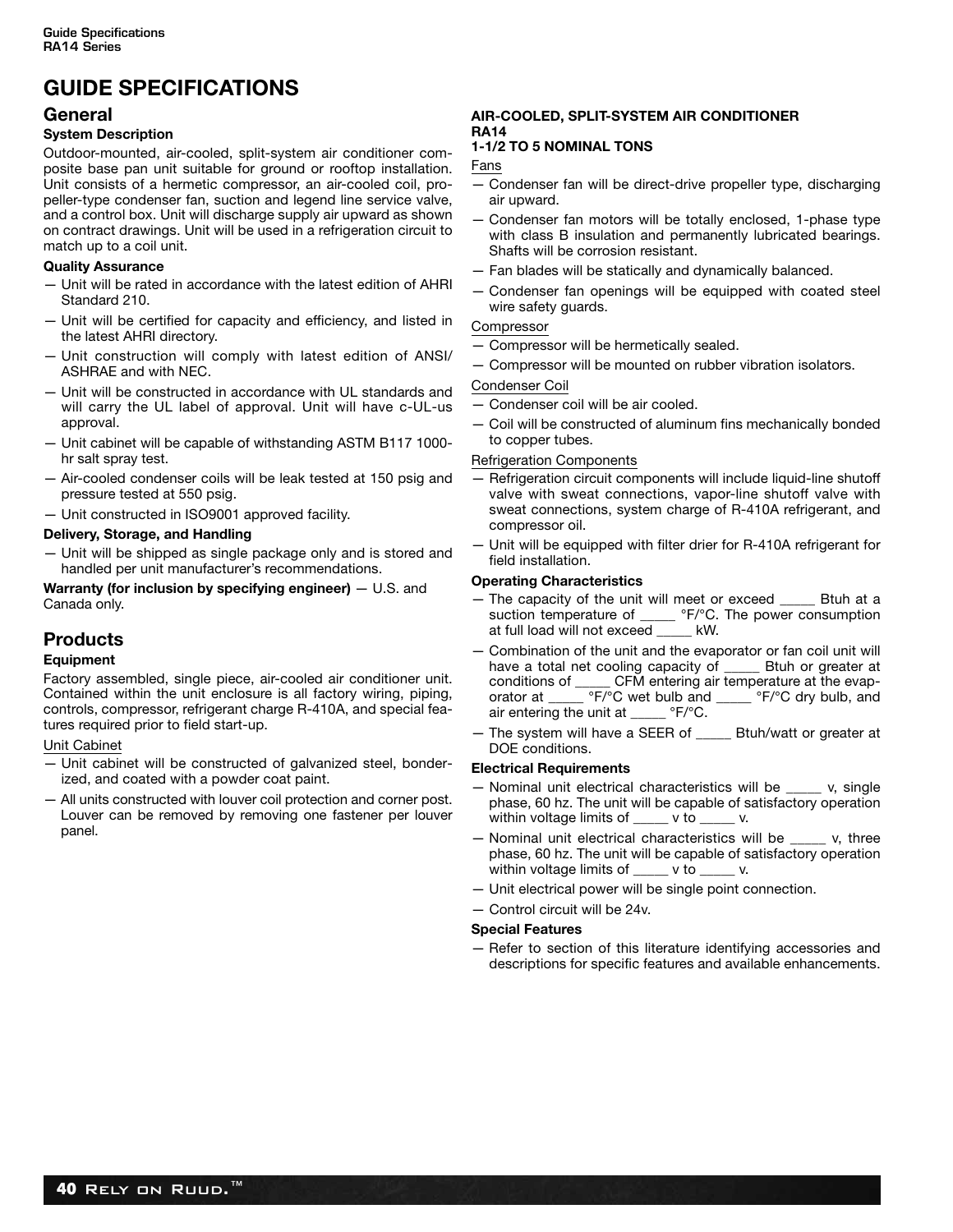#### **GENERAL TERMS OF LIMITED WARRANTY\***

Ruud will furnish a replacement for any part of this product which fails in normal use and service within the applicable period stated, in accordance with the terms of the limited warranty.

**\*For complete details of the Limited and Conditional Warranties, including applicable terms and conditions, contact your local contractor or the Manufacturer for a copy of the product warranty certificate.**

Conditional Parts (Registration Required) ...............................Ten (10) Years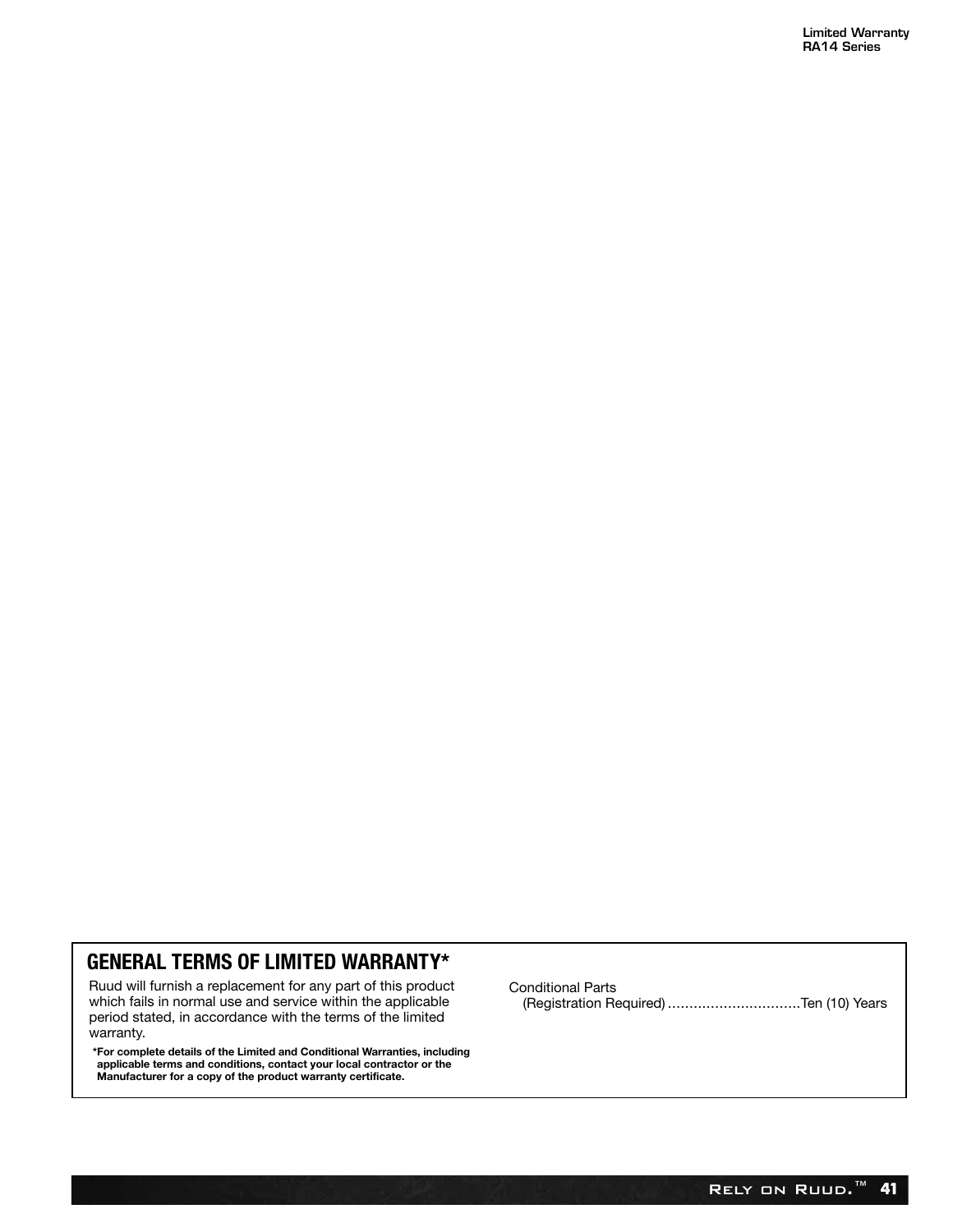**Notes RA14 Series**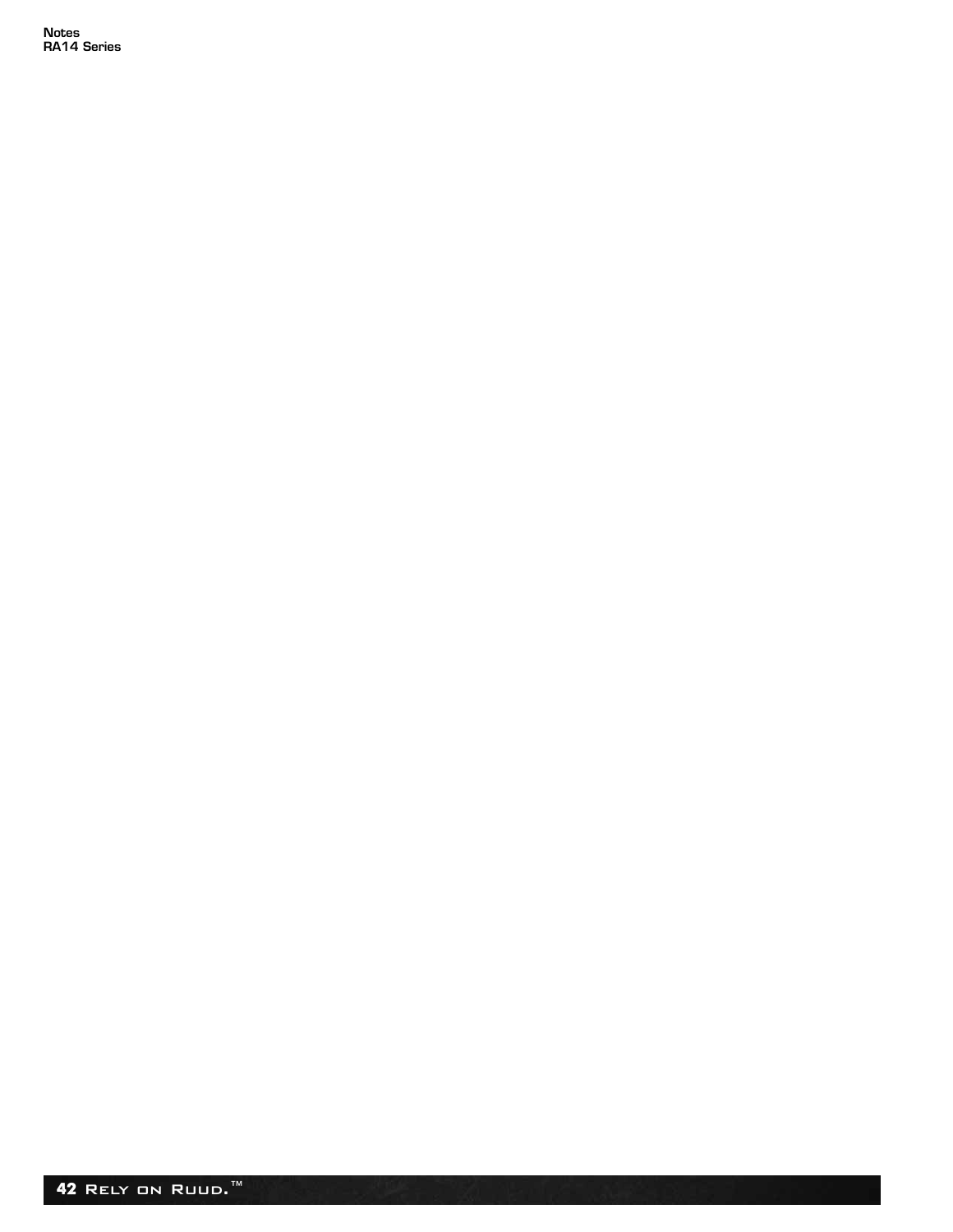**Notes RA14 Series**